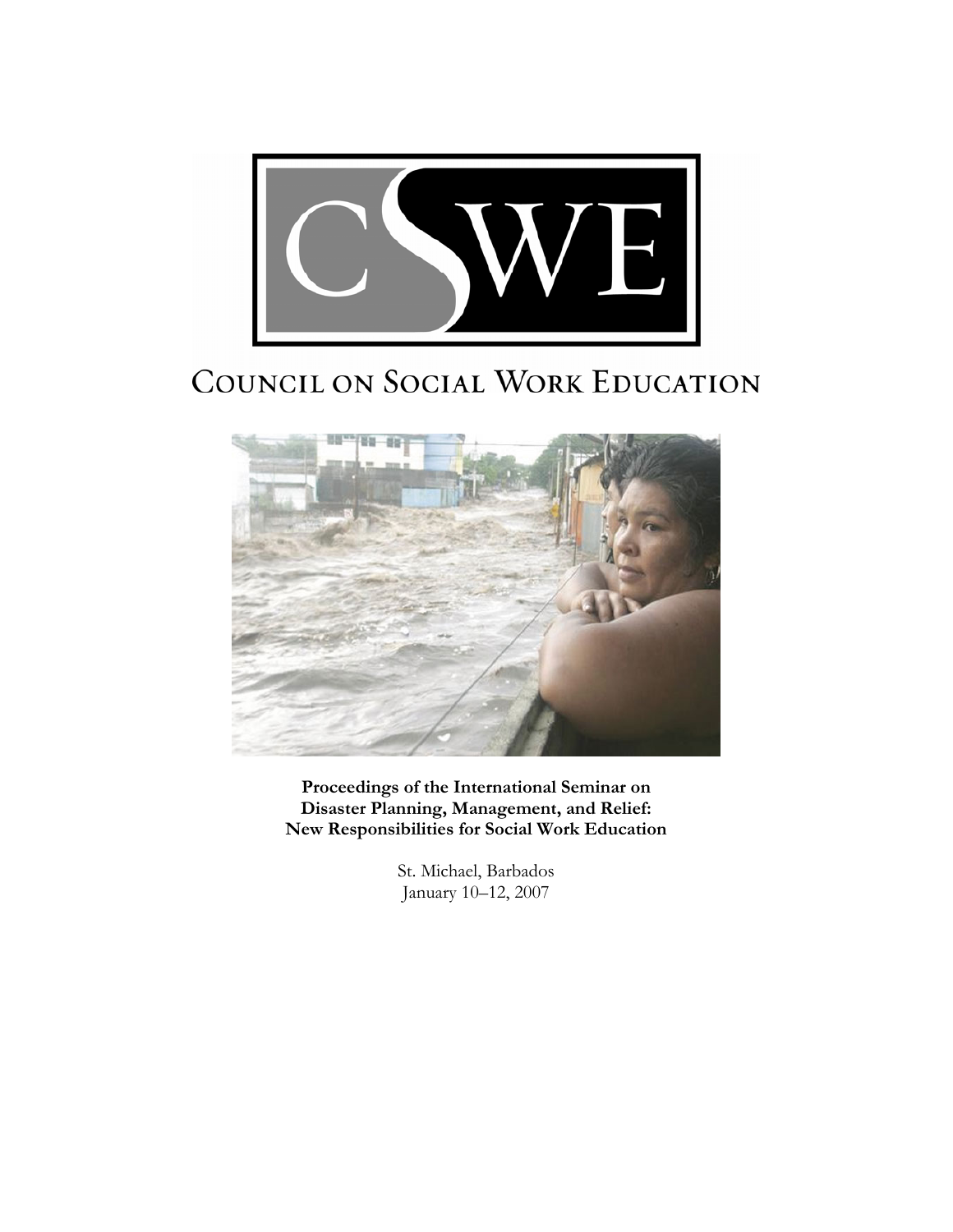#### **International Seminar on Disaster Planning, Management, and Relief: New Responsibilities for Social Work Education**

#### **ORGANIZERS**

Katherine A. Kendall Institute for International Social Work Education of the Council on Social Work Education International Association of Schools of Social Work North American and the Caribbean Schools of Social Work

## **FOR MORE INFORMATION CONTACT**

Katherine A. Kendall Institute for International Social Work Education Council on Social Work Education 1725 Duke Street, Suite 500 Alexandria, VA 22314-3457 +1.703.683.8080 TEL +1.703.683.8099 FAX [www.cswe.org](http://www.cswe.org/) 

**Recommended citation** 

Katherine A. Kendall Institute for International Social Work Education (Ed.), (2007). Seminar Proceedings on Disaster Planning, Management, and Relief: New Responsibilities for Social Work Education. Alexandria: Council on Social Work Education.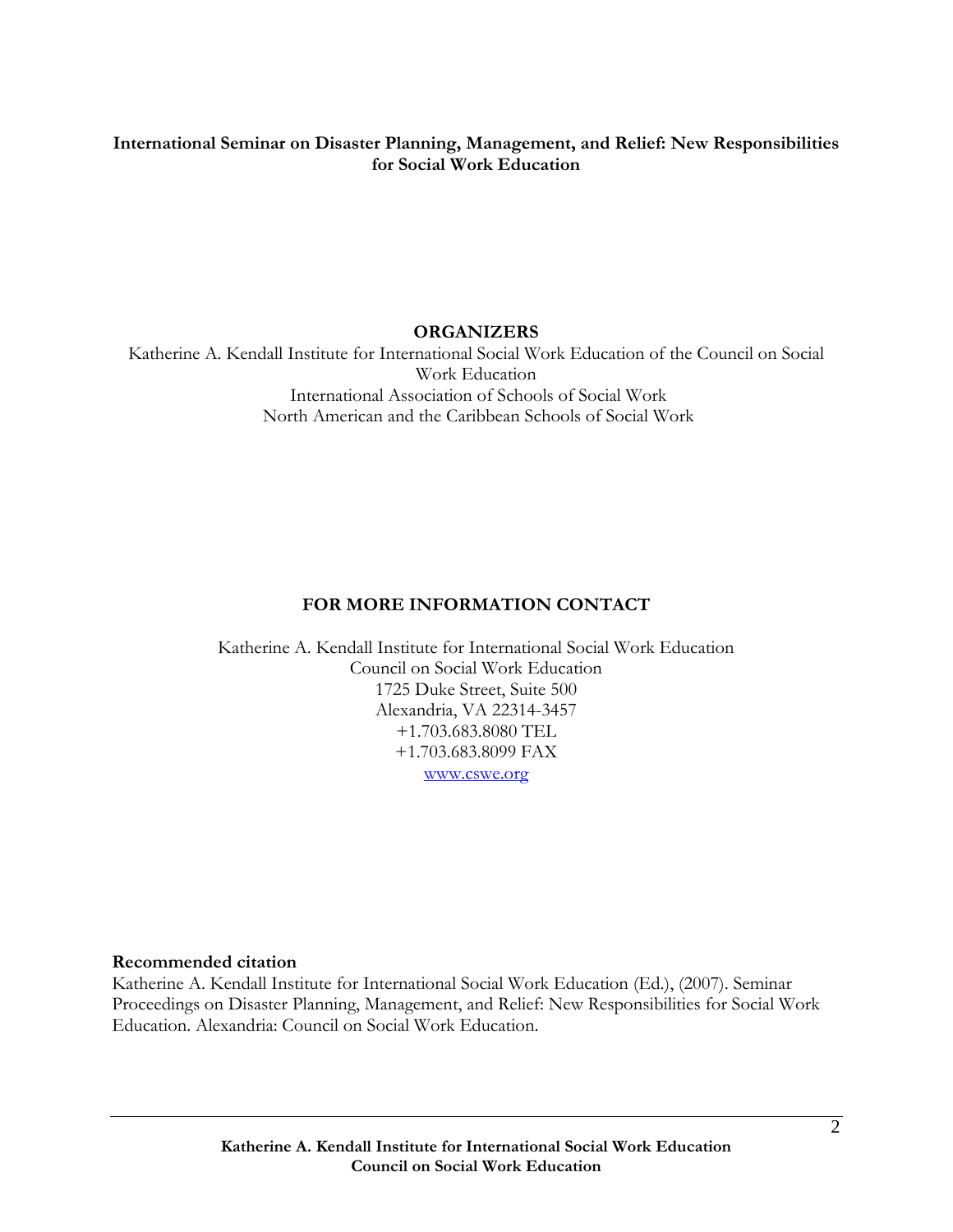## **Table of Content**

| Title                                                                                                                                                                                                                 | Page |
|-----------------------------------------------------------------------------------------------------------------------------------------------------------------------------------------------------------------------|------|
| Introduction                                                                                                                                                                                                          | 4    |
| <b>Keynote Speakers Presentations</b><br>Global Disaster Reduction Approaches: The Role of the United Nations International Strategy for Disaster 7<br>Reduction (UN/ISDR) - Dave Paul Zervaas                        |      |
| Multidimensional Domains of Disaster Response for Social Work Practice: Preparedness, Response,<br>Recovery, and Mitigation - Geoff Loane                                                                             | 12   |
| Disaster Management and Response: What Social Workers Need to Know - Ronald Marks                                                                                                                                     | 19   |
| Summary of Presentations                                                                                                                                                                                              |      |
| International Responses to Disaster                                                                                                                                                                                   | 29   |
| Social Work Practice Response to Disaster                                                                                                                                                                             | 40   |
| Linking Social Work Intervention to Reducing Disaster Vulnerability                                                                                                                                                   | 62   |
| Vulnerable Populations, Disasters, and Social Work Education                                                                                                                                                          | 70   |
| Curricular Infusion-Disaster Content in Social Work Education                                                                                                                                                         | 87   |
| Social Work Curriculum: Issues, Components, and Theoretical Considerations in the<br>$\bullet$<br>Integration of Disaster Response<br>Disaster Planning, Management, and Relief With Vulnerable Populations: Training | 92   |
| Toward a Pedagogically Sound Curriculum                                                                                                                                                                               | 106  |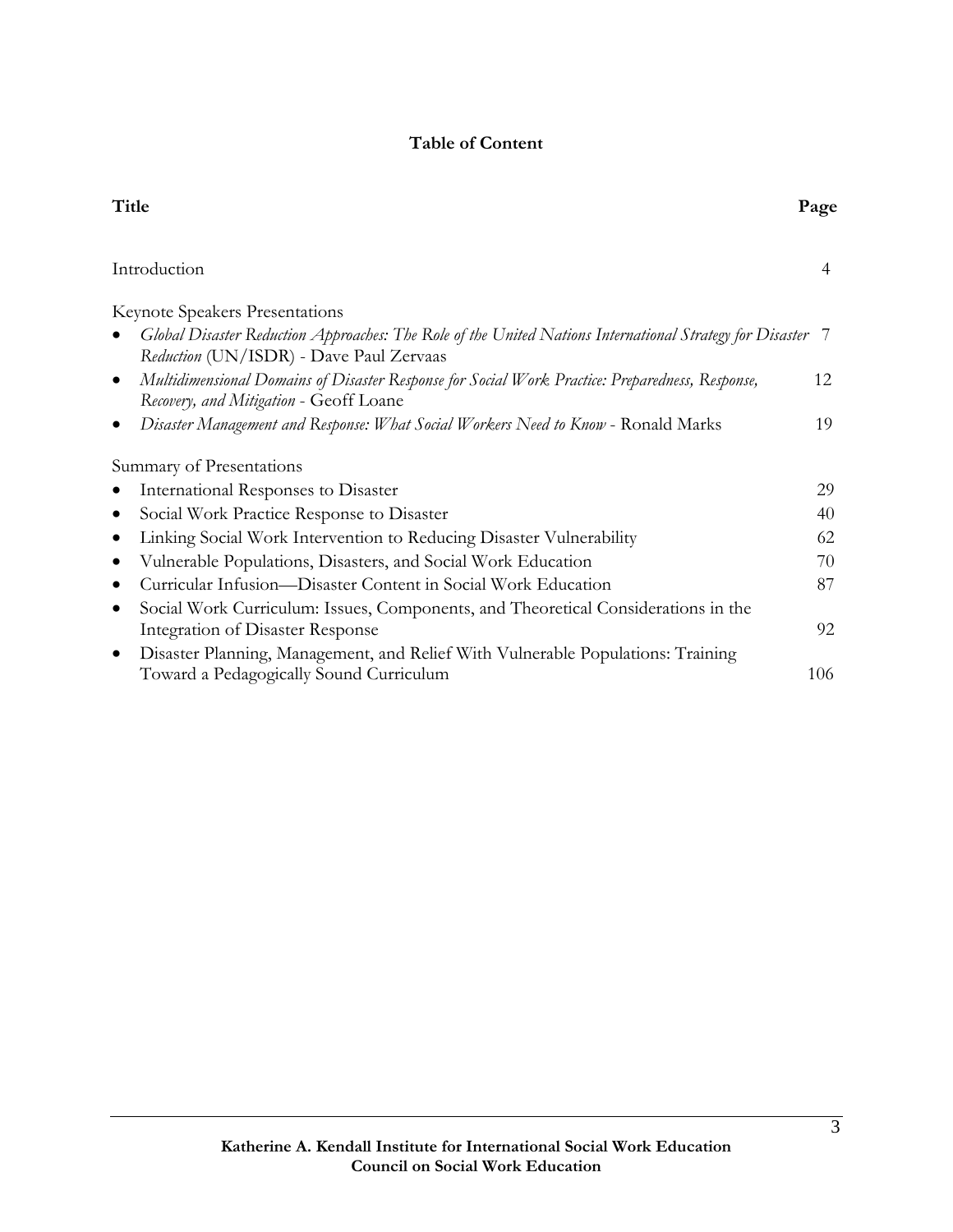#### **Introduction**

Reducing the risk of disasters or its impact on vulnerable populations worldwide requires the application of appropriate comprehensive interventions that improve the well-being of individuals, families, and communities and build resiliency. Disaster interventions necessitate that social work education and the profession reexamine their roles in disaster management and response.

On January 10-12, 2007, the Katherine A. Kendall Institute for International Social Work Education of the Council on Social Work Education (CSWE), the International Association of Schools of Social Work, and the North American and the Caribbean Schools of Social Work successfully organized their first joint international seminar on *Disaster Planning, Management, and Relief: New Responsibilities for Social Work Education*. The seminar attracted social work educators, researchers, and practitioners from universities, government, and nonprofit organizations, as well as public agencies worldwide to explore disaster management theory, research, principles, skills, knowledge, and practices.

Over 80 participants from 15 countries across the globe (Africa, Asia, Europe, South America, and North America) gathered in Barbados to engage in dialogue and careful examination of issues of disaster management and how social work education could catalyze this effort through curriculum integration in the classroom.

The seminar opened with a message read on behalf of Katherine A. Kendall by Julia M. Watkins, Executive Director of the Council on Social Work Education, and followed by a solidarity message from David Jones, President of the International Federation of Social Workers. A keynote presentation was delivered by Dave Paul Zervaas, Regional Coordinator for Latin America and the Caribbean for the United Nations International Strategy for Disaster Reduction. Other keynote speakers included Geoff Loane, Head of the Regional Delegation of the United States and Canada for the International Committee of the Red Cross, and Ronald Marks, Dean of the School of Social Work, Tulane University. Seminar participants were entertained by local cultural performances, including a poet during the opening ceremony and a group of Barbadian school children who performed a disaster-related song, *Be Prepared!*, at an evening reception sponsored by the Faculty of the Social Sciences of the University of the West Indies, Cave Hill Campus.

Throughout the two and a half day event, 24 speakers addressed the following thematic issues:

- International Responses to Disaster;
- Social Work Practice Response to Disaster;
- Linking Social Work Intervention to Reducing Disaster Vulnerability;
- Vulnerable Populations, Disasters, and Social Work Education; Curricular Infusion;
- Social Work Curriculum Issues, Components, and Theoretical Considerations in the Integration of Disaster Response; and
- Disaster Planning, Management, and Relief With Vulnerable Populations.

Over the course of the seminar, small groups met to share their experiences and to identify and outline curriculum modules on disaster management for social work education. These modules will be further developed by an International Working Group into functional teaching formats.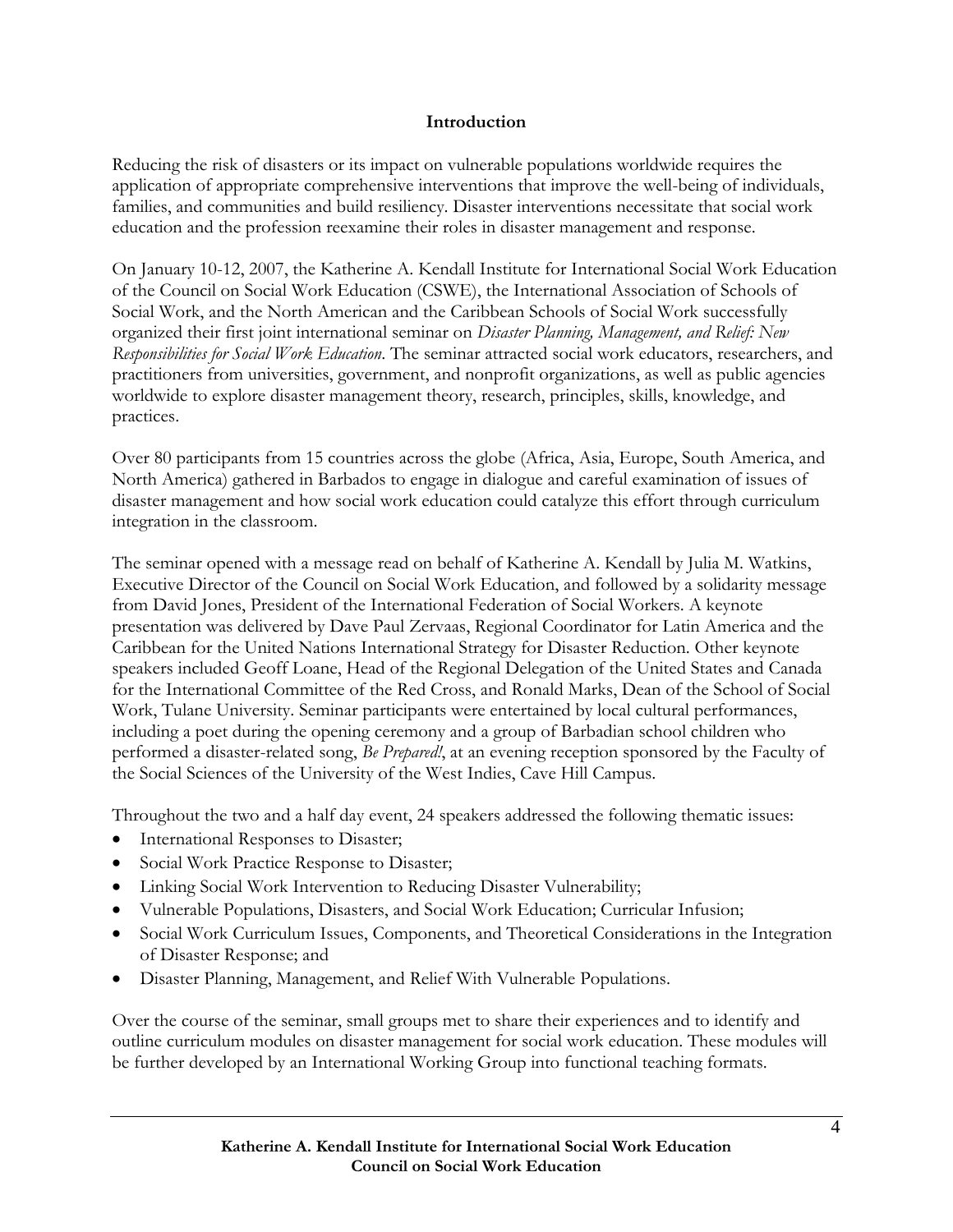The seminar generated a great deal of excitement and momentum for social work educators, researchers and practitioners to integrate disaster management knowledge and skills into social work curricula and practice. The seminar was a milestone in the history of the Council on Social Work Education and the Katherine A. Kendall Institute for International Social Work Education in many ways. It was the first gathering of educators, researchers, and practitioners from countries around the world to begin a conversation on a specific topic pertinent to social work education. It was also the first collaborative efforts among CSWE, the International Association of Schools of Social Work, and the North American and the Caribbean Schools of Social Work.

The seminar provided the venue for social work educators, scholars, and practitioners to engage in a productive discussion for identifying and developing curriculum modules for social work education globally. The following specific goals were developed and addressed:

- Gain a broader understanding of disaster planning, management, and response
- Raise awareness of the diverse global interests of members of the social work profession as they relate to disaster
- Define regional action steps for a shared agenda regarding disaster and social work education
- Promote the integration of disaster response into social work curricula
- Develop curriculum modules for social work programs

The seminar further solidified the role of social work in working with individuals, groups, and communities for disaster prevention, response, delivery and management, and coordination of programs geared toward disaster mitigation, recovery, and reconstruction. This document is not an end in itself, but rather the beginning of an effort to provide useful resources to catalyze the integration of disaster related issues into the social work curriculum.

This compilation of the summaries from the presentations is an attempt to sustain the momentum from the seminar. Other resources on disaster management are made available on the CSWE Kendall Institute Web site. We hope you will find this material useful.

Julia M. Watkins Executive Director, CSWE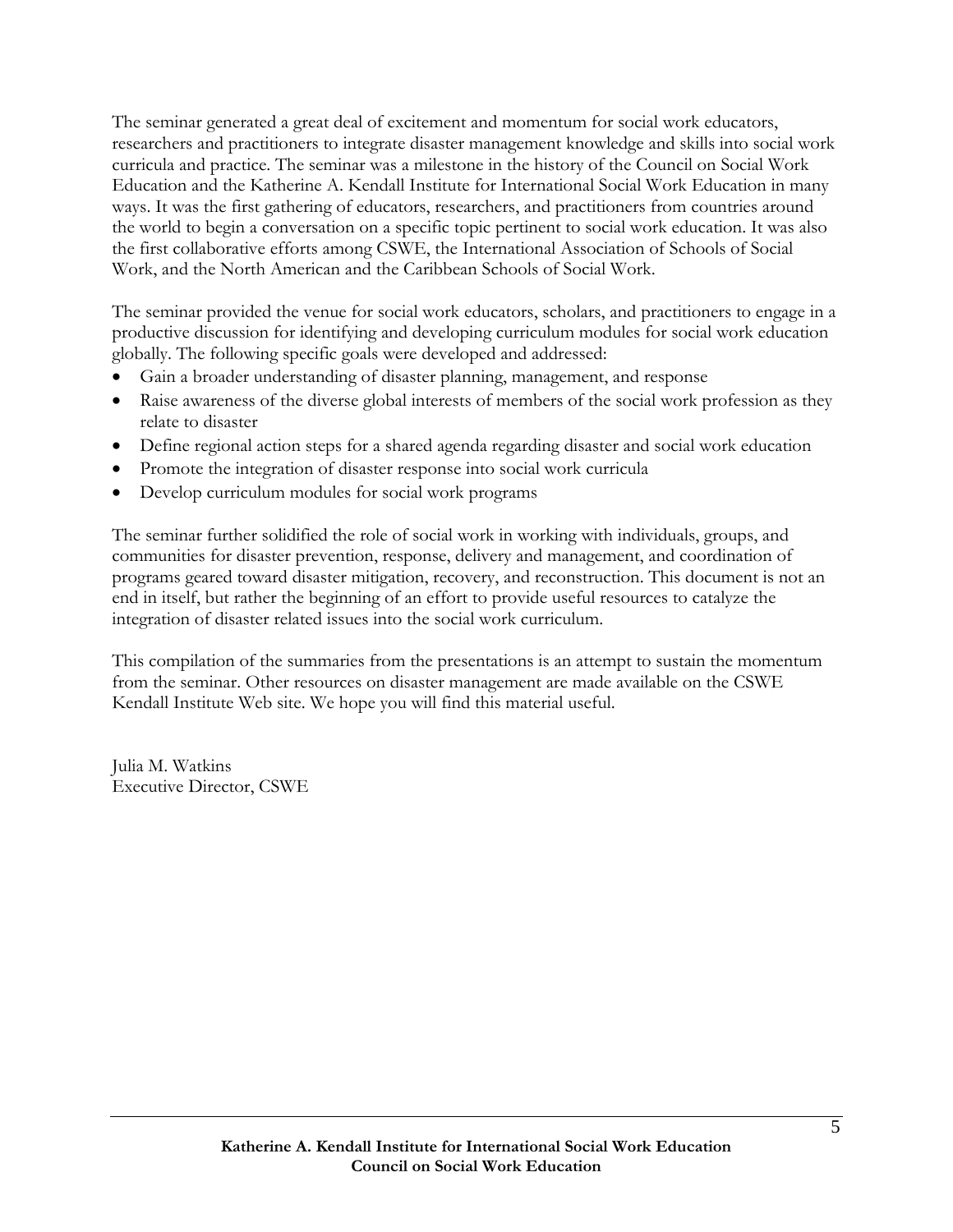**PRESENTATIONS OF KEYNOTE SPEAKERS**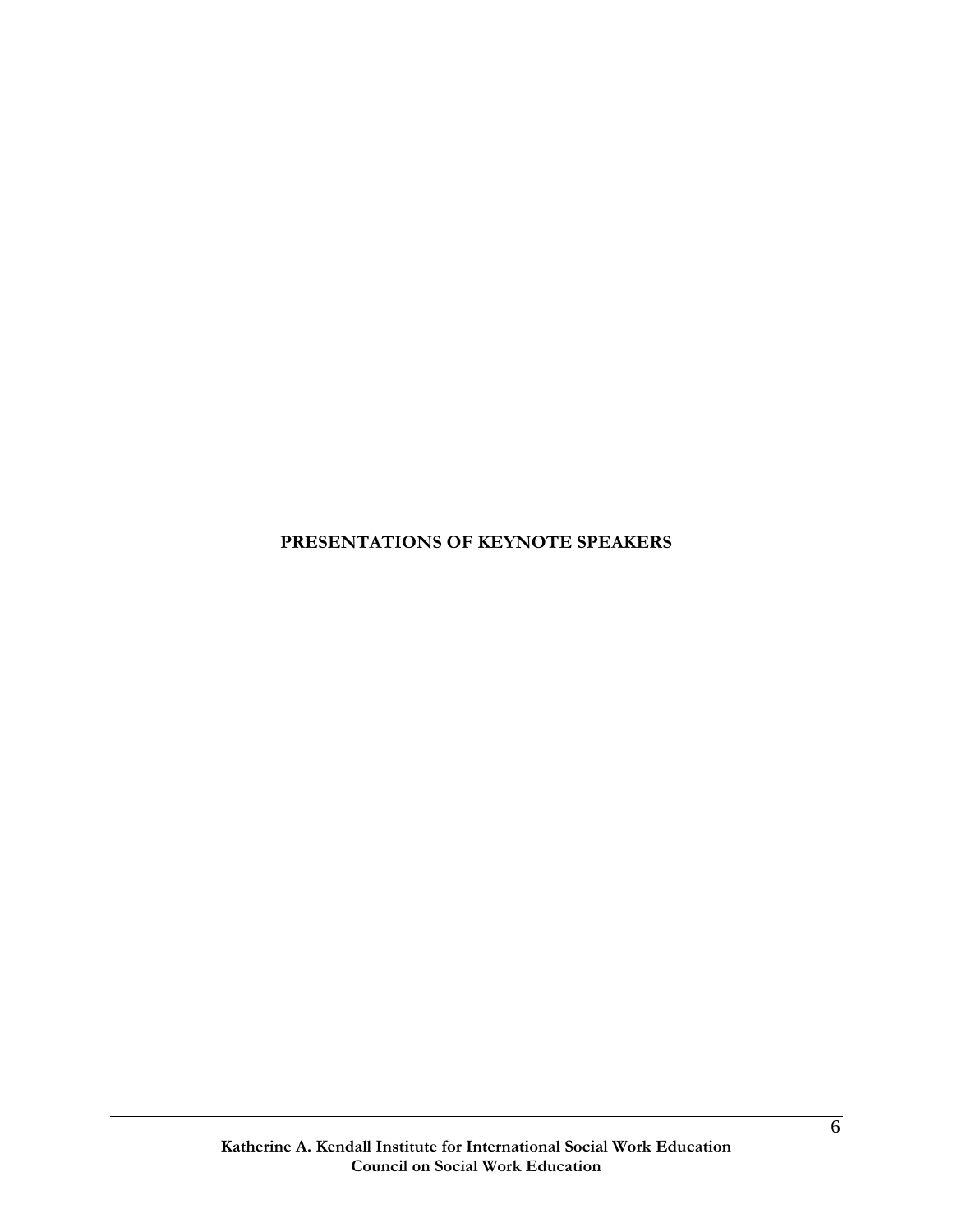## **Global Disaster Reduction Approaches: The Role of the United Nations International Strategy for Disaster Reduction (UN/ISDR)**

Dave Paul Zervaas *Regional Coordinator, Latin America and the Caribbean*  UN/ISDR

Good afternoon to all. Thanks very much to the organizers for inviting ISDR to this international conference on *Disaster planning, management, and relief: New responsibilities for social work education*.

This conference is an excellent opportunity to build on old and new ideas, create new partnerships and find practical ways to mobilize new resources, motivation, networks of practitioners and in stimulating new synergies that will hopefully lead to a strengthened involvement of social work in many aspects of disaster reduction on an international scale.

#### **Why is disaster reduction important?**

We all know that disaster reduction is important. Intuitively it just sounds right to all of us. We need to reduce disasters, we need to do something about hazards, and we have to increase resilience. But despite the fact that we all know we need to reduce disasters, many of us refer to different aspects of the problem. Everybody seems to have their own idea of what disasters exactly are, and how to reduce disasters. Others speak about risk reduction. Many when thinking about disaster reduction think about getting better prepared to respond to a disaster, or a hazard.

Many others think that what we need to do in order to reduce disasters is to improve disaster response by saving people, bringing in medical attention, logistics, food, and similar items. Of course, most people possess a piece of the truth. Disaster reduction is all that and actually it is much, much more. But more on that in a while.

First we have to ask ourselves why disaster reduction is important. It is obvious that a good response to hazards can save lives, and often many lives. Good prevention and mitigation, disaster risk reduction can save many more lives or avoid that people are put into serious peril. Sound disaster reduction can also ensure that countries or even entire regions have a better prospect for long-term sustainable development. In fact, the other way around this relation is also valid: real and realistic sustainable development also (must) include a full disaster risk reduction approach in order to make societies less prone to be disrupted by hazards.

Disaster can set back development for years or even decades. Economies can be hurt in such a manner that health and education programs suffer tremendous setbacks as scarce economic resources are directed elsewhere in the years after a disaster occurs. It comes as no surprise that the long-term economic effects of disasters are usually much worse in poorer countries, or in poorer regions of a given country.

Additionally, international loans that countries are engaged for during decades often have to be used to help repair some of the damage done by disasters. Disasters impact economic growth. Average gross domestic product lost in disasters: 2-15% (World Bank studies).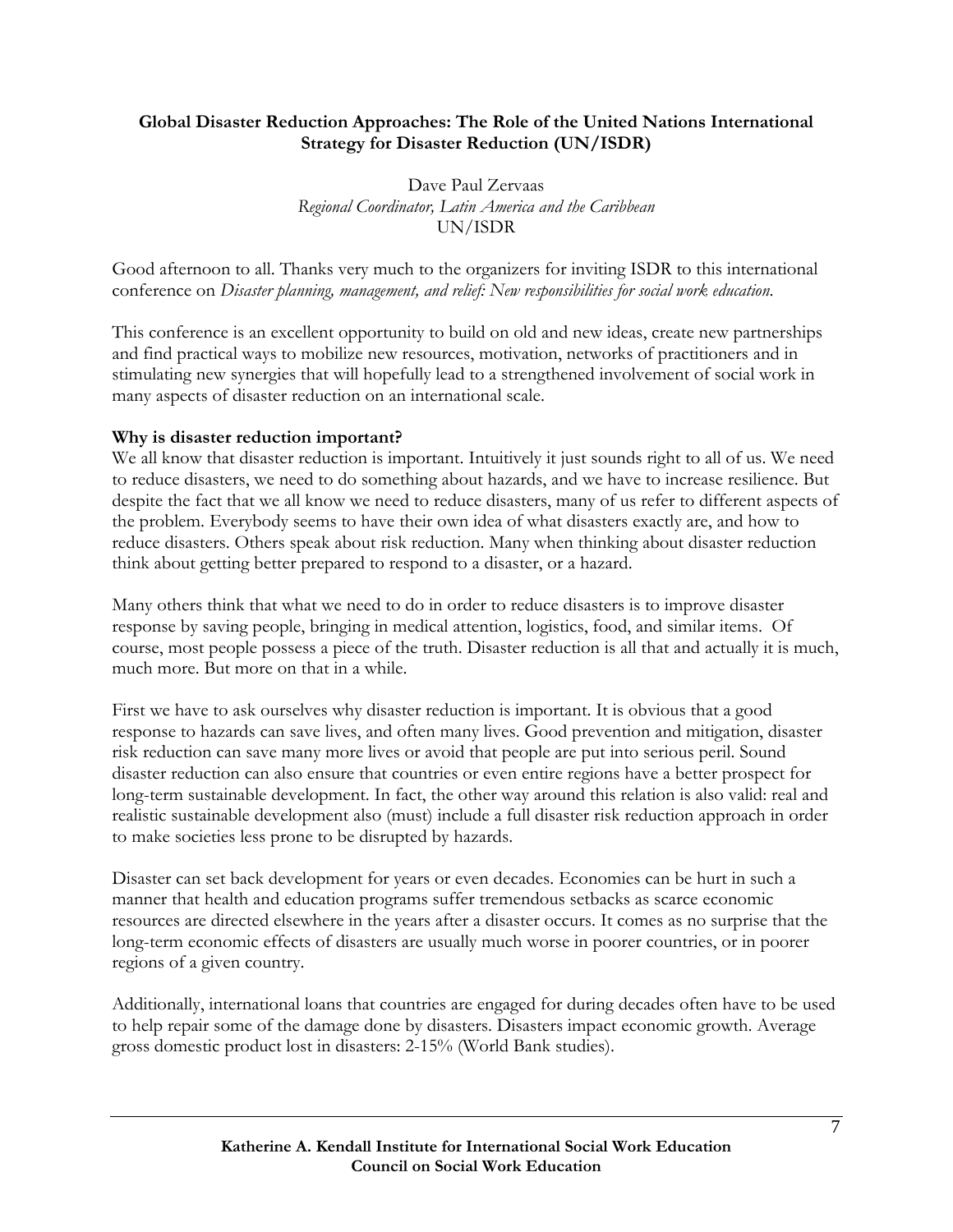The next few years represent a very special challenge for our world. Facing problems such as ongoing conflicts between countries and ethnic groups, environmental degradation, resource mismanagement, and poverty will require great effort and creativity. That is, of course, if humankind wishes to overcome a situation of great suffering that may indeed prove unsustainable in the long run. In many places, the relationship between humans and their ecological and social environments requires a profound change if we hope to achieve sustainable development and reduce disaster risks.

Disaster risk reduction is not an isolated act; it is very much linked to our attitudes towards ourselves and others, to our sense of civic-mindedness as a society, to our social consciousness and to the ways in which we relate to everything around us. A society that is determined to seek effective and balanced models for disaster reduction also tends to be a society that will make progress in other sustainable development spheres.

## **What is disaster reduction?**

Disaster reduction encompasses a wide conceptual framework of elements. It relates to activities and strategies that are geared to minimizing vulnerabilities and disaster risks throughout a society, to avoid (prevent) or to limit (mitigation and preparedness) the adverse impacts of hazards, within the broad context of sustainable development.

The disaster risk reduction framework is composed of the following fields of action, as described in ISDR's 2002 publication, "Living with risk: A global review of disaster reduction initiatives" (p. 23):

- Risk awareness and assessment including hazard analysis and vulnerability/capacity analysis;
- Knowledge development including education, training, research, and information;
- Public commitment and institutional frameworks, including organizational, policy, legislation, and community action;
- Application of measures including environmental management, proper land-use and urban planning, protection of critical facilities, application of science and technology, partnership and networking, and financial instruments.

Early warning systems include forecasting, dissemination of warnings, preparedness measures, and reaction capacities.

Many countries still focus primarily on disaster response, and continue to be dominated by humanitarian assistance and emergency management, rather than on prevention and well-engineered or thought-out reconstruction. In many situations, this attitude can actually increase the causes of vulnerability, if efforts are not planned and coordinated with the authorities and local communities, and if they do not focus on sustainable development. Generally, from a simplistic viewpoint, emergency response and humanitarian assistance are more visible and measurable in the short term, and in some way, may help comfort guilty public or national consciences, as they show tangible results, attract greater visibility, and gain credibility in the eyes of public opinion.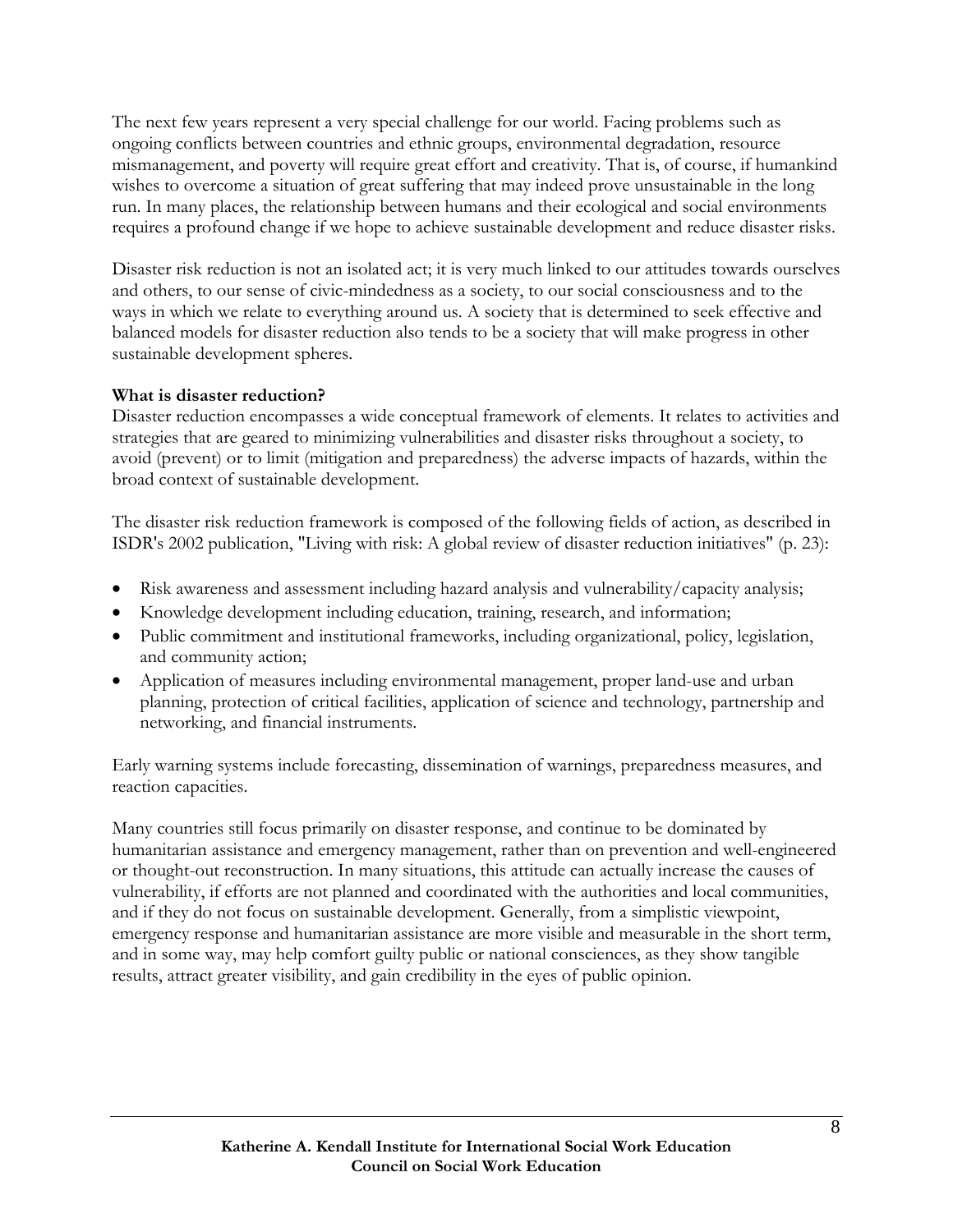Also, lengthy periods often elapse between the end of humanitarian assistance and the beginning of sustainable and needs- or demand-driven based reconstruction activities. During this time, the local population has little or no support for recovery, and has no choice but to begin rebuilding in a spontaneous, ad hoc way, without the appropriate resources and capacities to do so. New disaster scenarios may arise during this time lag, increasing the risk that already exists. In some cases, longterm reconstruction never gets off the ground, or is delayed, due to a lack of implementation and preparation capacities after the emergency phase.

It should be noted that even when effective disaster reduction measures are in place, there would often be an element of risk that is residual or cannot be managed because it is either too costly or technically unfeasible to eliminate. Preparedness, an important component of disaster risk reduction, deals with residual and unmanaged risk and aims at developing or strengthening the necessary measures and capacities so that a timely, coordinated, and effective response can be organized when a disaster occurs. Priority action 5 of the Hyogo Framework for Action deals with this component.

## **Social dimensions**

Understanding that risk depends on a pre-existing situation, in which the human factor plays a role, allows us to understand the need for development strategies based on processes for disaster risk reduction and sustainability. This implies a two-pronged goal: reduce existing vulnerability (built up over time, through the implementation of unsustainable development practices), and promote processes that prevent the creation of new disaster risk scenarios in the future. We must address the structural causes of risk, not only the symptoms, as has been our tendency in the past.

In the Americas, as in other regions of the world, 2005 was a year full of surprises, and not necessarily agreeable ones. Thousands of people are dead and millions more have been affected by disasters of different sorts. Developing countries have suffered enormous economic losses, as have countries with the greatest buying power. While it may well be true that a good deal of damage has been caused by disasters in years past and that few places on the planet have been immune, the tsunami in the Indian Ocean at the end of 2004, the earthquake in Pakistan, and the devastating tropical storms in Central America, Mexico, and the United States could lead one to think that this past year was out of the ordinary.

Objectively speaking, however, a more thorough examination of what happened this past year, coupled with careful observation of the trends of previous years, might lead us to the question of whether we really ought to be surprised. It is true that no one expected such an intense hurricane season in our region. While experts had predicted an above average level of activity, they never imagined that there would be a record-breaking number of tropical storms. The unprecedented number of hurricanes in 2005 has generated a lot of questions as to the reasons behind these recent disasters in the region.

While joint efforts have led to a significant progress in the area of disaster reduction in recent years, ongoing conditions in Latin America and the Caribbean still lead to increased vulnerability.

Deficient regulatory policy in a number of areas, the current characteristics of urban management in many areas, problem in environmental resource management, and persistent social inequity in many population centers are factors that force large sectors of society to live in poverty, and in ecologically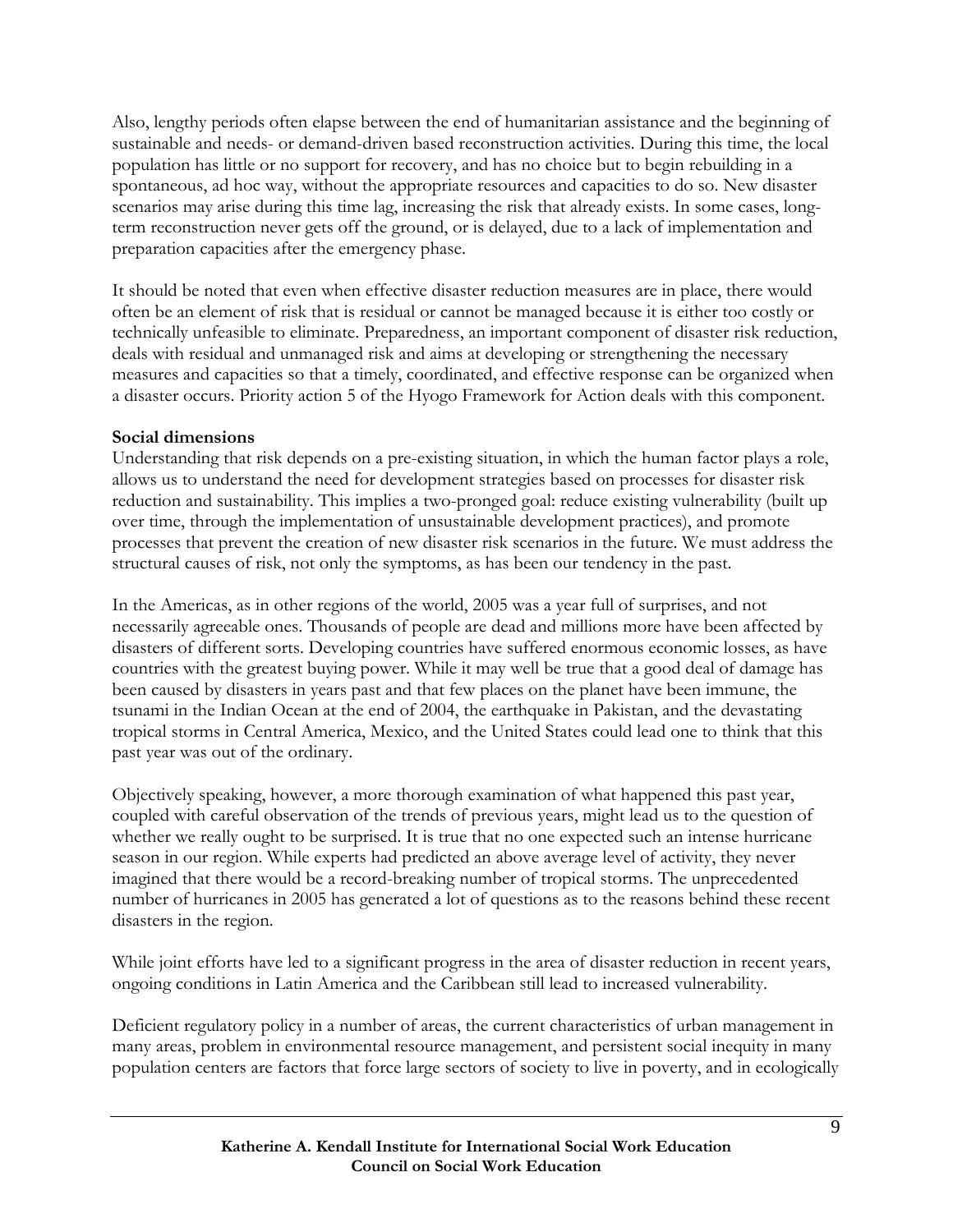fragile and degraded areas. For this reason, so long as the situation does not improve, in all likelihood we will continue to see the cyclical occurrence of disasters.

Perhaps one of the clearest lessons that we can glean from these last years is the need to work together and in an interdisciplinary manner to create more resilient societies.

There are various paths to make progress in this aspect. However, we would like to underscore that the development or strengthening of national disaster reduction platforms may be a very effective mechanism. It is one that is sustainable in the long term and can equip countries with more and better tools to identify durable solutions for reducing vulnerability and to ensure greater involvement from different fields and stakeholders so that, together, they might contribute to the construction of more just and better prepared societies.

## **ISDR role and the Hyogo Framework for Action**

The ISDR reflects a major conceptual shift from the traditional emphasis on disaster response towards holistic disaster reduction. It recognizes that natural hazards in themselves do not inevitably lead to disasters, but disasters result from the impact of natural hazards on vulnerable social systems. In other words, disasters can be prevented through conscious human action designed to reduce vulnerability.

The World Conference on Disaster Risk Reduction (WCDR, Kobe, Japan, 2005) represented a further landmark in worldwide commitment to implementing a disaster reduction agenda. The 168 States attending the Conference adopted The Hyogo Framework for Action, 2005-2015.

The five priorities for action are:

- 1. Ensure that disaster risk reduction is a national and a local priority with a strong institutional basis for implementation.
- 2. Identify, assess, and monitor disaster risks and enhance early warning.
- 3. Use knowledge, innovation, and education to build a culture of safety and resilience at all levels.
- 4. Reduce the underlying risk factors.
- 5. Strengthen disaster preparedness for effective response at all levels.

The Hyogo Framework for Action emphasizes that the primary responsibility for implementation and follow-up lies with States, involving national public administration structures, the scientific community, and civil society. We need to build a strong sense of ownership of disaster risk reduction within their populations and support local governments' capacities.

States should also conceive mechanisms that allow bottom-up disaster risk reduction initiatives, originating at the community level and contributing to the shaping of disaster risk reduction policy and programmes at all levels.

Let us not forget that psycho-social and emotional attention to victims of natural or social disasters is a field not yet frequently enough explored by international cooperation agencies. Assistance is normally directed towards providing roofs and food and controlling epidemic diseases. In Nicaragua, after Hurricane Mitch hit the country late 1998, many were appalled by the extent of the devastation, which left the population in a state of shock and led to attitudes of powerlessness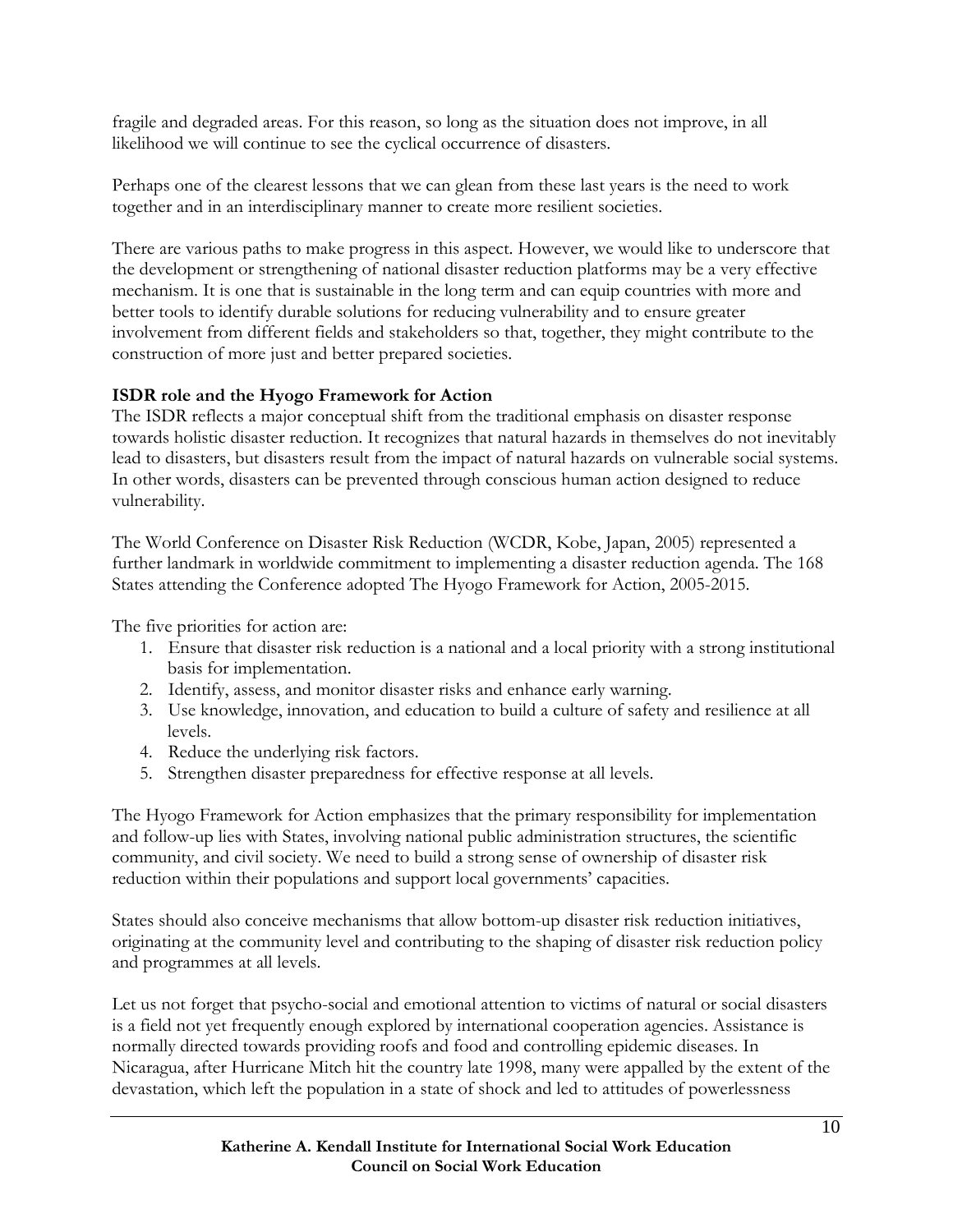and/or self-destruction. Some local NGOs felt that if the psychological, emotional, and affective needs of the affected population were not urgently attended, reconstruction would be close to impossible. The rapidly increasing rate of violence taking place amongst the displaced population prompted local agencies involved in the struggle against social and domestic violence to set up a mental health project with the help of local and external financial and human resource support.

There is good evidence, both qualitative and quantitative, that social work and mental health activities have improved well-being in the communities. For instance, psychosocial intervention has stimulated communities to find more effective ways of organizing themselves regarding a variety of issues, such as education and housing. Furthermore, many women who had been victims of violence and sexual abuse have been able to improve with the help of direct attention of social workers, psychologists, and lawyers.

Positive changes in social organization, psychosocial well-being, and community mental health will positively affect the potential for development and thus may increase the impact of other programmes as well. It is true that after emergencies in poverty-struck areas, mental health support is not enough to palliate all damage done.

However, it will help in healing important social and individual wounds as it will also help create more capacities within targeted communities. Best results are to be expected when mental health support is complemented with other programmes aimed at education, housing, and other long-term solutions.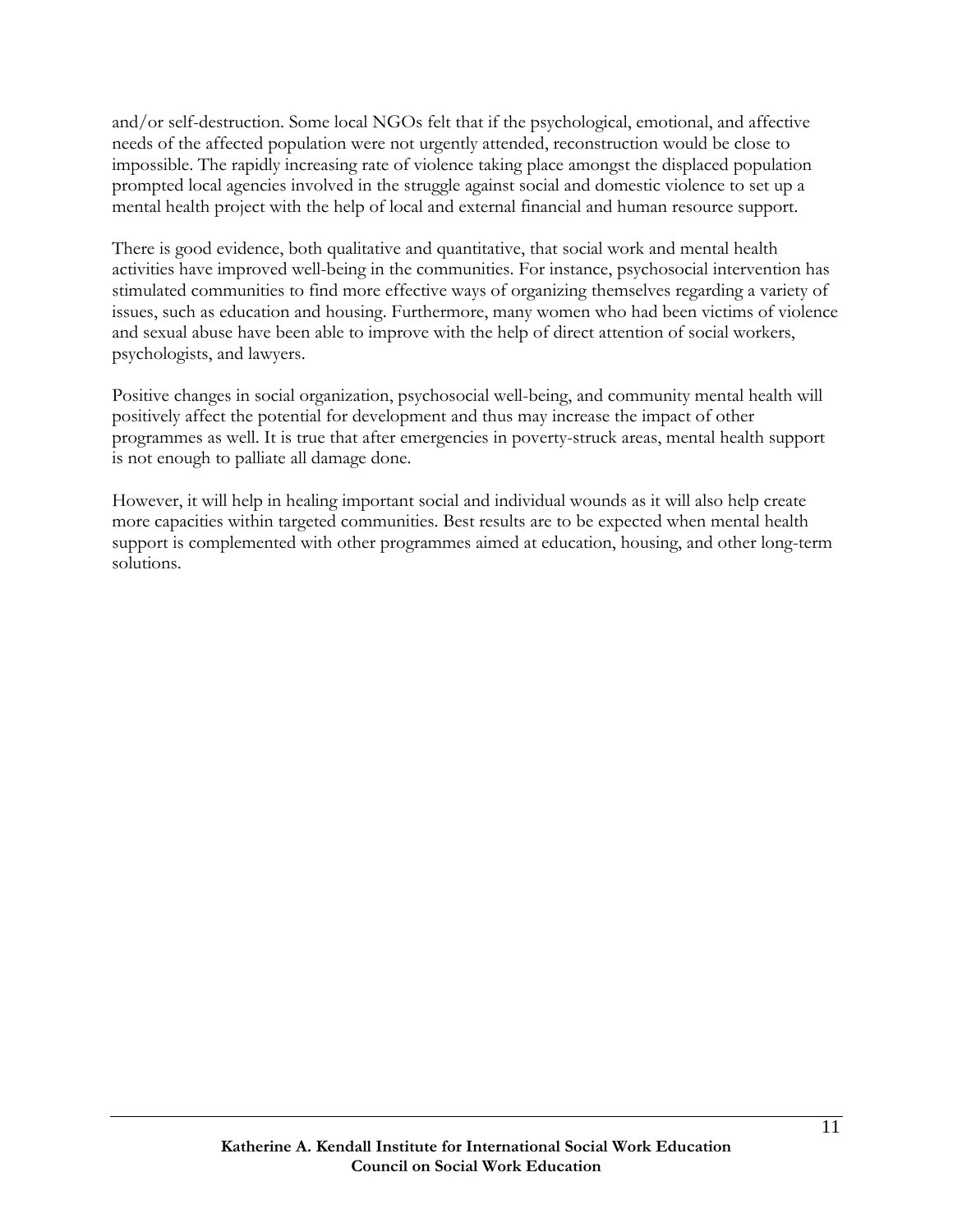## **Multidimensional Domains of Disaster Response for Social Work Practice: Preparedness, Response, Recovery, and Mitigation**

#### Geoff Loane *Head of Delegation*  North American and Canada of International Committee of the Red Cross

I would like to address my remarks through a consideration of the nature and response mechanisms to disasters. My own professional experience has focused largely on humanitarian emergencies in armed conflict although I have worked in a limited way in natural disasters as well. Thus, while my experiences derive from working in contexts armed conflict, most, if not all of the considerations are applicable to natural disasters.

The first part of my presentation will address typical features of disasters, what it means for communities and individuals and the second set of comments will look more closely at disaster response mechanisms. I have two general introductory remarks. Typically, disasters result in the collectivization of individuals as we tend to assess them by the quantitative impact of changes they generate through war, floods, hurricanes, etc., on communities. The numbers of persons affected is then cited as an indicator of the damage generated by particular phenomenon. Large scale emergencies focus on damage to communities and societies and in doing so, the individual is worryingly forgotten.

Consider the case of the Balkan's wars, whose brutality and horror were shared in all our living rooms. In the midst of that brutality there was a specific group of people, who then and now face the terrible problem of missing persons. More than 25,000 people remain missing from Balkan's conflicts, and for those loved ones at home, they are missing but not dead. For the rest of us, we know that they are no longer alive and the problem becomes one of locating and identifying their remains so that we are able to confirm the loss of their loved one to the concerned family. For each individual missing person, a community of family, friends, and neighbors remains concerned by the fate of the missing person, years after the event and largely without any support. Given that these losses are often associated with the sacrifice of young men in wars on behalf of their country, this forgotten problem, which is a feature of disasters all over the world, is even more tragic. Our lack of resources to treat the individual human problem remains arguably the largest constraint in dealing with disasters.

A second feature in terms of society is the perception, and thus support, that disasters receive. This is largely a function of media appeal and the nature of the emergency. The dramatization of a disaster is extremely significant in terms of the mobilization of support, as we have seen in the case of the tsunami and Hurricane Katrina. Equally, the lack of public attention on longer term disasters or chronic emergencies, such as the frozen conflicts in Abkhazia, Bosnia, DRC, all result in a lack of resources to address the problems they manifest. Inequality in the delivery of this external assistance and support is in part mitigated by the growth and strength of local state or voluntary services, but to a limited degree only, as disaster prone areas are not coincidentally those areas that largely have the poorest structures to deal with crises. And it needs to be kept in mind that even the richest and most powerful states rely in part on the voluntary sector to address disasters.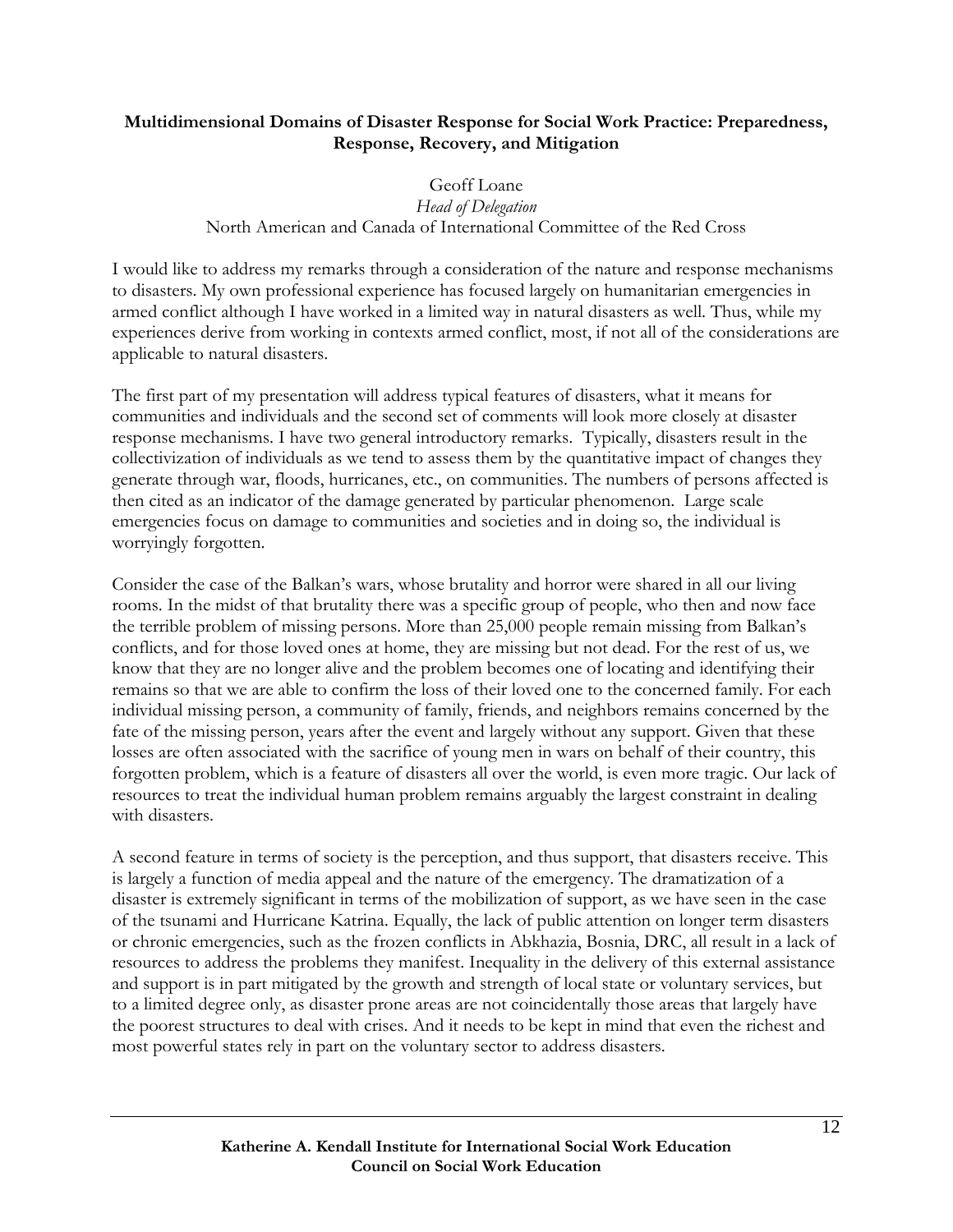From the perspective of those persons affected by disasters, a couple of remarks can be made. Firstly, victims of disasters are systematically seen as being helpless. It is as if the moment a crisis hits, people lose their capacity to address it themselves and depend on someone else to solve daily and other problems. This is particularly acute when populations move as a result of disaster. Refugee camps are packed with tens of thousands of people, all of whom are seen as helpless and dependent. Worse still, they are considered to have been like that for all their lives.

I once ran a training course for people working in emergencies. Part of this involved a 1-day role play which involved refugees, local authorities, international organizations, and national authorities negotiating a solution to a refugee problem. On each of the 25-plus occasions I ran this course, the refugees were never consulted about their fate, apparently because none of the other groups felt they had anything to offer, or at least no power. On half of the debriefings at the end of the role play, the people playing the role of refugees even went as far as to attempt to boycott the debriefing because they had been alienated during the exercise. Make no mistake; we reinforce, at precisely the wrong time in someone's life, the notion of their vulnerability and helplessness.

A second and related dimension of this is that the local population and community are seen as incapable of solving or addressing the problems that disasters generate. Invariably, staff and volunteers are mobilized from external communities and countries to come and help affected populations on the basis that they need such support. This is an integrated part of disaster response and carries an important message in terms of our sense of responsibilities. Whilst we are in the business of providing external support to individuals and communities under threat, the way in which we do it is central to reinforcing notions of dignity and respect, and ultimately, self help.

If we look at the experience of the United States after Hurricane Katrina, hundreds of thousands of volunteers went to New Orleans and the region to support the tragedy of the flooding. They played a remarkable role, often life-protecting, and essential to the response. However what was the impact on New Orleans residents who overnight had been stripped of their security and livelihoods by a hurricane to find themselves dependent on others for their food, water, hygiene, shelter, and care, the very basics of our existence. We need constantly keep in mind that such a reliance runs contrary to all our notions of adult responsibility, and exceptional sensitivity is required when we meet people in that situation.

The third area that I would like to address is precisely this role of the wider regional or global community. Whilst none of us wish to have our problems and challenges exposed to outsiders or foreigners, this is exactly what happens in disasters. And yet it is this measure of wider regional or global support that provides disaster victims often with their daily requirements, but it does so at a price.

I started my career in the Ethiopian so-called famine, or more correctly, conflict-driven emergency. More than perhaps any other disaster, the Ethiopian crisis of 1984 was the first global response and, more significantly, a global ownership of emergencies. Thus, the Ethiopians paid the price of deep embarrassment for their suffering broadcast around the world, whilst benefiting from the generosity that this generated. At the end of that emergency, the Ethiopian government dispatched its premier cultural show to all major world capitals to stage benefit concerts thanking the world community for what it had done.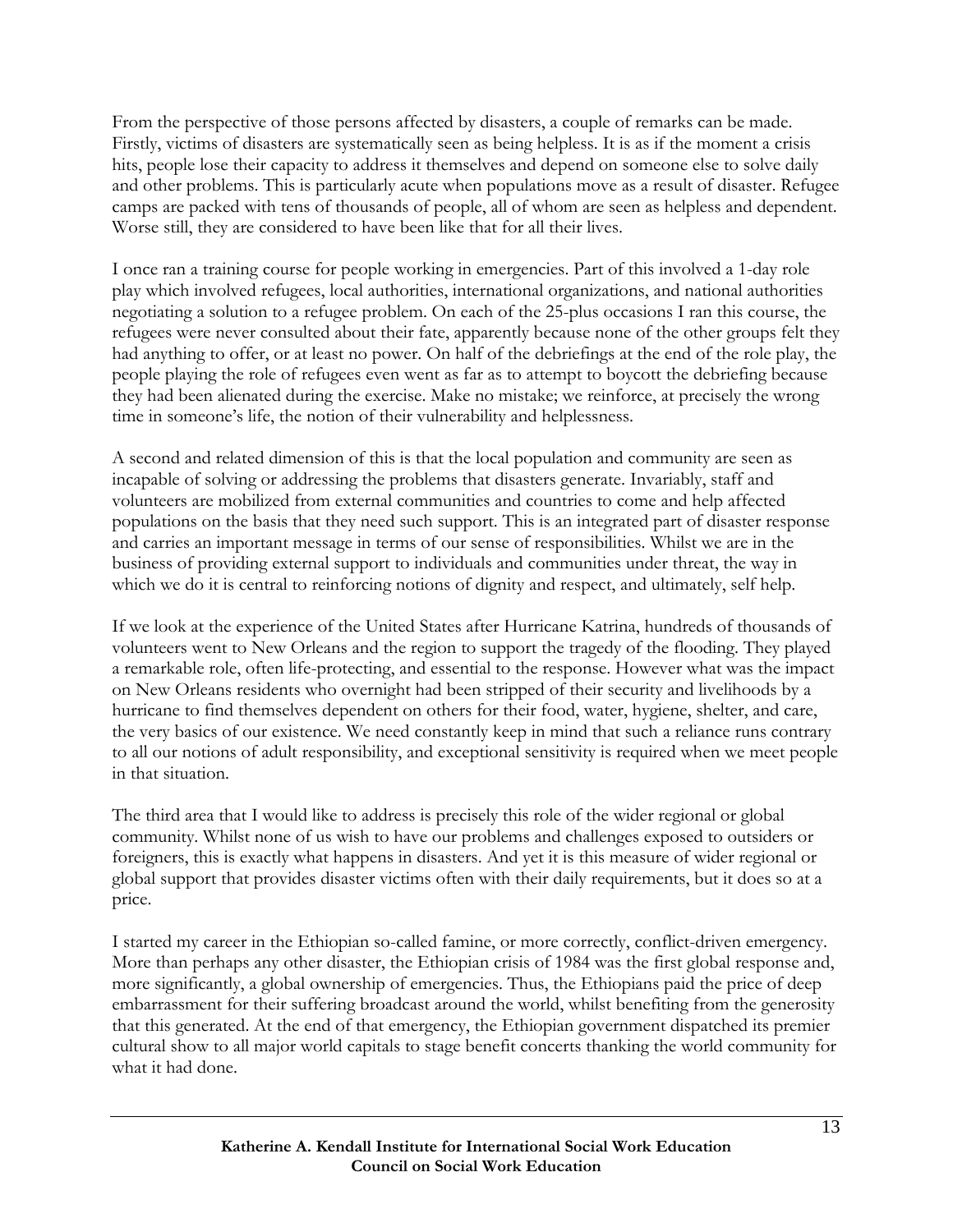We cannot separate the reliance of disaster victims on external support from notions of collective responsibility for large-scale emergencies. But we need to address what is in the best interests of the victims of disasters in relation to playing a role in preparing for and responding to disasters. As professionals we cannot avoid our responsibility to promote the dignity and self-reliance of individuals and communities in their responses.

Let me now turn to disaster response mechanisms and the way in which these are implemented in this field. I will look specifically at disaster preparedness, response and recovery, as these form the backbone of efforts to limit the consequences of large scale disasters. Again, it is hoped that these remarks resonate with you in relation to social work models of practice and that lessons can be drawn that can strengthen the implementation of both forms of similar response.

Disasters are loosely characterized as natural or man-made and slow or fast onset. These classifications provide important clues as to the type of response that can be expected and who will be leading in that response. Natural disasters far outnumber man-made ones. Floods, droughts, storms, earthquakes, and erratic rainfall generate hundreds of thousands of casualties on an annual basis, but with the exception of large-scale emergencies involving tens of thousands of people, they do not receive the kind of attention that armed conflict invariably does. Disasters linked to armed conflict invariably draw the attention of the Great Powers, reflecting the potential for global disaster that conflict continues to represent to the world. A final consideration is that slow onset disasters often go virtually unknown and unheeded because they are not identified or linked with an event.

The collapse of the Soviet Union in 1990 had as a consequence the virtual collapse of the social security network in many of its satellite states. Rampant inflation and devaluation meant that, for millions of retired workers, they were left with inadequate resources from the state to manage their retirements. The good news is that for most, they were able to rely on family and other support but for those without that support, life slowly became a struggle for survival in every respect. And these were and remain unknown victims of slow onset disasters, whose situation is as tragic as those much more heralded contexts of war and sudden onset disasters.

Notwithstanding differences, it is interesting to note that disasters can be anticipated to a greater degree than one would imagine in the first analysis. Vulnerability to natural disasters is well chronicled and unsurprisingly the highest levels of vulnerability exist exactly in locations where disasters are most prevalent, thus adding argument to the logic that disasters erode coping mechanisms. I draw your attention to this point now because, ultimately, the strength and performance of coping mechanisms is central to an effective response.

The example of Bangladesh is a case in point. Bangladesh has the most exposed and vulnerable coastline to flooding with the largest population presence of anywhere in the world. On an annual basis, thousands of persons are displaced and lives destroyed through flooding. Anticipation of floods in Bangladesh is thus somewhat straightforward and because of this a greater emphasis can be placed on preparation and response. Again it is not surprising that the country has one of the best prepared local capacities for disaster response and for anyone trying to draw lessons in relation to coping mechanisms, this case study provides fascinating insight into how societies manage their disaster response mechanisms.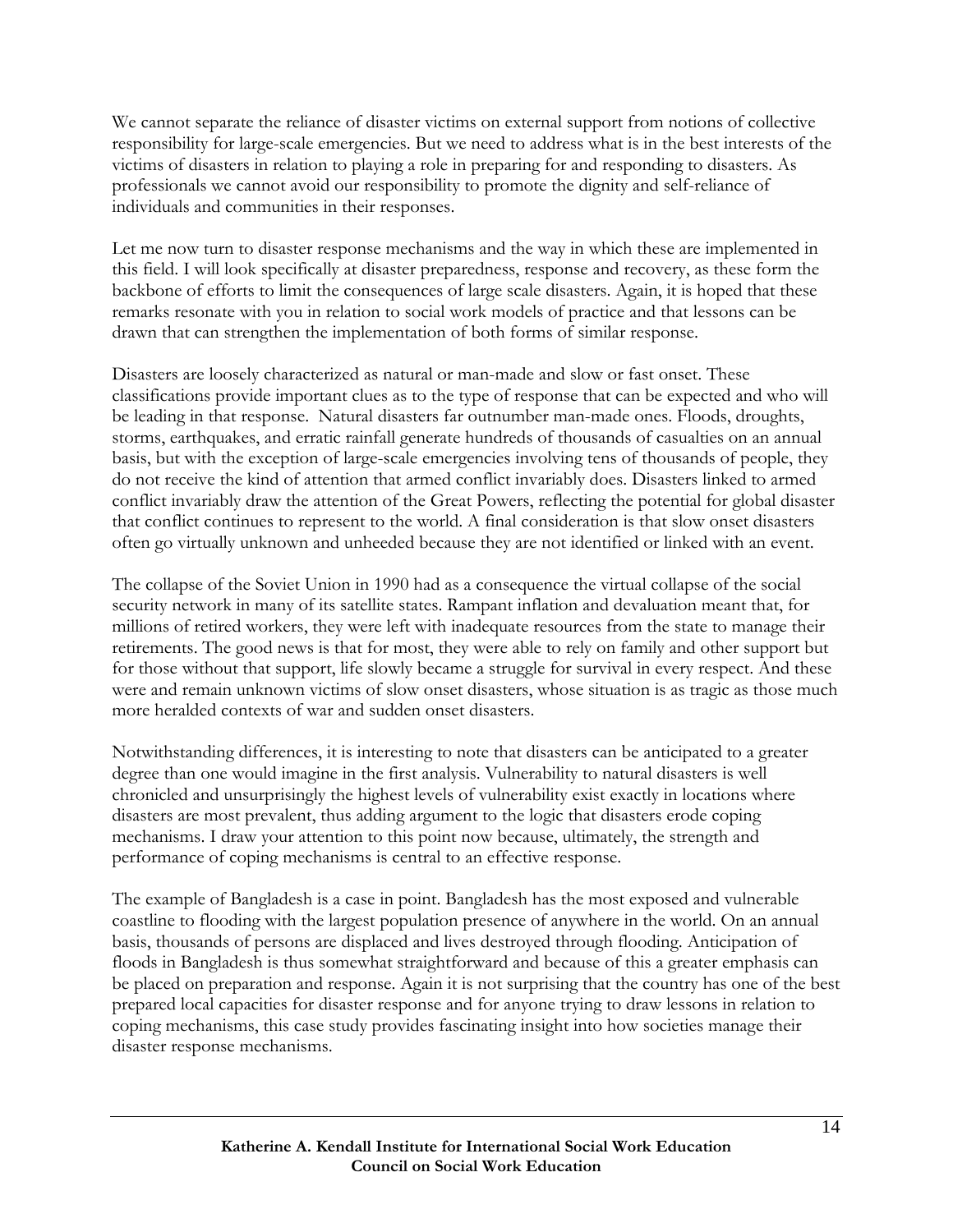Central to these disaster preparations lie two key ingredients: local capacities and resources. The development of local capacities to address disasters is by far the single largest determinant of effectiveness, all other things being equal. During the conflict in southern Lebanon in 2006, the ICRC was able to mobilize its resources, evacuate wounded, provide assistance through the existence and credibility of the Lebanon Red Cross. Local organizations such as this are based on local membership, understanding their context because they have lived in it and are from it for decades, and they come complete with an in-built capacity to mobilize resources on the spot. The alternative option of mobilizing staff, resources, and other means from third countries is both exceedingly expensive, slow, and cumbersome but faces also the challenge of working as foreigners in a war zone, something that even the brave hearted balk at. Equally, the presence of the American Red Cross throughout the U.S. places them in one of the strongest positions to be able to respond to members of their society rapidly and effectively. In all of these cases we are accountable and need the feedback that is so generously given.

Resources are the second key ingredient to disaster preparation. Invariably, these circulate around personnel, finance, and material goods. Any preparation demands that qualified staff can be in place with the shortest possible delay and that they posses both the means and access to material to be able to mobilize support rapidly. To be sure, the temptation to want to do everything oneself is powerful, all the more when confronted with human suffering. That being said, it may be in longer term interests of the affected communities to anticipate at the earliest moment means of ensuring local ownership of the responsibility to assure disaster preparedness. Even if disasters can be anticipated, the initial management of their onset is going to be undertaken always by those affected by it, not by those who prepared for it.

Within the Red Cross a great deal of energy and resources are spent in preparing national Red Cross societies for disasters. Many of you will be aware of this role and function of Red Cross societies in your own countries and you may have witnessed or participated in those preparation mechanisms. To provide an interesting example of this is to compare two neighboring countries, Ethiopia and Sudan. Since the cataclysmic disaster of the mid-eighties in Ethiopia, whilst there continues tragically to be war and drought, there has never been a repeat of the level of that earlier disaster. In part this owes itself to the very high degree of preparation of the country, both at a State level as well as at the voluntary sector and Red Cross level. I would like to emphasise here, as is the earlier case of Bangladesh, the high degree of assumption of responsibility by the government for disaster preparation as well and the link that has with effectiveness. On the other hand, Sudan continues to face disasters, largely conflict related, to which it does not have any adequate preparation mechanisms in place. The responsibility for preparation then falls on the international community and we have all followed the tragedy of Sudan and the limits of international assistance over the past three years. As we were so aptly reminded last night, simple lessons such as preparation are the most important ones, and dare I say it, the most elusive.

On that note, let us look now at disaster response. If the effectiveness of disaster preparation is linked to the degree to which local actors are central to the process, then the response, which invariably necessitates external professional input, depends critically on an understanding of the context within which the disaster occurs. The best prepared contingency plans made in the western world using state of the art technology and expertise will simply not function without a thorough understanding of the political and social context at its largest. All communities have their very specific social and cultural norms and the adaptation of the response must take these into account.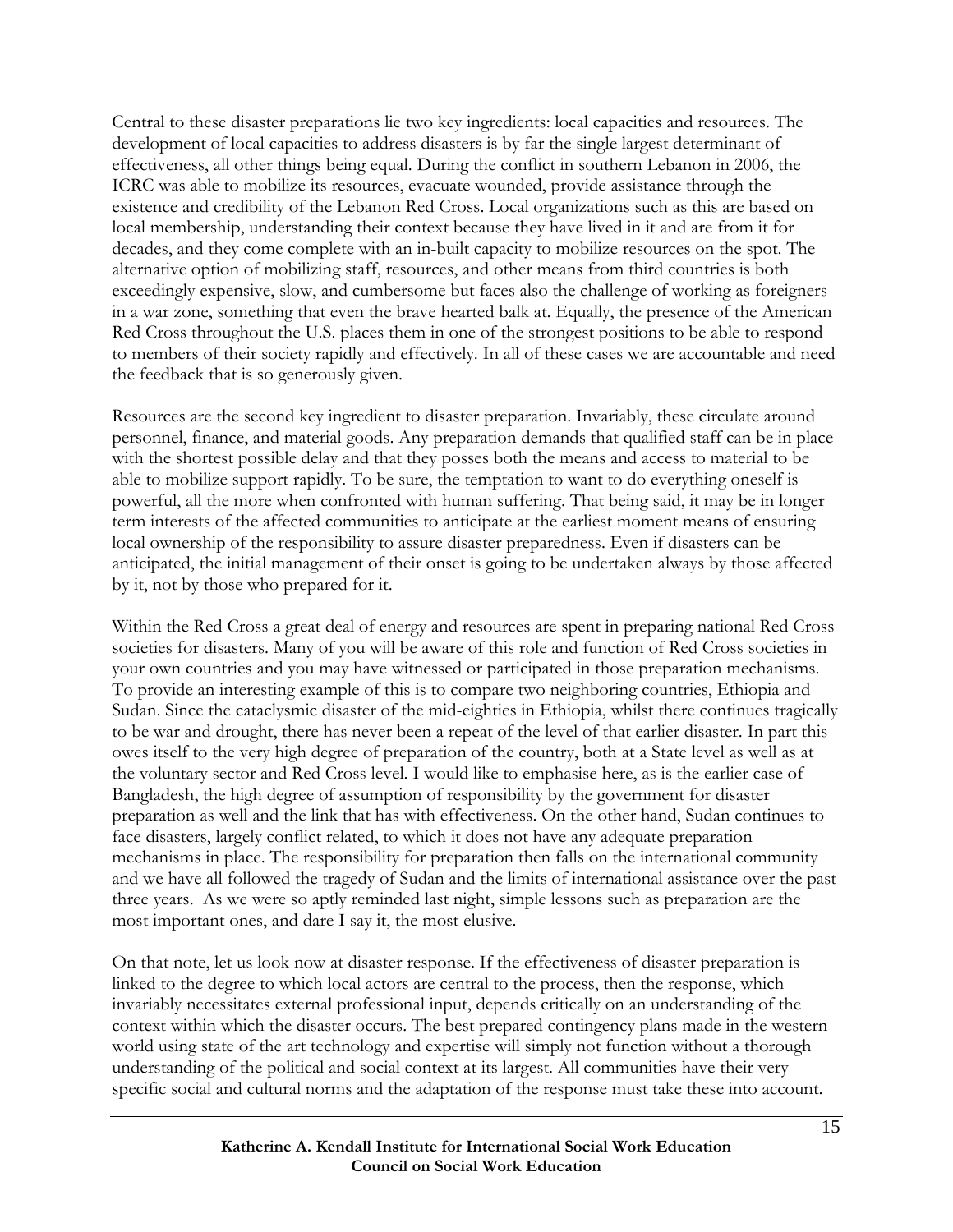Current operations in Darfur in the Sudan are a case in point. We are all aware of the rising insecurity for aid workers in that region. Three years ago there were two rebel groups fighting a mixture of the government forces and allied Arab militia. Movement of all personnel and goods required green lights from all those armed groups. Today there are almost a dozen different rebel groups and when you have to secure green lights from all of them, it is very time consuming, but essential. Failure to secure these will result in security problems. These security problems do not necessarily reflect an escalation of fighting but a lack of dialogue between armed groups and foreign agencies. Linked with that is the held view that the perpetrators of the violence are Arab militias and a denial of the fact that they too have their civilian and vulnerable populations who are caught in the midst of fighting and need protection and assistance. Neutrality simply means that we talk to all parties in a conflict to secure their support for our humanitarian mission.

A second constraint is linked to timing. Timely response to individuals, communities, and societies who suffer from a disaster is, as we all know, essential. It is in the aftermath of the shock that people require the most attention and support, and the very presence of aid workers in the field after a crisis is the most valued intervention. It seems that our fears of being left alone to handle a crisis reinforce the impact of disasters. During active conflict, you can do very little because of the physical dangers inherent in moving around, but a presence with those affected communities provides tremendous support.

During the 1992 Somali conflict, I was urged by my headquarters to leave Mogadishu because of the level of violence and because we spent large amounts of the time under the stairs and were thus not able to bring support to anyone affected by it. I argued that even if we were limited in what we could do, our presence there was a support to people who had felt abandoned by everyone. Today, we continue to be able to work with Somalis who have not forgotten those periods and our support.

In terms of needs identification and the form of response, there are a number of considerations. Primary to these is the objective of the agency or employer. All agencies have their own mandate and area of responsibility and will seek out needs that correspond to their niche in the market. In the case of my own agency, the ICRC, we only work in situations or armed conflict, consistent with the mandate conferred on us by the international community through the Geneva Conventions. There is, of course, virtually nothing to prevent private citizens establishing their own response organization provided they can secure the resources. Disaster prone countries likewise are not in a strong position to reject disaster agencies even though some may be operating literally out of a briefcase.

A further constraint is linked to the shopping list of what forms of interventions are available for communities affected by disaster. Regrettably, in disasters we still have to learn to consult the victims in relation to their needs and in the meantime are strongly influenced by what donors, normally the states, make available as material for distribution. As noted earlier, this free delivery of wheat flour and used clothes, as important as it is, does undermine even further the coping mechanisms of communities.

A third area of constraint is that, in the immediate aftermath of a disaster, the priority is to ensure delivery of basic services, shelter, food, water, security, and health care being the main ones. In such a situation, many of the resources of host communities and external ones focus on this at the expense of approaches which reinforce local capacities. Over time, emergency response mechanisms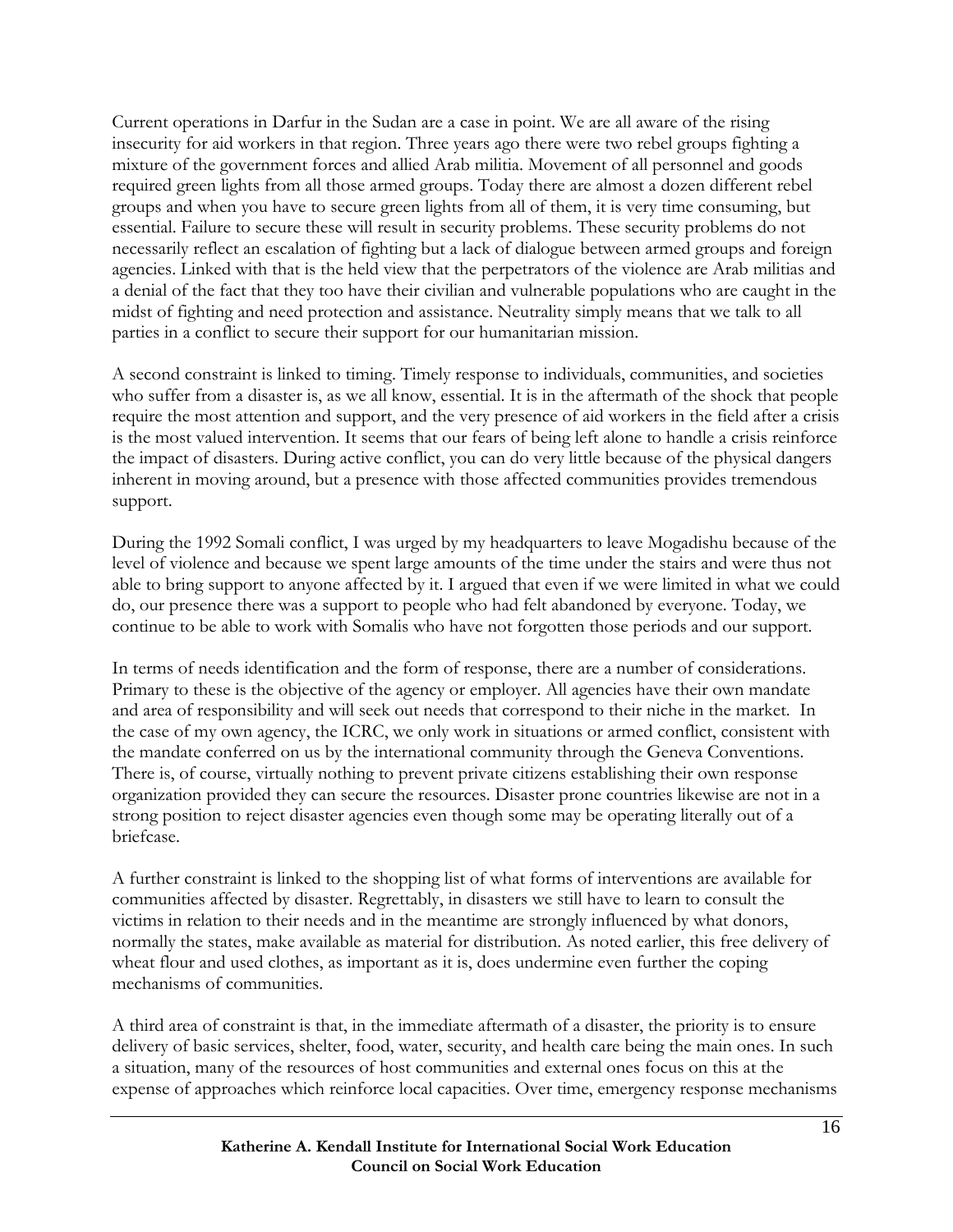inevitably erode local capacity because they absorb all the energy and resources into that function, which assumes priority because of its life protecting nature. I once undertook an extensive field research programme into the unintended consequences of humanitarian assistance in southern Sudan and by far the greatest of these over ten years was the erosion of local capacity as foreign agencies brought their own staff and employed the brightest of locally available personnel for foreign salaries to implement a top down disaster response programme.

An often overlooked constraint is how to coordinate disaster response within new, often large teams of staff in the midst of a crisis. Even established and well-functioning professionals are challenged when an unexpected disaster occurs. The challenge for imported teams is much higher and human resource organization of disaster response teams is fundamental to agency effectiveness and is ignored only at ones peril

A final reminder about disaster response is that the bulk of the response is undertaken by the communities themselves. Even in their crisis periods, such is the strength of solidarity in communities that they always reach out to address human suffering in their midst on a voluntary basis. You may recall the NATO bombardment of Kosovo and Serbia in 1999 that led to the exodus of maybe half a million Kosovars to Albania. Whilst the international disaster response agencies all rushed to provide refugee centers and camps, the vast majority were taken in and looked after by ordinary Albanian families, spontaneously and generously, given the standard of living there. In my view, one of the more imaginative disaster response programmes I have come across was the provision of cash grants to some of those host families, who had put themselves under extreme pressure in taking in Kosovar refugees. The lesson from that surely has to be to identify ways to support local communities in their efforts, in addition to agency programming of its own.

Let us turn now to the disaster recovery phase, an area that increasingly is receiving well-deserved attention. Previously, the trend in disasters was to address the needs created by substituting ones agency for the family, the government, and even the society through the provision of basic needs to communities in stress. This top down approach is strongly linked to emergency assistance responders who once the emergency is over, generally leave as quickly and as suddenly as they came in. Failure of governments to provide ongoing financial support for operations that are not considered as emergencies any more contributes to this phenomenon.

The second phase is identified with development agencies, who generally take an entirely different view to the one of their emergency cousins. Where emergency agencies are top-down and resultoriented, development agencies focus on a bottom-up, participatory approach, with the emphasis being on enhancing local capacities. Not only does this create some confusion in the field as different foreign agencies pursue different approaches, but it does not facilitate an easy transition from disaster response to development. This has long worried practitioners, who have struggled to find meaningful ways to ensure that disaster victims do not fall inevitably in between being recipients of aid to foregoing that aid and being asked to act as agents of their own development.

Recent developments in operations have served to be somewhat more optimistic and hopeful about managing this process. These developments have generated the term disaster recovery and they focus on providing that transition between disaster response and development. Essentially they take as their staring point the empowerment of the individual or the community. These approaches argue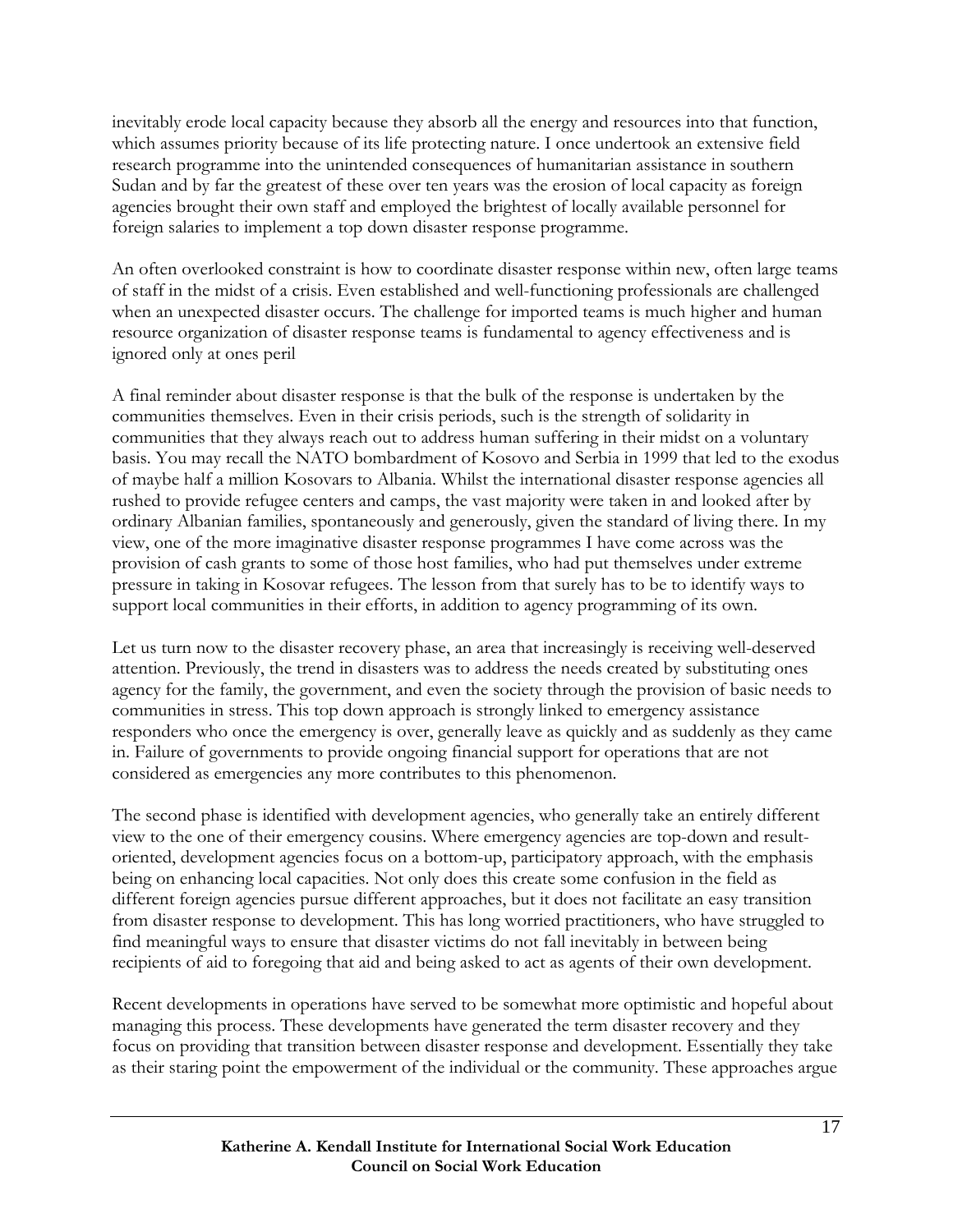that, even in the post disaster phase, agencies can reinforce local capacities through the use of programming that allows households to take greater control for their management in disasters.

Perhaps the best known of these approaches and one that is replicated throughout the developing world is the use of micro credit. Pioneered in Bangladesh as a mechanism to empower some of the poorest members of society in a highly disaster prone context, the use of micro credit is used both by individual agencies as well as some of the worlds largest donors. It has proved enormously effective precisely because it rewards individual effort and initiative through income generation. This in turn is a powerful tool in the re-establishment of a sense of confidence and dignity for groups of people who have found their lives torn asunder by disaster.

There are also related programmes which focus on income generating activities. These include the provision of resources such as animals or material to allow households to re-build their shattered lives by doing what they are good at and what they were doing before the disaster struck. A third area is one of vocational training where agencies provide financial support or direct training themselves for individuals in disaster prone regions in order to enable them to build up the resources to combat crises.

The common denominator in all these approaches is that they are focused on individuals, either at the household or community level. This makes these approaches very human resource intensive which is something of a challenge for agencies operating on tight budgets with many competing priorities. It is also challenging as it demands agencies to develop the skills and expertise in these areas, something that requires investment, budgets, and institutional commitments. Despite this, the growth in popularity of recovery programmes signals recognition that in this field of disaster response, we can all be more effective by understanding the individual and reinforcing his or her own capacities.

In conclusion, let me make a couple of general remarks. Having been trained as a social worker, I have made use of those skills and techniques in understanding how best to work in disaster situations. After all, where traditional social work, as I learnt it, intervened in situations of household challenges, disaster response treats the same phenomenon from the perspective of a community or society. The stark difference between the two remains for me the attitude we adopt towards disaster victims through the lens of collectivity. Social work on the other hand has retained a focus on the centrality of the individual and the need to respect the dignity and integrity of that individual. We all have a long way to go to ensure that disaster victims are accorded the same degree of attention, without the publicity, photographs, and de-personalization that goes with it.

Disaster response is growing out of its philanthropic background into a science with attendant academic studies and research. The growth in humanitarian assistance programmes at third level is striking and the demand for additional training and teaching is equally growing. The overlapping areas between social work education and that of disaster response represents an enormous potential for sharing of concepts, approaches as well as practice and research. Each field carries with it its own professional approaches whilst looking largely at similar situations, that of intervention in support of the well-functioning of people and their communities. Having benefited throughout my professional career from the twin disciplines, I can only recommend for a closer examination of mutual goals and interests.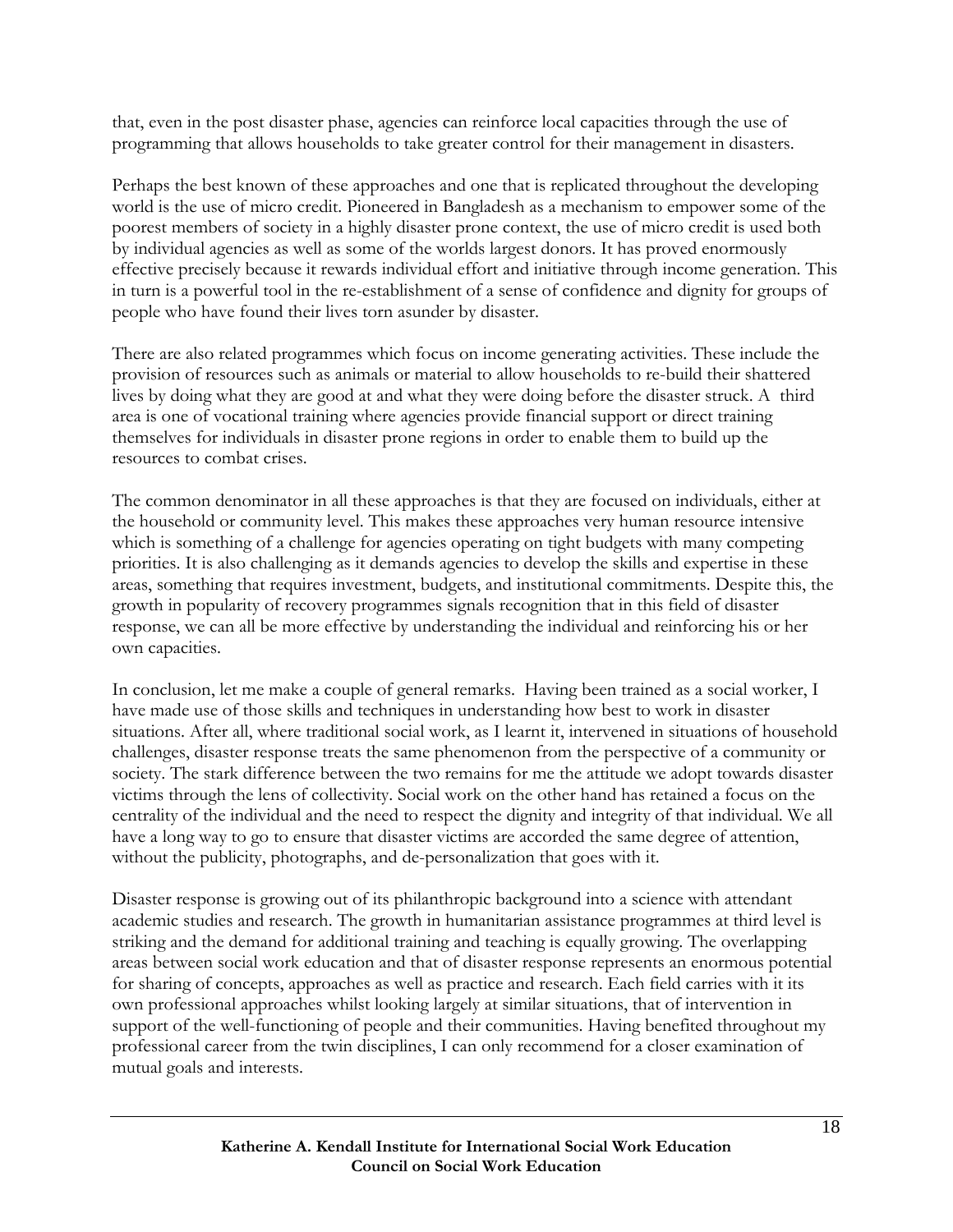## **Disaster Management and Response: What Social Workers Need to Know**

Ronald Marks *Dean*  School of Social Work Tulane University, United States

In speaking at numerous venues over the last 14 months, the biggest challenge has been to convey to the audience the significance of this disaster on both the community and the hundreds of thousands of individuals affected by it.

About two months after the hurricane I spoke at an event at the University of Pennsylvania. At that point, I was traveling light and brought to the podium and used as props all that I carried with me everywhere I went in New Orleans. The contents of my most prized possessions included: band aids, hydrogen peroxide, a face mask for protection against the mold, rubber gloves, and MRE's (meals ready to eat).

I thought I would use my few precious minutes with you today to tell you some stories of the landscape where I live and work and what it's been like there this last year.

Over the last 16 months, as those of us involved in rebuilding New Orleans returned to the city, I've participated in coalitions being organized to address the critical problems associated with rebuilding our city. I've met neighbors I never met before. If there was ever a time to recognize that we cannot solve our communities' problems alone, this is the time. We could never afford to be separate and we cannot afford now to be separate.

In addition to the widespread sacrifices and suffering, there have been unprecedented opportunities. The School of Social Work at Tulane has partnered with several international aid organizations many of whom are providing service and operating in the U.S. for the first time. We've partnered with Save the Children to offer programs related to mental health services to children and families in several trailer parks, those associated with hurricane preparation for children in public schools, and to train students to work at shelters in the event of future need. We've partnered with UNICEF to provide monitoring and evaluation of 12 projects being funded by UNICEF in the region. With Mercy Corps, we've contracted for several projects including those associated with women's strengths in post-disaster community re-building, a project on youth well-being, neighborhood capacity-building, and another on Katrina and human rights/capabilities. With the American Red Cross we're offering mental health training for first responders and other activities such as organizing a communal grief ritual with Sobonfu some, an African healer.

Standing here now, it's hard to believe that it's been almost 16 months since Katrina devastated New Orleans. Still, after 16 months, I am part of a small club of about 100,000 people. Many of us still do not have a gas or electric bill, although some of us are just now getting our first electric bills for our FEMA trailer. The mail is unreliable, most of us still have to go to the post office personally to pick up our mail and if we miss a week, they send it back, and we still don't get any magazines.

As I think back over the last few months, there have been many, many chapters to this. As I was preparing for today, I came across a letter I wrote to my fellow deans of schools of social work on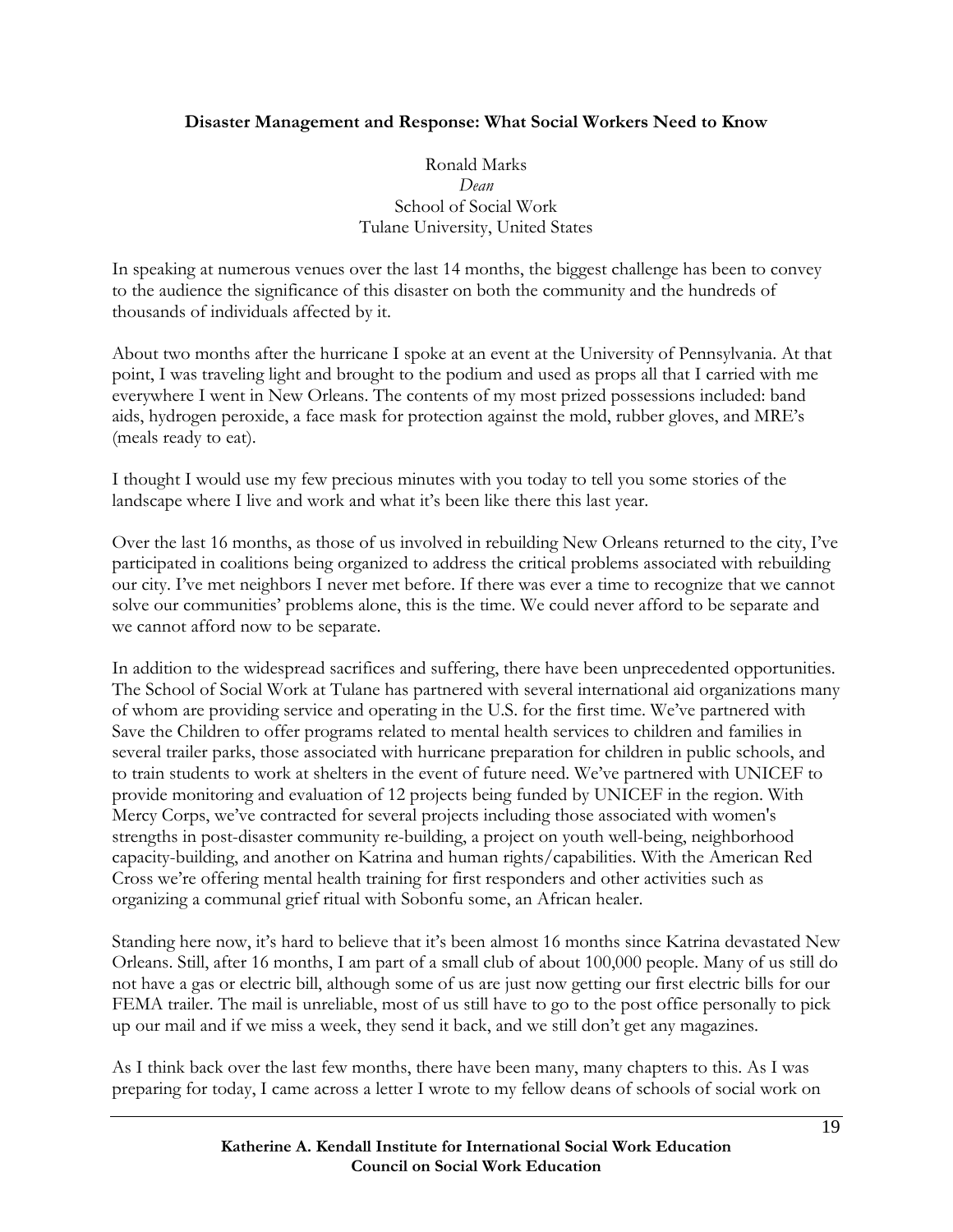September 6, thanking them for an unprecedented outpouring of support following the storm. I want to read to you from that letter.

"Tuesday, September 6, 2005 5:00 pm

Dear Friends and Colleagues,

Eight days have passed since Hurricane Katrina found its way to our front door. Slowly, I am learning of the whereabouts of my faculty, staff, and students yet I still have not heard from many of them. Our communications have been disrupted; none of the cell phones with 504 area codes work and the Tulane email server continues to be offline. All of our student records are inaccessible. Over the past 20 years, our lives and work have adapted to the access to high speed communications. This disaster underscores for me, how devastating it feels to be isolated from those with whom we share our everyday lives.

I know that you are all painfully aware of what has transpired in our city and neighborhoods from national news coverage. Although the coverage has been comprehensive and attempts to convey the personal impact, when the stories happen in your own backyard, the intensity and heartache is almost beyond comprehension. Millions of lives have been impacted. Millions of stories are yet to be told. Today, I learned of two of my colleagues who stayed behind. After the winds calmed, after the levee breached, after the city filled with water, they found a boat and began to look for ways to help. They paddled around the fairgrounds, where Jazz Fest is held, to Esplanade Avenue, a grand boulevard near the French Quarter. They came upon a nursing home where none of the residents had been evacuated and none had had food or water for three days. For the next two days, they broke into homes to salvage water and food destined for spoilage and took it to the starving residents. In the next nursing home they discovered all the residents drowned."

Immediately after the storm, we did receive incredible media coverage and the debates began and the politicians positioned themselves. Make no mistake; a disaster is always a political event. But I submit to you now, in the early days immediately following the storm, a disaster of this magnitude does not call for dispassionate analysis, but rather human empathy.

Amongst all of this, there is an intensity that is unparalleled and an intimacy which springs from the meaning and significance of human relationships. On a personal level, in the early days following the storm, it was as if we had the uncanny opportunity to peer across an empty coffin with our name on it and see the quantity and quality of the flowers that were sent to our funeral by the people who care about us. One of the most profound aspects to this, as I think back on those early days, is to remember the friends and family who worried about their loved ones and who went to great lengths to find them and hear that they were alright.

So, let me tell you a few stories from the early days of this devastating disaster. I'll tell only a few. There are over a million of them and every one is significant; many are experiences of life and death. What is perhaps just as extraordinary is that many of these stories continue today.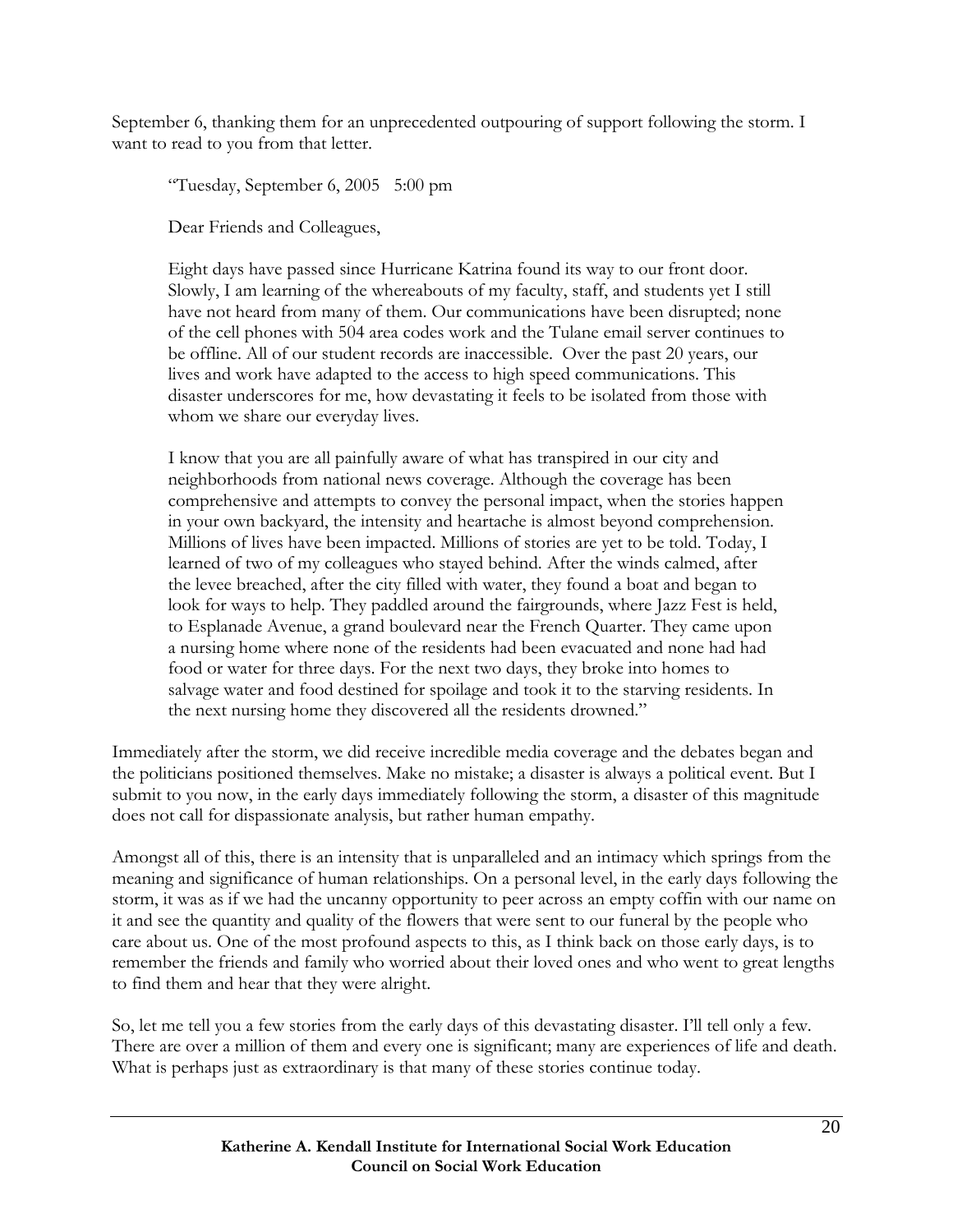Do you know that in the lower ninth ward where a wall of water washed houses off their foundations, a full year later they were still finding the remains of bodies buried in the rubble? Today, it is a community completely untouched. There is one lone FEMA trailer occupied by one man. It is, essentially, an abandoned community and the former residents continue to be dispersed to distant cities with little hope of returning.

The ninth ward was home to many on New Orleans' greatest musicians. Fats Domino was rescued by boat from his home in the lower ninth ward during the storm. Dr. John grew up there. It is there, that one of New Orleans' great musicians, Harry Connik, Jr., initiated a project in partnership with Habitat for Humanity. Harry was motivated to provide living space for the city's many musicians who have been displaced and began a project which would build numerous houses and thus enable these displaced musicians the opportunity to come home. It was meant to be an enclave for the city's musicians who are a central part of the fabric of the city. Unfortunately, although these houses are being built, most of the musicians have never established credit worthiness sufficient to secure a mortgage, even for the substantially discounted price of these homes. This is yet another insult to the recovery which seems to come on a daily basis.

I remember fleeing from the storm. We left with enough clothes for 2 days. Of course we would be returning in 2 days, we always have. Little did we know that it would be virtually impossible to reenter the city for nearly a month. I was in a lovely home in Houston for 4 weeks. Nevertheless, I recall crawling into bed every night, feeling like I was in prison. I simply couldn't go home.

Do you remember the question on everyone's mind in the early days? The question about why so many tens of thousands of people did not leave the city. If you haven't thought about it, think about it with me now. New Orleans has among the highest number of residents in the United States who grew up in the city and who have never left the city. There are families whose every relative lived within five blocks of each other. They had no relatives in Houston; they had no place to go. There were tens of thousands of people with no cars.

There were thousands of elderly people whose social security check was due to be delivered in two days. They could not conceive of leaving without it. There were tens of thousands of people who had no credit card or money for hotels. And there were tens of thousands of people whose culture it was to hunker down, because they had always made it through before. Their belief systems were clear; you stay and protect what you have.

I remember the centrality of hope in all of our lives while in exile. There was the belief that perhaps our neighborhood would be spared.

Everybody I know in exile became an expert at Google Earth, the program which lets you zoom in on any neighborhood on the planet, in an attempt to determine if our neighborhood was flooded.

I remember one word which was used more than any in the first several weeks following the storm. The word was "surreal." I don't think what happened to us was at all surreal; it was simply a reality that we were not able to comprehend.

I remember returning to the city for the first time. My wife and I were one of the first to return in early September. I secured a coveted pass, signed by the sheriff of New Orleans to enter to help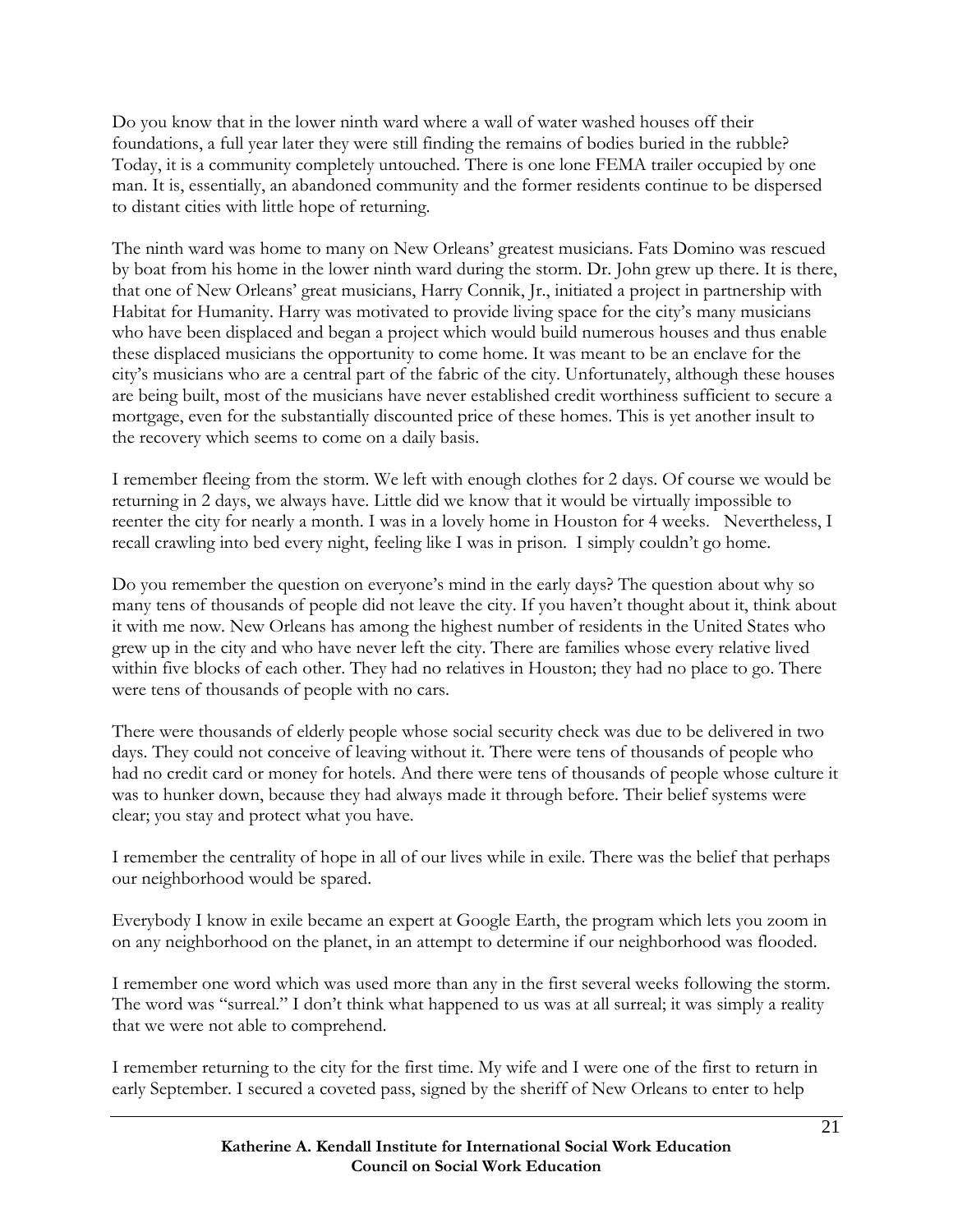survey the damage to the libraries at Tulane. Twenty miles outside the city we ran into the first of the military barricades. Well, you know despite what I just said about the word "surreal," it was truly bizarre to enter through the barricades, drive down an abandoned six-lane interstate, and approach a completely empty city. The closer we came to the city, the more rubble appeared, there were impassible neighborhoods still with 6-8 feet of water and fallen trees everywhere. There were tanks and military transport trucks, helicopters swarmed above.

After our work at the university, my wife and I were eager to see our neighborhood. The night before in Houston, my wife had purchased two pairs of rubber boots for each of us, one which came up to the knee and the other which reached our hips. We thought we would be adequately prepared. We drove to within about a mile from our neighborhood where the water began and, still filled with hopefulness, put on our knee boots. Within 100 yards of the car, the water lapped at the top of our boots. We returned to the car and put on the hip boots and this time got less than a hundred yards farther. Although deterred for the time being, we were determined.

That night, we learned of a friend who had a canoe in her back yard. We found the canoe the next morning but our friend forgot to tell us that it was chained and locked. After an hour of working on removing the lock and carrying it to the water line, we realized we had no oars. This challenge was far less demanding than the lock as all we had to do was collect two of the hundreds of fence boards strewn everywhere.

Within an hour, we had made our way to our neighborhood and discovered the bright orange "0" spray painted on our house at the bottom of a large "X." The date is on the top, 9-13; the "0" on the bottom indicating zero bodies.

My police officer neighbor had already spray painted the "0" so the army would not have to break down the front door to determine if anyone was inside. There are other spray painted codes on our neighbor's homes, "1 cat RSQ" or "1 dog DOA"—one cat rescued or one dog dead on arrival.

Once we finally got into the house through a broken window, we found a hideous nightmarish scene where all the furniture had floated into different rooms. Books and files were soaked, the landscaped yard was submerged under six feet of black water. We stumbled around for an hour, the whole time helicopters hovered within feet of the roof top, searching for survivors. Our canoe docked at our front door was a telltale sign that we had an escape route. We left with one antique child's rocker from my wife's family.

We canoed back to the car in silence. When we arrived two special agents, dressed in black and carrying large machine guns were near the car. They asked if they could help. Exhausted, I asked if they could help lift the canoe onto our car. They put their machine guns on the ground by our feet and lifted our canoe onto the car for us. They wanted so much to be helpful.

We returned three weeks later, in late September. During those three weeks in Houston, I had recurring nightmares of mold growing like spaghetti from the ceiling. The news accounts had been discussing this throughout September. I imagined we would have to enter our home with a machete, and cut our way through the Rapunzel like hair growing from the ceilings. Fortunately, the plaster walls and the fact that we had left all the windows in the house open had minimized the growth of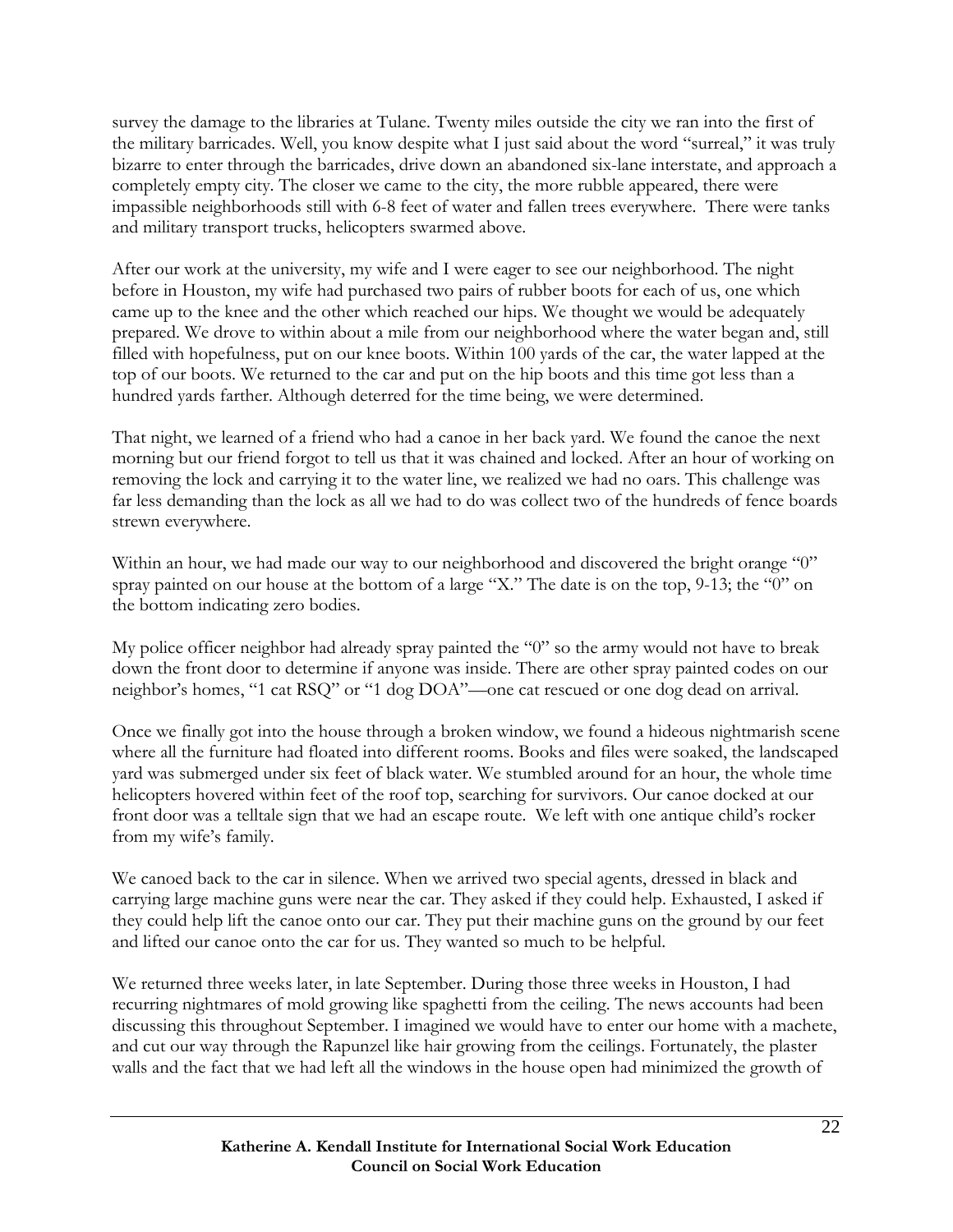mold. But, all the beautiful landscaping was dead; the elegant magnolia trees and the beautiful crape myrtles were all dead.

By early October, I recall our neighbors returning and witnessing the same pattern. They would pull up to the house filled with hopefulness. No one could imagine the havoc 4-8 feet of water can wreak in a home, especially when it sat there for 3 weeks before it drained out. They enter and within minutes, emerge gagging and in despair. They describe mold the size of pancakes on the ceilings, four inch mushrooms growing from the furniture and frogs in the living room.

We sat on our front steps and watched parades of twenty 18-year-old National Guard troops marching past our house in full battle garb and machine guns. The helicopters were still overhead like a war zone.

So many stories emerged in those early days. The early days immediately after the storm before the army and National Guard arrived were defined by pandemonium, like something from *Lord of the Flies*.

There were stories of vigilante groups. One of my colleagues told me of his neighbor who had stayed in the city through the hurricane. Imagine the city without electricity, it's hot, everyone is sweaty and dirty, the night as dark as the swamp when there is no moon, neighborhoods are unprotected, completely abandoned, but there is still a presence of random beings whose intent it is to take whatever they can. The man armed himself with a gun. His fears were realized, and when a looter tried to enter his home, he shot and killed him. In his delirium, he dragged the body to the corner of St. Charles Avenue and put a sign around his neck which read, "Who's next?" Weeks later, when the city had calmed down, he sat wracked with remorse, incredulous that he had been capable of such an act.

And then there are stories of miraculous good will. When we left for Houston, we took every photo album in the house, knowing that many things could be replaced, but not photos. However a friend of ours, Carol, was away on vacation before the storm hit and couldn't save anything. She lived in Lakeview, one of the hardest hit neighborhoods that was almost completely destroyed by the flood water. She asked a neighbor to retrieve family photos, put them in the trunk of her car and park the car in a high-rise garage downtown. When she went to get the car, she found the trunk empty. Her car had been looted, the photos tossed out, and then thrown out with the trash just a few days before she returned to claim the car. The heartache of losing her home and all her possessions and her photographic memories was devastating. Then several months later she received a call from a stranger. He had been trying to track her down for months. He had been walking through the parking lot in September and saw her photos. He gently collected them, took them home and carefully laid them out to dry. He found a high school diploma with her daughters name on it, and began the process of tracking her. Her home phone was nonexistent of course, but he finally came upon an office number and found her. It was as if someone you thought had died had been miraculously brought back to life.

There are many other stories which speak to the deepest and most touching aspects to our humanity and help us smile in the face of adversity. New Orleans has a world class zoo. Almost all of the animals survived, but it took many months to get it ready for the public. And anyway, most families had not yet returned to the city. They had registered their children in schools where they had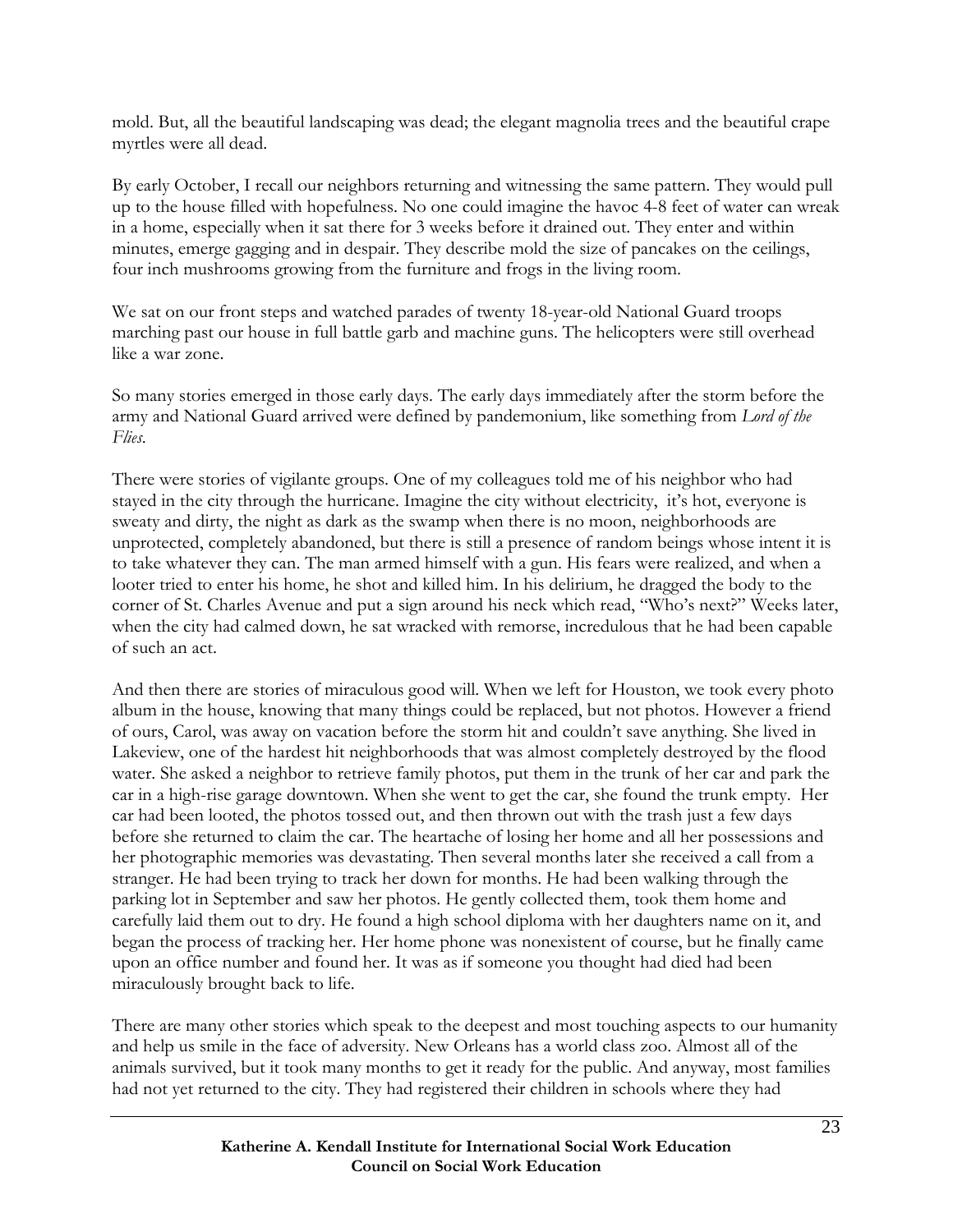evacuated, waiting for the city to recover sufficiently before coming home. It was odd and unsettling to see a city with totally empty playgrounds and no children walking on the streets.

In the late fall, several months after the storm, the zoo re-opened, and thousands of families showed up. It was wonderful to see so many children. It was a bright, warm, and sunny day. The vegetation at the zoo was beautiful. Even the animals sensed the difference and seemed happy to see the people return. As many entered the gates, they began crying. Do you know what the zoo did? They posted "huggers" at the gates. What a profound expression of the human condition.

Some stories are downright comical. By November, as more and more folks returned and gutted their homes, virtually a million refrigerators were taken out to the street. Can you even imagine a million refrigerators? It seemed that with all the fallen and dead trees, it was the refrigerators which supplied the only shade in the city. One columnist suggested we should change the names of the streets to Amana Avenue, Kenmore Court, and Whirlpool Way.

You just couldn't move or go anywhere without hearing a story. The wife of one of the crew who was ripping out soggy plaster and dry wall in our house came by one day and told of what had taken place at Charity Hospital where she was a nurse. After the generators in the hospital failed, the medical staff found themselves in the incomprehensible position of having to make decisions as to who to save. She told of a 16-year-old boy who had been in a car accident 2 days before the storm and how they kept him alive for 4 days, for 96 continuous hours, with rotating shifts bagging him.

Our neighbor, a physician at Tulane Hospital, stayed during the storm. At Tulane hospital, after the generators failed, they called for helicopters to airlift the critically ill. Three days later, the helicopters had still not arrived. Finally, a call was made to the family who owns the corporation who owns the hospital. They arranged for private helicopters. Upon their arrival, the governor commandeered them and demanded they go to Charity Hospital. A fight ensued between Charity and Tulane hospitals as to where the helicopters would land.

I've learned many lessons over the last several months. I've learned how profound and widespread the personal impact of a government policy can be and how much suffering it can cause. I'll give you a real life example. Perhaps some of you know about the policy of not permitting pets in the rescue boats.

Let me set the scene for you. Many who stayed during the storm found themselves trapped in their homes. After the immediate threat of the storm passed the water began to rise. For some, it was a wall of water which came and swept away their homes. For many thousands of others, they were trapped in their homes, surrounded by rising water. Within hours the water rose to the point where many had to climb into their attics to escape the ever rising water. Some died in their attics. Others endured several days in their attics with their families and family pets. It was brutally hot in there. Many had no water. When the flood water continued to rise, the only escape was to cut a hole in their roof and climb onto their rooftop. Their pets came with them. After 3 more days on the roof, again with no water and now with no shade from the burning sun you can easily imagine the desperation for a rescue boat.

When the rescue boats finally came and the family prepared to board, they were told they had to leave their pets behind; dogs and cats were not permitted in the boats. It is not difficult to imagine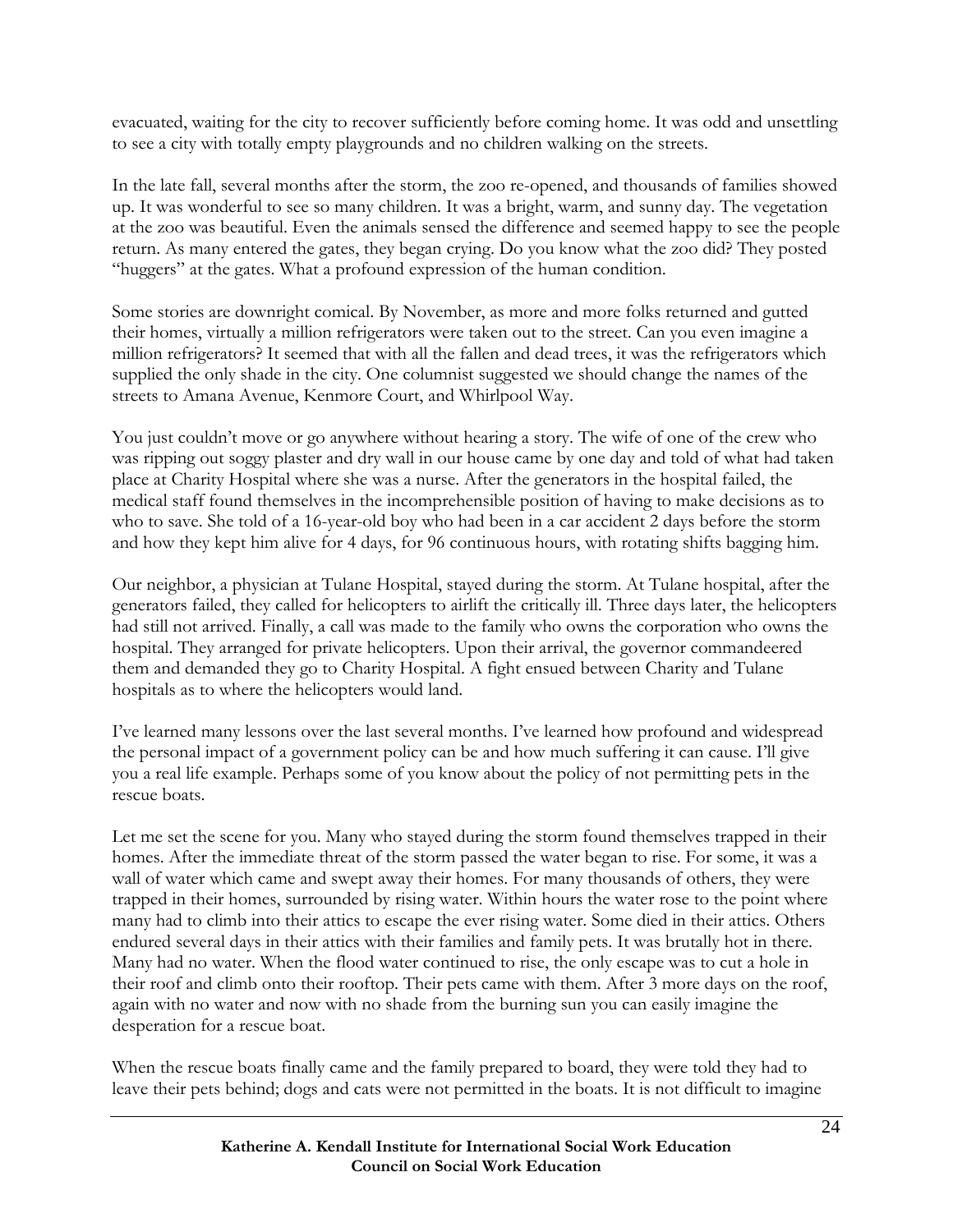the horror and suffering this lame policy caused after what these families experienced in their attics and on their rooftops and now presented with an unspeakably difficult decision. Some had to decide whether they thought their pets could survive without them, or if it was more humane to shoot them before they left.

It's virtually impossible for those not there to fully comprehend the significance of this, the many chapters, the breadth and depth of the human suffering. We've emerged from the immediate crisis of the storm and now, the long-term trauma is beginning to appear.

Insurance companies are still not being forthright; FEMA is an unfathomable disaster and nightmare. Marriages are breaking up, suicides are increasing, the incidence of domestic violence and child abuse has increased, and in general, the people of this city are exhibiting classic posttraumatic stress.

The first hurricane season after the storm began on June 1 and just recently ended on November 30. One of my clinician friends suggested it is like living with an alcoholic abusive parent. You live in fear, not knowing if your parent is coming home drunk and you'll be beaten.

Now, fully 16 months later, the repopulation of the city is following the same pattern as the evacuation experience. There are two faces to the rebuilding. Those with resources are rebuilding. Those without are still living in distant cities and the neighborhoods they once lived in are completely empty.

The social work challenges facing New Orleans are unimaginable and vast. Expertise and commitment is needed to rebuild, or in many cases, to build for the first time infrastructures which work.

To rebuild damaged and broken school systems, that in the case of New Orleans, were broken before the storm. Out of 120 schools pre-Katrina, only 20 are now opened, filled to capacity with students, leaving some children left with no place to go.

The post storm environment presents an unprecedented opportunity for social work to engage in the debates related to economic development and the horrid economic disparity which existed in our communities prior to the storm and is in danger of occurring again. The current debate is what to do with public housing.

New Orleans has one of the biggest and most concentrated public housing communities in the U.S. Housing and Urban Development wants to tear them all down and build mixed income housing. This is a loaded issue. It will take several years for this to occur and in the meantime there are tens of thousands of former residents who cannot return to the city.

This is a critical time to engage in the debates on the historic problems associated with racial and economic disparity.

Social work has always understood the intransigent relationship between poverty, resource-poor communities, and the essential role social work plays. In a post disaster community such as New Orleans, this is more evident than it has ever been, and in many cases it is blatant.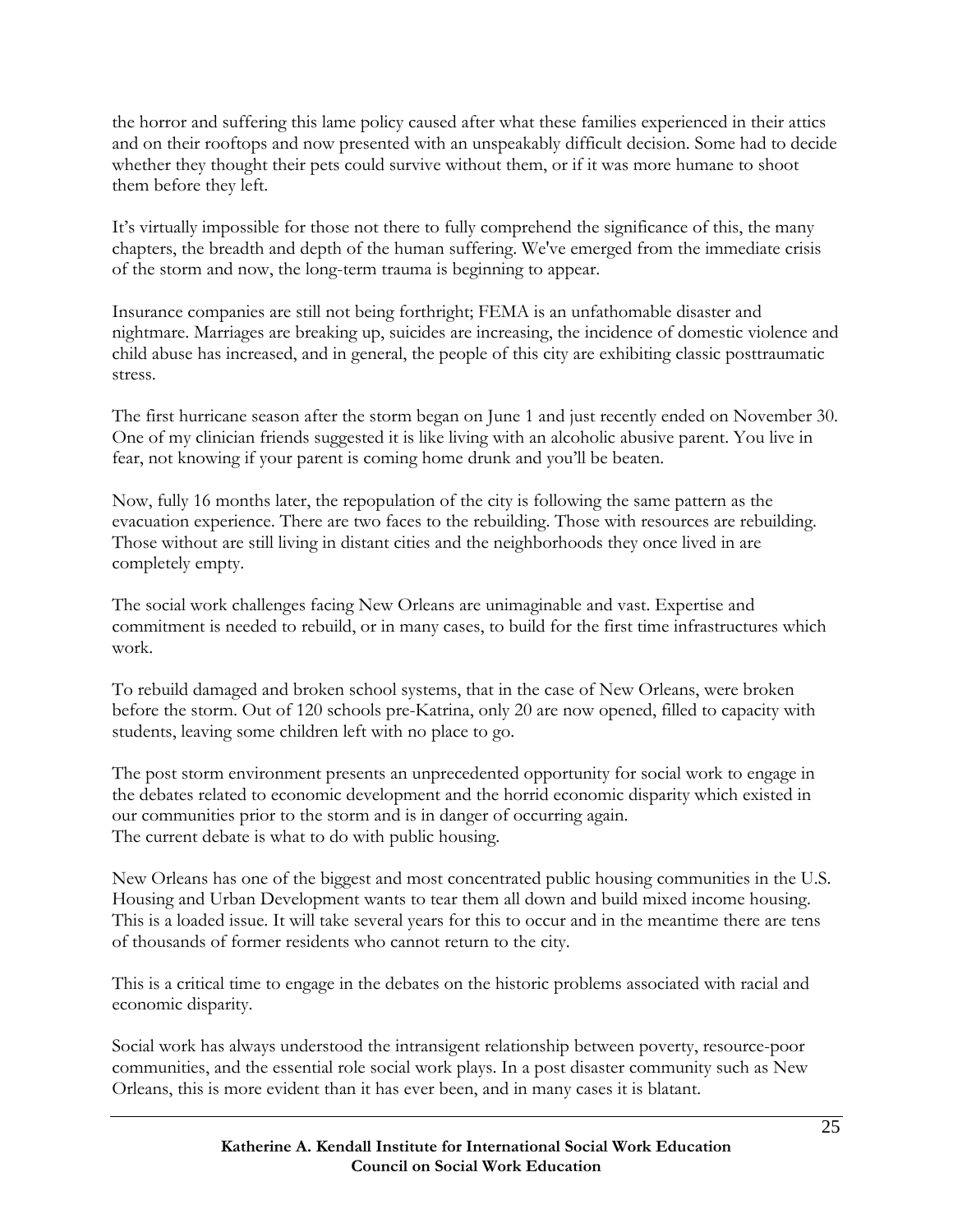The lessons learned from this disaster are still surfacing. They are both personal and professional. I've learned that in addition to the natural disaster that caused staggering devastation felt far and wide, where the depth of misery has been incomprehensible there was another disaster, the institutional disaster.

This is the tale of the marginalized and disenfranchised, a critical concern for social work. It's about the failures of the city, state and federal government, and other institutions, and about class and race differences in the U.S., and about two very different hurricane experiences depending on your place in society.

During the fall, when our students were studying all over the country as visitors we asked them to read "Man's search for Meaning" by Victor Frankl. For those not familiar with this work, Dr. Victor Frankl gives a moving account of his life amid the horrors of the Nazi death camps which led to his discovery of his theory of logo therapy. In it, he stresses man's freedom to transcend suffering and find a meaning to his life regardless of his circumstances. It seems an appropriate work for this time. Frankl says:

"We who lived in concentration camps can remember the men who walked through the huts comforting others, giving away their last piece of bread. They may have been few in number, but they offer sufficient proof that everything can be taken from a man but one thing: the last of the human freedoms–to choose one's attitude in any given set of circumstances, to choose one's own way."

In the same book, Frankl discusses human pain and likens it to gas in a chamber. No matter how much or little there is, the gas expands to the boundaries of the chamber. Thus each person experiences his/her pain personally, and regardless of the extent of the loss, the pain is significant.

In New Orleans, there are many levels of concrete loss. Some have lost their home and all possessions. Some have lost a first floor, some possessions, but have about half of their home.

Some can rebuild, some will tear their houses down, others will elevate them 6–12 feet above the ground, and some will sell their gutted homes at a substantial economic loss. Some people talk about the pain of "Survival Guilt," because their homes were spared.

But, as Frankel said, the pain of the loss fills up the entire room, regardless of concrete reality of the loss. I contend that everyone has lost something, because everyone has lost their community as they knew it.

On a very personal level, I've learned many things. I've learned how to say thank you from the bottom of my heart like I've never done before.

I've learned how trauma burns a new neural pathway in the brain; a very well-lubricated one.

I've learned what it feels like to share a deep "trauma bond" with 500,000 people.

I've learned that adversity does not so much build character as it reveals it.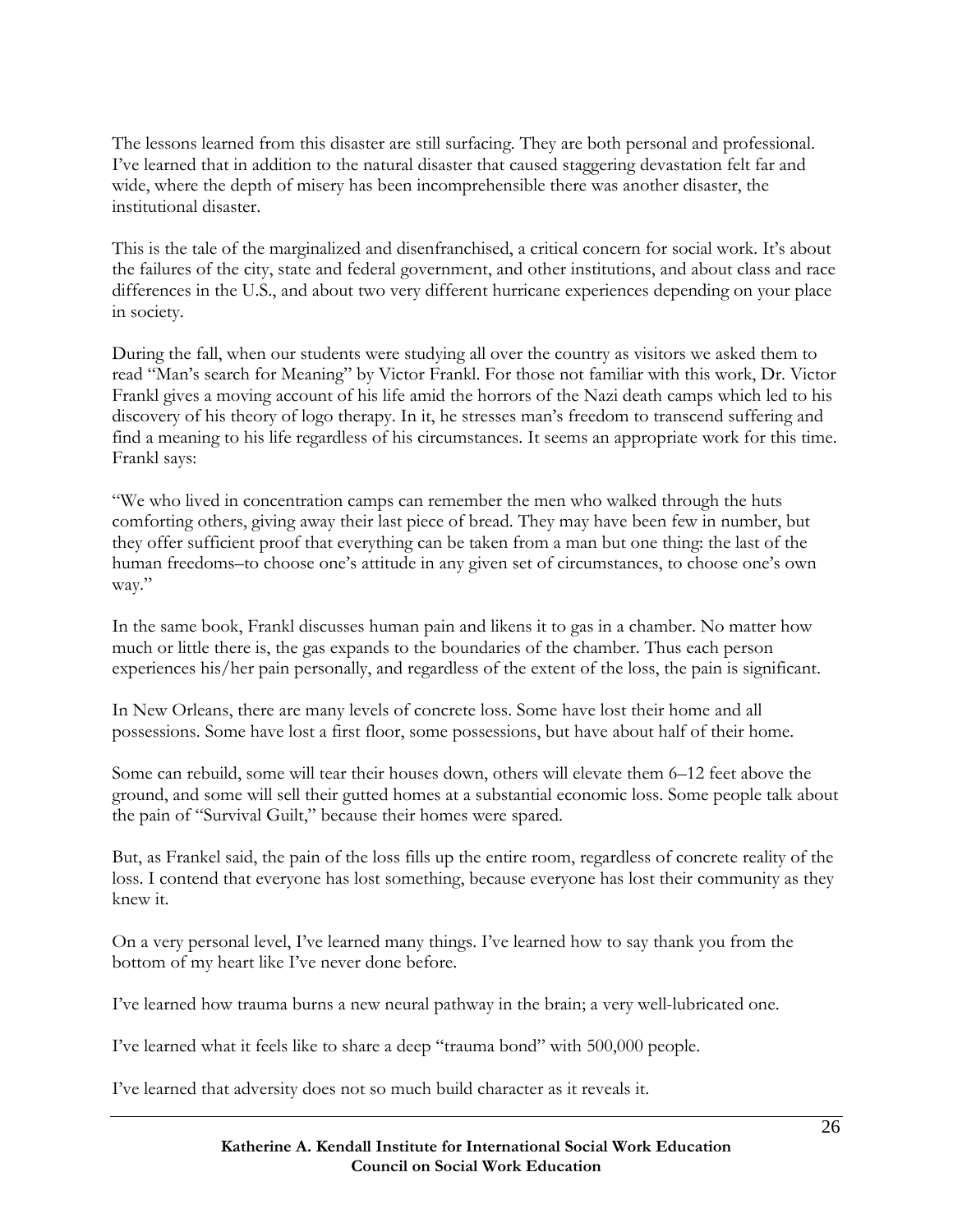I've learned how important humor is and the importance of laughing, sometimes at ourselves. I was in a French Quarter nightclub a few months after the storm and heard a musician, taking a break between songs, blurt out: "We're all trying here in New Orleans to get back to abnormal."

And driving through one of our devastated neighborhoods, I came across a house that floated off its foundation and came to rest across the street. It was spray painted with the phrase, "Wicked witch of the East was here."

I've learned that a small electric motor submerged under 6 feet of water for 2 weeks, if not plugged in while under water, will still work. …at least until you burn it up using it to whack overgrown weeds all over your neighbors' abandoned properties.

I've learned that when I sweat so much that my earphones to my mp3 player don't work, its time to take a break.

I've learned about the tenuousness of the boundaries which define civil society, fractured by vigilante groups and motivated by fear.

I've learned about hope and resilience and how they work together to support healing.

I've met neighbors I never met before and I've learned that if there was ever a time to recognize that we cannot solve our communities' problems alone, this is the time. We could never afford to be separate and we cannot afford now to be separate.

I've certainly learned about buffering mechanisms of coping, like suspending one's need for order and comfort.

And I've learned about patience. As Chris Rose, a N.O. newspaper columnist wrote in the paper earlier this week, "It's the only place I know where patience is a higher form of currency than money."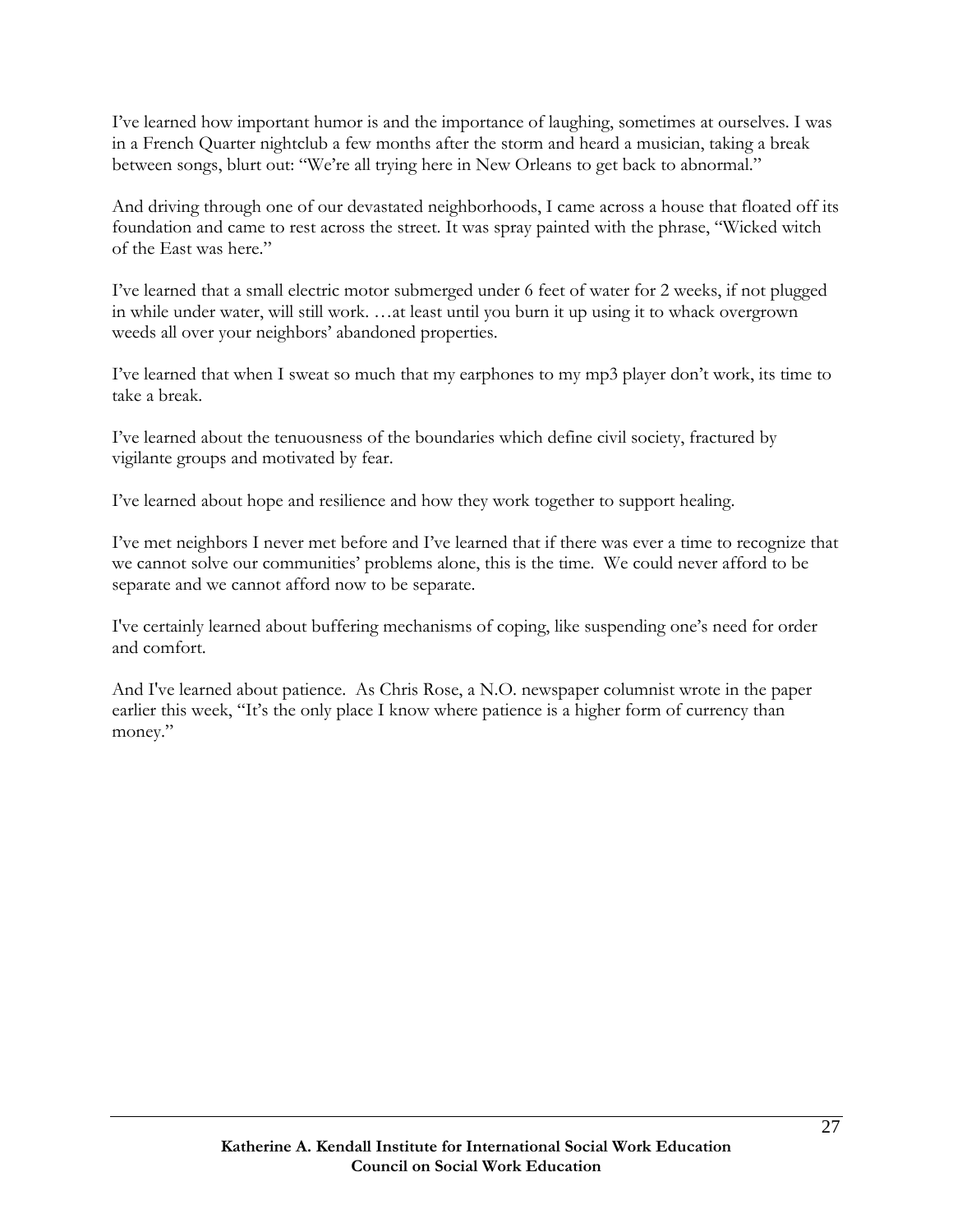**INTERNATIONAL RESPONSES TO DISASTER**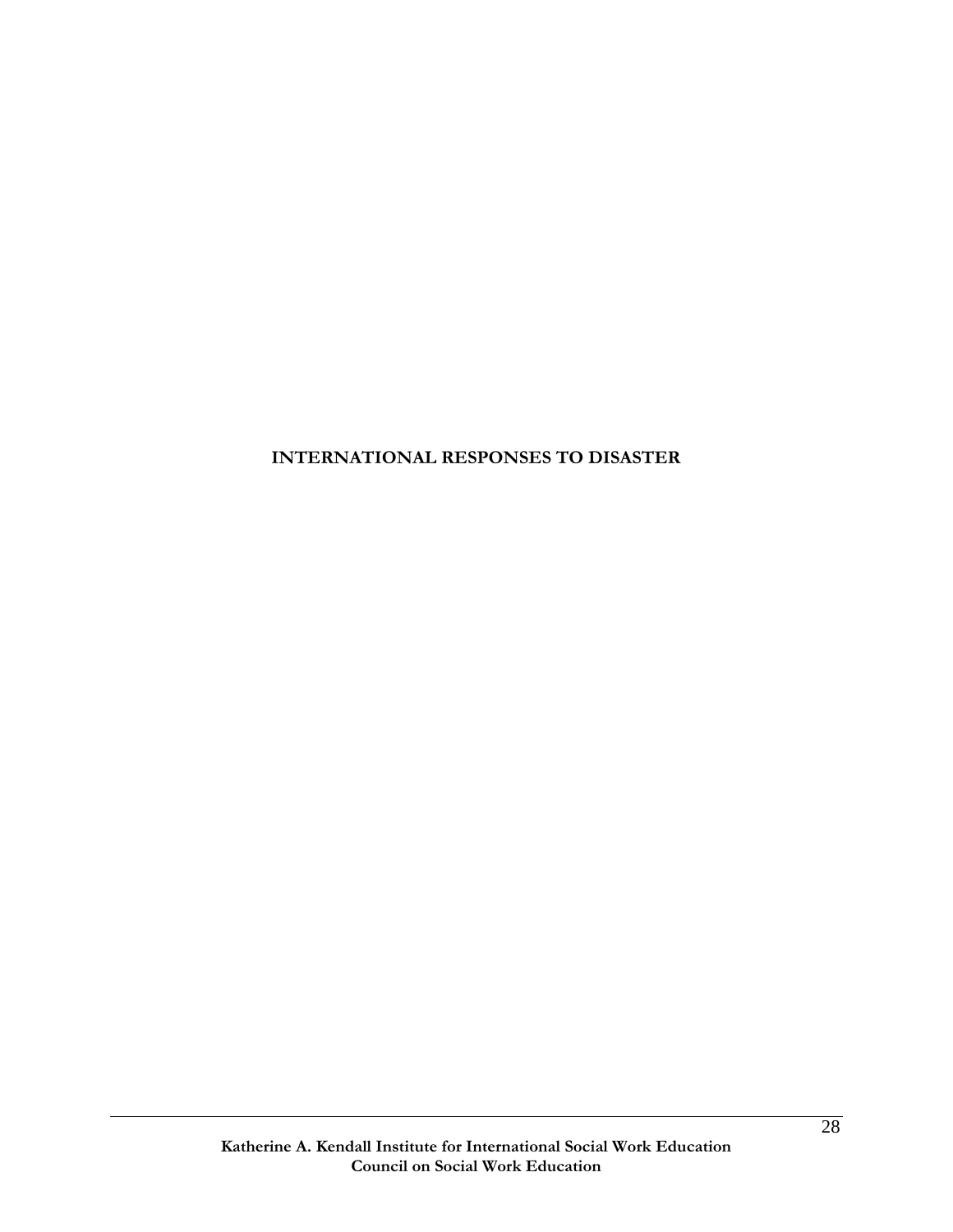## **Defining Unique Roles and Required Skills in Disaster Management for Professional Social Workers in Developing Countries**

Martha Haffey, DSW, MSW, LCSW *Director*  Building Professional Social Work in Developing Countries, USA Ikatan Pekerja Sosial Profesional Indonesia

## **Abstract**

This paper reworks crisis intervention principles for application to intervention with larger systems after a natural disaster. Using the experience of a professional social work organization during the tsunami in Indonesia, this paper identifies the roles of social workers in a developing country in different phases of disaster and suggests skills needed to address issues for each phase.

#### **Introduction**

It is common knowledge that in the midst of disaster and crisis there is opportunity for positive change. This principle has generally been applied to understanding the impact of crisis on individuals and families, yet it also can guide work in system development. Crisis theory suggests that intervention within a short period of time while the individual is in a state of flux is generally more effective. After a certain period, perhaps up to 12 weeks, the individual will readjust on his/her own, closing the window of opportunity for change. In larger systems, a natural disaster may open a window for change, however, the pace and process of change differs from that with individuals. For larger systems this change may take many forms around upgrading services, new types of service delivery and use of new modalities. For instance, after the tsunami in Indonesia, there were some efforts to address long-standing problems such as trafficking of children by instituting a birth certificate registration system. In addition, there was evident interest in starting coordination between formally discrete systems.

The disaster management process for large systems moves crisis, to restoration to rebuilding and finally to pre-crisis. These different phases require different sets of resources and different professional expertise. It is the premise of this paper that professional social workers in disaster management with large systems in a developing country can make the greatest contribution in the rebuilding stage. This paper will use the experience of the Organization of Indonesian Professional Social Workers (IPSPI) in their collaboration with the local government in Aceh Province (DINSOS) after the tsunami to highlight disaster and change within large systems.

**Crisis:** For large systems the crisis phase is characterized by the challenge and stress of coordinating emergency resources, rescue, and survival. Disaster organizations and government services need to immediately orient themselves to overwhelming pressing needs. In Indonesia, as perhaps in other developing countries, professional social work is relatively unknown within the mainstream. Some of the severe drawbacks for creating a unique role for social work in disaster and particularly in crisis are limited public awareness and visibility of the profession as well as a lack of defined role within government and NGO social, health, and education services.

Immediately after the tsunami, the social work profession as a whole was not recognized as a critical source of psychosocial help. As individuals rather than as recognized professionals, local professional social workers provided psychosocial support, and organized and administered local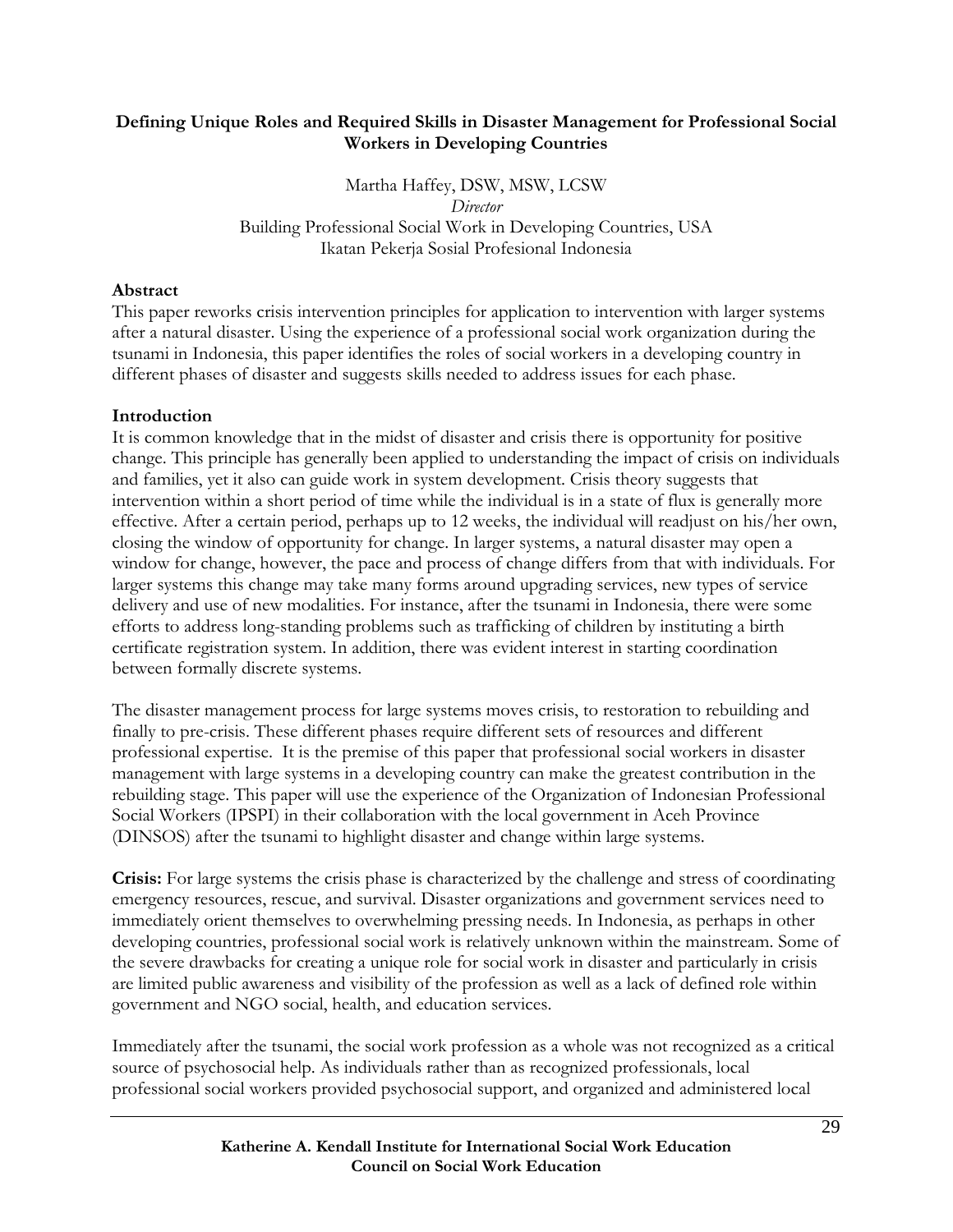relief services. They were integrated into international and national helping resources and were employees of the government ministry involved in distributing aid. It was clear that in the tsunami most organizations provided a number of services that did not necessarily incorporate a social work perspective. Even though in the crisis stage social workers performed the same roles as other community people, integrating professional social workers into disaster organizations provides important skilled manpower with the advantage of local knowledge. Yet, it is significant that WHO sent in an emergency psychosocial assessment team made up of MDs, psychologists and nurses--but no social workers. Although many roles are critical in disaster, they are not necessarily unique to social work. The infusion of social work practice principles can make a difference in service delivery at the crisis stage of disaster.

In many countries, the government is not prepared to meet the unusual crisis needs in disaster. Government workers lack training in crisis and emergency care and may also not be sufficient in number to meet the demand. In Indonesia, social work is more closely identified with the government Ministry of Social Affairs. Thus, the social work professional organization defined a unique role for professional social work during the tsunami crisis to train newly hired government tsunami workers in the role of crisis case manager. The role of crisis case manager incorporates skills that are unique to social work: rapid assessment of need, knowledge of resources, linking and referral as well as advocacy. The crisis case manager needs to have specialized knowledge in trauma, crisis intervention and social mapping of resources.

**Second Phase:** Restoration: Within this phase, after initial clean up and the withdrawal of acute care and emergency supports, the focus turns to reconstructing the physical infrastructure. Government systems, responsible for social service needs, feel the impact of untrained staff and inadequate systems. At this point, government may be more receptive to collaboration with other resources and to accepting new models to help solve overwhelming ongoing needs. Restoration is a time for social workers to consult with government to define problems and to propose new service models that meet the needs of vulnerable populations. Social workers' roles at this time include collaboration with international and national NGOs in data collection and formulating grant proposals for training in new service models. In the main, supporting the capacity of the local government to meet needs is a key function for social work in developing countries at this phase.

The process of collaboration between The Indonesian Professional Social Work Association (IPSPI) and the director of the provincial Department of Social Affairs (DINSOS) approximately 4 months after the tsunami is a good example of social work's contribution in the restoration phase. With the assistance of a small grant from International Federation of Social Workers (IFSW), IPSPI planned a needs assessment workshop and a small training in community-based restoration case management for the DINSOS staff. It became evident that the local social services were overwhelmed with meeting basic needs and coordination of services. The DINSOS workers noted that there was no viable coordinated system and no staff with a defined role for delivering services in the community. Because NGOs were bypassing local government and going directly to the community, services suffered from confusion, duplication and enormous gaps. By the end of the workshop, DINSOS was considering hiring community workers, and IPSPI developed a proposal for training and supervising community-based, restoration case managers for Aceh.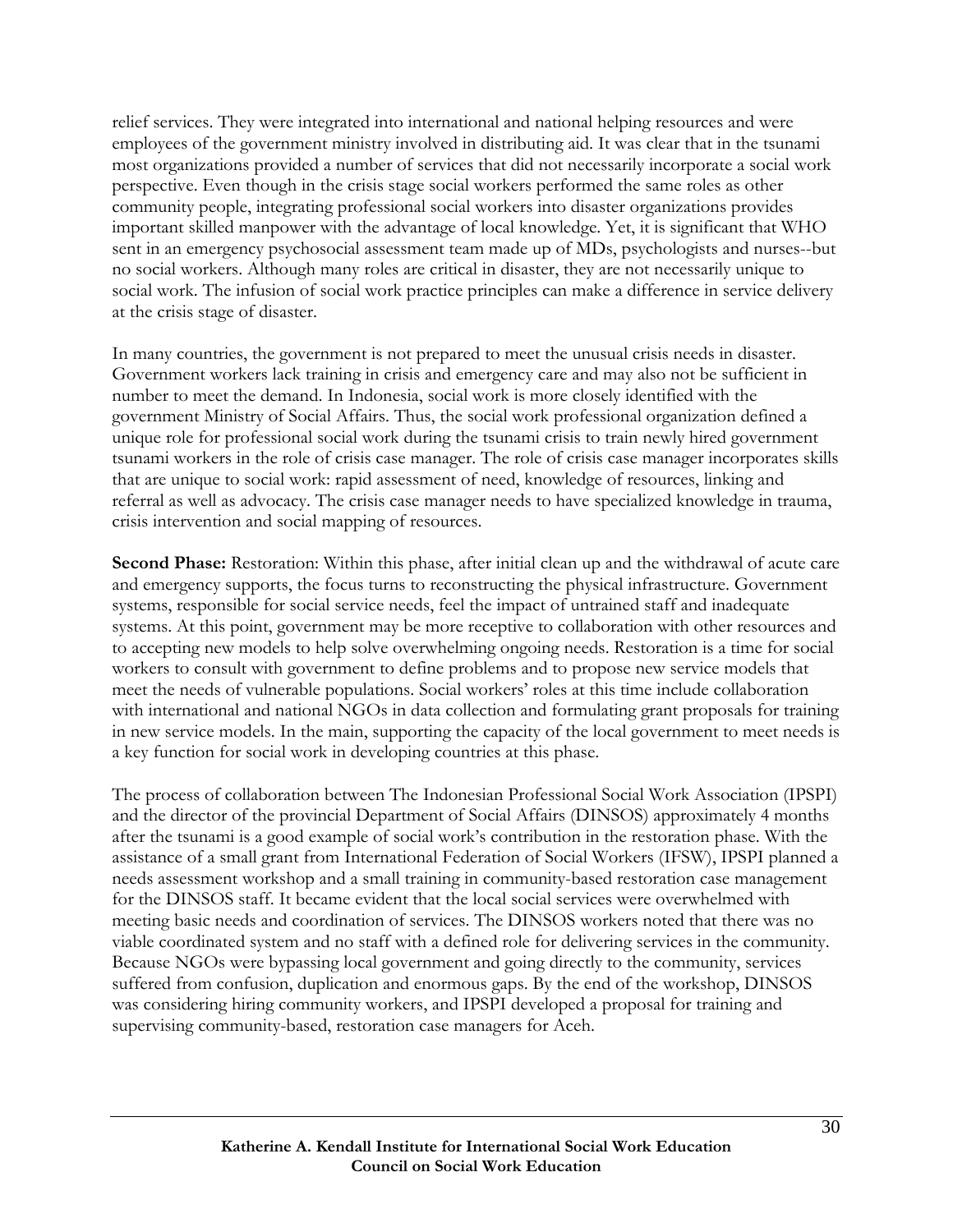During this period of restoration, however, certain "tensions" or obstacles were evident. Although IPSPI had an excellent proposal, it was a challenge to keep the social work volunteers' motivation while trying to find a funding body. Through the use of contacts and networks, UNICEF became aware of the IPSPI proposal. Because the goals of UNICEF and the IPSPI proposal were compatible but not an exact match, IPSPI needed to reframe the proposed training toward building the capacity of the local government for community-based, family-centered child protection and welfare services. Additionally, IPSPI's already strong connection with the local government strengthened their position with UNICEF. The skills at this phase for social work were maintaining motivation in the face of lack of funds, negotiations, reframing and adapting program development goals, and building on existing networks.

**Third Phase:** Rebuilding. In this final phase, local social work expertise is sorely needed as external interest in the effects of disaster has waned. The establishment of some coordinated and rudimentary systems for meeting basic needs generally characterizes this phase, about a year or so after the disaster. Communities have begun to come to terms with the limitation of aid and the reality of the new situation. Most important for social work, as international and national NGOs plan withdrawal and look for ways to sustain their efforts, local systems feel the crisis of potential loss of support. At this time social work can support the regional government in building new social welfare systems that address enduring post-crisis and pre-crisis problems. After securing funding, social workers in this phase require skills in supervision, organizing and administering services and in training local community workers. Skills in community building and evaluation research are also important.

The IPSPI-DINSOS-UNICEF partnership provides a good example of some of the social work efforts during this phase. These partners with diverse interests found common ground around child protection and developing a new child welfare system. The local government was interested in strengthening all service delivery and system building on the sub-district level. UNICEF was looking for ways to sustain their efforts in Aceh through supporting local government and IPSPI was interested in promoting social work practice principles to upgrade service delivery. The UNICEF funded project provided professional social work supervision of community workers in a wide representation of sub-districts, social work training for community workers and DINSOS staff in child welfare case management and community organizing for a year and a social work (IPSPI) national resource center to promote the model of community-based, family-centered child welfare in Indonesia.

Particular challenges at this phase are competition with wealthier NGOs for expert workers, cultural differences between international NGOs and local participants, and negotiating budgets for funding. Even though many NGOs were withdrawing support, during their presence, they had inflated the salaries for local experts. At this time of NGO withdrawal, local personnel had to adjust to the reality of local rates and funding bodies had to be informed about local rates for professional service. This period of adjustment created recruitment problems for the IPSPI project and necessitated more negotiations with UNICEF around budget allocations for staff. Cultural differences between the international players and local social workers sometimes resulted in misunderstandings and distrust—local social workers perceived the international requirements for accountability, cumbersome bureaucratic procedures, and delays in receipt of funds, as devaluation, lack of trust of their expertise and unrealistic expectations. Program officers appeared to be protecting their money from "hungry" locals.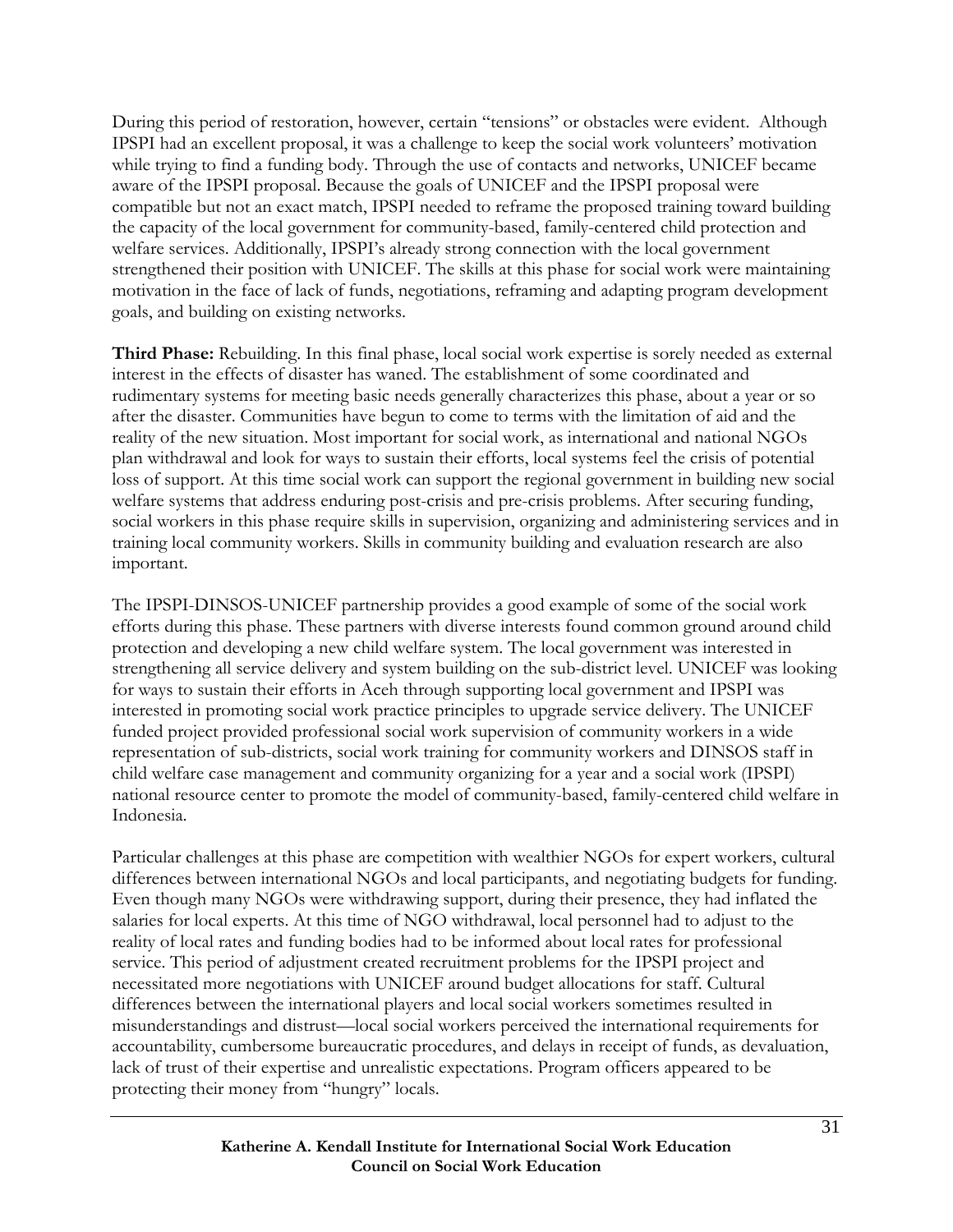In addition to government services, international NGOs recognized the need for skilled workers in community building. Having completed the restoration of village infrastructure, NGOs were interested in safe-guarding their investment by assuring the village take responsibility for cleanliness, health care, establishing livelihood programs and micro-credit. Unfortunately, most disaster NGOs have not allocated funds for rebuilding. Likewise, by the time restoration is complete; many NGO workers are burned out. At this phase, local social have the skills to motivate community participation and mediate between the NGO and community. They are an important resource for sustaining gains made in restoration and helping the community adjust to the realities of rebuilding.

**Pre-Crisis Phase:** The pre-crisis phase begins as rebuilding is underway. This phase is categorized by collaboration to implement "lessons-learned" during the last three phases to institutionalize risk assessment and risk management planning. For social work, this phase includes marketing the role of social work in different phases of disaster, networking with government and international NGOs to define social work roles in disaster and linking with other professionals toward community mitigation. For social work education, this phase includes curriculum building and launching disaster as a field or practice within social work.

For social workers in developing countries, this phase offers opportunities to collaborate with unlikely partners, such as environmental, civil and sanitation engineers, as well as agricultural specialists. The social work role in these teams is community organization and program development. Social workers can support community adjustment to less vulnerable sources of income, different types of building, and new types of water treatment. While engineers provide important concrete technical information, they often lack skills in working with communities toward change. In pre-crisis, social workers can begin the long process of establishing connections, defining their role, collaborating on research and securing funding for risk assessment and risk management.

In Indonesia, because of geographic vulnerability, individual social workers have always had an investment in pre-crisis planning. Now, with the recognition from UNICEF and the DINSOS in the Aceh disaster, IPSPI is in a better position to be a recognized player in the field of disaster. In the case of the tsunami in Indonesia, this disaster did in fact offer important opportunities for systems change in rebuilding a different child welfare system, not only in Aceh but in other areas of the country and promoting the recognition of the social work profession.

#### References

Gist, R., & Lubin, L. (1989). *Psychological aspects of disaster*. New York: John Wiley and Sons.

- Panwar, M., & Cox, D. (2004). Communities' informal care and welfare systems: A training manual. Australia: Center for Rural Social Research: Charles Stuart University.
- Rothman, J., & Sager, J. (1998). *Case management, integrating the individual and community*. Boston: Allyn & Bacon.
- Smillie, I. (2001). *Patronage or partnership, local capacity building in humanitarian crisis*. Bloomfield, CT: Kumarian Press.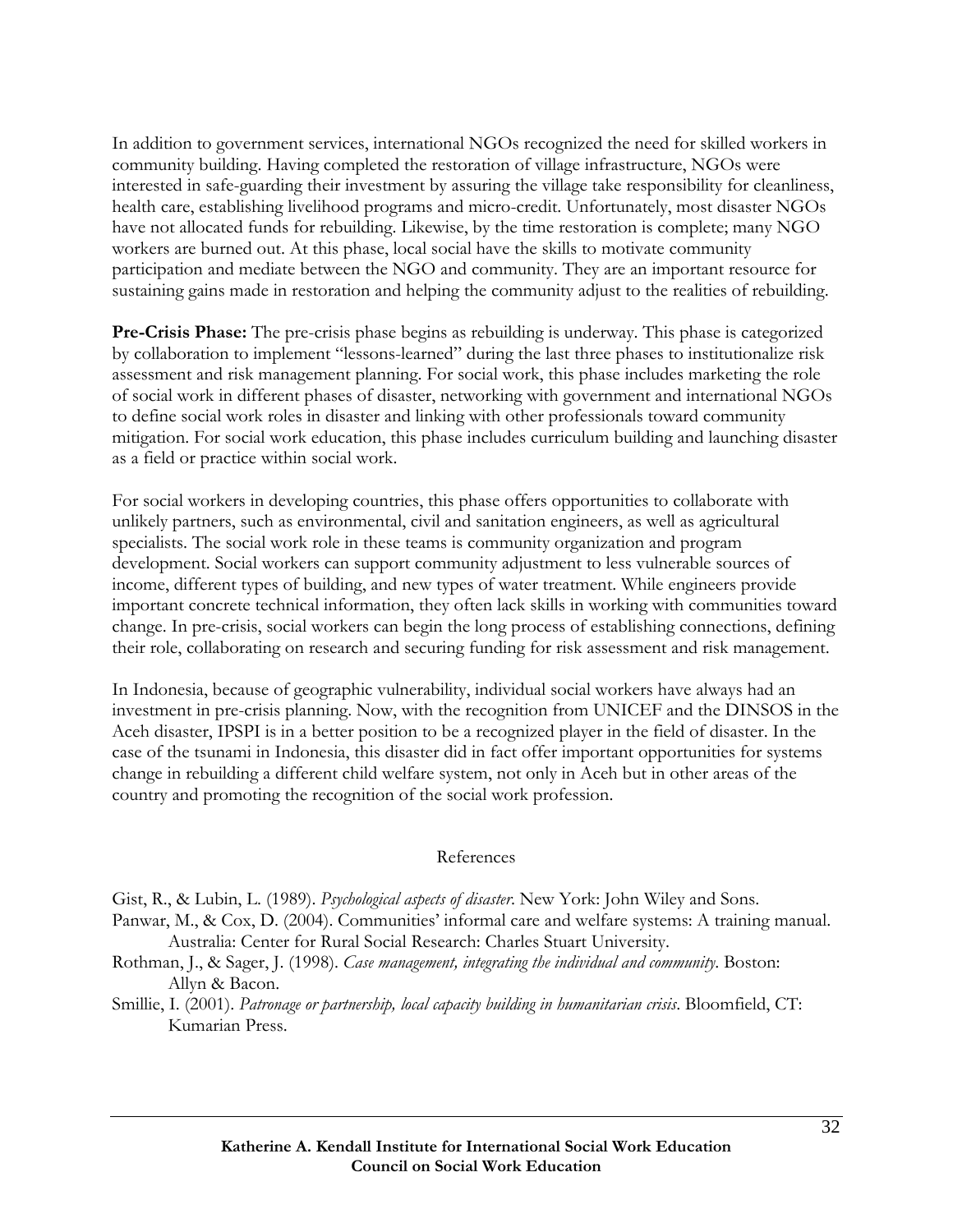#### **Disaster Management and Social Work Intervention in Korea**

In Young Han, Ph.D. Ewha Womans University, Korea

#### **Abstract**

The presentation is about disaster management system in Korea. It includes statistics of disasters, GO and NGO relief activities, social work intervention strategies. It explores future perspective for social work curriculum development in Korea.

#### **Introduction**

During the last decade (1996-2005), Korea has been exposed to natural disasters each year and increasing many various human-induced disasters. Recognizing the vital importance of the emerging issues posed by disaster response and control, Korea enacted Basic Law on Emergency and Safety Management in 2004, which integrated disaster-relevant laws' key issues. National Emergency Management Agency (NEMA), the first general organization for disaster management, was opened in the same year as well. The NEMA generalize the preventing, corresponding, and rehabilitating operations of disaster, which contain disaster prevention and control, education and publicity for safety, citizen's self-prevention against disaster, enforcement of disaster insurance, proclamation of disaster area, aid for the sufferers, fund for rehabilitation, and so on.

Here, social work intervention as a disaster management needs to be addressed. Social work interventions following trauma or disaster include organizational and community consultation and outreach programs with the goals of identifying high-risk groups, promoting recovery, and minimizing performance breakdown and group disruption. The treatment of disaster victims includes community interventions, resource management, medical care, community restoration as well as individual, group, and family focused interventions. Social workers use debriefing as an early intervention with groups exposed to traumatic events.

Social work interventions have not actively provided to the victims of disasters, yet in Korea the public started to get involved with natural disasters happening in Southeast Asian countries recently. When earthquakes happened in 2004, the Korean government and Non-Government Organizations (NGOs) initiated to recruit volunteers and sent them to help the victims and damages of those disasters. In the long run, Korean government and NGOs need to organize better protocols and to educate the public in order to respond to the disasters. Despite the tremendous growth of manmade disasters, there is no doubt that education and training programs for social workers hardly cover this pressing issue, and the acquisition of competences in this area has been neglected. There is an urgent need to develop specific education programs for social workers to be able to deal with the victims of various disasters. Korean social work schools must be prepared for crisis interventions to deal with victims of disaster by educating and training social work students. A more preventative approach to various disasters also strongly needs to be addressed for the public by media, books, and internet systems.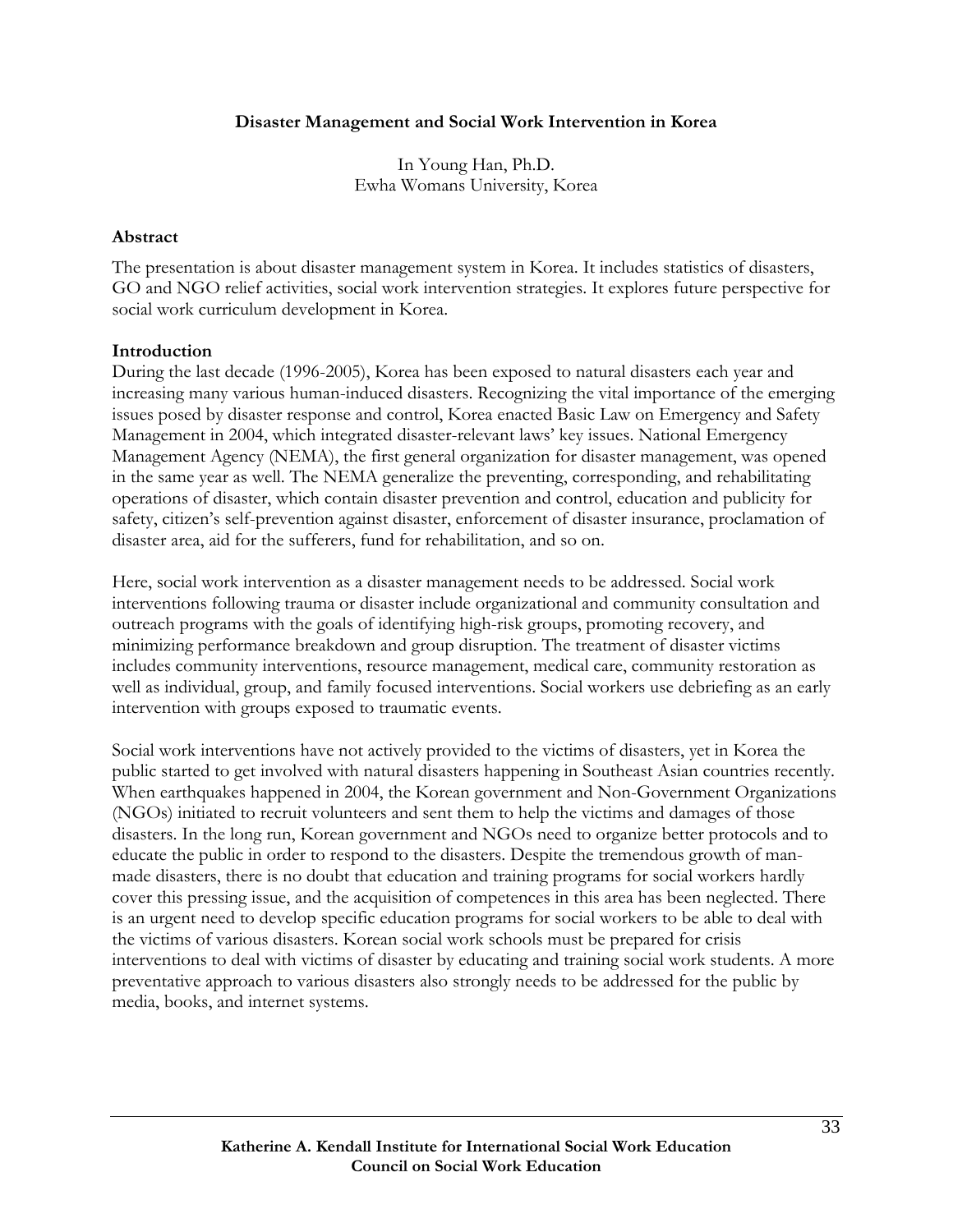This presentation is about the disaster relief system in Korea. This report has four parts: a brief history of Korea's Disaster Relief System and related disaster statistics, different kinds of activities regarding disaster relief of governmental and nongovernmental organizations (NGOs), analysis of hitherto disaster relief activities and future proposals, and finally, in what direction social work should progress in order to raise competent professional workers in the field of disaster relief.

The Korean government has been developing a disaster relief system after the tragic disaster of 1995. But after the 2003 Daegu subway arson, the efficiency of national disaster relief system has been brought into question. In 2004, National Emergency Management Agency was established to help prevent and restore disasters more efficiently.

When disaster strikes in Korea, the National Management System first responds to the disaster and takes an appropriate measure. Central government, local governments, and other related government offices also provide a helping hand for the emergency rescue operations under the coordinated guidance of National Emergency Management Agency. These measures consist of prevention and preparedness stage, response stage, recovery stage, and post-disaster, and evaluation stage in succession.

In addition to the above-mentioned activities led by government, various NGOs in Korea, such as World Vision, Korea Food for the Hungry, Good Neighbors, and others, participate in disaster relief programs. These organizations support by giving medical aid, financial aid, sending volunteer workers, and more. They are also active in relief programs outside Korea and help countries such as Vietnam, Indonesia, Pakistan, and others. Their activities are helping the victims of war and of other natural disasters through psychological and financial aid.

The relief programs here in Korea are more focused on giving financial aid. The mental health and psychological state of the victims are not given enough attention. The field of social work should step up and give more attention and provide intervention to this aspect of the disaster. Post Traumatic Stress Disorder (PTSD) can strike the victims for a long time so it is only fitting that this syndrome should be given more attention to. Social workers, psychologists, psychiatrists, and nurses should work cooperatively on the mentioned stages.

In Korea, a study was conducted on the mental health of the disaster survivors. According to the Ministry of Health and Welfare, people who survived the Typhoon RUSA suffered from high levels of PTSD symptoms when compared with other civilians. When the victims of Daegu subway arson were closely monitored for mental health problems by a team of medical professionals, about 80% of the victims who took part in the study have been found to have a psychological problem, and about half of the participants were diagnosed with PTSD. Through this research, the awareness of the importance of mental health and post-disaster care are being raised. I propose that a Mental Health Management System for the crisis intervention and improvement of mental health status for disaster victims to be built and operated by the close alliance between local community and medical professionals in the involved area. To build such a Mental Health Management System, there must be a legal basis, substantial programs, and many different types of professional help and collaboration.

Finally, I would like to give advice to the education system of Social Work in Korea to meet the arising needs of disaster management and relief. There are 65 colleges that are affiliated to the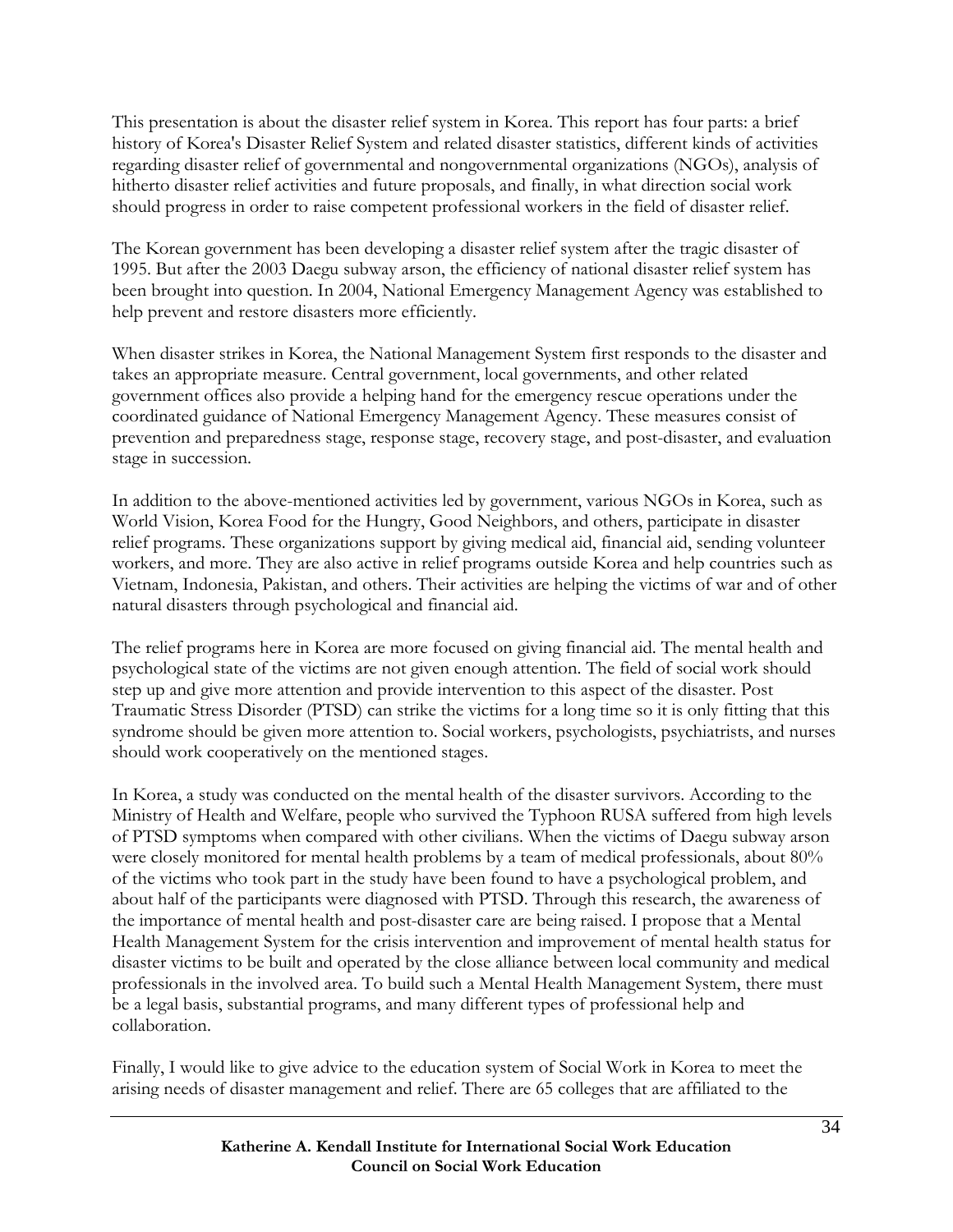association for Social Work Education, but only five colleges among them have opened regular courses related to disaster managements. This simple statistics reflects the meager status of disaster related education in Korea. Students of social work do not have enough opportunities to be welleducated about disaster-related issues and, therefore, to cultivate knowledge and skills to be raised as competent professionals in this field. In conclusion, for social workers to be accepted as the leaders of disaster relief activities, there should be more research and publication, as well as more academic courses that provide field training and education.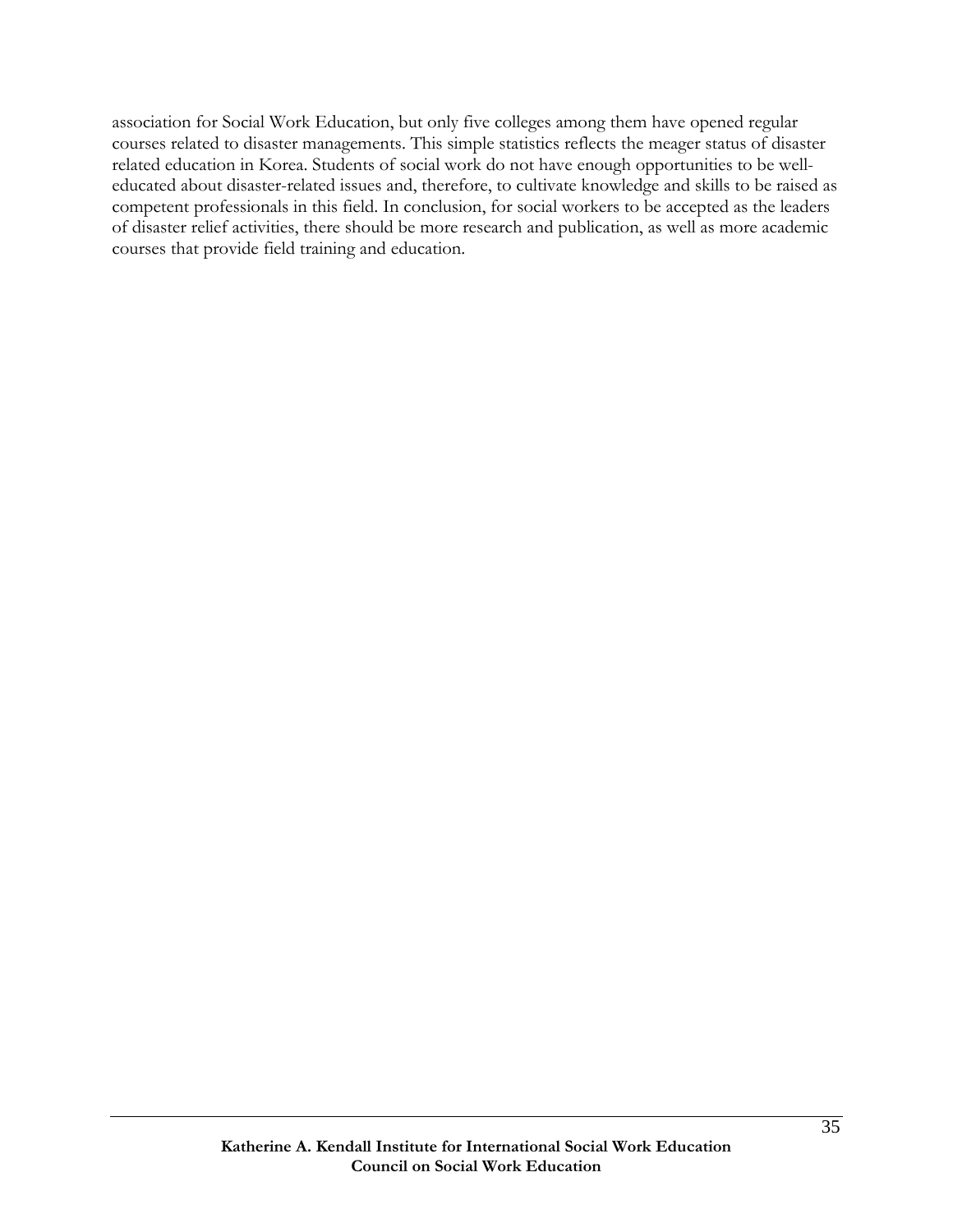## **Social Workers Respond to Disasters in the Caribbean: Parameters, Process, and Outcomes Based on Strengths and Resiliency**

Patricia Lager Florida State University, United States

> Karen Ring University of the West Indies Cave Hill Campus, Barbados

This presentation focused on the long-term work of two social work educators, one from the Caribbean and one from the U.S., who became involved in ongoing relief efforts immediately following two major natural disasters: a Category 5 hurricane in Grenada (Ivan), and a volcano eruption in Montserrat. Both disasters caused major physical and psychological trauma to the inhabitants of these islands, and both resulted in significant life-altering consequences as a result. One presenter focused on a longitudinal study of the consequences of the disaster in Montserrat as they related to the resilience in coping behaviors of a group of women studied over a period of 6 years. The other presenter focused on a series of ongoing post traumatic stress trainings with social workers and caregivers who worked in the children's homes of Grenada at the time of Hurricane Ivan.

Both presentations identified a number of issues that overlapped as outcomes were discussed, in particular the common theme of strengths and resiliency that underpinned the outcome of both projects. In addition, a primary focus of the presentation included the implications for social work interventions and education centering on strengthening resiliency within the micro, mezzo, and macro levels of practice throughout every phase of a disaster.

The presentation began with a discussion of the following phases of involvement in responding to the disasters in Grenada and Montserrat:

- 1. Phase One–Grenada: This phase involved the following tasks in Grenada:
	- Assessment of disaster-related problems manifested by citizens of Grenada 4 months after Hurricane Ivan.
	- Assessment of problems manifested by children and adult caregivers relating to PTSD.
	- Provision of educational information on PTSD following disaster and appropriate behavioral interventions to use with children.

Phase One–Montserrat: This phase involved the following tasks in Montserrat:

- Three-day workshop and follow-up focus groups.
- Identification of strengths of participants in dealing with grief and loss.
- Identification of types of grief reactions and coping mechanisms used.
- 2. Phase Two–Child Focused Interventions in Grenada. This phase focused on providing assistance in the development of mezzo interventions by the child welfare professional community and child care boards as they developed a strategy for assisting the children cope with the aftermath of disaster.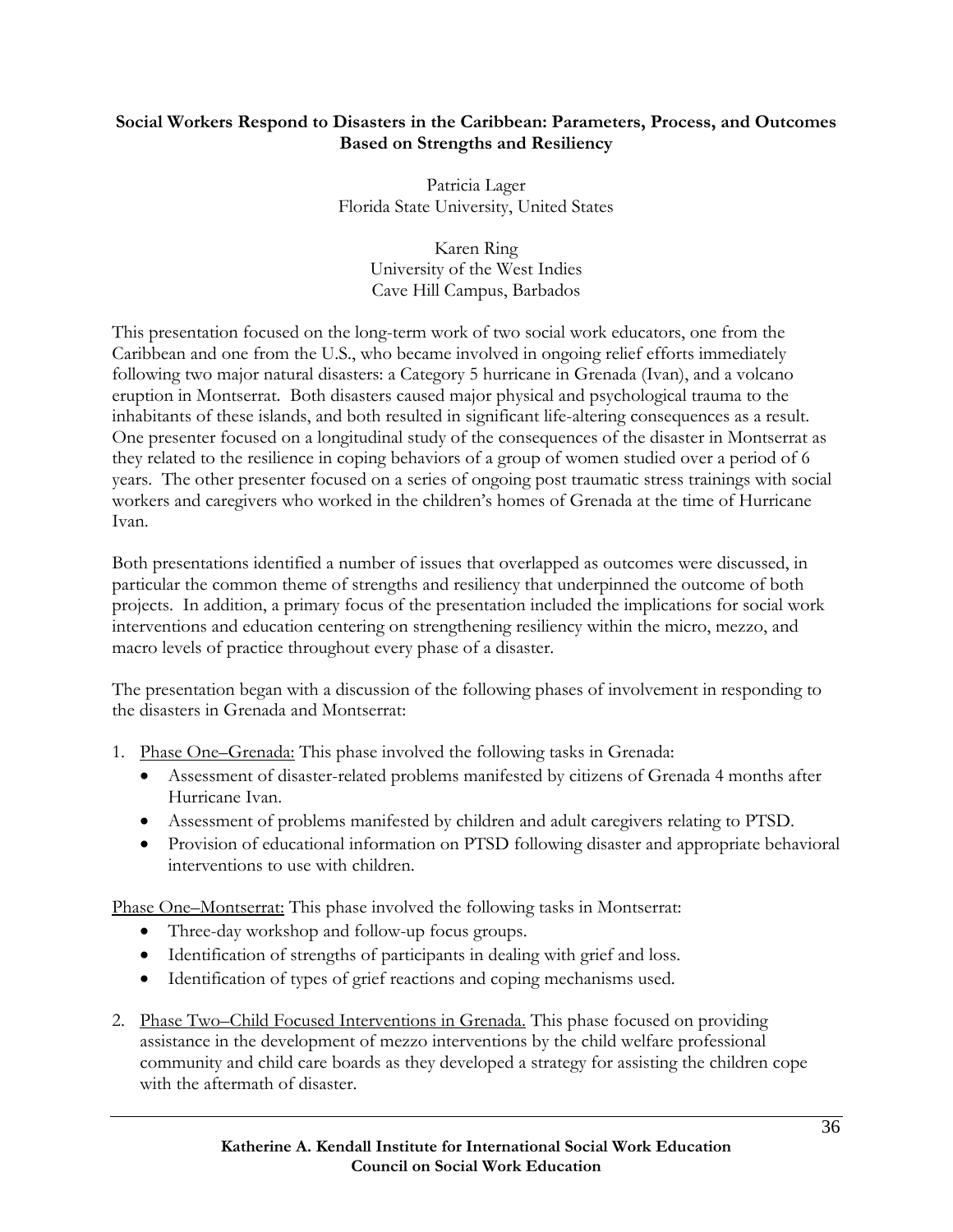- Education of staff/professionals on how PTSD is typically manifested in children at various developmental level, identifying and focusing on strengths; appropriate methods for dealing with behavior problems emphasizing resiliency and strengths.
- Formation of committee of community leaders and professionals to facilitate communication and coordination among children's homes and administrative authority.
- Macro intervention: follow-up report to the Ministry of Social Development

Phase Two–Adult Focused Interventions in Montserrat. This phase focused on the following mezzo and macro interventions used in Montserrat.

- Educational information provided on grief and loss; sharing and supporting group exercises conducted which focused on strengths and resiliency.
- Focus groups conducted.
- Development of research project.
- Follow-up report to government.

Phase Three–Outcomes and Recommendations. The following outcomes and recommendations were presented in relation to Grenada:

- Significant individual and collective strengths were identified.
- Educational outcomes– More empathy on part of caregivers noted; development and implementation of behavioral interventions focusing on strengths were learned.
- Political outcomes: A plan for more formal and informal collaborations among childcare providers was developed.
- Increased awareness among professional community on effects of disaster on children and families occurred.
- Long-term planning efforts regarding education and training programs were developed.
- Institutional staff learned ways in which they could better prepare for subsequent disasters.

The following outcomes and recommendations were presented in relation to Montserrat:

- Beneficial outcomes of disaster were noted (e.g., increased coping skills, enhanced sense of self-efficacy; increased psychological growth and resiliency).
- Helpful forms of religious beliefs were identified, in addition to most effective and consistent coping behaviors.
- High level of protective and resiliency factors were observed (e.g., social support, high quality of life and income, high educational status, successful master of past disasters, sense of mission, learned resourcefulness).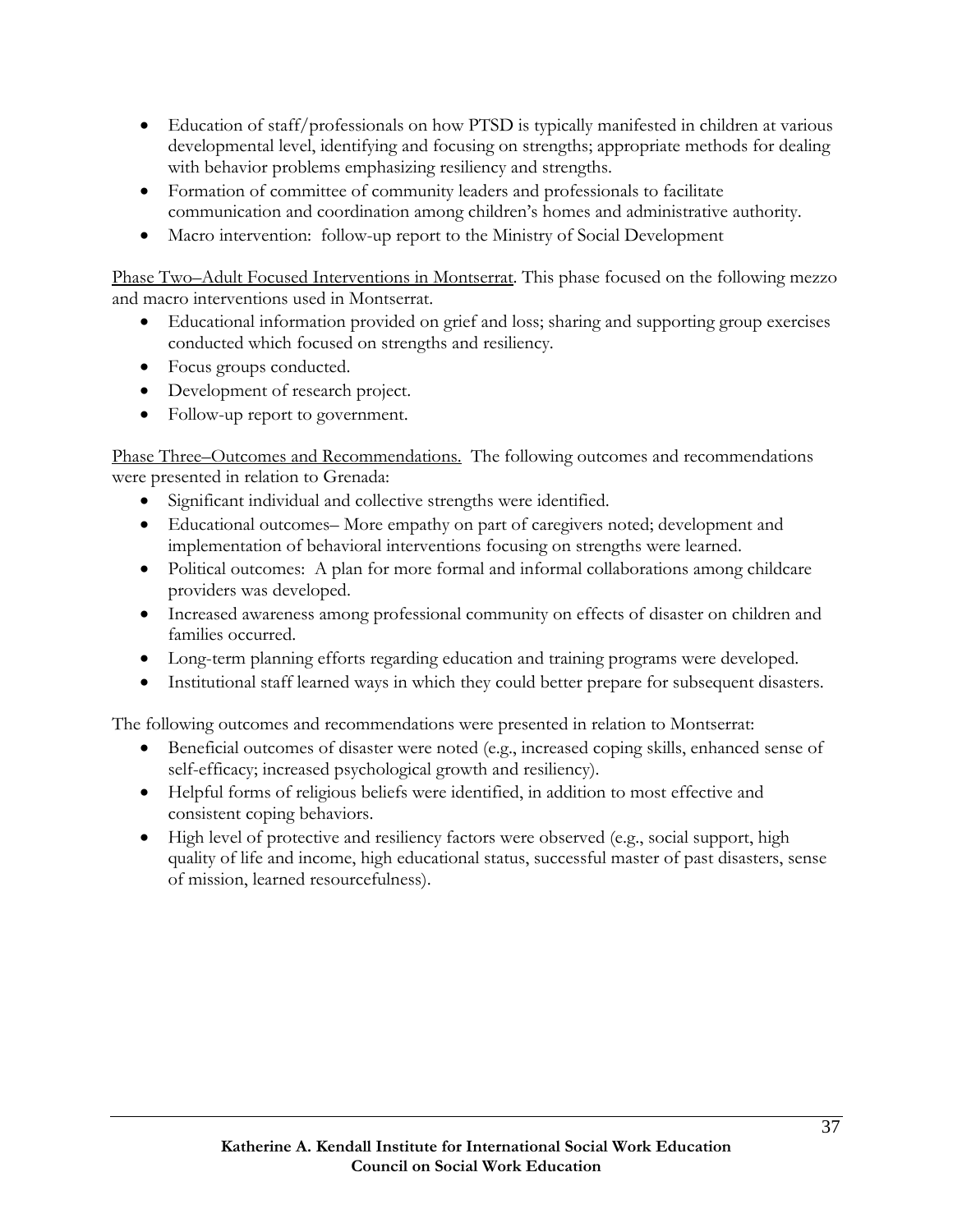### **Recommendations for Social Work Education**

- 1. Social work curricula should incorporate disaster response content at all levels (micro, mezzo, and macro).
- 2. Social work views and interventions in disasters/crisis need to address issues on a long term continuum with a primary focus on strengths and resiliency.
- 3. Crisis intervention models need to focus on:
	- Resiliency and strengths (micro, mezzo, and macro)
	- Collective and ecological losses (macro)
	- Redevelopment planning and policies, to include citizen participation (macro)
- 4. Social work understanding of importance and spiritual values of groups in dealing with crises needs to be emphasized.
- 5. Social work understanding of the uniqueness and diversity of the culture in disaster response needs to be addressed.
- 6. Knowledge of social work advocacy skills for change across a variety of systems should be emphasized.

## **Sexual and Reproductive Rights of Internally Displaced Women: The Embodiment of Colombia's Crisis**

### Mónica Alzate School of Social Work University of Oklahoma, United States

#### **Abstract**

Colombia has the second largest (over 3 million) internally displaced population in the world after Sudan. Through a sexual and reproductive rights framework, this paper demonstrates that the situation of internally displaced women is an integral reflection of Colombia's chronic cultural, political, and socio-economic crisis. Concrete short-term recommendations are offered.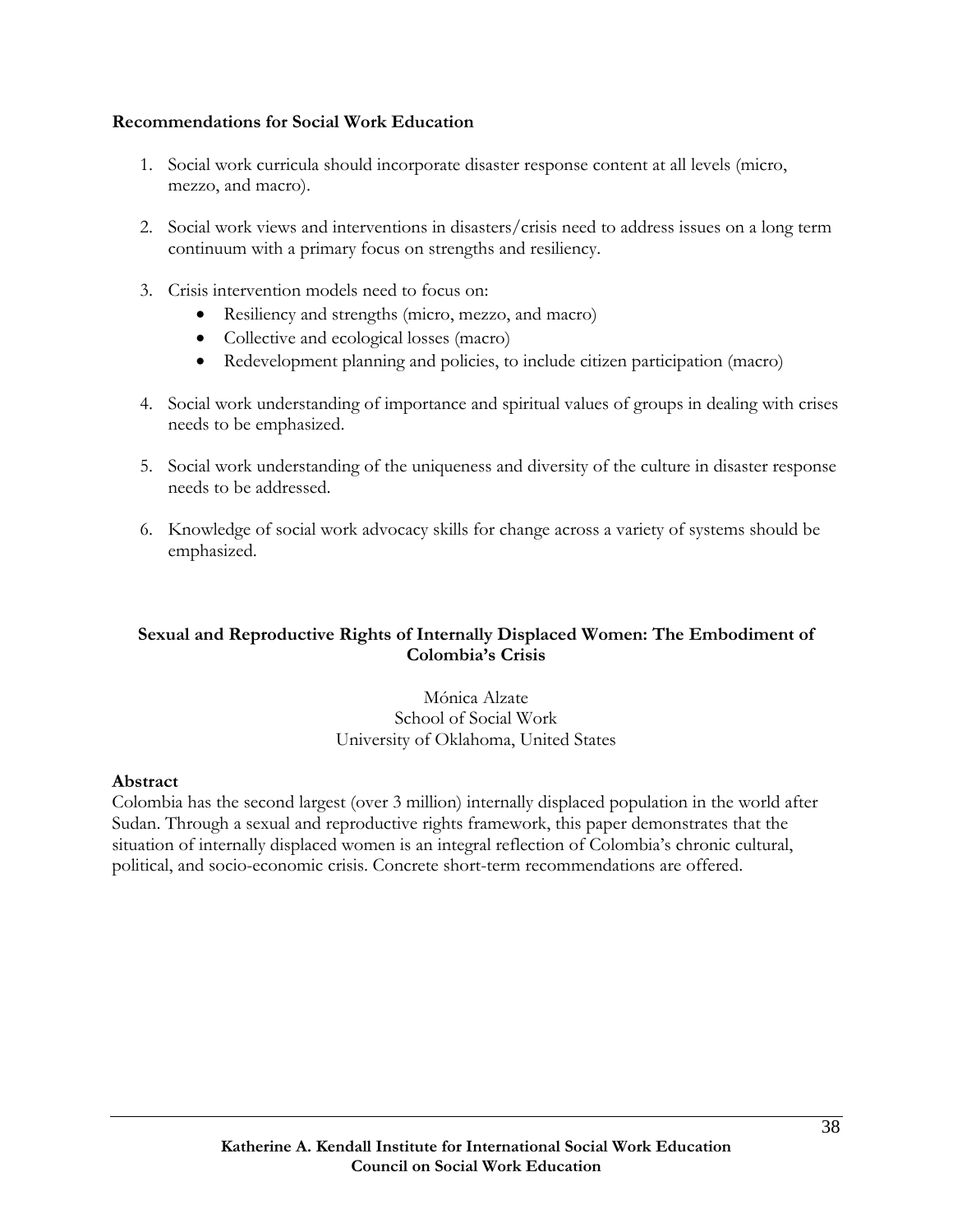# **SOCIAL WORK PRACTICE RESPONSE TO DISASTER**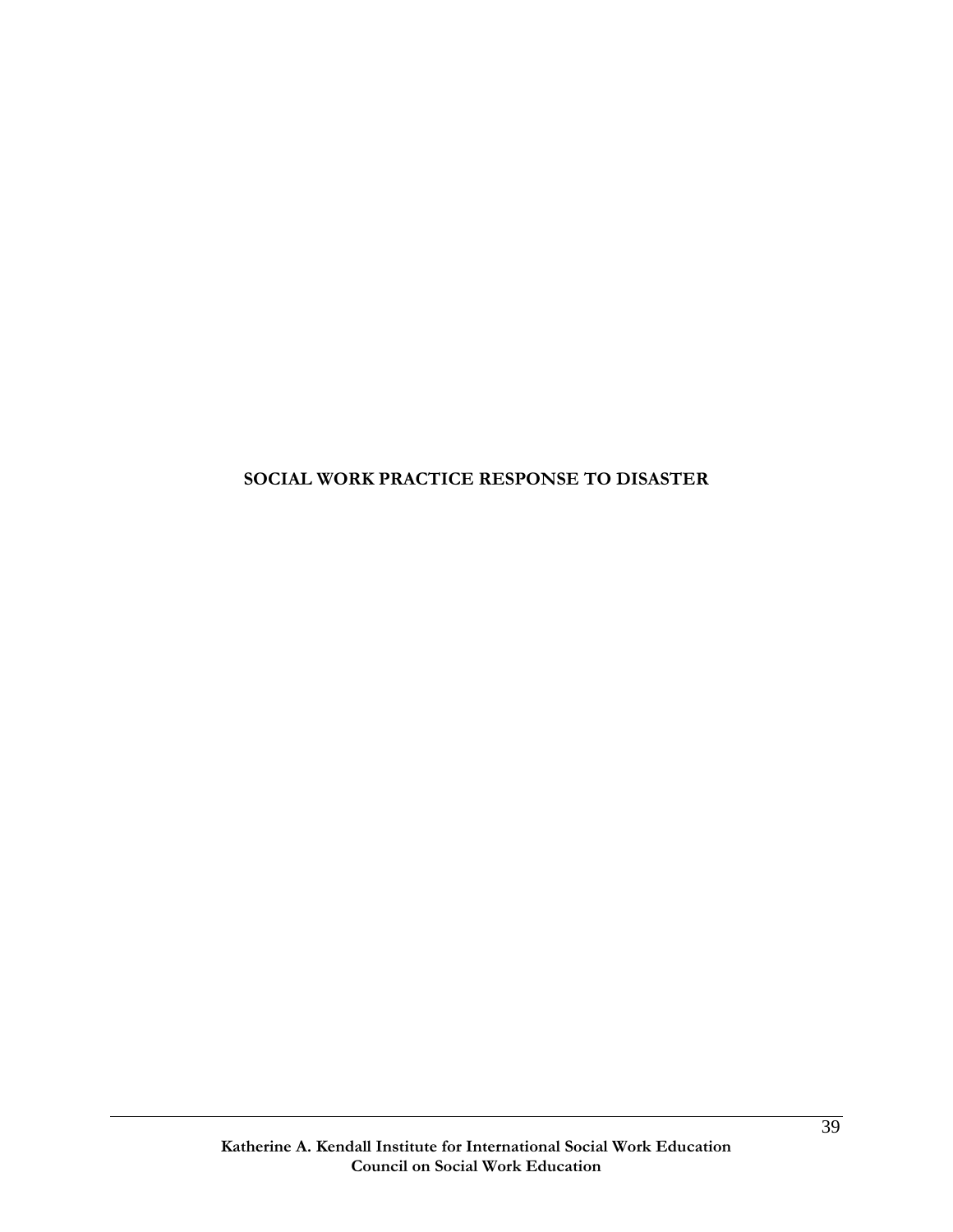### **Practice Perspectives of Disaster Work**

Michael Cronin, PhD, LCSW *Assistant Professor of Social Work*  Richard Stockton College of New Jersey Volunteer Disaster Mental Health Leader American Red Cross in Greater New York, USA

Diane Ryan, LCSW *Director of Health and Mental Health*  American Red Cross in Greater New York, USA

### **Abstract**

Social workers are ideally suited to meet the challenges resulting from the rise of natural, technological, and human-induced disasters. Disaster management programs developed by the American Red Cross in Greater New York will be presented. Opportunities for social workers and implications for practice and education will be discussed.

### **Introduction**

This presentation describes the daily work of providing mental health services to persons affected by disaster. An overview of the disaster mental health model at the American Red Cross will incorporate a description of response interventions and service delivery sites. This presentation was designed to participate in the formulation of curriculum models for social work education in regards to disaster planning, management, and relief.

The American Red Cross (ARC) was established in 1900 by a United States Congressional mandate for the purpose of providing aid to war wounded, fostering communication between military and family members, and providing relief to those affected by disasters. The ARC developed a disaster mental health program in early 1990 after the operations of several large disasters in the United States, which resulted in significant staff turnover. In recognition of the need for psychological support for both paid and volunteer staff and clients affected by disaster, a program was developed in collaboration with social work and psychology professional groups.

Currently, mental health professionals of the ARC consist of social workers (40%), psychologists (22%), mental health counselors (18%), psychiatric nurses (14%), marriage and family counselors (5%), and psychiatrists (1%). All mental health volunteers receive training in ARC policies and procedures and in disaster mental health interventions.

In 1995, a small group of mental health workers in New York City met to form the disaster mental health program for the American Red Cross in Greater New York (ARC-GNY). The service area consists of the five boroughs of the City of New York, four upstate counties (Orange, Rockland, Putnam, and Sullivan). The Greater New York chapter is responsible for a population of over 9 million people and responds to an average of nine disasters daily and over 3,000 annually.

The ARC-GNY mental health program was staffed by volunteers until the fall of 2001, when a paid director was added to the team. Mental health support is available 24 hours, 7 days per week, provided by a team of one paid staff and 105 volunteers.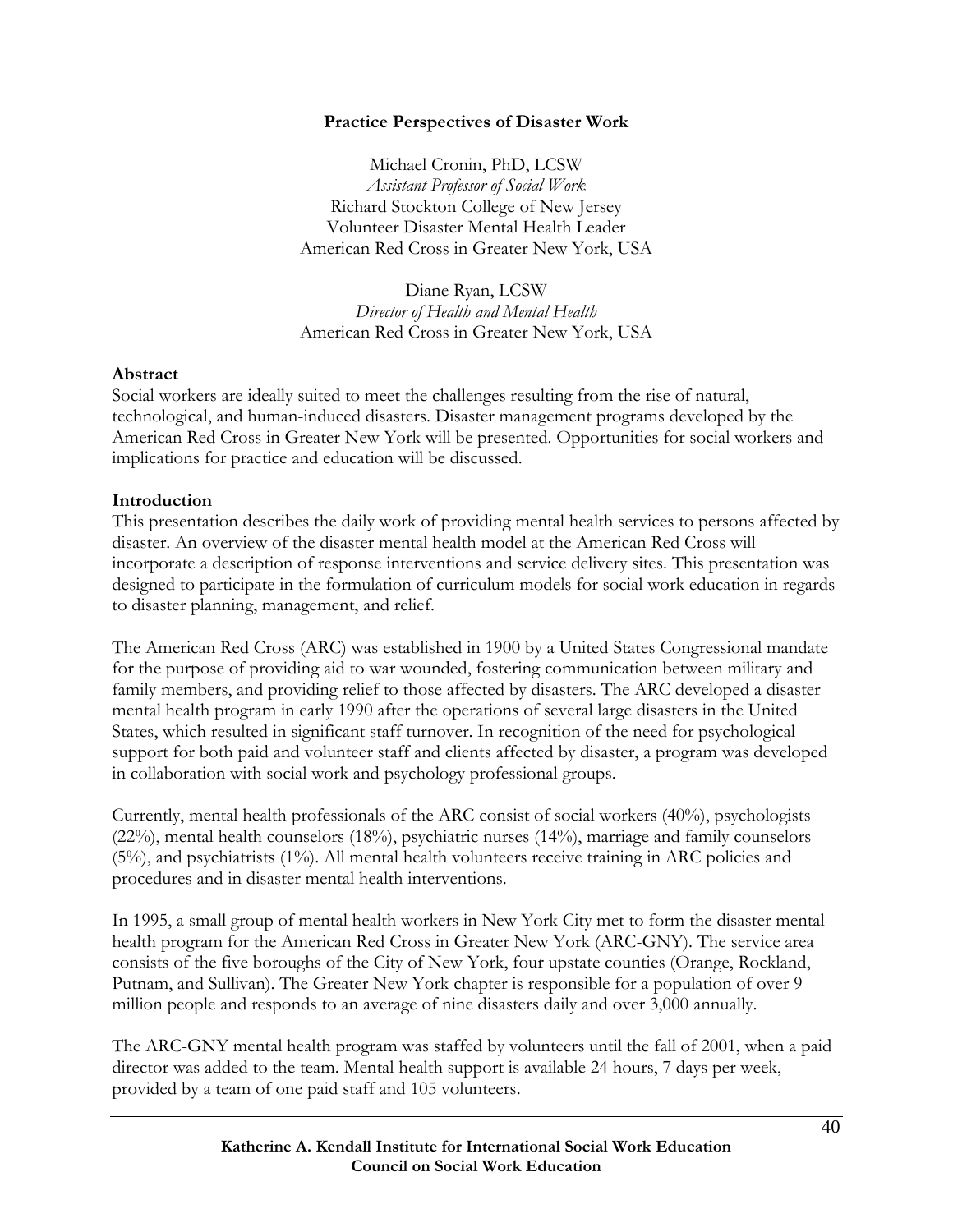A notification protocol was created to guide the emergency communications response center staff in the deployment of mental health workers. Some of the indications include: disaster responses that involve fatalities, multiple casualties, distraught clients, special needs populations, those with pet loss, etc.

A range of micro- and macro- level interventions are used, from meeting basic needs, to assessing the needs of individuals, families, and communities. Some of the core disaster mental health interventions were described as: psychological first aid (emotional support, connecting to support systems, normalizing stress reactions), crisis intervention, advocacy, grief counseling, and support to both paid and volunteer staff. It was noted that the services do not include psychotherapy, as the interventions necessary are immediate in nature. Workers who demonstrate flexibility and who are comfortable moving between micro and mezzo perspectives tend to do well.

Disaster mental health assistance may occur at actual disaster sites, at service centers and shelters, and at commemorations, memorials, and responder funerals. ARC mental health workers have a key role in aviation incidents as a result of the United States Aviation Family Assistance Act of 1996. This Act mandates that an independent nonprofit organization with experience in disasters and post trauma communications with families shall have primary responsibility for coordinating the emotional care and support of the families of passengers involved in the incident. The American Red Cross was designated to be the responsible organization, and the Greater New York chapter has responded to the call for assistance on six commercial airline incidents and three smaller local incidents since the passing of this Act.

ARC-GNY has responded to mass casualty disasters such as Hurricane Katrina and the World Trade Center attacks. Mental health interventions are comparable in small or large disasters. However, there are additional considerations in mass casualty work, such as: the potential for the helpers to be part of the affected population; the need to manage spontaneous volunteers; the prolonged operation; and unexpected environmental impacts.

Pre-incident relationships and partnering with our help groups are essential in the provision of quality mental health services. The ARC-GNY partnership with disaster chaplains ensures that those affected by disasters also receive support for any spiritual distress that they may experience. The GNY chapter also partners with emergency responders, city agencies and local transportation authorities in conducting preparedness drills. The Greater New York chapter had become involved in working with our international colleagues. Several initiatives have been developed with plans for further cooperation with other entities in the future.

The American Red Cross and the Magen David Adom (MDA) in Israel have forged a collaborative relationship to exchange best practices of procedures and techniques. At the corresponding local chapter level, a mental health team from Greater New York participated in psychological support training designed for emergency responders in Jerusalem. The ARC-GNY has prepared a symposium with delegates from both the British and Spanish Red Cross organizations to review lessons learned in responding to catastrophic transportation incidents. Several points were offered in regards to the formulation of curriculum models for social work education: to recognize the need for both micro and macro interventions that are most appropriate for preparedness and immediate response; and to identify the skills of collaboration and forming partnerships that will be essential in the delivery of these services.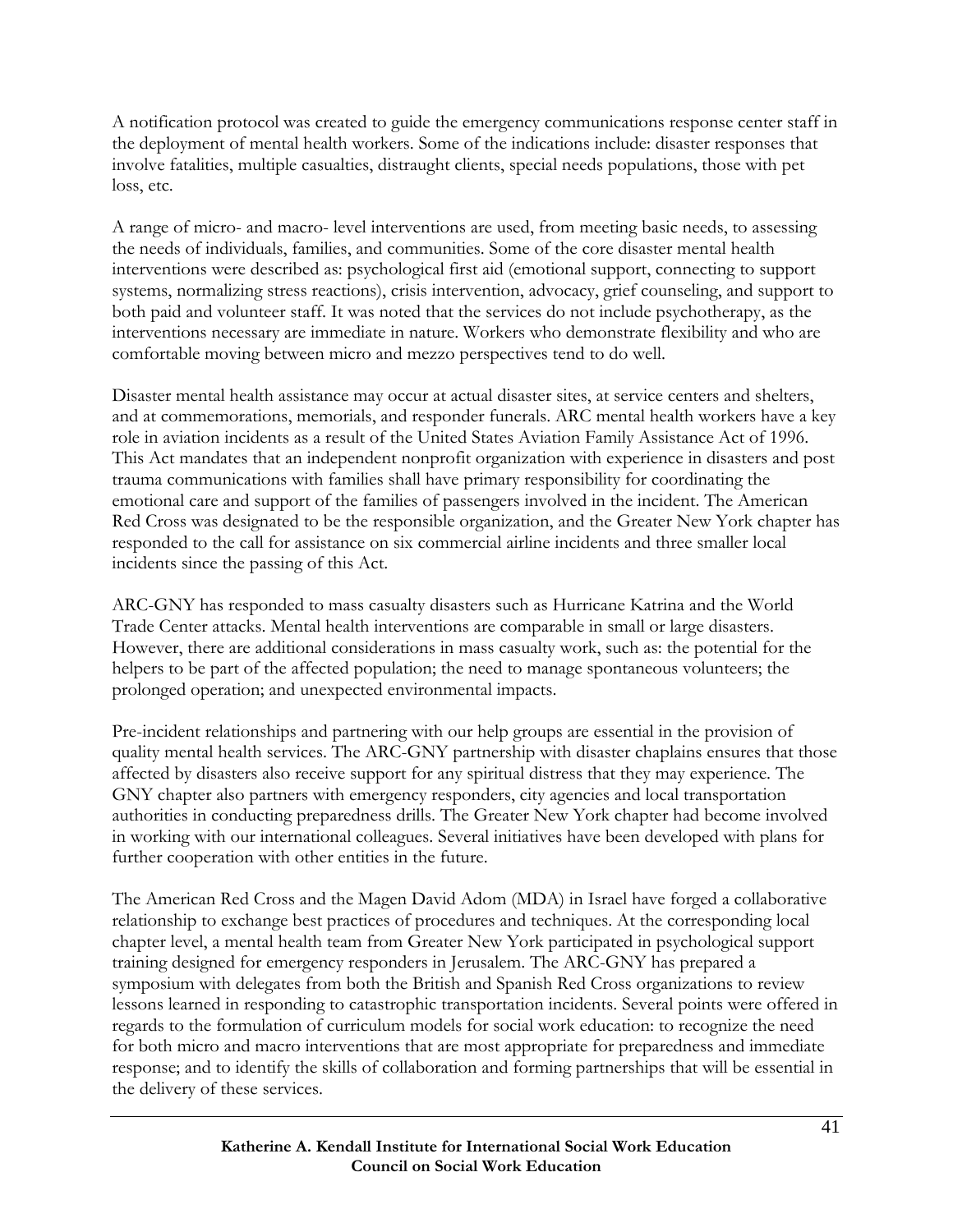## **Developing Cultural Competence in Disaster Response**

Kenneth Lee, LSW, DCSW *Director of Disaster Management Training*  University of Hawaii School of Social Work Disaster Mental Health Responder, Hawaii Chapter of the American Red Cross

### **Abstract**

This presentation will explore the relationship between culture and key concepts in disaster response. It will provide participants with a definition of cultural competence in the context of disaster services and will introduce a number of practical self-assessment tools for establishing cultural competence in disaster planning and disaster service provision.

### **Overview**

Disasters, natural, technological, acts of terrorism, or war affect us all, regardless of race, culture, or ethnicity. Yet, during the "fog" of disaster response, it is extremely challenging to deliver culturally sensitive and competent services, especially to segments of the population or groups that may be perceived as "minorities." Diminished access to disaster emergency, relief and recovery services identify them as especially vulnerable to the stresses and negative outcomes to disasters.

The U.S. Department of Health and Human Services Center for Mental Health Services has published through its Crisis Counseling Assistance and Training Program (CCP), a guide to address the need to provide culturally sensitivity and competence in disaster planning, response, and recovery services. The authors of the publication identify common concepts, guiding principles, and recommendations for disaster mental health responders working in multicultural communities. The purpose of the guide is to assist communities in planning and implementing culturally competent disaster mental health services to meet the needs of all disaster survivors.

This presentation will introduce, review, and summarize key points identified in the CCP publication, "Developing Cultural Competence in Disaster Mental Health Programs: Guiding Principles and Recommendations."

### **Presentation goals:**

- 1) Explore the relationship between culture and disaster;
- 2) Present key concepts of disaster mental health services;
- 3) Define cultural competence in the context of disaster related services;
- 4) Review the "Cultural Competence Continuum;"
- 5) Discuss "Nine Guiding Principles" for culturally competent disaster mental health services and related recommendations for developing these services;
- 6) Identify personal attributes, knowledge, and skills essential to the development of cultural competence; and
- 7) Provide a cultural competence self-assessment for disaster counseling programs.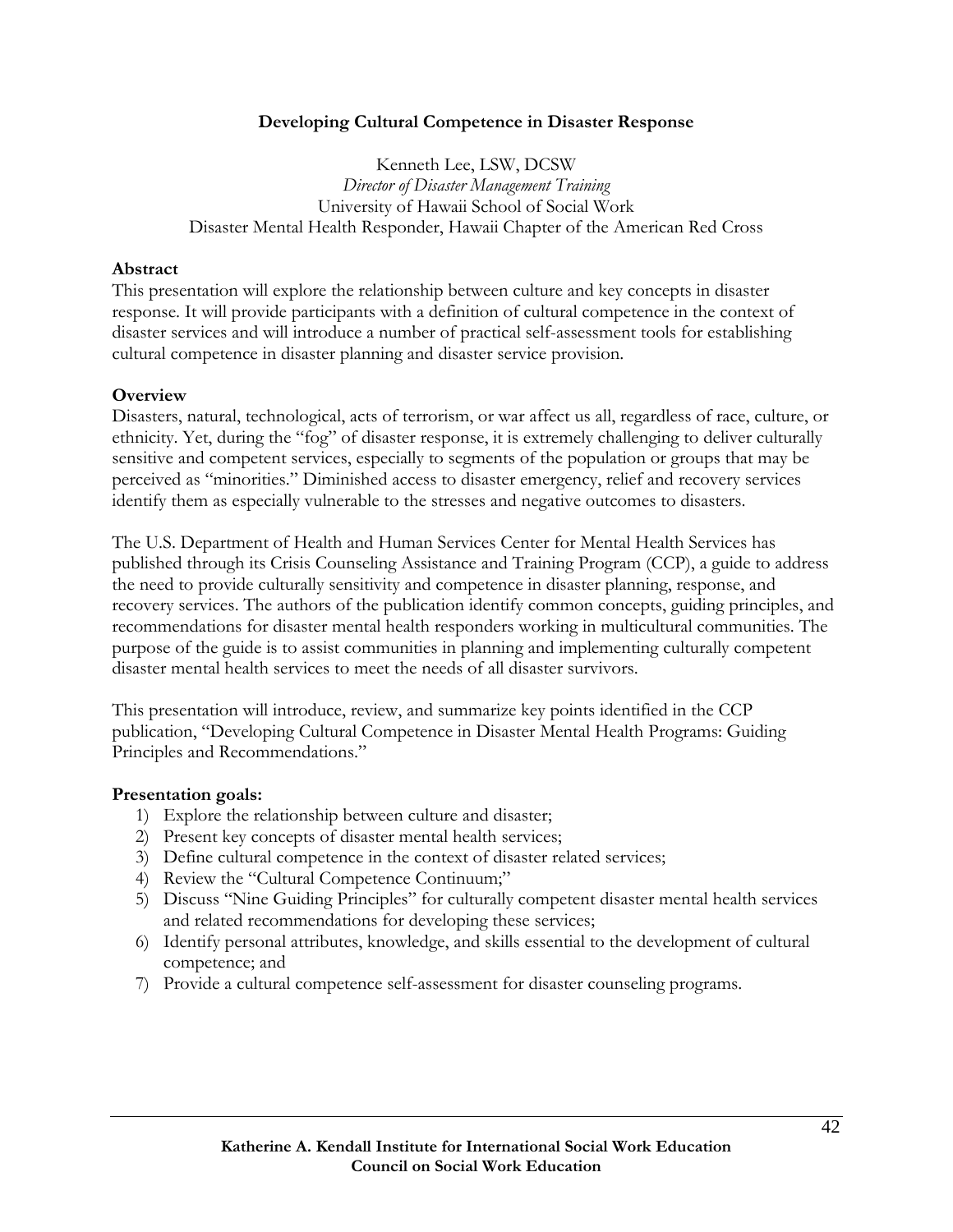### **What is cultural competence?**

Cultural competence is a set of values, behaviors, attitudes, and practices that enable people to work effectively across cultures in planning and delivering disaster services and response. It refers to the ability of disaster workers to honor and respect the beliefs, language, interpersonal styles, and behaviors of those receiving disaster services, as well as those planning and providing these services. It is a dynamic, ongoing developmental process that requires long-term commitment and is only achieved and sustained over time.

## **The cultural competence continuum**

Cultural Destructiveness: The most negative end of the continuum is characterized by intentional destructiveness. Organizations and individuals in this stage view cultural differences as a problem and purposely pursue activities to destroy a culture.

Cultural Incapacity: In this stage, organizations and individuals lack the ability to address the needs of cultures from diverse communities, and through belief that their own culture is superior, manifest a paternalistic posture toward non-dominant cultural groups. They may act as unintentional agents of oppression through the development of racist policies and attitudes and practices built on stereotypes.

Cultural Blindness: This is the mid-point of the continuum. Organizations and individuals at this stage believe that all people are the same and that cultural differences do not exist. They view themselves as non-biased and believe that they address the needs of all cultural groups. Unfortunately, people who are culturally blind do not perceive and cannot benefit from the valuable differences among diverse groups, and the services they offer are not effective in addressing diverse cultural needs.

Cultural Pre-Competence: Organizations and individuals in this stage begin to realize the weakness of their attempts to serve diverse cultures and make some attempts to improve their services. They work to hire staff from the cultures they serve and to achieve diverse representation on their boards or advisory committees. Through their beginning achievements, "tokenism," and an attitude of complacency, are common risks as this stage.

Cultural Competence: Culturally competent organizations and individuals accept and honor cultural differences and participate in on-going self-assessment of their capabilities to address diversity. They work to constantly expand their cultural knowledge, resources, and culturally relevant service models. They strive to hire unbiased employees and seek advice and representation from the cultural groups they serve.

Cultural Proficiency: At this stage, organizations and individuals hold cultural diversity in high esteem. They seek to build the knowledge base of culturally competent practice by conducting research and developing new cultural approaches built on evidence-based practice. They additionally publish and actively disseminate the results of their projects. They strive to hire staff who are specialists in culturally competent practice.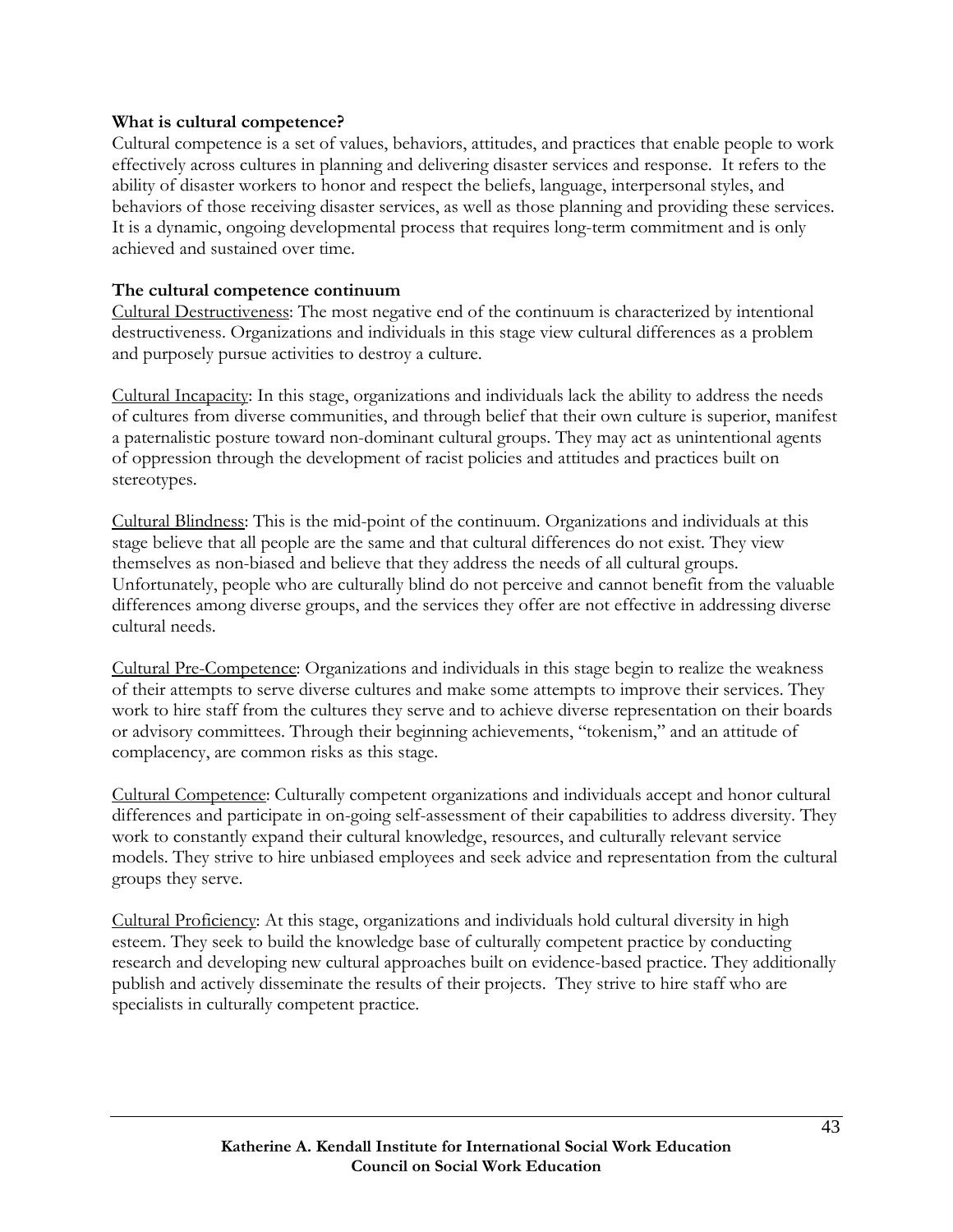## **Nine guiding principles for culturally competent disaster response**

- 1. Recognize the importance of culture and respect the need for addressing diversity in planning and delivering disaster services.
- 2. Maintain a current profile of the cultural composition of the communities you serve with special emphasis given to the geographic locations of enclaves of diverse populations.
- 3. Recruit disaster staff and volunteers who are representative of the cultural groups you serve.
- 4. Provide ongoing cultural competence training to staff and volunteers at all levels within the organization.
- 5. Ensure services are accessible, appropriate and equitable from all cultural perspectives.
- 6. Recognize the differences in help-seeking behaviors, customs, and natural support networks and the roles they play in diverse cultural groups.
- 7. Involve "cultural brokers" who represent diverse groups within the communities you serve.
- 8. Ensure that the services and information you provide are linguistically diverse and competent.
- 9. Strive to continually assess, evaluate, and strengthen the cultural competence of individuals and the organization.

## **Important considerations for cross cultural interactions**

Communication: Both verbal and non-verbal communication may present barriers to providing effective disaster related and crisis counseling services. Culture largely influences how people express their feelings as well as what feelings are appropriate to express. Even when translators are used, disaster works must adjust to unaccustomed changes in the communication process and the added stresses of not being sure that communication at all levels is adequate or complete.

Concept of Personal Space: "Personal space" can be defined as the area that immediately surrounds a person, including the objects within that space. "Spatial comfort" tends to be culturally defined and disaster workers must be sensitive to non-verbal clues as to a client's personal need for space. Additionally, a person from one subculture might touch or move toward another as a friendly or nurturing gesture, whereas someone from a different cultural group may consider such behavior to be threatening or offensive.

Social Organization: Beliefs, values and attitudes are learned and reinforced through social systems such as family, tribes and a multitude of community groups. Understanding how the client draws support from these systems will enable the disaster worker to better assess sources of strengths and engage better coping behaviors. A complete understanding of the client's pre-disaster adjustment within this dynamic constellation of social systems will provide a guide to restoration of homeostasis.

Time: People from different cultures have very different perspectives on how they view time. These differences can often lead to misunderstandings. In addition to having different interpretations of time, some cultures may have an altogether different concept of time. As an example, rather than using "clock time" a cultural perspective may be based on "meal time," "harvest time," or "worship time." Disaster workers with a sense of urgency may be led to set timeframes that are not realistic or meaningful to their clients.

Environmental Control: Survivors will often respond to disasters through an underlying belief that the disaster event was caused by some external factor. Beliefs that the disaster was caused by God, fate, or some form of deserved punishment may influence how disaster survivors will view their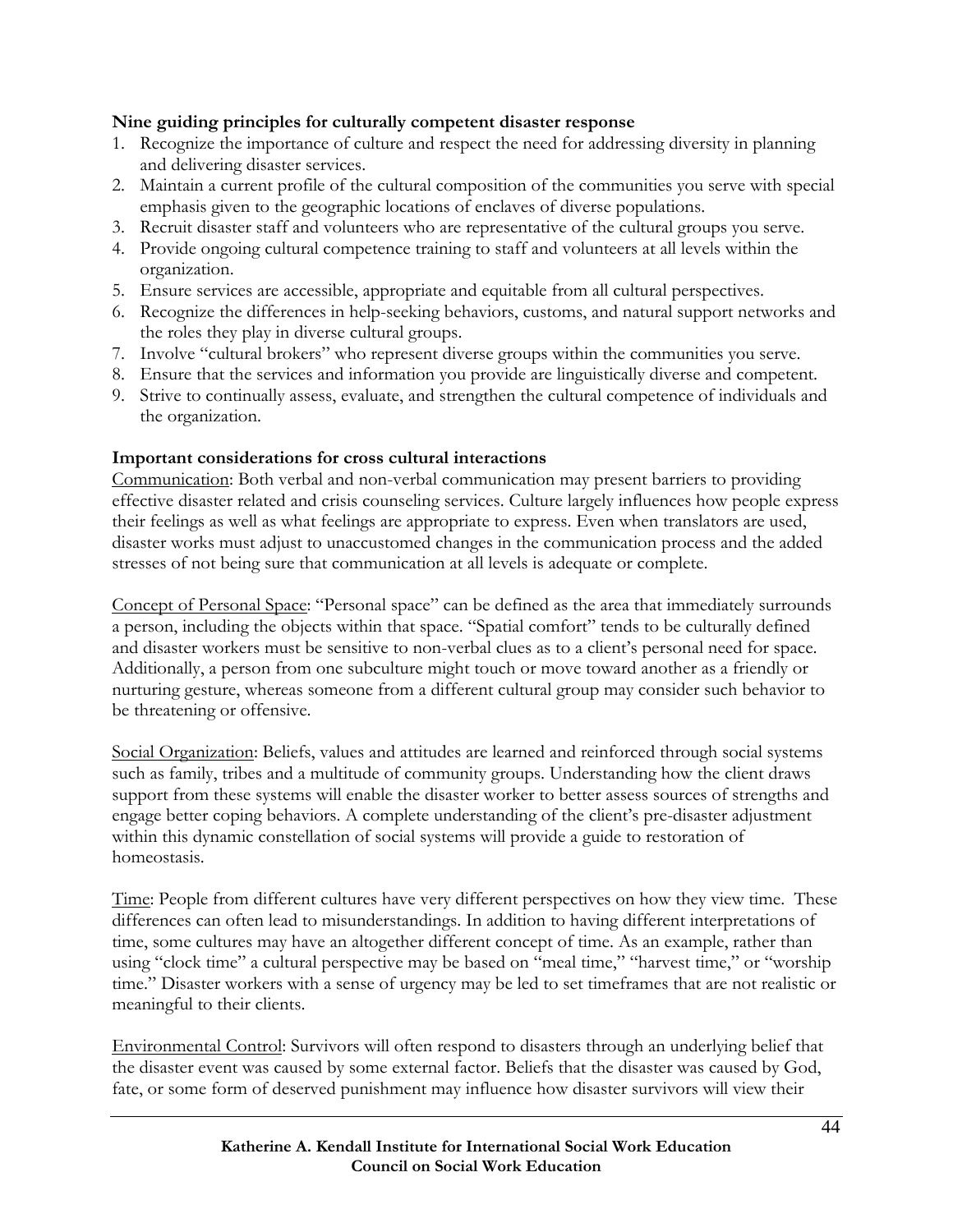predicament and their behavior in seeking and accepting assistance. Disaster workers will better understand help-seeking behaviors of culturally diverse clients through understanding their concept of environmental control.

## **Cultural competence self-assessment for disaster counseling programs**

Six elements are needed to ensure cultural competence of mental health agencies. Programs can use these elements to assess their level of cultural competence.

# Leadership

- Are the leaders of the program committed to cultural competence?
- Do the project managers hold staff accountable for knowledge of the provision of appropriate services to all disaster survivors?

Understanding Cultural Competence

• Has the program staff developed a common understanding of cultural competence, and do they clearly and frequently communicate that understanding to others?

# Organizational Culture

- Does the crisis counseling program promote and encourage cultural competence?
- Is the program administered by an organization with a strong commitment to and history of working toward cultural competence?
- Are policies, procedures, and systems in place for delivering interpretation, bilingual, or translation services?

## Training

- Have all crisis counseling staff members been trained in cultural competence, and are they familiar with the diverse cultural and ethnic groups in the community?
- Are training programs ongoing?
- Are regular meetings convened and educational opportunities offered for staff members to discuss cultural competence issues and concerns, build cross-cultural skills, and develop strategies?

Cultural Competence Plan

- Has the program identified goals designed to address the mental health needs of the community in a culturally competent manner?
- Has the program explored various methods of working with disaster survivors in a way that respects and is sensitive to the needs of all groups in the community?
- Has the program established partnerships with community-based agencies that serve cultural and ethnic groups of input on needs assessment, program planning, and evaluation?
- Has the program developed a mechanism to acquire knowledge about customs, values, and beliefs of special populations?

## Managing the Plan

• Has a person or group been identified to evaluate the success of the program in addressing cultural competency issues?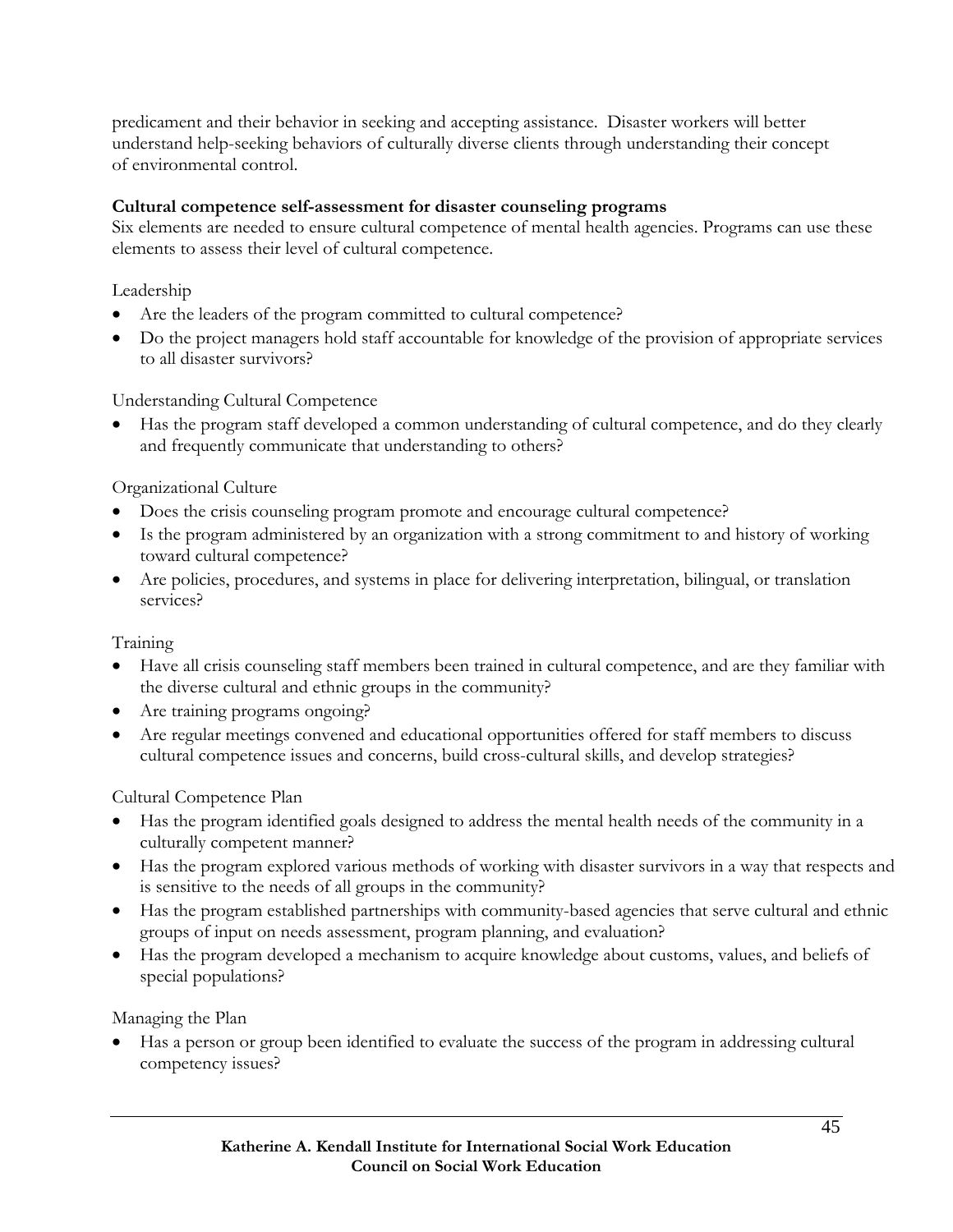• Have methods been instituted to recognize innovations in serving culturally distinct groups and implement those innovations project-wide?

### Material from:

Bernard, J.A. (1998). Cultural competence plans: A strategy for the creation of a culturally competent system of care. In M. Hernandez and M. Isaacs (Eds.), *Promoting cultural competence in children's mental health services.* Baltimore: Brookes Publishing Company.

## CULTURAL COMPETENCE CHECKLIST

### **Cultural Competence Checklist for Disaster Crisis Counseling Programs**

Cultural competence should be integrated into a community emergency mental health management plan before a disaster actually occurs. When disaster strikes, certain principles must be followed to ensure a culturally competent disaster crisis counseling program. The following checklist can assist in developing cultural competence in disaster crisis counseling programs. You also can use this checklist as an informal program assessment tool. For this purpose, use the check boxes to insert a numerical ranking from 1 to 3, with 1 reflecting the cultural pre-competence stage of development (good intentions, no actions yet); 2 representing the cultural competence stage (importance recognized, some actions underway); and 3 denoting the cultural proficiency stage (effective program in place). The terminology used to describe these phases was drawn from the Cultural Competence Continuum developed by Cross and colleagues (1989).

### **Recognize the importance of culture and respect diversity.**

- Complete a self-assessment to determine your own beliefs about culture.
- Encourage staff to complete self-assessments in order to understand their own cultures and worldviews; examine their own attitudes, values, and beliefs about culture; and acknowledge cultural differences.
- Assess capabilities of the counselors to understand and respect the values, customs, beliefs, language, and interpersonal style of the disaster survivor.
- Seek evidence that you/staff respect the importance of verbal and nonverbal communication, space, social organization, time, and environment control within various cultures.

### **Maintain a current profile of the cultural composition of the community.**

- Develop and periodically update a community profile that describes the community's composition in terms of race and ethnicity, age, gender, religion, refugee and immigrant status, housing status, income and poverty levels, percentage of residents living in rural versus urban areas, unemployment rate, language and dialects, literacy level, and number of schools and businesses.
- Include in the profile information about the values, beliefs, social and family norms, traditions, practices, and politics of local cultural groups, and historical racial relations or ethnic issues.
- Gather information in consultation with community cultural leaders who represent and understand local cultural groups.

### **Recruit disaster workers who are representative of the community or service area.**

• Review the community profile when recruiting disaster crisis counseling workers and attempt to recruit workers from the ethnic and cultural groups included among the survivors.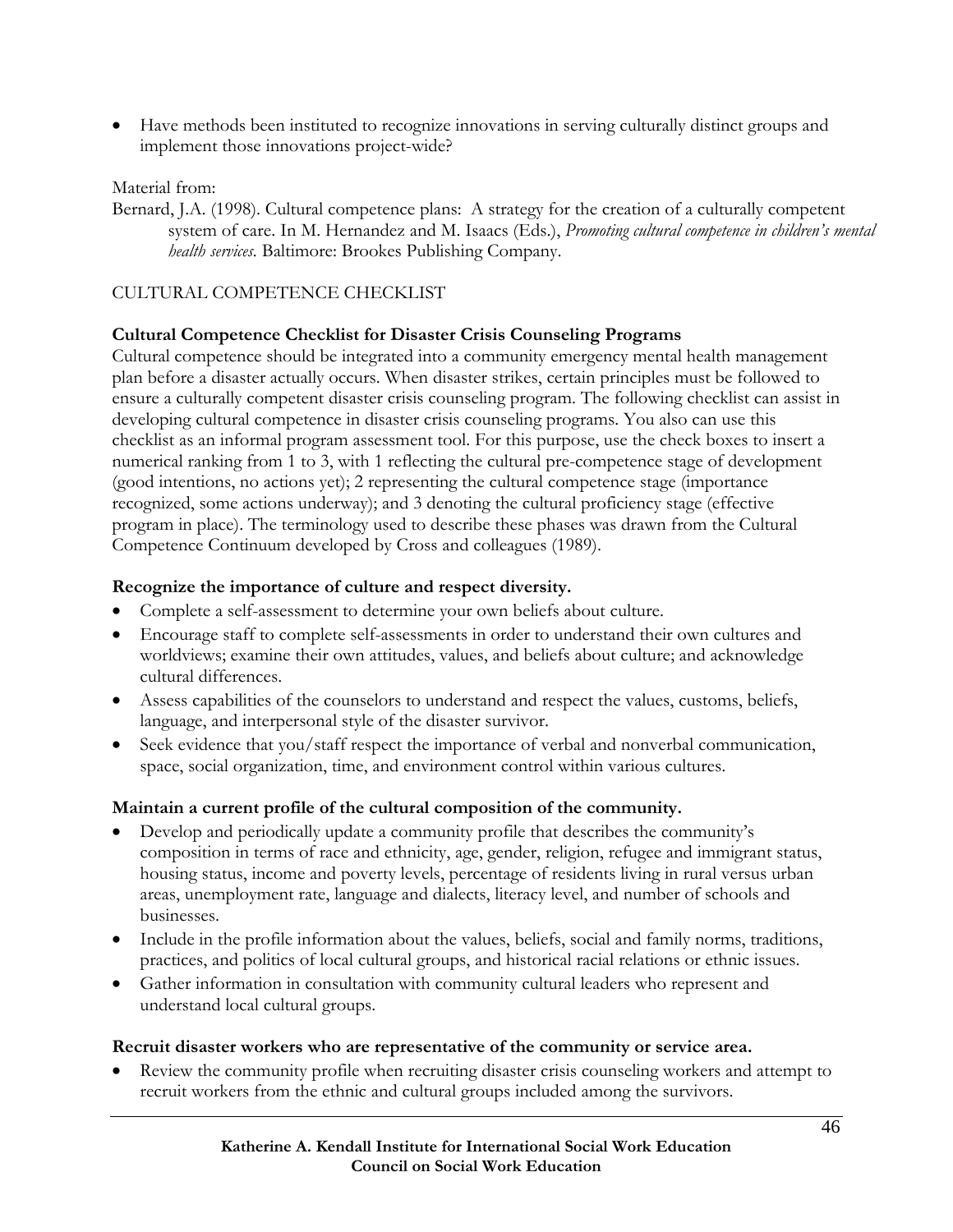- If workers from the community or service area are not available, recruit others with backgrounds and language skills similar to those of local residents.
- Assess disaster workers' personal attributes, knowledge, and skills as they relate to cultural competence.

## **Provide ongoing cultural competence training to disaster mental health staff.**

- Offer ongoing cultural competence training (e.g., in-service training and regularly scheduled meetings) to service providers, administrators and managers, language and sign interpreters, and temporary staff.
- Involve community-based groups with expertise in cultural competence or in the needs of specific cultures.
- Allot time for training participants to examine and assess their values, attitudes, and beliefs about their own and other cultures.

### **Ensure that services are accessible, appropriate, and equitable.**

- Identify and take steps to overcome reluctance of ethnic groups to use services because of mistrust of the system or previous inequitable treatment.
- Identify and take steps to eliminate service barriers that occur as a result of racial and ethnic discrimination, language barriers, transportation issues, and the stigma associated with counseling services.
- Involve representatives of diverse cultural groups in program committees, planning boards, and policy-setting bodies, and in decision making.
- Identify and use strategies to address specific concerns of refugees who had negative experiences that make them suspicious of government intervention.

## **Recognize the role of help-seeking behaviors, customs and traditions, and natural support networks. Identify and use strategies to:**

- Identify cultural patterns that may influence help-seeking behaviors.
- Build trusting relationships and rapport with disaster survivors.
- Recognize that survivors may find traditional relief procedures confusing or difficult.
- Recognize individual cultures' customs and traditions related to healing, trauma, and loss, and identify how these customs and traditions influence an individual's receptivity to and need for assistance.
- Acknowledge cultural beliefs about healing and recognize their importance to some disaster survivors.
- Help survivors reestablish rituals; organize culturally appropriate anniversary activities and commemorations.
- Recognize that outreach efforts focused only on the individual may not be effective for people whose cultures are centered around family and community.
- Determine who is significant in survivors' families and social spheres by listening to their descriptions of the home, family, and community.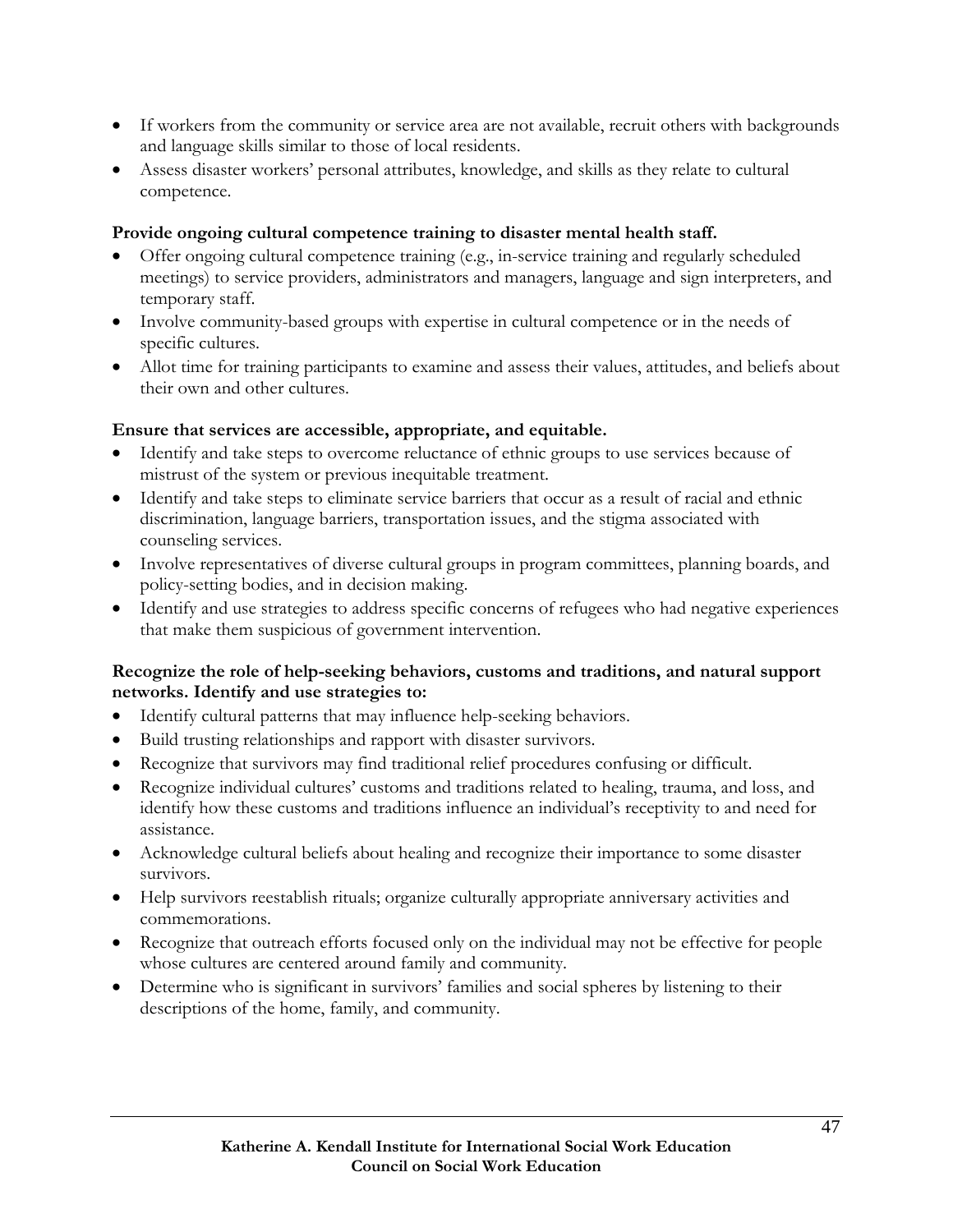## **Involve community leaders and organizations representing diverse cultural groups as cultural brokers.**

- Collaborate with trusted leaders (e.g., spiritual leaders, clergy members, and teachers) who know the community.
- Invite organizations representing cultural groups and other special interest groups in the community to participate in disaster mental health program planning and service delivery.
- Collaborate with community-based organizations to communicate with the cultural groups they represent.
- Identify effective ways to work with informal culture-specific groups.
- Coordinate with other public and private agencies in responding to the disaster.

## **Ensure that services and information are culturally and linguistically competent.**

- Identify indigenous workers who speak the language of the survivors; use interpreters only when necessary.
- Identify trained interpreters who share the disaster survivors' cultural backgrounds.
- Determine the dialect of the disaster survivor before asking for an interpreter.
- Assess the level of acculturation of the interpreter in relation to that of the disaster survivors.
- Establish a plan for providing written materials in languages other than English and at the literacy level of the target population.
- Provide means to reach people who are deaf or hard of hearing.
- Consult with cultural groups in the community to determine the most effective outreach activities.
- Use existing community resources (e.g., multicultural television and radio stations) to enhance outreach efforts.

## **Assess and evaluate the program's level of cultural competence.**

- Continuously assess the program to identify and correct problems that may impede the delivery of culturally competent services.
- Incorporate process evaluation into the crisis counseling program.
- Involve representatives of various cultural groups in process evaluation.
- Communicate process evaluation findings to key informants and cultural groups engaged in the program.

Developing Cultural Competence in Disaster Mental Health Programs: Guiding Principles and Recommendations: From: [http://mentalhealth.samhsa.gov/publications/allpubs/SMA03-](http://mentalhealth.samhsa.gov/publications/allpubs/SMA03-3828/appendixf.asp) [3828/appendixf.asp](http://mentalhealth.samhsa.gov/publications/allpubs/SMA03-3828/appendixf.asp)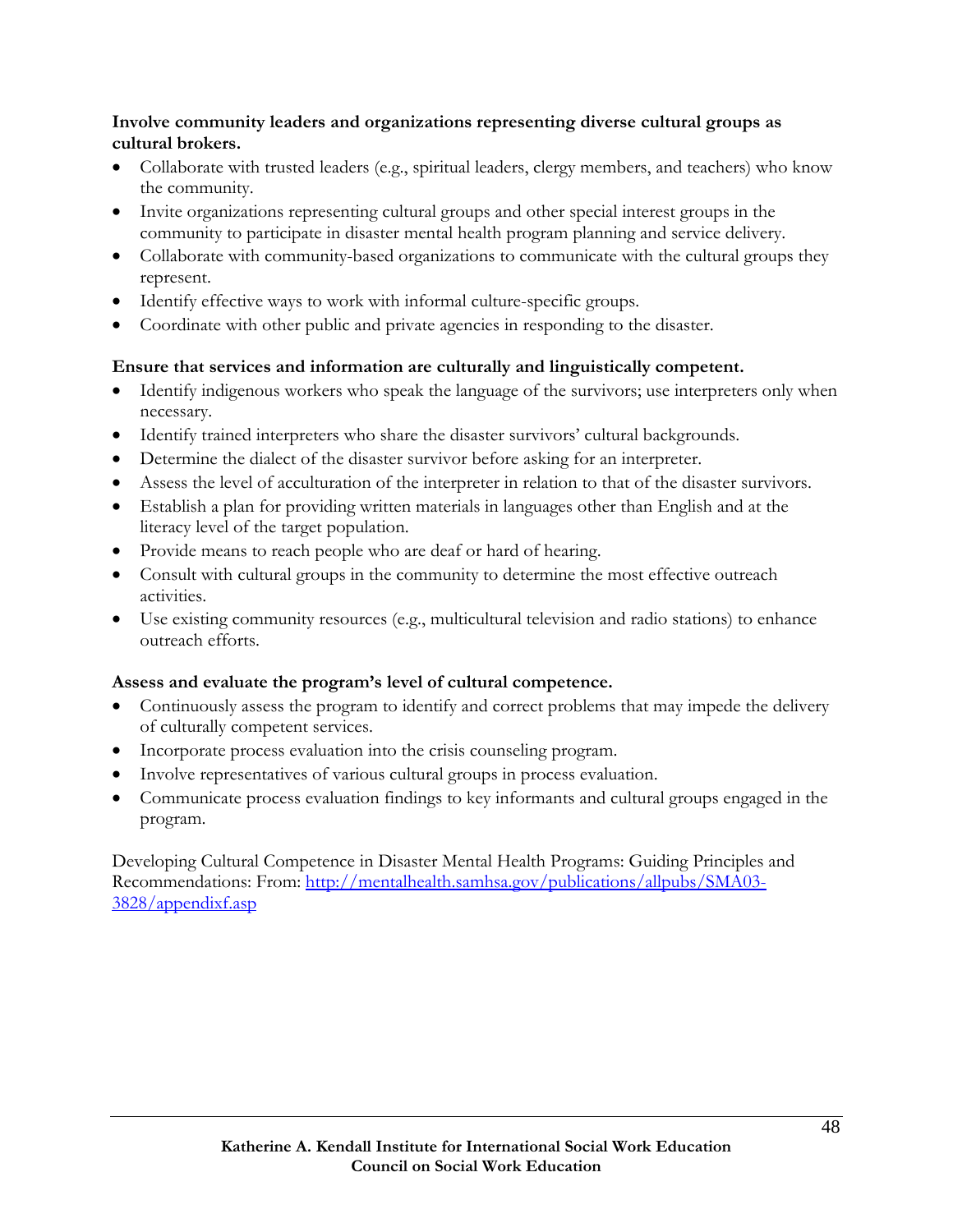## **Equipping Social Workers to Deal with Issues of Spirituality and Religion in Times of Disaster**

Lita Allen *Lecturer*  Department of Sociology, Psychology, and Social Work

University of the West Indies, Jamaica

## **Abstract**

Since the late 1980s, issues of spirituality and religion have received much attention both in terms of publications and curriculum policy statements. Within the last 2 years there has been an increasing focus on disaster preparedness and management. This article explores the nexus between these two interrelated issues and the implications for social work practice and education.

## **Introduction**

Within the helping professions, since the 1980s, issues related to spirituality and religion have been the subject of much research and reflection with their implications for education, training, and practice (Allen, 2003; Cascio, 1999; Furman, Benson, Grimwood, & Canda, 2004; Hall, Dixon, & Mauzey, 2004; Moon, 2006). The Council on Social Work Education (revised EPAS, 2002) and the *Diagnostic and Statistical Manual of Mental Disorders* of the American Psychiatric Association (1994) have declared curriculum policy statements. There is consensus on the importance of understanding the dimensions of spirituality and religion as part of a wholistic understanding of clients and patients in diverse cultural settings.

The nexus between spirituality and religion in the context of a disaster and the unique role of the social worker are areas which have received very little attention. The specific dynamics of this nexus requires an integration of both familiar and unfamiliar paradigms. How equipped, then, is the profession as a whole?

During social work's "professionalization and secularization" phase (Canda, 1997, p. 300), a "wholistic" biopsychosocial, person-in-environment approach to client assessment and intervention was promoted. In spite of the claims of being "wholistic," issues related to spirituality and religion were largely ignored. By the 1980's, however, there has been a "resurgence of interest in spirituality. Advocates called for ways to address spirituality that would respect diversity and avoid the pitfall of sectarian exclusivism and proselytization ... and (for) effort(s) to restore attention to the spiritual aspect of human experience" (p. 301). A definition of spirituality, however, does not have to include the traditional definition of religion, particularly in its sectarian sense.

Koenig, McCullough, and Larson (2001, p. 18) define religion as "an organized systems of beliefs, practices, rituals and symbols designed (a) to facilitate closeness to the transcendent (God, higher power, or ultimate truth/reality), and (b) to foster an understanding of one's relationship and responsibility to others living together in a community." They define spirituality as "the personal quest for understanding answers to ultimate questions about life, about meaning and about relationship to the sacred or transcendent which may (or may not) lead to or arise from the development of religious rituals and the formation of community."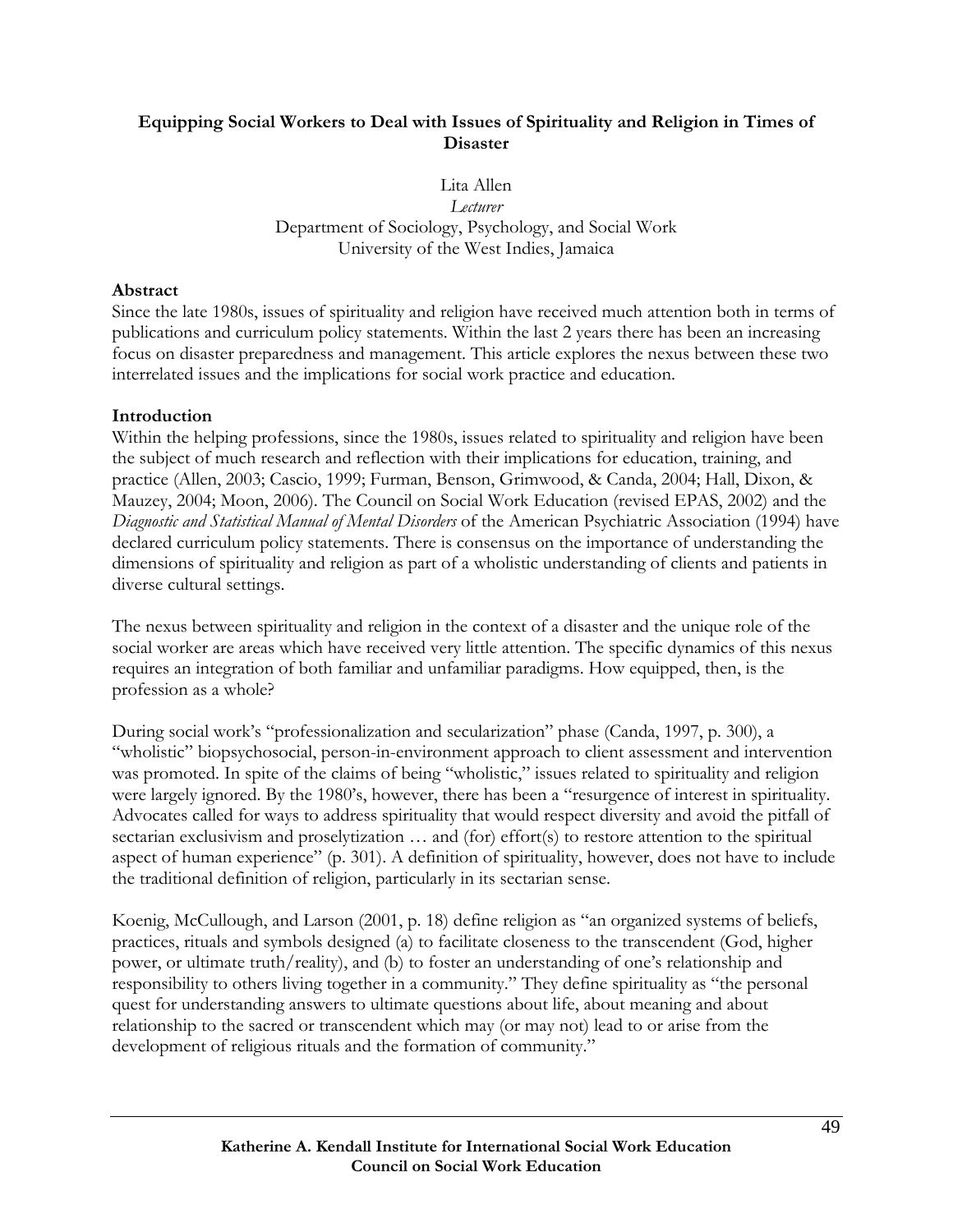O'Brien (1992, as cited by Canda, 1997) identified 18 themes ranging from "sensitive awareness of the earth and nonhuman world" to "transpersonal states of consciousness and experiences." The definition then takes on a personal, individualistic meaning about the whole existence and purpose of life.

The experiences of recent past disasters, such as the tsunamis in South-East Asia and the volcanic eruptions in Montserrat, demonstrate the need for greater coordination among diverse sets of responders. Within the last 20 years, social workers have begun to take a greater interest in the area of disaster research, management, and response (NASW, 2007; Zakour, 1997). A competency-based practice response, which incorporates sensitivity to issues of religion and spirituality, especially in times of natural disasters, is needed at all levels of disaster planning, preparation, and recovery.

What, then, is the nexus between spirituality and religion and times of disaster? First of all, there is a need for a biopsychosocial spiritual framework, whereby the spiritual is seen as an equal and important dimension in an individual's life. Carroll (1998) refers to this as "spirituality-as-one dimension," which refers to a person's "conscious search for meaning and a relationship with God or the transcendent" (p. 9). She distinguishes this from the related aspect of "spirituality-as-essence," which various writers and thinkers describe as "originating from the deepest core of the person" and has been called, among other names, "the ground of our being;" "a supernatural essence which is the source of the soul's internal resources;" "one's potential capacity for growth and change;" and "an inner sense of knowing or wisdom" (pp. 3-4). Both these aspects of spirituality must be borne in mind, during all phases of a disaster, and more so during the disaster event itself. When a disaster strikes, persons are wounded to the core. While immediate concrete resources are paramount, spiritual distress, where indicated, should not be ignored.

How, then, do social workers recognize emotionally deep, spiritual needs, especially emanating from one's "spirituality-as-essence?" Such needs surface automatically from the unconscious to the foreground of one's consciousness, creating a shift of paradigms in areas of self-awareness, foci, perception, meanings attached to the experiences, and challenges to one's spiritual anchor. Y. B. Yeats (1919) describes it thus: "things fall apart, the centre cannot hold…. the ceremony of innocence is drowned." Disaster is a crisis event and it is in these most critical of times that the spirit is most sorely wounded and existential questions of life, death, meaning, and the "groaning of all creation" can be heard. When the "centre" falls apart, all other dimensions will be affected. According to Herman (1992), traumatic events "undermine the belief systems that give meaning to human experience. They violate the victim's faith in a natural or divine order and cast the victim into a state of existential crisis."

The National Voluntary Organizations Active in Disaster (NVOAD) (2006) views spiritual care as an equally important aspect of a person's health care, which may be described in clear contrast to the psychological and mental health needs of persons. While there are symptoms that are common to both psychological and spiritual distress, nevertheless, each is a distinct healing modality. Similarities include the wholistic view of person, concerns for emotional well-being, as well as the emphasis on attentive listening (p. 20). One should also include the focus on building a trusting, therapeutic relationship. On the other hand, the need for psychological mental health care is indicated in various dysfunctional affect, thought processes, verbal expressions, and behaviours (p. 25); while the need for spiritual care is expressed in strong superego responses, such as guilt, asking existential questions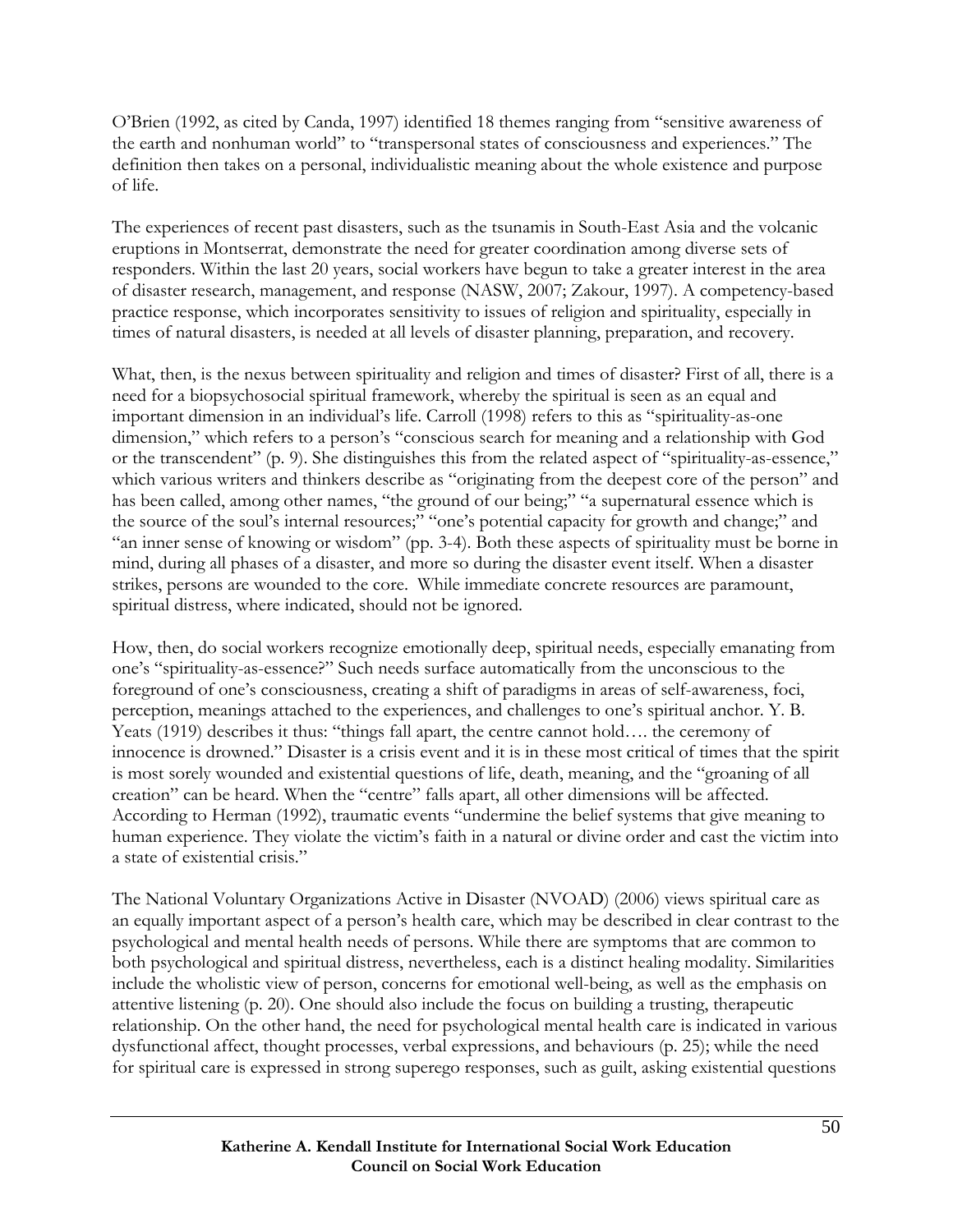about life, hope, and transcendent power, yearning for reconciliation with previously held beliefs and a desire to experience rituals and receive resources from a faith perspective (p. 26).

In times of disaster, issues of spirituality and religion are raised more often in the form of questions than answers. Questions or statements are more often of an existential nature…. Why should bad things happen to good people? What have I/we done to deserve this? Where is God when I need him most? Better if I had never been born! I wish I were dead; there is no reason to go on living! When will this suffering end? What is there to hope for? What answers that are provided seem so puny in the face of catastrophic disasters. These and other symptoms mentioned above are the raison d'être for spiritual care. Research have indicated that a significant number of survivors look to their spiritual resources as a means of coping. Both positive and negative influences from spiritual beliefs, practices, and policies must be examined.

Disaster preparedness will involve having social workers trained and attuned to respond to such issues and to be themselves spiritually and psychologically prepared to take action before, during, and after disasters. Paradigms of coping and helping are not unfamiliar to trained social workers. The values, principles, and ethical guidelines, as set out by NASW's *Code of Ethics,* have established a sound basis for relating to persons and situations with empathy, respect, integrity, and professionalism. The organization's *Standards for Cultural Competence* is particularly relevant when social workers recognize that spirituality is an aspect of diversity just as race, class, and sexual orientation. In addition, social workers can draw upon their generalist knowledge and skills in working with individuals, groups, families, and organizations, as well as their training in crisis intervention, stress and trauma management, and their clinical skills in applied counseling and therapy.

Bearing in mind the special sensitivities, traumas, diversity of experiences and responses to disaster, and the likelihood of more heightened consciousness of things spiritual among many survivors, social workers must be equipped with specific knowledge, attitudes, and skills for coping in times of disasters, some of which may require shifts in our current way of thinking and intervening. These include pro-active steps to affirm one's own spirituality; reflecting on its relevance during times of crisis and disaster; engaging in interdisciplinary, interfaith conversations; seeking training on how to deal with spiritual issues from the perspective of being a "wounded healer;" and establishing a resource network for referrals in times of disaster. During the actual disaster event, social workers must be trained in adopting healing approaches that will enable persons to be transformed from being victims to survivors, focusing on doing no harm through evangelizing, proselytizing, or exploiting persons in vulnerable need. Above all, social workers must be trained in offering presence and "hospitality" and to be comfortable to meet, accept, and respect persons exactly as they are. This can be achieved by learning to listen empathically to the voices of the suffering.

In addition, social workers must be helped to come to terms with such issues as a transpersonal perspective on spirituality; the nature, value, and use of self-disclosure; the role of intuition and its relationship to spirituality and the distinguishing factors between the application of theory and practice wisdom. Most importantly, social workers will need to equip themselves to take a leading role in post-disaster recovery and recuperation, especially in community reconstruction.

Training social workers to be equipped for dealing with issues of spirituality and religion in times of disaster will demand a visionary and strategic approach both in the education of student social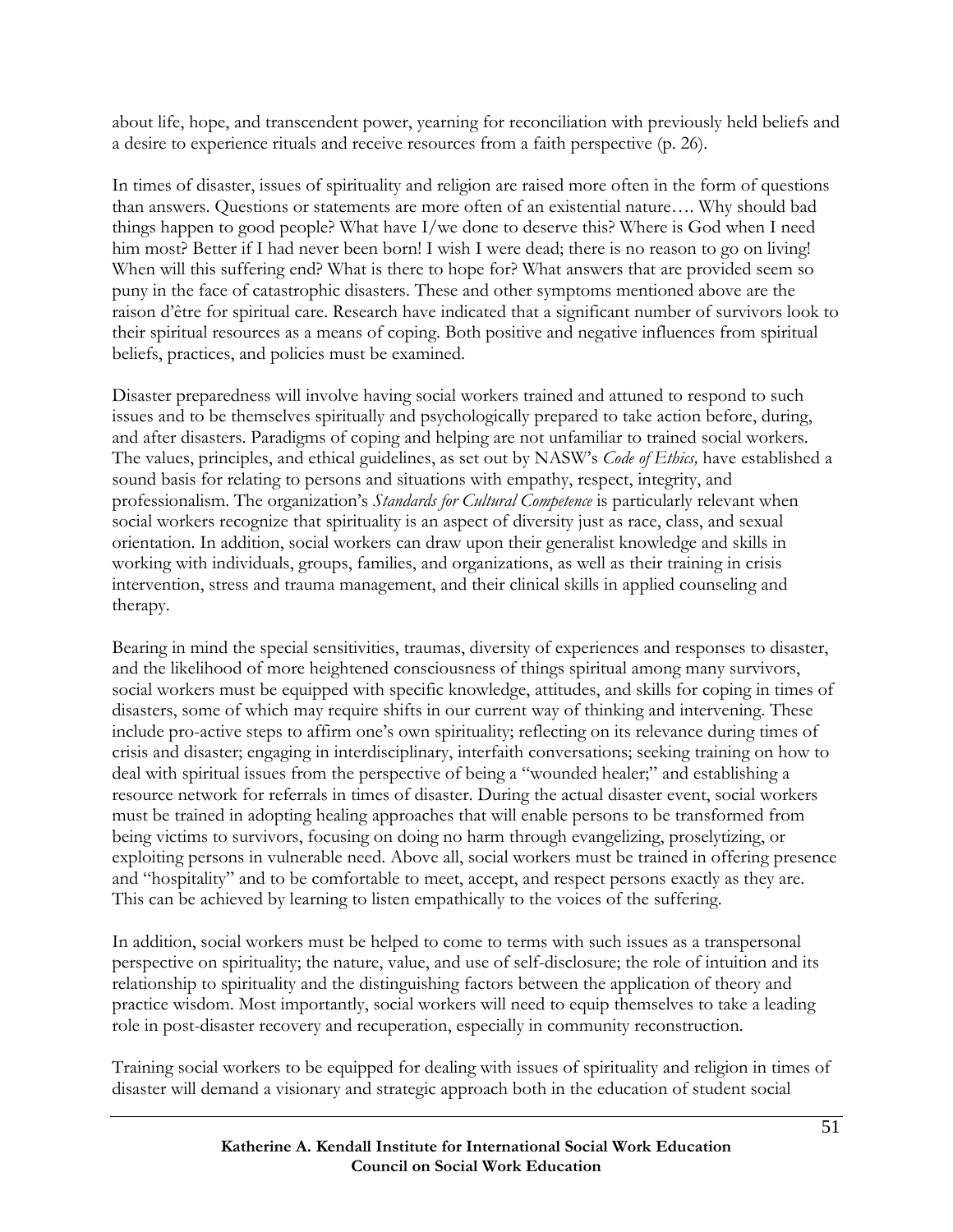workers and in the field. A more experiential approach will need to be taken to ensure a wholistic "sharpening of the tool" in the process of building spiritual self-awareness and in continuous reflection on the existential questions of life and on the qualities that build human character and resiliency. In addition, leadership competencies must be honed for building interdisciplinary collaboration and coordination, especially with faith-based institutions.

#### References

- Allen, E. A. (2003). Integrating spirituality in the training of medical students: Needs, possibilities and experiences. *West Indian Medical Journal, 52*(2)*,* 151-154.
- Canda, E. R. (1997). *Spirituality. Encyclopedia of social work, 1997 Supplement.* (19<sup>th</sup> Ed.). Washington, DC: NASW Press.
- Carroll, M. M. (1998). Social work's conceptualization of spirituality. In E.R. Canda (Ed.), *Spirituality in Social Work: New Directions,* (pp.1-13). New York: The Haworth Pastoral Press.
- Cascio, T. (1999). Religion and spirituality: Diversity issues for the future. *Journal of Multicultural Social Work, 7(*3/4)*,* 129-146.
- Furman, L. D., Benson, P. W., Grimwood, C., & Canda, E. (2004). Religion and spirituality in social work education and direct practice at the millennium: A survey of UK social workers. *British Journal of Social Work, 34,* 767-792.
- Hall, C. R., Dixon, W. A., & Mauzey, E. D. (2004). Spirituality and religion: Implications for counselors. *Journal of Counseling and Development, 82,* 504-507.
- Herman, J. L. (1992). *Trauma and recovery.* London: Pandora
- Koenig, H. G., McCullough, M. E., & Larson, D. B. (2001). *Handbook of religion and health.* New York: Oxford University Press.
- Moon, G. W. (Ed. ). (2006). Christian spirituality and mental health. *Journal of Psychology and Christianity, 25*(3)*,* 267-273.
- National Association of Social Workers. (1996). *Code of ethics.* Washington, DC: NASW Press.
- National Association of Social Workers. (2001). *Standards for cultural competence.* Washington, DC: NASW Press.
- National Association of Social Workers. (2007). *Disasters.* Retrieved January 5,
- 2007, from<http://www.naswdc.org/research/naswResearch/0205Disasters/default.asp>
- National Voluntary Organizations Active in Disaster. (2006). *Light our way: A guide for*
- *spiritual care in times of disaster.* Retrieved January 3, 2007, from [http://www.nvoad.org/articles/Light\\_Our\\_Way\\_LINKS.pdf](http://www.nvoad.org/articles/Light_Our_Way_LINKS.pdf)

<http://scholar.google.com/scholar?hl=en&lr=&q=cache:tKIYp8a3L58J:www.ejsw.net/Iss>

Zakour, M. J. (1997). *Social Work and Disasters*. Retrieved January 6, 2007, from <http://www.training.fema.gov/emiweb/downloads/edu/Socialworkanddisasters4.doc>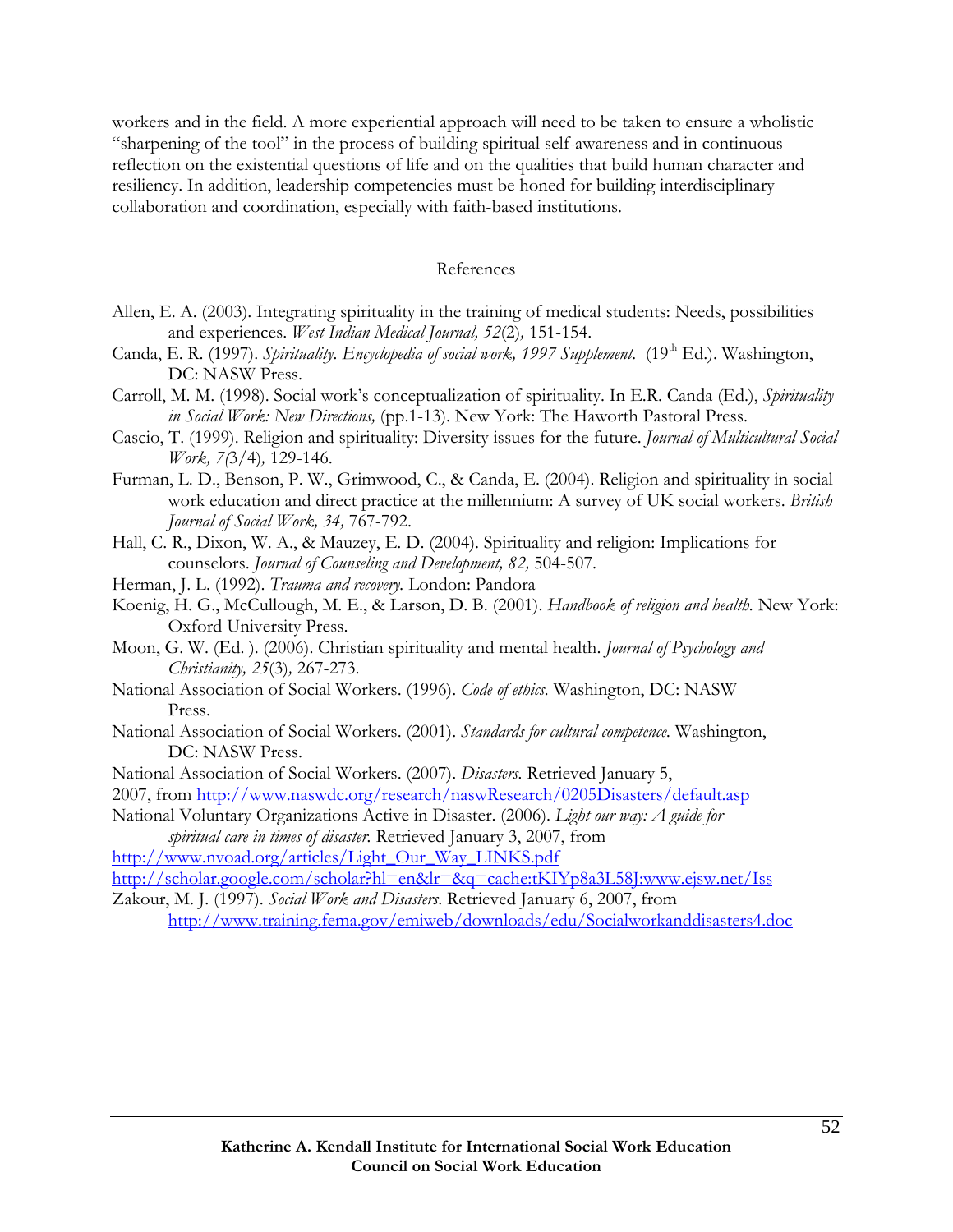## **Critical Incident Stress Management: A Program to Address Issues of Secondary Traumatization Among Disaster Workers**

Norma S.C. Jones, Ph.D. School of Social Work Howard University Washington, DC

### **Abstract**

This paper presents a Critical Incident Stress Management Program (CISMP) that is designed to anticipate and mitigate the emotional impact of external and internal critical incidents upon individuals and groups who deliver disaster recovery services. This comprehensive program provides for immediate and sustained responses to assist disaster workers in effectively minimizing the emotional detriment of stressful incidents, resulting from interactions with disaster victims. Disaster workers have the potential to experience secondary traumatization as they listen to the pain and losses of disaster victims, long work hours, and extended work periods. The program is a structured, peer-driven, clinician-guided, and supported process designed to provide intervention to address disaster mental health issues.

Emphasis is placed on individual peer support for immediate action, and specialized individual and group support, assessment, and referral is provided by a stress management clinician. Peer Partners participate in a training program, which includes:

- An overview of stress assessment and management
- Critical/intervention orientation
- Identification and utilization of peer support techniques
- Event pre-planning, event briefings, defusings, and debriefings
- Protocol for responding to an incident
- Basic information on workplace violence

### **Introduction**

Disaster workers encounter situational events during the course of disaster work, which have a stressful impact causing unusually strong emotional reactions, feelings of counter-transference, and a decreased ability to cope. The unique disaster work environments dictate that an intentional, operational response be designed and implemented to address and manage Critical Incident Stress within the work setting. The Critical Incident Stress Management Program (CISMP) was developed to address issues of secondary traumatization among disaster workers, and is administered by a CISM Program Committee.

## **The Critical Incident Stress Management Program (CISMP)**

The Critical Incident Stress Management Program is a comprehensive program designed to anticipate the emotional impact that external and internal critical incidents have upon groups and individuals within the multiple work environments of disaster service delivery (Mitchell & Everly, 2000). It is a structured, peer-driven, clinician-supported process, associated with a Stress Management Program, whose intent it is to prepare a response to event-driven situations affecting the emotional well-being of disaster workers. The Program provides for both an immediate and a prolonged response to effectively minimize the emotional detriment of stressful incidents. It places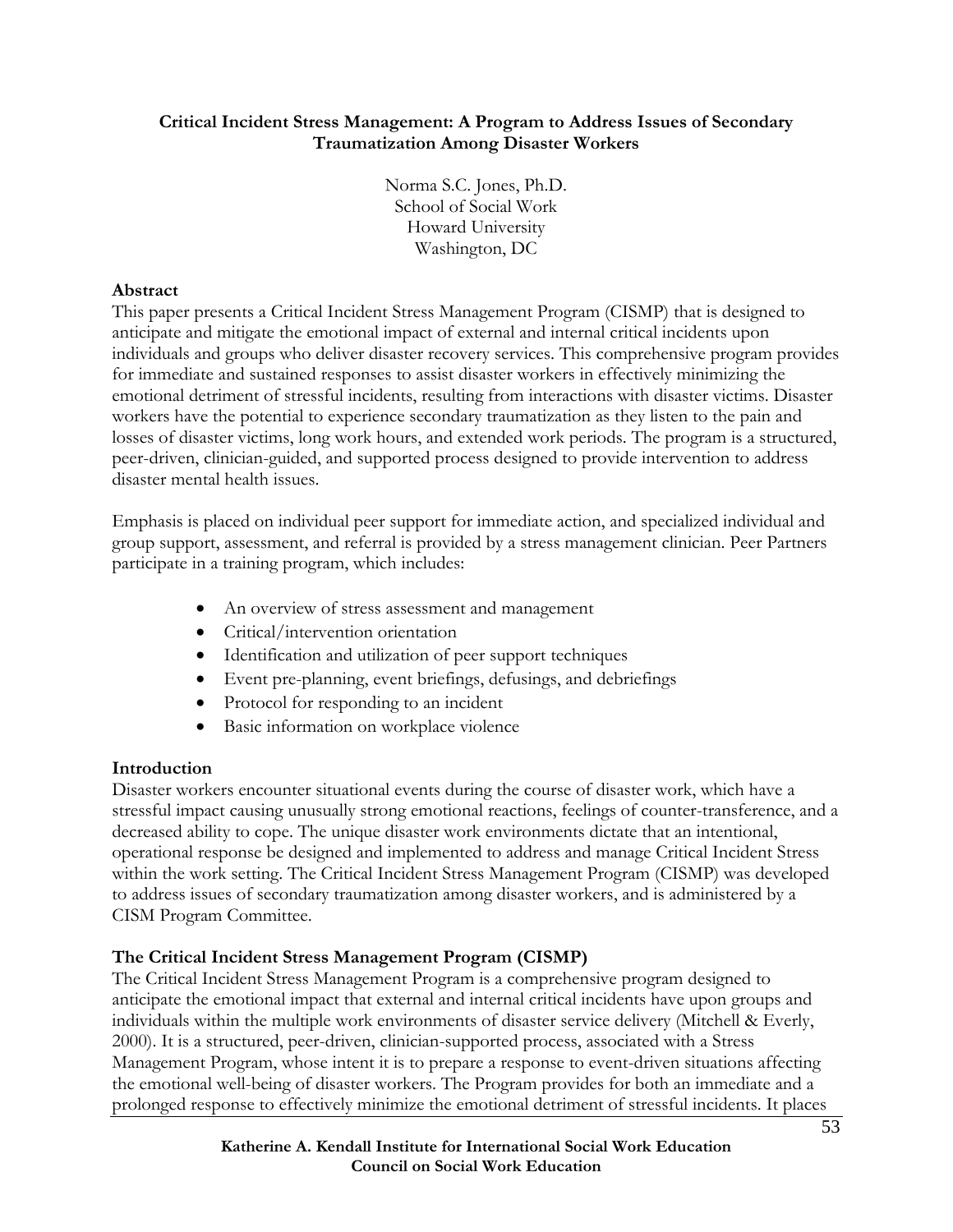the emphasis on individual peer support for immediate action, while providing specialized group/individual support for more intense events.

The program includes a Stress Management Inventory; a Critical Incident Stress Management orientation for all employees; annual CISM training for the CISM Program Committee and for those workers trained as Peer Partners; an overview of methodologies used to address diverse scenarios encountered by workers in all areas of the disaster service delivery; and basic information on Workplace Violence. We include this because of the potential for occurrence in any working environment and subsequent to an incident, the CISMP Team would respond to minimize the effects on the workforce.

## **Program goals**

The objectives of this program are:

- 1. To create an awareness of the Program and the services provided therein, and to make the assistance available to all workers/employees at all levels throughout disaster relief agencies/organizations.
- 2. To recruit and train disaster workers from the various agencies to serve as Peer Partners, and to provide adequate training for these individuals to enable them to be fully functional within the program.
- 3. To provided peer support and clinician-guided interventions and facilitated defusing/debriefings as a timely response appropriate to critical incidents.
- 4. To provide referrals to the Stress Management clinicians for all disaster workers as needed.
- 5. To enable disaster workers to effectively respond to escalated and crisis situations created as a result of assisting disaster victims.

## **Levels of response**

Effective Critical Incident Stress Management draws upon a variety of measures to prepare for and respond to stressful incidents that impact disaster workers and service delivery from both internal and external sources. This section identifies some of these methods. The following provides an overview of a CISM program designed to mitigate critical incidents and secondary traumatization among disaster workers.

# **CISM Program (CISMP)–Roles and responsibilities of CISMP Team Members**

## **Individual Peer Support–First phase intervention**

The most critical component of the CISMP is creating a culture of incident stress awareness and a preparedness to respond quickly among all employees. It embraces the concept that every disaster worker is a member of the workplace family and that each person cares about the other's well-being. By encouraging workers to be supportive, teaching basic communication skills, and providing certain guidelines, Peer Partners can become the most effective of first responders for a colleague in need of assistance. Peer Partners will generally operate within an informal setting.

Individual Peer Support Techniques Include:

- Applying listening skills such as reflection, paraphrasing, or mirroring if appropriate
- Assisting the colleague to vent
- Soliciting help through providing referrals to other programs if further support is needed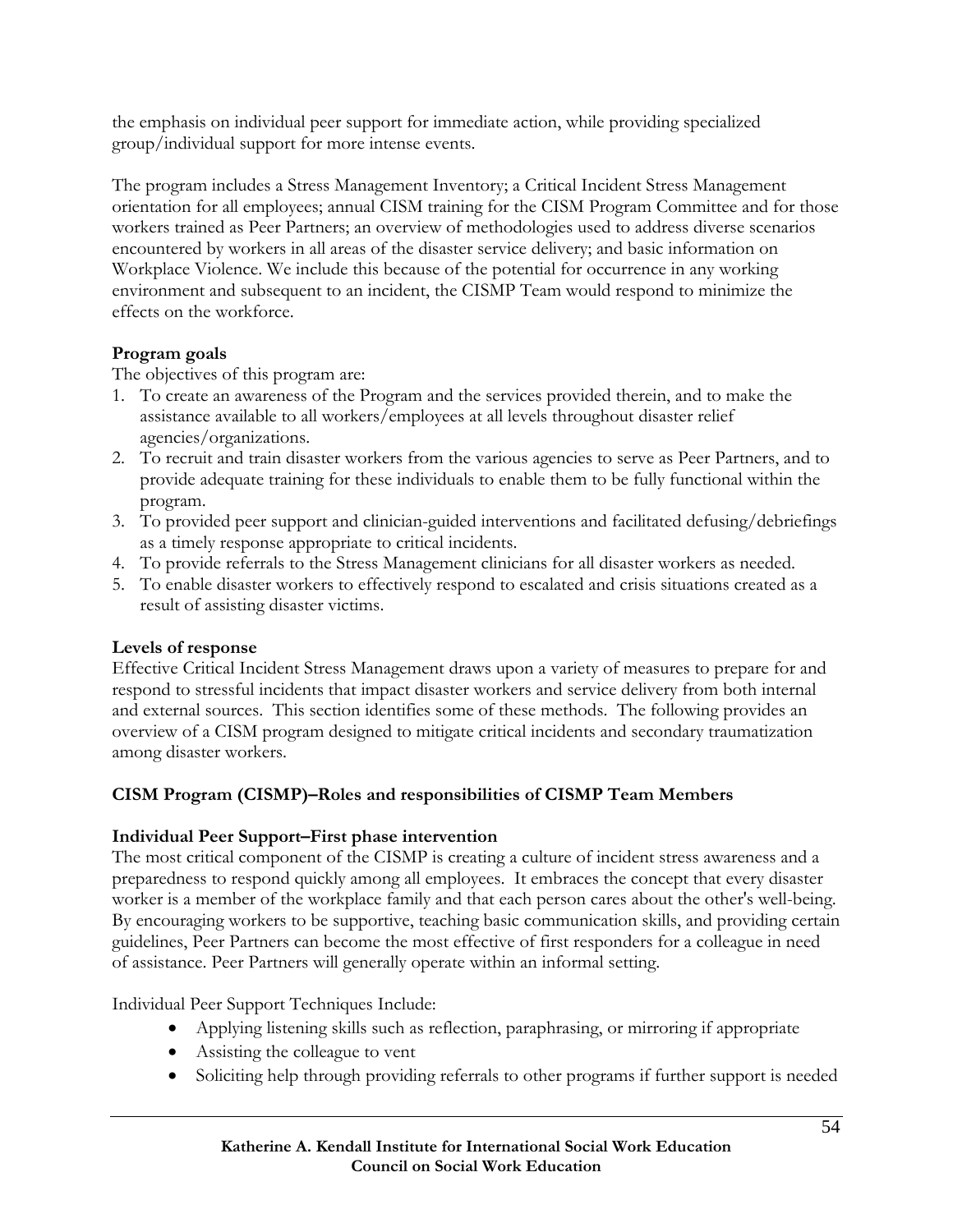## **Basic peer support**

*Co-worker/friend:* Peer support consists of normal networks of co-workers and friendships within a work area. The co-worker/friend would be the most likely person to identify a colleague in crisis. They can provide immediate help simply by being aware and available to provide support. If a situation is identified as or intensifies into a stress incident, they can call for further help.

*Peer Partner:* The Peer Partner is a member of the CISMP Team who, following completion of basic support training, provides immediate assistance to co-workers, primarily within a defined work unit. This person is available for co-workers throughout the workplace when no trained personnel reside in a specific area.

The objective of the Peer Partner is to be approachable when any disaster worker encounters a stressful situation and feels the need to talk about it, to further provide support if the worker has to handle a critical event which interferes with their ability to immediately return to their regular duties, and to provide a referral (bridge) to other support services as the situation warrants.

Essentially the purpose of co-workers/friends and Peer Partners in critical incident stress situations is to be a good neighbor. Each one, to the best of his/her ability, brings a measure of FIRST-AID IN ACTION to follow disaster workers and victims in times of severe stress or crisis.

NOTE: It should be clearly understood that providing this kind of support is not an expectation placed on all disaster workers and is not a condition of their employment. Participation in the CISM Program on any level is strictly voluntary in nature.

### **Advanced peer support**

*Facilitator:* Facilitators are at the front line of organizational support in critical incident stress situations. All Facilitators have had a formal introduction to CISM methods. They serve the workplace through their ability to recognize stress symptoms and initiate a response from the CISM Program. They will also facilitate or guide discussion during an intervention.

## **Collateral positions**

*Spokesperson:* The Administrative person is appointed by a disaster service delivery agency to serve as the Spokesperson. The Spokesperson plays an essential role in mitigating the effects of conjecture and hearsay in association with major critical or high profile events that could potentially affect disaster workers on several levels. Statements issued from the Spokesperson will serve as an official *Internal* response. At no time will these statements be released for publication or be made known off of the agency site.

The responsibilities of the agency Spokesperson include:

- Assuming responsibility only for internal agency staff communication pertaining to critical or high profile events.
- Disseminating verified information by formal statement in conjunction with CISMP activities involving groups of employees such as briefings, debriefings, and defusing.
- In cases involving disaster agency workers, the information divulged would only reflect statements or facts approved by the disaster employee with the one possible exception, that being an event that has already become common knowledge or one that has been locally publicized.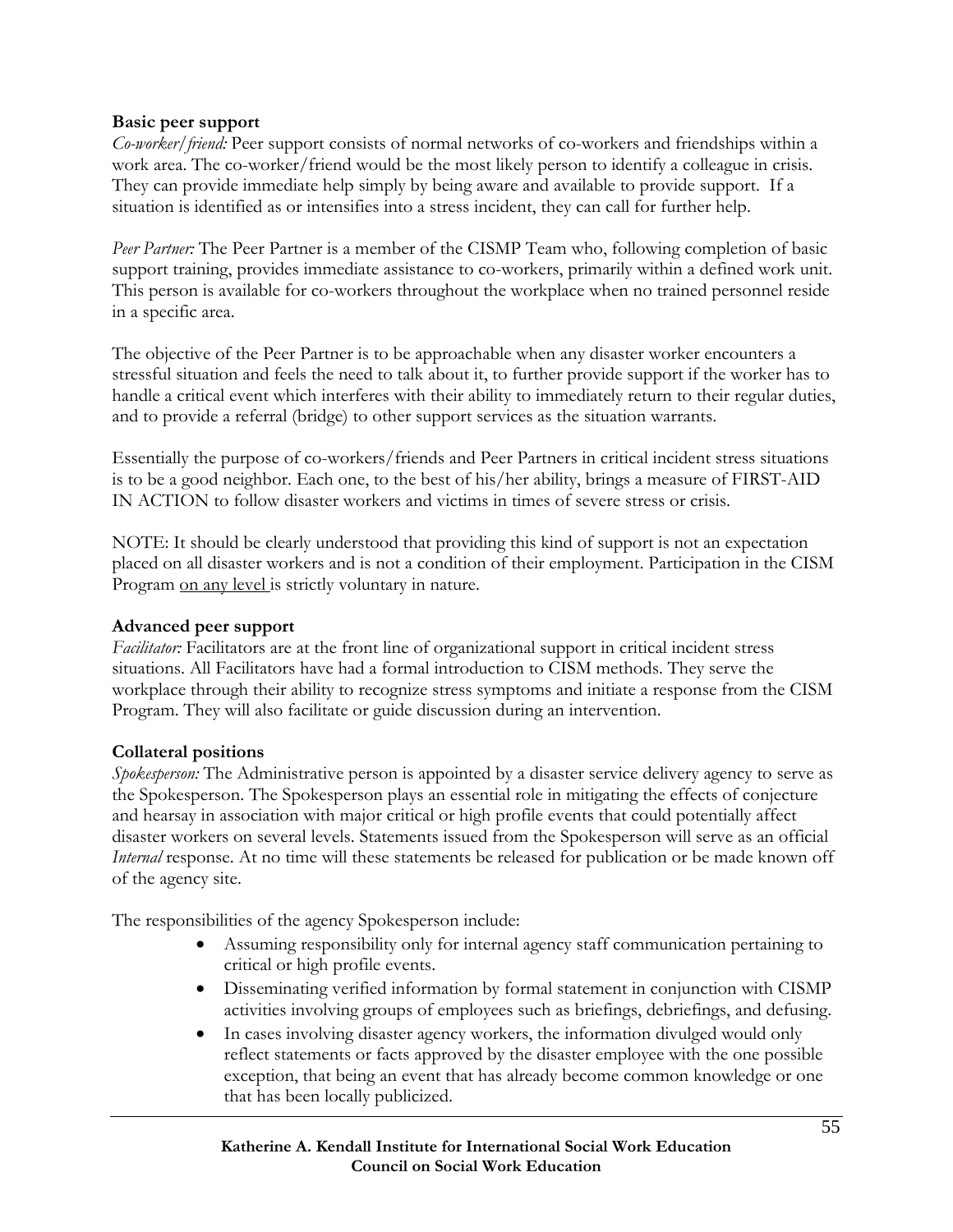• Providing informational updates to the CISMP Team as it becomes available and/or is applicable to the well-being of the general disaster workforce.

# **Program coordination**

*CISM Program Coordinator*: All of the Stress Management Clinicians assigned to disaster agencies/organizations will serve as CISM Program Coordinators. The Stress Management Clinician provides the professional psychological and clinical support to the program. During times when multiple Stress Management Clinicians may be involved in disaster relief activities, one will serve as the CISM Program Coordinator and others will assume support roles. If a Program Coordinator is not available, another member of the Program Committee can serve as an alternate to organize and facilitate events, but they will in no way take on the role of a clinician.

The responsibilities of the *CISMP Program Coordinator* include:

- Conducting/coordinating needs assessment for an intervention
- Consulting with the Event Coordinator in preparation for interventions
- Leading Pre-Intervention meetings
- Serving as the clinician in an intervention
- Conducting a Post-Intervention
- Submitting an Event Intervention After Action Report

*CISMP Event Coordinator:* The CISMP Event Coordinator is responsible for the practical considerations in preparing for and executing a CISM group intervention. The Event Coordinator works closely with the CISMP Program Coordinator, or alternate, in executing a CISMP response.

The responsibilities of the *CISMP Event Coordinator* include:

- Mobilizing members of the CISMP Team
- Procuring facilities and arranging times for interventions, pre-intervention meetings, and post-intervention meetings.
- Providing support to the CISMP Program Coordinator, or alternate, and the agency Spokesperson in the execution of their duties.

# **Clinician provided individual/Group interventions**

In certain extreme circumstances, a clinician may be needed to effectively conduct a one-on-one intervention with a single disaster worker. At the disaster worker's request or a Peer Partner's discretion, one of the on-duty Stress Management clinicians should be contacted to meet with the worker at the earliest possible opportunity.

At times, critical incident or events of a greater magnitude will require a more collective or intensive form of intervention. The following group meetings, called interventions, are designed to meet these needs.

Briefing: These meetings are held to deliver information regarding an incident, which provide a structured forum to receive instruction and to answer workers' questions. They can be conducted in multiple, smaller groups such as with program administrators, supervisors and their sections, or in large groups such as an all-units meeting. The goal is to provide consistent information across the board and to minimize the dissemination of incorrect or misleading information.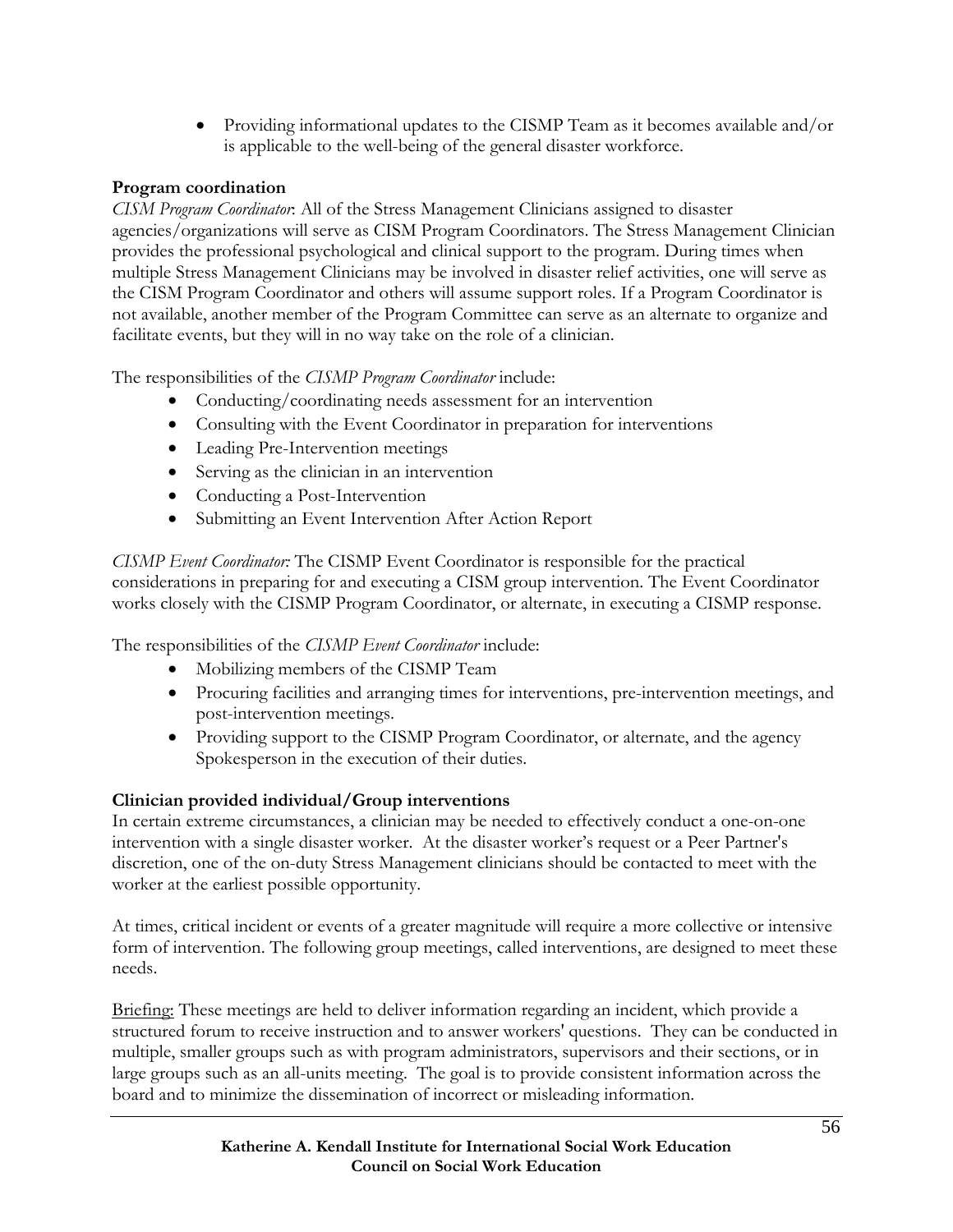Example: *Community event that has become high profile through the media.*  Roles and Responsibilities of CISMP Team Members Everly, G.S., & Mitchell, J. (2000)

## **Critical Incident Stress Management Program (CISMP) TERMINOLOGY**

### Critical Incident

A critical incident is any event which has a significant amount of emotional power sufficient to overwhelm a person's or a group's ability to cope with a situation, which includes, but is not limited to: suicide (internally/externally); line-of-duty death; serious line-of-duty injury; disaster/multiple casualty incident; killing or wounding of someone; significant events involving children; dealing with relatives of known victims; prolonged incidents, especially with loss; threats to the agency and/or its personnel; and excessive media interest in a significant event. Events specific to work environments include, but are not limited to: secondary traumatization precipitated by personal contact with disaster victims experiencing many of the aforementioned events; specific stress producing pressures relative to the various agencies providing services as a result of disaster activity; and the effect of the compounding of multiple stressors or, the long term exposure to constant generalized workplace stress.

### Critical Incident Stress Management

Critical Incident Stress Management is a comprehensive, systematic, and multi-component approach for the reduction and control of harmful aspects of stress.

#### CISM Program Committee

The CISM Program Committee is responsible for the development and administration of the Program. It is comprised of Program Coordinators, Stress Management Clinicians, and the Event Coordinator, disaster workers identified as agency representatives and Facilitators. The Committee, or any portion thereof, may be called upon to assess the needs of the disaster workforce in relation to critical events and to coordinate a response to these various incidents and events.

#### Internal Events

A turning-point event within or related to the disaster workforce environment. *Examples: Workplace death or serious injury of a disaster employee, the arrest of an employee. Also, disaster event with prolonged intensity or work hours.* 

#### External Events

This is a turning-point event stemming from situations affecting, but removed from, disaster work site work environment.

*Examples: Requests from* a *community having experienced multiple deaths or secondary trauma triggers such as affected children.* 

#### Briefing

A briefing is a meeting held to deliver information to a group of disaster workers.

#### Event Briefing

This is a briefing designed to mitigate the psychological impact of stress producing events at the work site, which primarily revolves around disaster activity.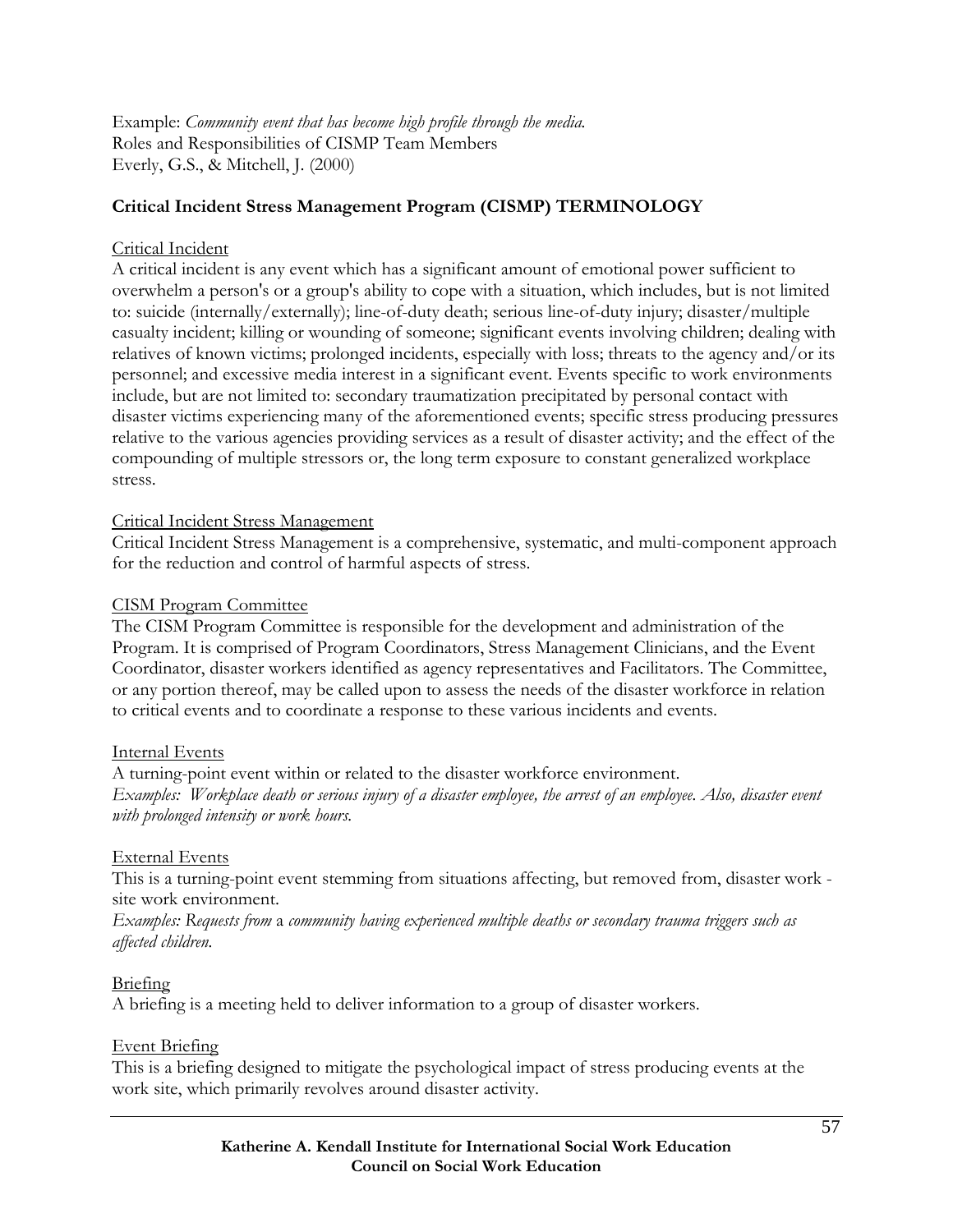### Intervention

An intervention is a guided activity, which is designed to be the most rapid response to a critical incident. It is the first level of support designed to bring stability to an unstable or high-impact situation. An intervention can be conducted for a single person or for a group of individuals impacted by the same event. Quite similar to a defusing.

### Pre-Intervention

A meeting held by the CISM Program Coordinator (or Committee Member) to inform the disaster work team of the basic information surrounding an incident and to work out the logistics for conducting a large-scale intervention (defusing). This would be applicable especially in instances of multiple interventions happening at the same time.

## Post-Intervention

A meeting held for the entire disaster work team following an intervention, defusing, or debriefing. It is a time frame to debrief the debriefed, to analyze the event, and to compile information to be utilized in creating the after-action report.

## Debriefing

The debriefing is a process designed to lessen the overall impact of an event and to accelerate recovery in normal people who are having normal reactions to abnormal events. The process is a discussion and not a critique or investigation.

## Defusing

A defusing is a shortened version of a debriefing.

Terminology may be found in: Mitchell, 1999; Everly, 2000; Peterson, 2003; Young, Ford, & Ruzek, 1998; Bowenkamp, 2000.

# **Creation of the CISM Program Team**

## Criteria for Selection of Team Members

*Voluntary Participation:* Disaster workers who desire to hold positions on the CISMP Team should be encouraged to volunteer to participate. The only prerequisite is that the employee must have a minimum of six (6) months experience in disaster work, or they must have had prior experience in voluntary or paid service with a crisis counseling center or hotline; one of the following areas: a clinical background (education and/or, work experience in a quick response, high stress environment such as a hospital, police department or fire department.

*Membership Application*: Volunteers wishing to participate on the CISMP Team must submit a CISMP Application in order to receive consideration. Applications may be obtained from the Program Committee and are to be returned to the same. Due to the fact that a Team Member may be called away from their assigned duties at any given time, the employee's immediate supervisor must endorse the application.

## Process for Selection of Team Members

*Application Rating:* All CISMP Applications will be reviewed and rated by the Program Committee. Selected candidates will then proceed to the panel interview portion of the selection process.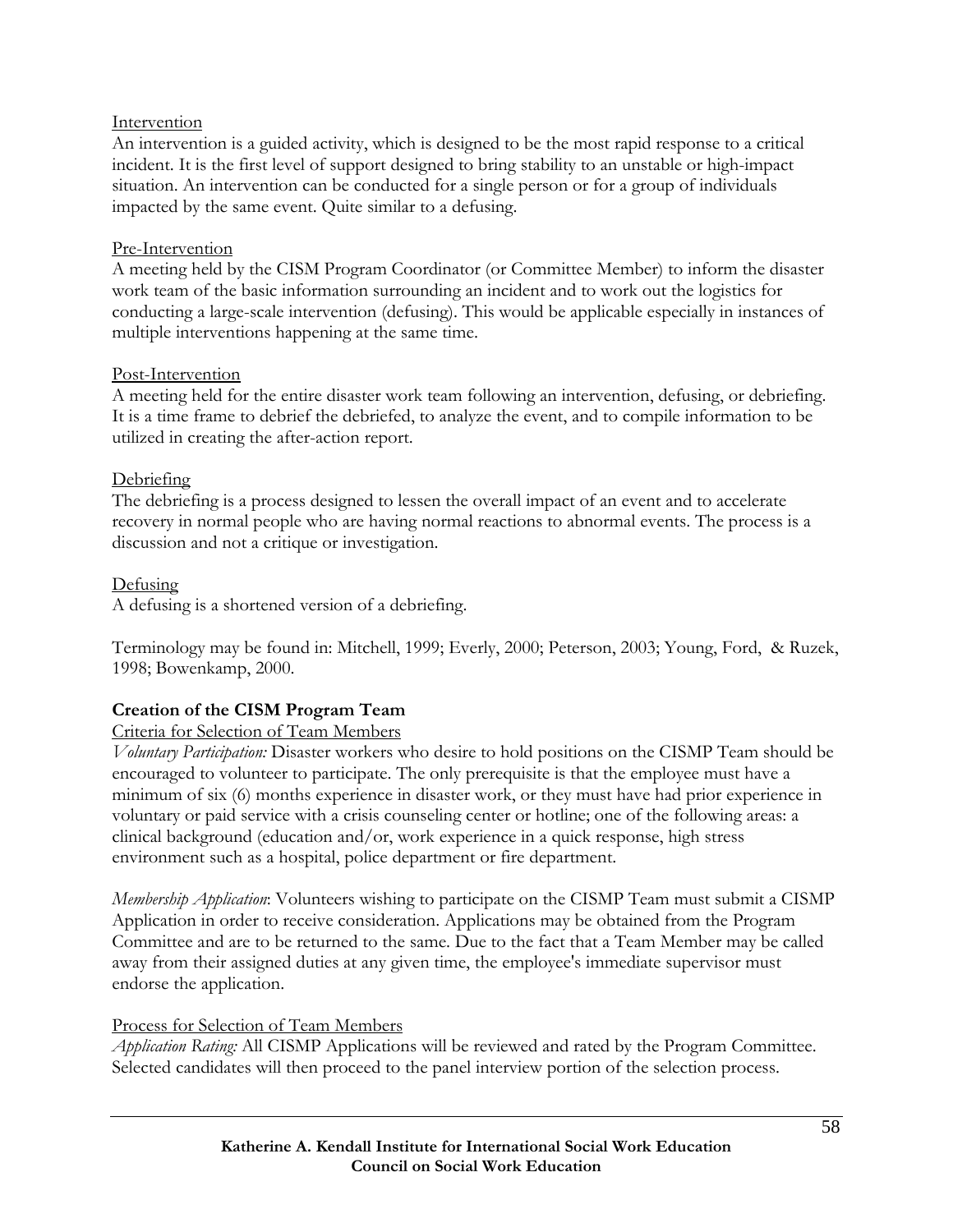*Panel Interview:* The panel will be comprised of members of the Program Committee and, in certain instances, personnel representing the various disaster response programs/agencies.

## Conditions of Appointment

*Term Appointments:* Each person chosen as a CISM Program Team Member, operating in any capacity, shall serve for a period not to exceed one (1) year.

*Training of Team Members:* All persons appointed as members of the CISM Program Team shall attend a basic two-day, in-house training to familiarize them with the Components of the Program and the Program Standard Operating Procedure.

*Operating Restrictions:* Being a member of the CISM Program Team is a collateral position and does therefore carry restrictions insofar as the amount of time that can be designated for Team activities. Barring unforeseen events and true emergencies, Team Members may devote ten percent (10%) of their time to program activities. This will average at approximately four (4) hours each week. *Reporting Requirements*: Each member of the CISM Program Team will keep a written record of the time spent engaged in CISM Activity which will be approved time away from their normal duties.

*Evaluation Period:* Team Members shall be evaluated on performance once each year (each CISM program to determine time frame). Some of the areas that will be focused on during the evaluations are promotion and fulfillment of the program objectives, contribution to the support of the workforce, the ability to operate within the program guidelines, attendance of team meetings, etc. Team members receiving a satisfactory rating will be reappointed for another term.

*Removal from the Team:* If a disaster worker's participation in the CISM Program as a Team Member creates any type of conflict of interest or operational impasse, the Program Committee will review the situation. If the Committee is in consensus that there is a need bring the situation to the attention of a decision-making authority to reach resolution, the information will be forwarded to the next level in the process. The means of resolving the issue may include a recommendation of the disaster worker's temporary or permanent removal from the Team.

The final decision to remove a member of the Team must be approved by no less than two (2) progressive levels of administrative/management.

Pre-Crises Education and Training for Disaster Workers–New and Continuing **Objectives** 

- 1. To provide an overview of the Critical Incident Stress Management Program (CISMP).
- 2. To present CISM information in three separate training modules.

## Overview of Training Modules

Module 1: Introduction to Stress Management

This component provides an introduction to Stress Management resources either within or available through the work place. This unit will address stress in the workplace, identification of stressors and the impact on behavior and responses, and strategies to recognize and manage stress. Module 2: Introduction and Overview to CISMP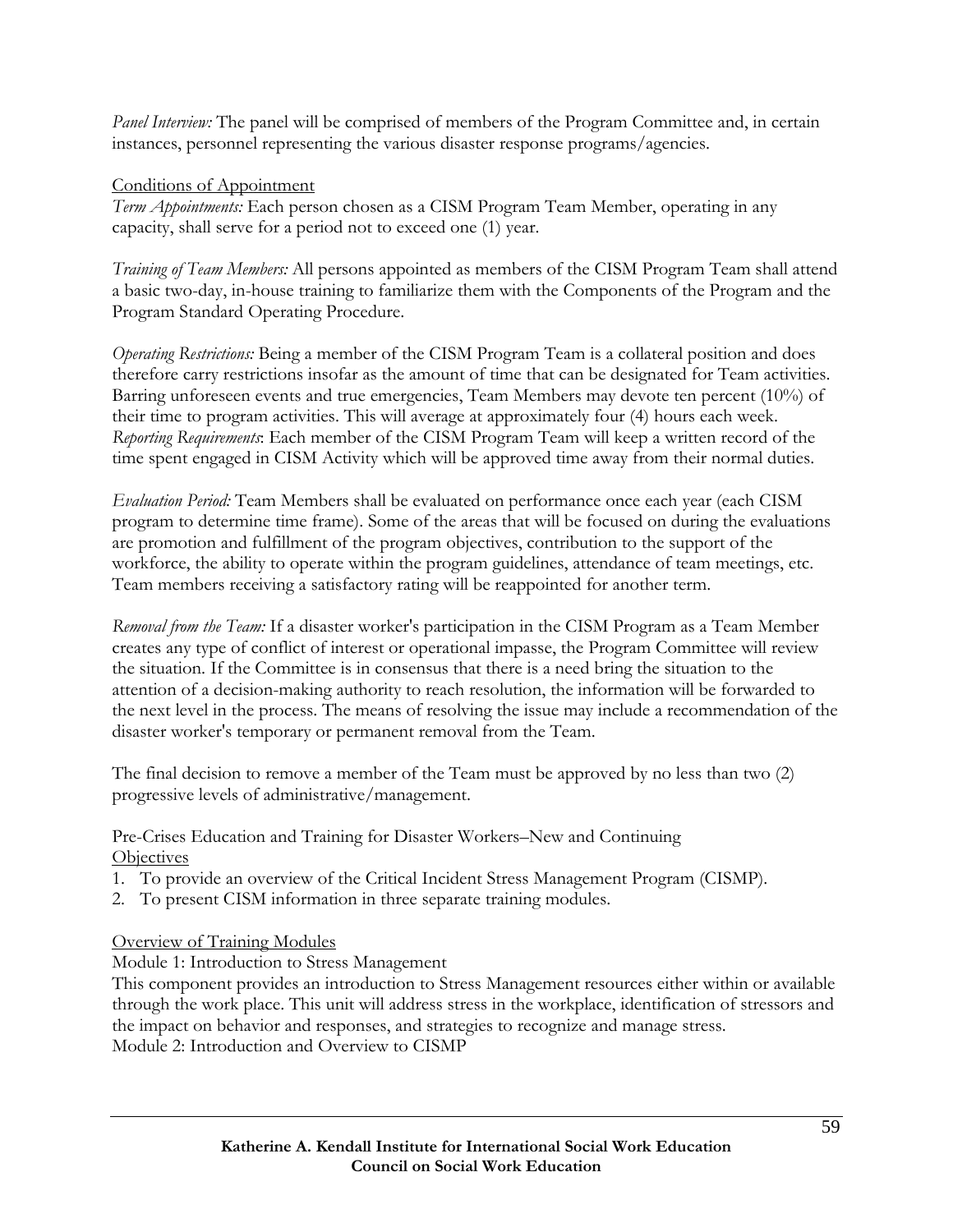This component is an introduction and overview of the Critical Incident Stress Management Program. It includes a presentation detailing the need for the Program and the benefits it offers disaster workers.

### Module 3: Disaster Work Specific Critical Incidents

This component is an introduction to intervention techniques available to disaster workers for utilization with disaster victims and other people in crisis. The techniques will vary according to the type of situations that are foreseeable and that are specific to the different agencies and organizations that provide disaster relief.

## Annual Program Team Member Training

\*During seasons that traditionally bring heavy activity, refresher sessions will be offered to first responders and workers in front-line positions.

*CISMP Team Members*: The Program Committee will seek to provide on-going and refresher training to Team Members who provide Basic Peer Support. Generally speaking, this will be conducted inhouse by Program Committee Members, although, if an opportunity presents, a trainer from outside may be employed. The Committee will pursue this type of activity in an effort to offer the best available training to the entire Team.

*CISMP Committee Members:* Annual training will be made available through conferences and seminars as funding allows. Information and techniques obtained through these trainings will be made available to the Team during the in-house trainings.

## Summary

The primary goals of this discussion have been to:

- Present some general CISMP approaches and strategies of intervention to mitigate maladaptive responses to critical incidents, and
- To raise the level of awareness regarding secondary traumatization among disaster workers.

It is hoped that the discussion presented has achieved these goals

## References

Bowenkamp, C. (2000). Coordination of mental health and community agencies in disaster response. *International Journal of Emergency Mental Health. 2*(3)*, 159–165.*

Everly, G.S., & Mitchell, J. (2000). Critical incident stress management- CISM- A new era and standard of care in crisis intervention. In G. Everly (Ed.), *Innovations in disaster and trauma psychology* (pp. ). Ellicott City, MD: Chevron Publishing Co.

Figley, C.R. (2002). *Treating compassion fatigue.* New York: Brunner-Routledge.

Gentry, J.E., Baranowsky, A.B., & Dunning, K. (2002). ARP: The accelerated recovery program (ARP) for compassion fatigue. In C.R. Figley (Ed.), *Treating compassion fatigue* (pp. 123–137). New York: Brunner-Routledge.

Jenkins, S. R., & Baird, S. (2002). Secondary traumatic stress and vicarious trauma: A validation study. *Journal of Traumatic Stress, 15*, 423–432.

Mitchell, J., & Everly, G. (2000). Critical incident stress management and critical incident stress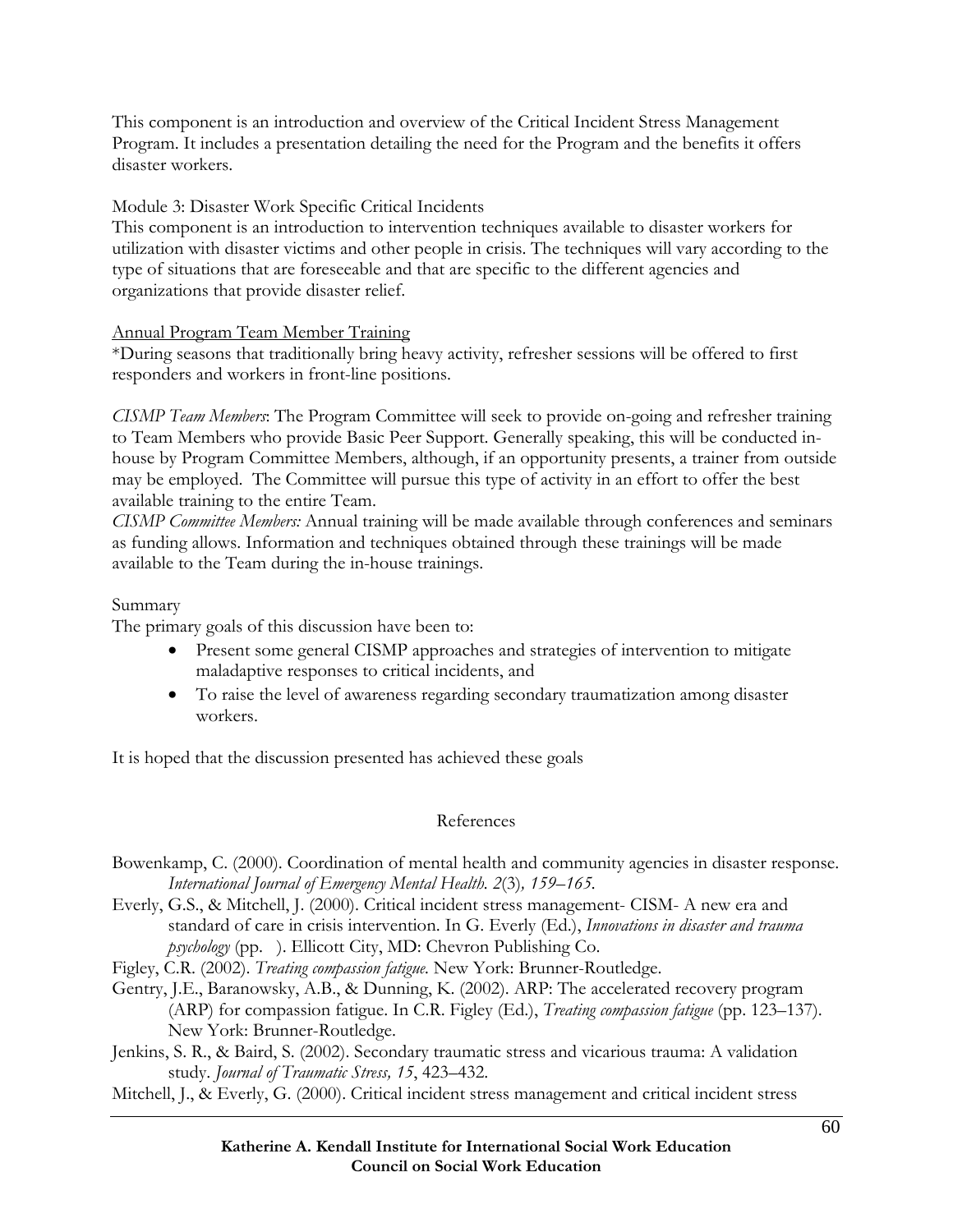debriefings: Evolution, effects, and outcomes. In B. Raphael & J. Wilson (Eds.), *Psychological debriefing: Theory, practice and evidence* (pp. 71–90). Cambridge, UK: Cambridge University Press.

- Mitchell, J. (1999). When disaster strikes: The critical incident stress debriefing process. *Journal of Emergency Medical Services, 8*, 36–39.
- Myers, D. G., & Wee, D. F. (2002). Strategies for managing disaster mental health worker stress. In C.R. Figley (Ed.), *Treating compassion fatigue,* pp. 181–211. New York: Brunner-Routledge.
- Peterson, D. (2003). Mitigation of social stress from critical incidents. *Journal of Emergency Management, 1*, 19–26.
- Stamm, B. H. (2002). Measuring compassion satisfaction as well as fatigue: Developmental history of the compassion fatigue and satisfaction test. In C.R. Figley (Ed), *Treating Compassion Fatigue* (pp. 107-119). New York: Brunner/Mazel.
- Stamm, B. H., Varra, E. M., Pearlman, L. A., & Giller, E. (2002) The Helper's Power to Heal and to Be Hurt—Or Helped—By Trying. Washington, DC: Register Report: A Publication of the National Register of Health Service Providers in Psychology.
- Stamm, B. H. (2005). *The ProQOL Manual: The Professional Quality of Life Scale: Compassion Satisfaction, Burnout & Compassion Fatigue/Secondary Trauma Scales*. Baltimore: Sidran Press*.*
- Young, B. H., Ford, J. D., Ruzek, J. L., Friedman, M. J., & Gusman, F. D. (1998). Disaster mental health services: A guidebook for clinicians and administrators. Menlo Park, CA: National Center for Post Traumatic Stress Disorder, U.S. Department of Veterans Affairs.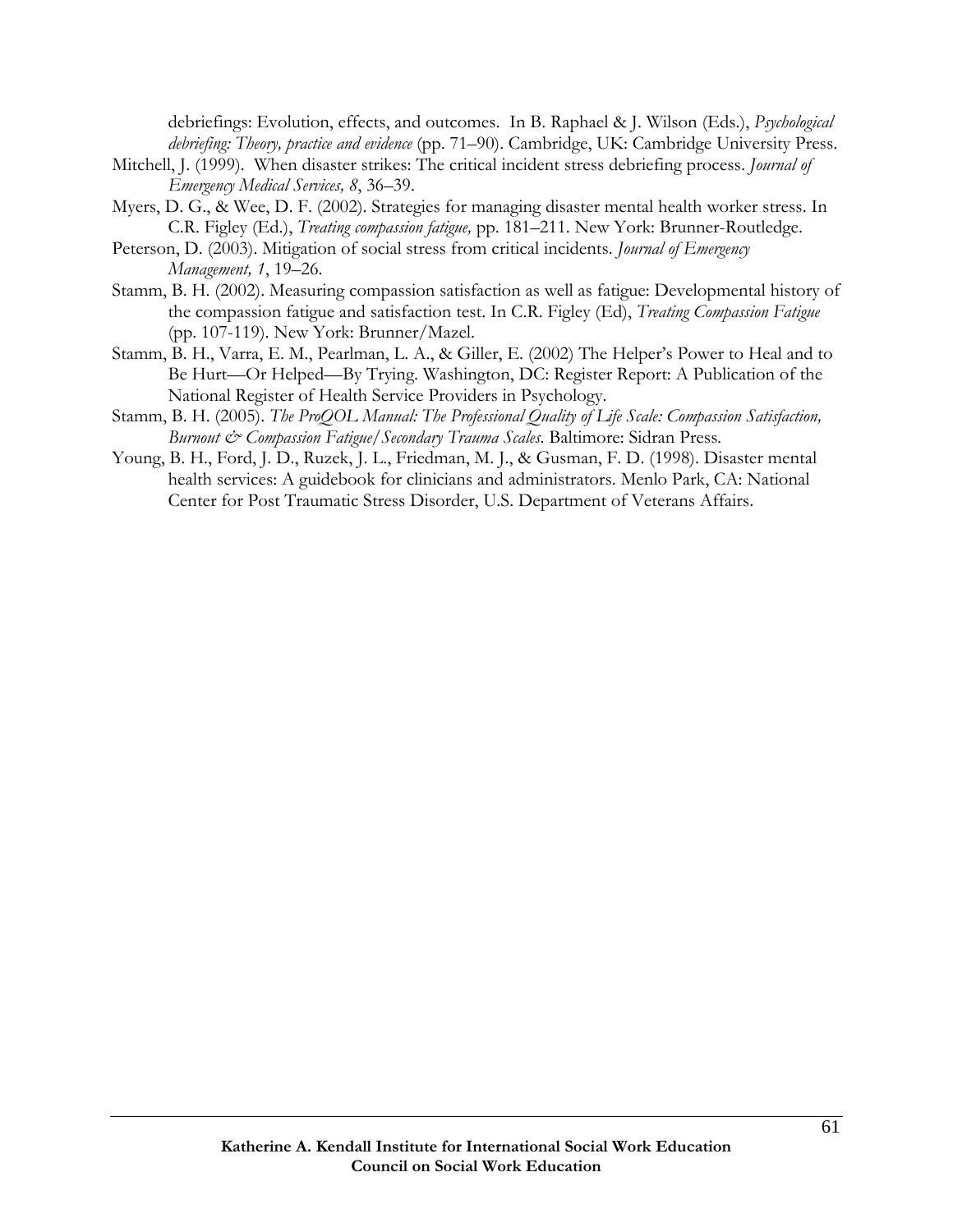# **LINKING SOCIAL WORK INTERVENTION TO REDUCING DISASTER VULNERABILITY**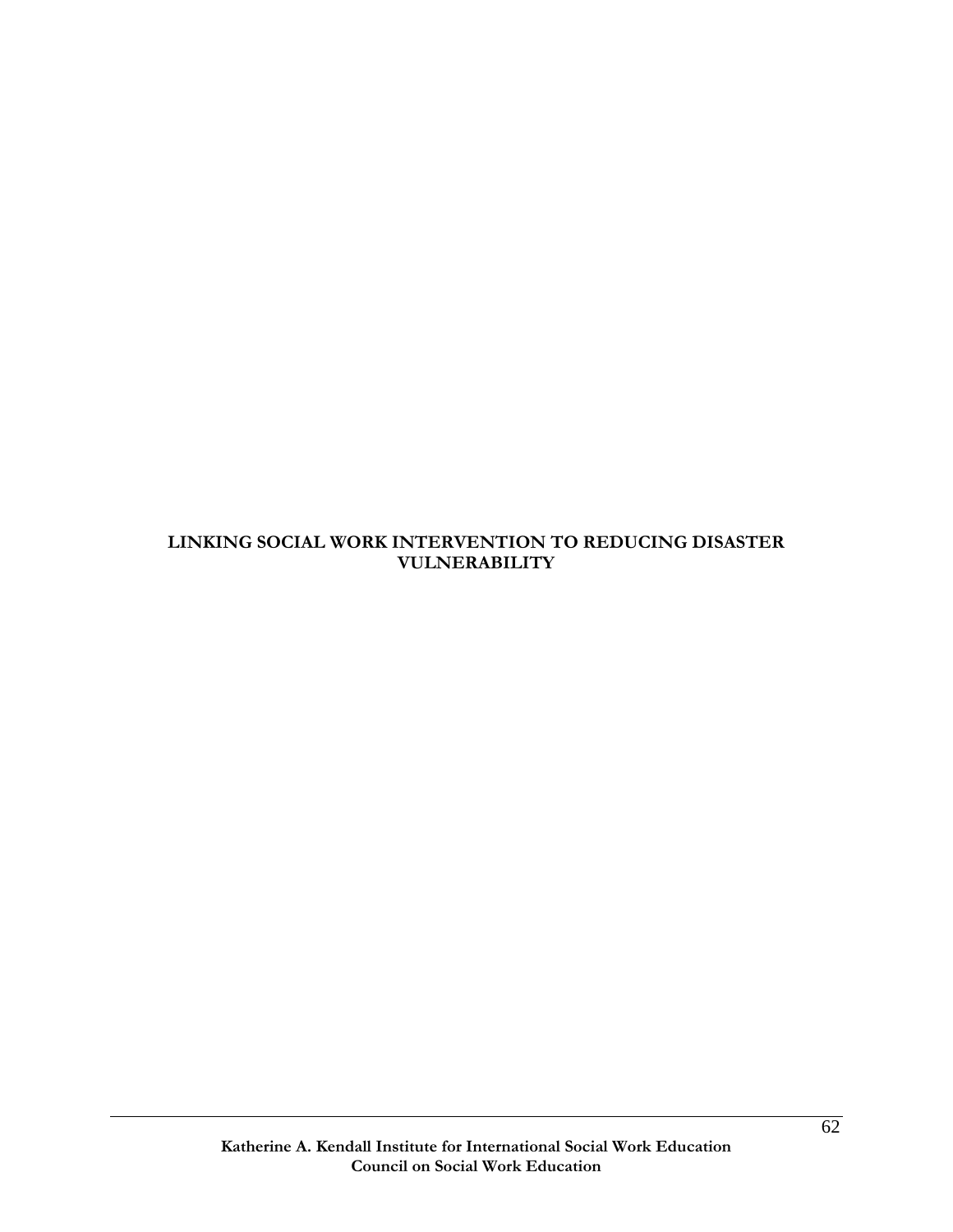## **The Role of Social Work in Building Social Capital for Sustainable Disaster Relief and Management**

Golam M. Mathbor, MSS, MSW, Ph.D. *Associate Dean* School of Humanities and Social Sciences Social Work Department Monmouth University, United States

### **Abstract**

This presentation examines the scope and prospect for effective utilization of social capital in mitigating the consequences of natural disasters that hit coastal regions. The article concludes by identifying the role of social work education and practice in building social capital for sustainable disaster relief and management.

## **Introduction**

Social workers need to be prepared in anticipation of disaster rather than wait until disaster strikes. Social work curriculum needs to incorporate disaster management so that a new generation of social workers will be trained and prepared for disasters. Ongoing training must also be developed for practicing social workers. This paper examines the scope and prospect for effective utilization of social capital such as social networks, social cohesion, social interaction, and solidarity in mitigating the consequences of natural disasters that hit coastal regions. Special emphasis given on social capital at three levels: bonding within communities, bridging communities, and linking through ties with financial and public institutions. Light (2005) reports that actual movement toward preparedness at local level is real weakness in Hurricane Katrina and Rita affected areas in U.S. Gulf Coast.

Government/public sector coordination at senior levels, capacity building at the ground level of public service, and strengthening the social capital at grassroots level were identified as the key strategy in an international conference on sustainable hazard reduction that took place in Colombo, Sri Lanka on January 10-12, 2006. The need for macro-economic and fiscal policy to reflect recovery programs; the need to think beyond the pre-tsunami development levels; safety nets for the poor and the vulnerable; and risk reduction and transfer and dependence on technology were some salient points brought up for dialogue on policy at the conference (Fernando, 2006). Communities need to be prepared for natural and human-made disasters as they can strike anywhere, regardless of location, culture, or history. Communities that are well-trained culturally, socially, and psychologically are better prepared and effective responders to the aftermath of disasters. That community capacity building by effective utilization of social capital is crucial in disaster management projects and is evident from this author's previous work and research in this area (Mathbor, 1993; 1997; 1999; 2004).

The emphasis of this paper is on the role of personal, social, economic, and political empowerment through direct involvement and participation that will improve and contribute to sustainable development of communities. Many of this author's publications emphasize that "experts by experience" (local people) must be consulted by development practitioners and programs from the beginning (Mathbor, 1993; 1997; 1999; 2004). This research focus represents a continuation of his work that began in Bangladesh and has continued to prove applicable in ever widening spheres of engagement.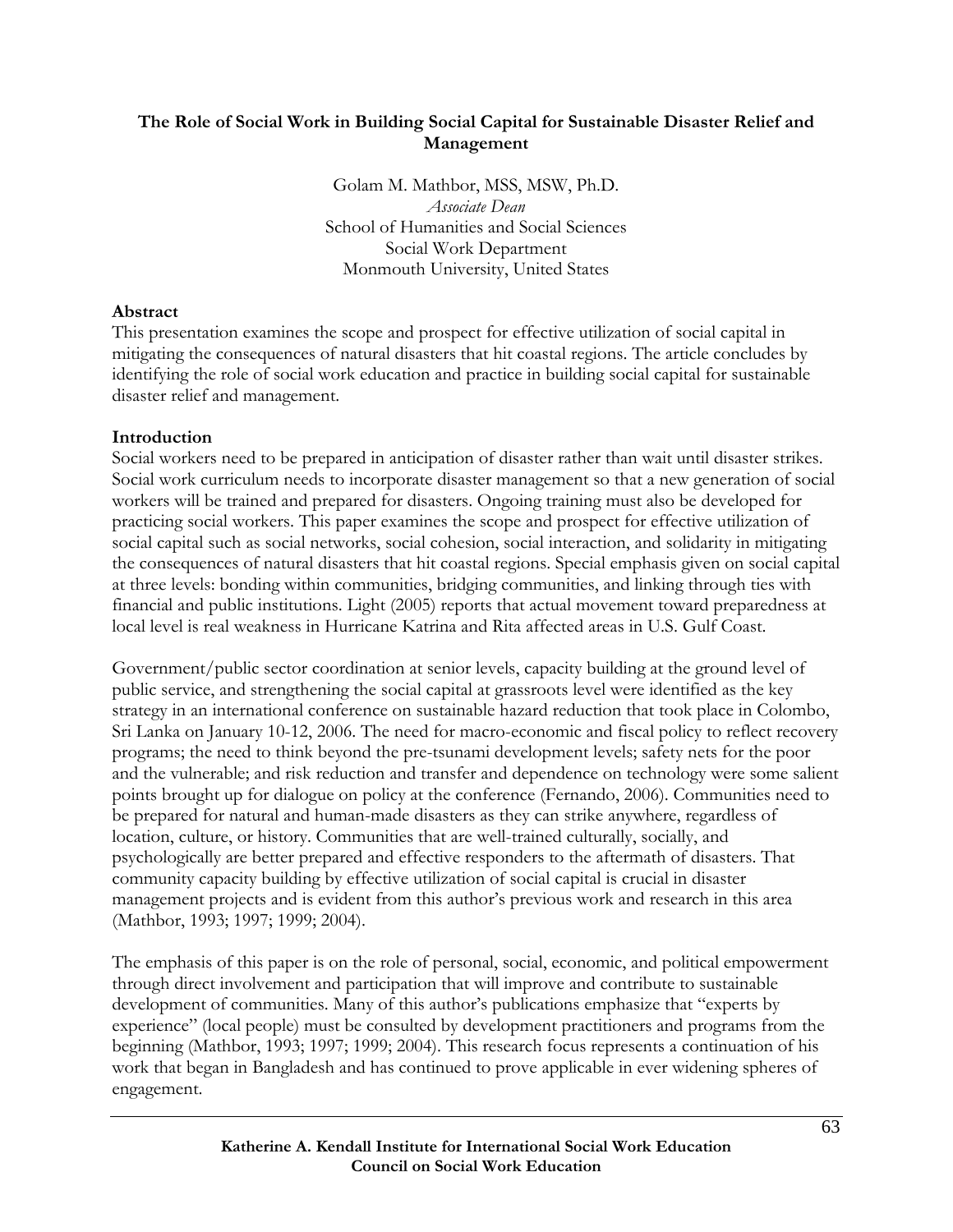### **Disaster relief and management**

In simple words, a disaster can be defined as "a hazard that causes significant damage to a vulnerable community or locality, resulting in deaths, property losses, etc." There are three major types of disasters: (1) Natural, such as geo-physical and hydro/meteorological; (2) Accidental occurs as a result of human error; and (3) Human-made, i.e., war, terrorism, etc. In general, disaster management includes three steps: (1) Relief (short term), (2) Recovery (mid term), and (3) Reduction (long term), which takes place in three stages: (a) preparedness, (b) planning, and (c) prevention. No matter where in the world disaster strikes, disaster management is about people. It is evident from the literature on disaster management that vulnerable populations tend to be the ones that suffer the greatest. Social work as a profession highly values the services to these vulnerable populations, i.e., the economically-disadvantaged, mentally-challenged, the elderly, children, medically frail, etc.

In the wake of recent disasters Hurricanes Katrina, Rita, and Wilma, social workers in the United States have much to learn from the countries that have faced similar tragedies such as those in South Asia, particularly Bangladesh. As a matter of fact, Bangladesh expects a major disaster every 2 years. Consequently, Bangladesh has developed a successful mechanism that utilizes social capital to recover and rebuild after each disaster hits Bangladesh. Social workers in the United States and other countries at risk can substantially learn from the experiences of their social work colleagues in Bangladesh.

## **Role of social work**

The Preamble of the National Association of Social Workers *Code of Ethics* explicitly states, "the primary mission of the social work profession is to enhance human well-being and help meet the basic human needs of all people, with particular attention to the needs and empowerment of people who are vulnerable, oppressed and living in poverty" (www.nasw.org). However, social work has not yet developed or prioritized disaster management as an integral part of curriculum and practice. The Social Work profession is highly grounded in the principles of social justice and human rights. Their active involvement in disaster management is pivotal to create a plan that links and bridges vulnerable population to required resources before, during, and after a disaster.

Social work professionals utilize social capital concepts such as solidarity, social cohesion, social interaction, and social networks to enhance the capacity of individuals, groups, communities, and organizations thereby, ensuring social development. Evidently, the enhancement of social development in community organizing and development facilitated by social workers and community allows for a stronger, more cohesive response to disasters. For example, during the recent earthquake devastation in Bam, Iran, with the support of the International Federation of Red Cross and Red Crescent Societies, the Iranian National Society's teams of community volunteers, who live locally, make it unique among all humanitarian organizations in terms of being able to react immediately…as well as stay long after other agencies have come and gone (Mukhier, 2006).

International partnership provides a platform to learn from other nations and countries that faced similar hazards and developed mechanisms to cope with situations over the years. This author's research draws from and contributes to models of community development and participation from around the world. In valuing a variety of models and disciplinary perspectives, the author has found that with stronger local, regional, and international partnerships, effective practice can be built.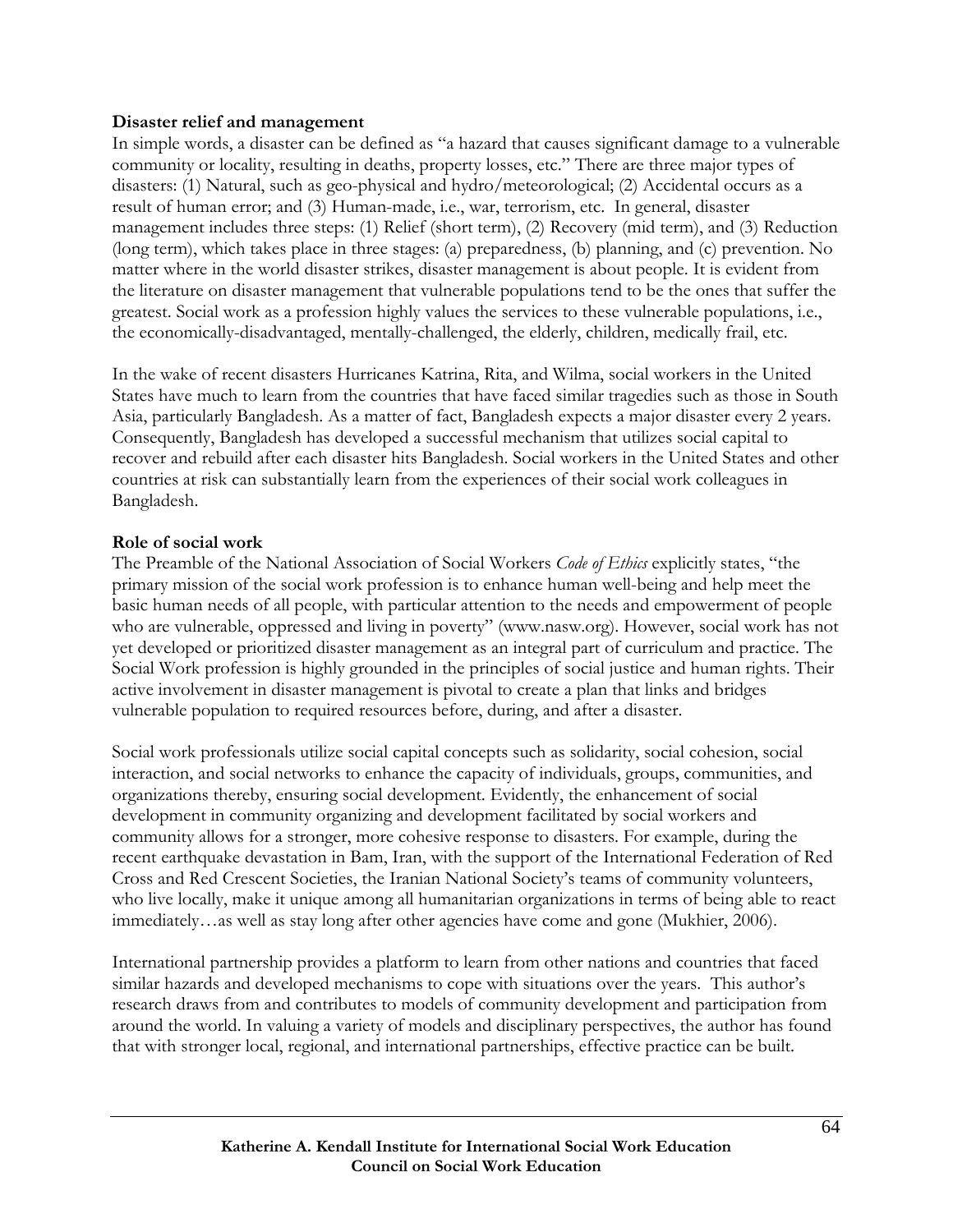Note: A full-length version of this paper has been accepted for publication in the *Journal of International Social Work,* scheduled to be published in May 2007, a journal of IASSW, IFSW, and ICSW, printed by SAGE Publications.

#### References

- Bern, C., Sniezek, J., Mathbor, G.M., Siddiqi, M.S., Ronsmans, C., Chowdhury, A.M.R., et al. (1993). Risks Factors for Mortality in the Bangladesh Cyclone of 1991. USA: *Bulletin of the World Health Organization* (WHO), Vol. 71.
- Fernando, V. (2006). Conference on Sustainable Hazard Reduction Plans. *Sunday Observer*, January 15, 2006, Section News, p.6. Colombo, Sri Lanka: Sunday Observer.
- Light, P. (2005). Boston Globe. September 4, 2005.
- Mathbor, G. M. (1997). The importance of community participation in coastal zone management: A Bangladesh perspective. *Community Development Journal, 32* (2), 124-132.
- Mathbor, G. M. (1999). *The perception of effective community participation: Coastal development projects in Bangladesh (a grounded theory study*). Unpublished doctoral thesis, The University of Calgary, Alberta, Canada.
- Mathbor, G. M. (2004). Functionaries and beneficiaries' perceptions of effective community participation in Bangladesh coastal development projects. *Social Development Issues*, *26* (2 & 3), 54-70.
- Mukhier, M. (2006). Surviving the Bam earthquake: Psychosocial support helps people to heal. *Optimist: Looking Beyond the Horizon*. Retrieved April 27, 2006, from <http://www.optimistmag.org/gb/0014/one.php>
- Putnam, R. D. (2000). *Bowling alone: The collapse and revival of American community*. New York: Simon & Schuster.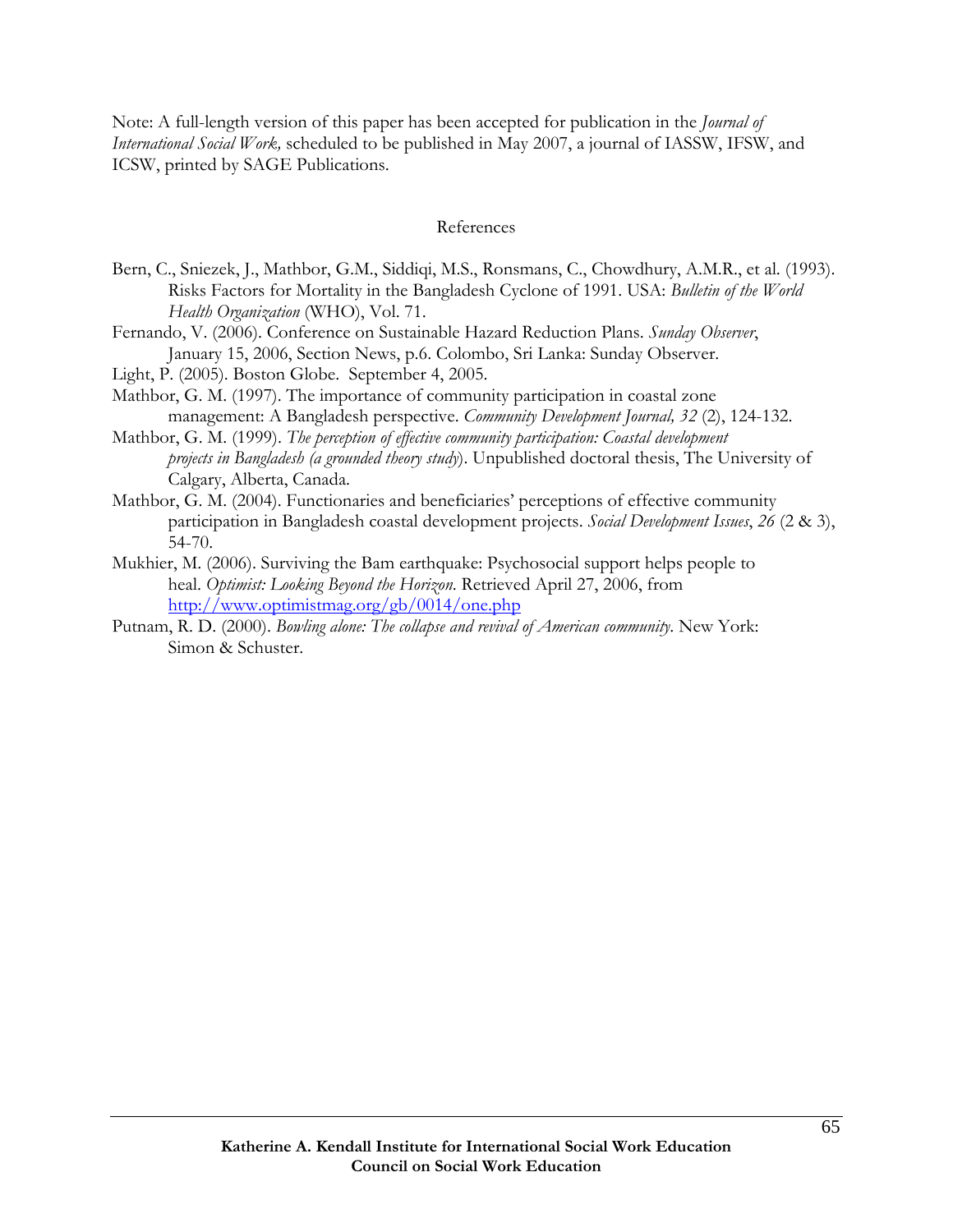### **A Structural Analysis of Disasters Discloses Macro Practice Roles**

Peta-Anne Baker, Ph.D. Lecturer Department of Sociology, Psychology and Social Work University of the West Indies, Jamaica

A structural analysis of disasters reveals the connection between poverty and inequality and the extent of loss of life and damage in cases of natural or man-made hazards. This presentation uses case material from the Caribbean to illustrate community and policy practice roles and recommends the integration of disaster management content into the macro practice curriculum.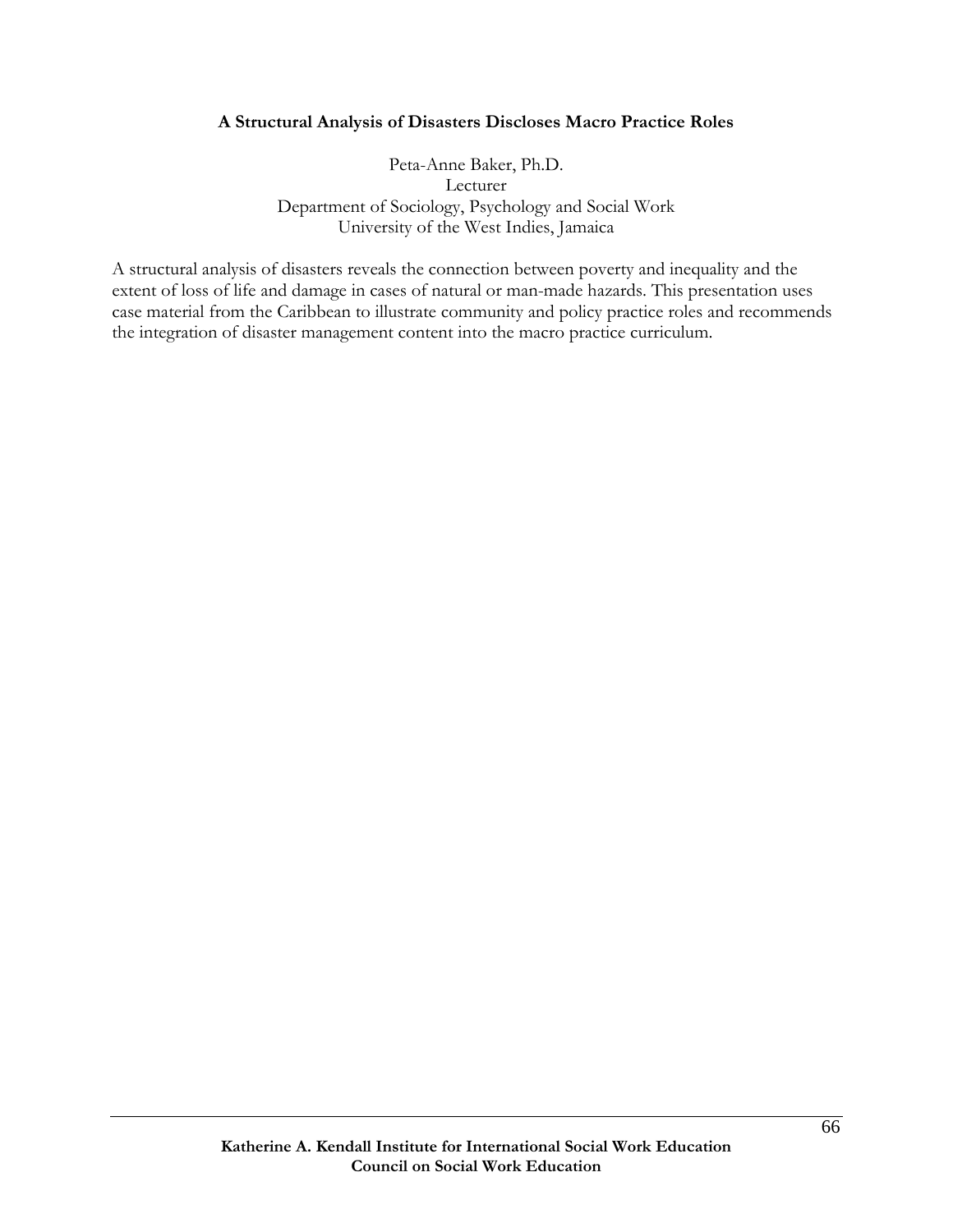## **Helping the Oil and Gas Industry Cope With Disaster: Preparing Social Workers Globally**

Evangelina Hammonds, LCSW, CTS United States

### **Abstract**

Potential risk exists for major disaster in the global oil and gas industry. The war in Iraq, political unrest, and terrorism fuel this concern. There is a tremendous global need for more social workers to have specialized training in trauma and disaster mental health to help impacted workers.

### **Introduction**

The world is becoming more aware of the risk for disaster at oil refineries, chemical plants, and major gas pipelines. The growing concern for major disaster is exacerbated by international political unrest, the harsh realities of the war in Iraq, and increasing violent acts of terrorism.

On any given day, there are hundreds of thousands of individuals who work globally in the oil and gas industry employed in various job roles. Numerous companies currently are deploying workers to countries engaged in armed conflict or experiencing violent internal turmoil.

These concerns generate an enormous global need for social work education to broaden the traditional scope of how social workers can make a positive impact on individuals, communities, and nations. Due to the systems-based social work educational background, social workers who are specifically trained and experienced in crisis preparedness, crisis intervention and management, and resiliency-building can be extremely effective in mitigating traumatic stress.

Although safety of all employees is a top priority for most responsible companies in any industry, many employees in this high-risk industry already experience traumatic stress from unexpected fatal or serious, critical incidents in the workplace. It is not uncommon for a critical incident to trigger previously experienced feelings of loss or depression that had not been dealt with at that time in an effort to "move on." It is also not uncommon for traumatic stress to be experienced by employees of all levels, following a tragic event.

As an employee benefit, many companies contract with Employee Assistance Program (EAP) business organizations to provide counseling services to all employees and their families. As part of the EAP services, disaster response and disaster mental health services are provided by trained professionals following a workplace tragedy. Sometimes these professionals are licensed clinical social workers. However, EAP services do not currently exist in many countries and affected employees and their families must find other resources.

A new "workplace" for hundreds of thousands of civilian contract workers has been war environment locations such as Iraq, Afghanistan, and Kuwait. High levels of anxiety and stress are frequently experienced by these contract workers living and working alongside military operations in dangerous situations. Depending on the candidness of these individuals, it has been widely known that many workers experience the psychological impact of working in a war environment as civilians. This issue is often compounded if and when these contract workers are physically injured during their deployment. To address this previously unidentified behavioral health concern, this author created a comprehensive plan for U.S.-based KBR to implement In-Country Employee Assistance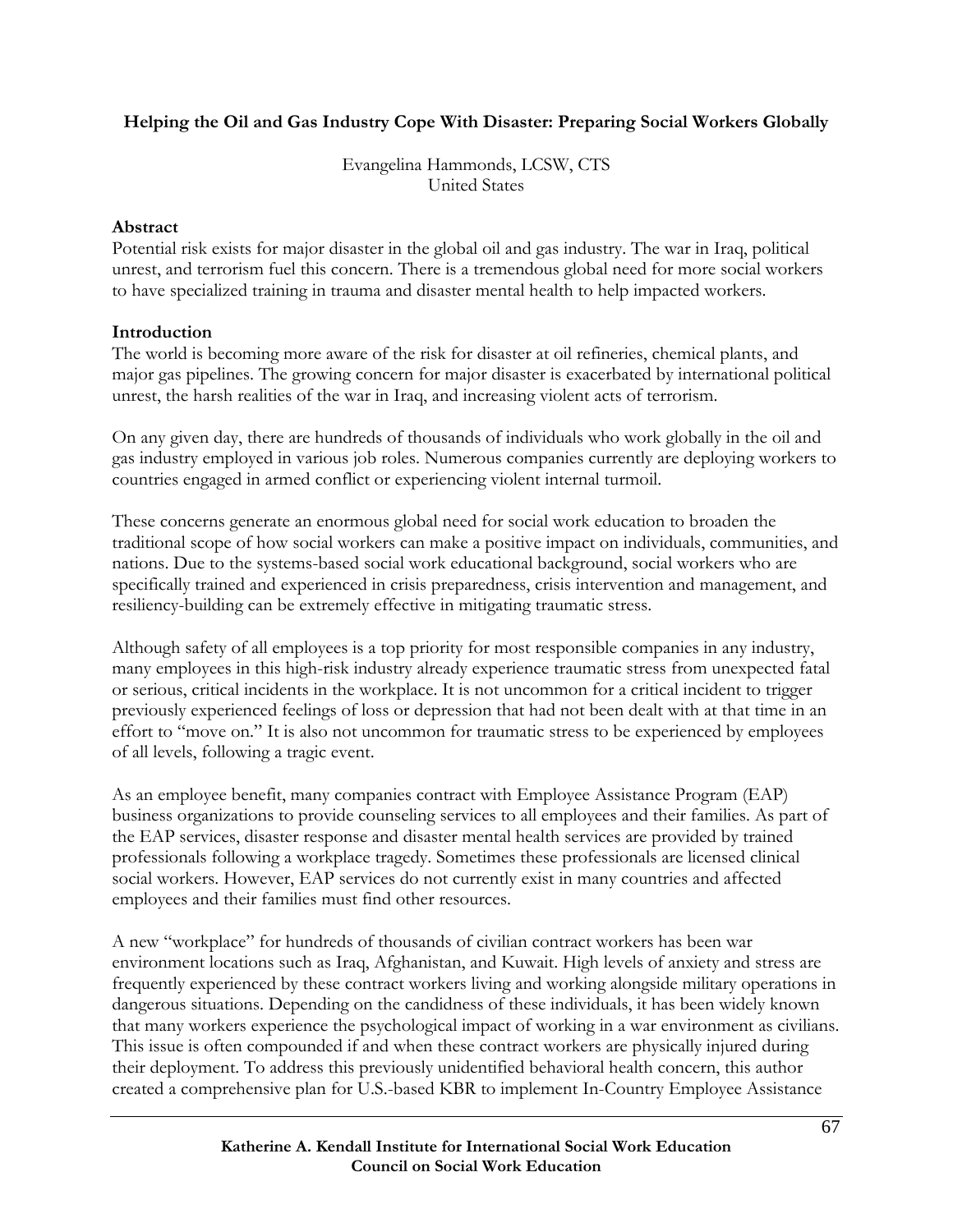Program services in Iraq, Afghanistan, and Kuwait. This detailed plan to provide EAP services in active war environments has created a spectrum of new concepts for disaster mental health and crisis intervention providers. In addition, global companies have gained a good understanding of how to effectively utilize specially-trained social workers in unique work environments.

In addition to man-made disasters, floods, hurricanes, earthquakes, tsunamis, and other natural disasters are becoming more frequent. This has resulted in heavy material damage and often in the loss of human lives. Hurricane Katrina and Hurricane Rita greatly impacted employees in the oil and gas industry in a variety of ways. The levels of stress and uncertainty rose significantly among workers on offshore drilling platforms, remote industry operations, oil refineries, and chemical plants as large scale evacuations were expedited along the Gulf Coast of the United States.

Although workplace employee safety was achieved, many of these workers lost their homes or suffered other property damage. Some of these workers also suffered family member physical injury and/or the loss of loved ones. Due to varying degrees of damage to several work sites by the hurricanes, many employees did not have their usual jobs available for an extended period of time to help them return to a daily routine and progress toward a sense of "normalcy" in their lives. Some workers were "displaced" and were temporarily reassigned to work in other cities that had not been affected by the storms. Disaster mental health professionals were heavily needed to assist with multiple issues.

There is currently a massive void of a consistent protocol and procedure among disaster responders within all industries, including the oil and gas industry. There is a huge lack of crisis intervention professionals who not only have consistent training in this specialized area, but who also can think outside the box to help identify employee needs. Social workers globally can respond to these needs by providing professional services that go beyond their traditional roles. In turn, the innovative approaches to help employees and their families cope with traumatic events add significant value to the social work profession.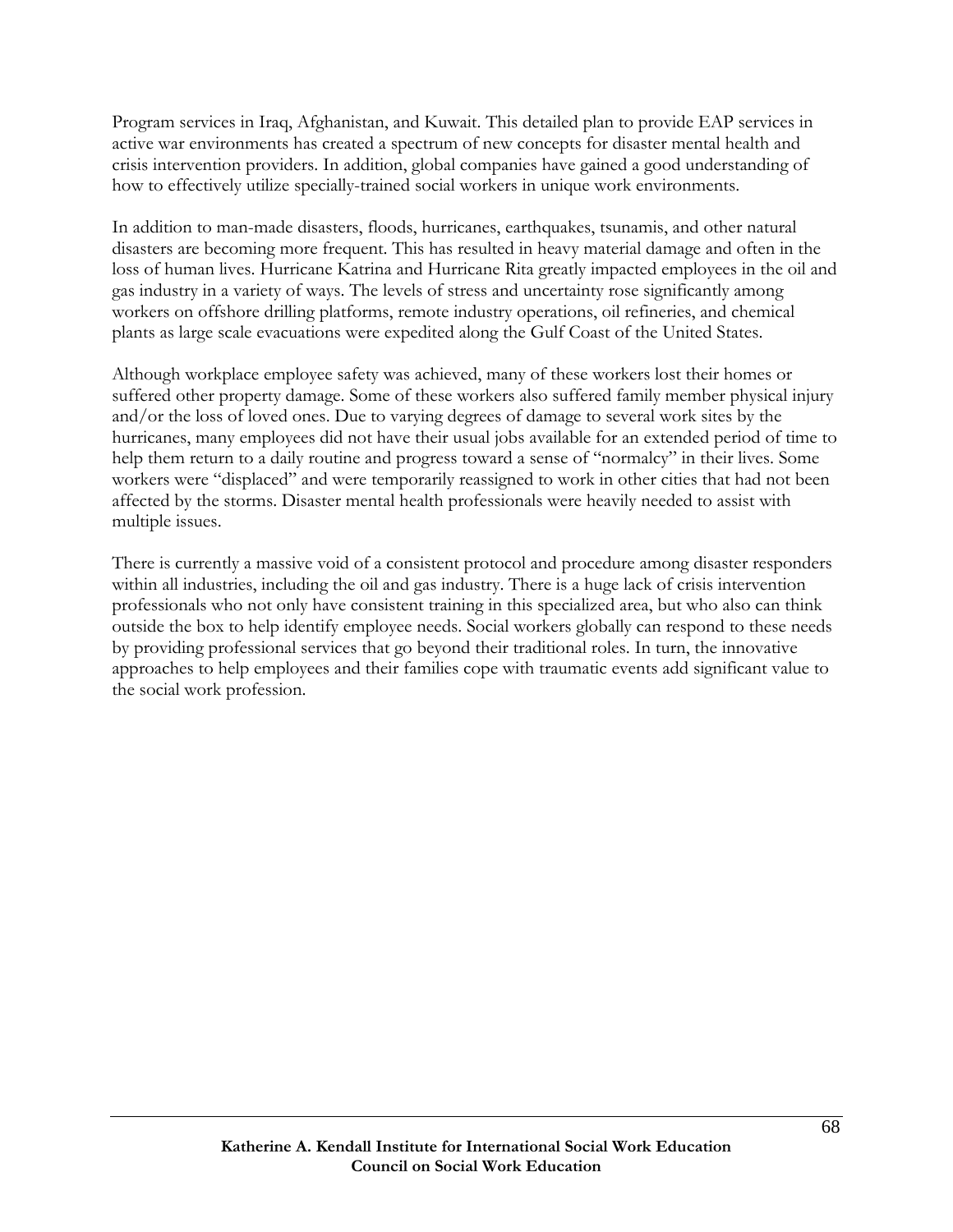## **Accounting for Disaster-Related Chemical Contamination**

Mary Rogge, Ph.D. School of Social Work University of Tennessee, United States

Research from national and multi-national disasters is used to illustrate dimensions of chemical contamination with regard to natural and technological disasters, including: industrial, commercial, agricultural, and residential sources of contamination; direct and indirect, unintentional and intentional chemical releases; human health effects, with emphasis on children and other vulnerable populations; intervention issues and strategies; and inter- and multi-national resources.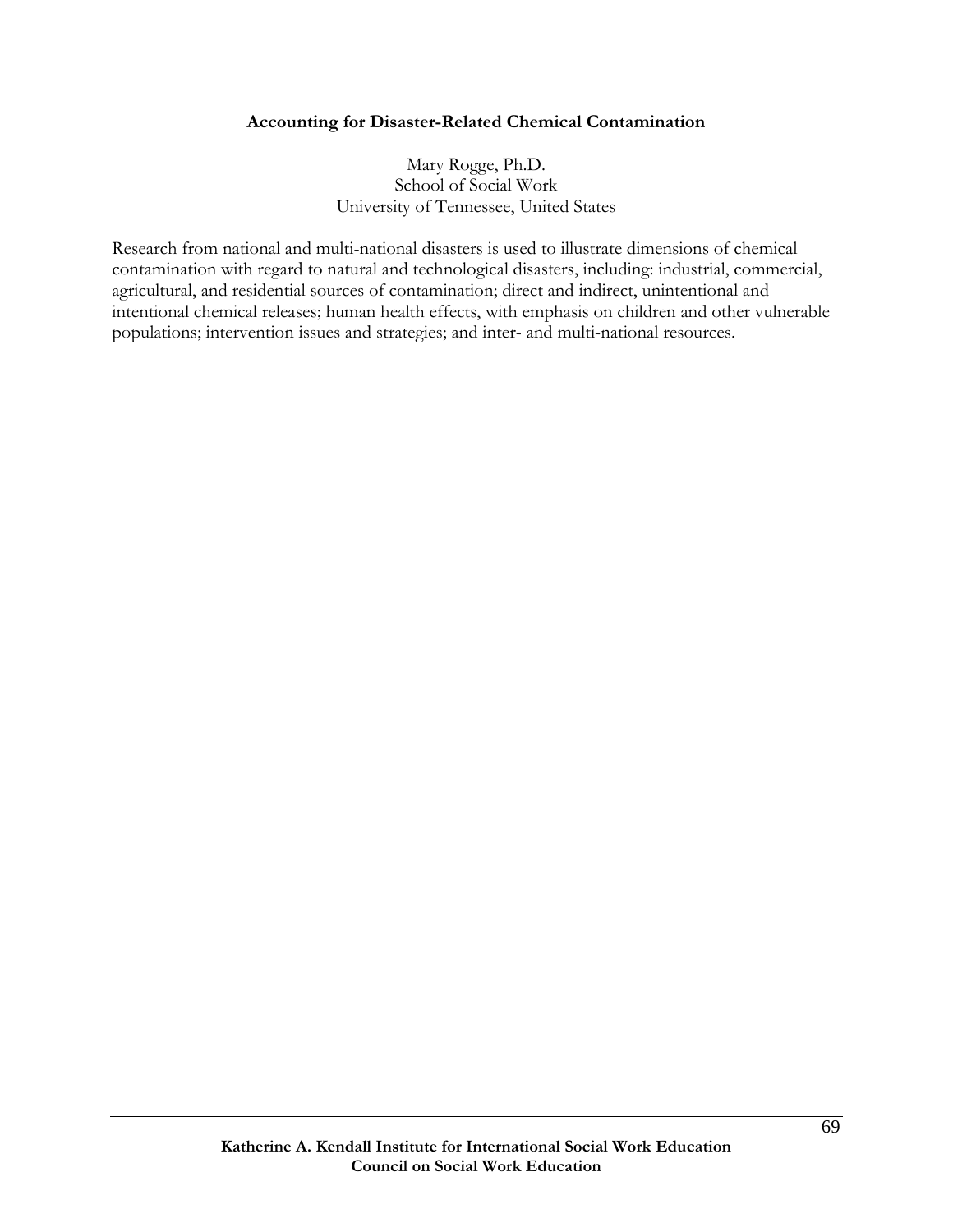**VULNERABLE POPULATIONS, DISASTERS, AND SOCIAL WORK EDUCATION**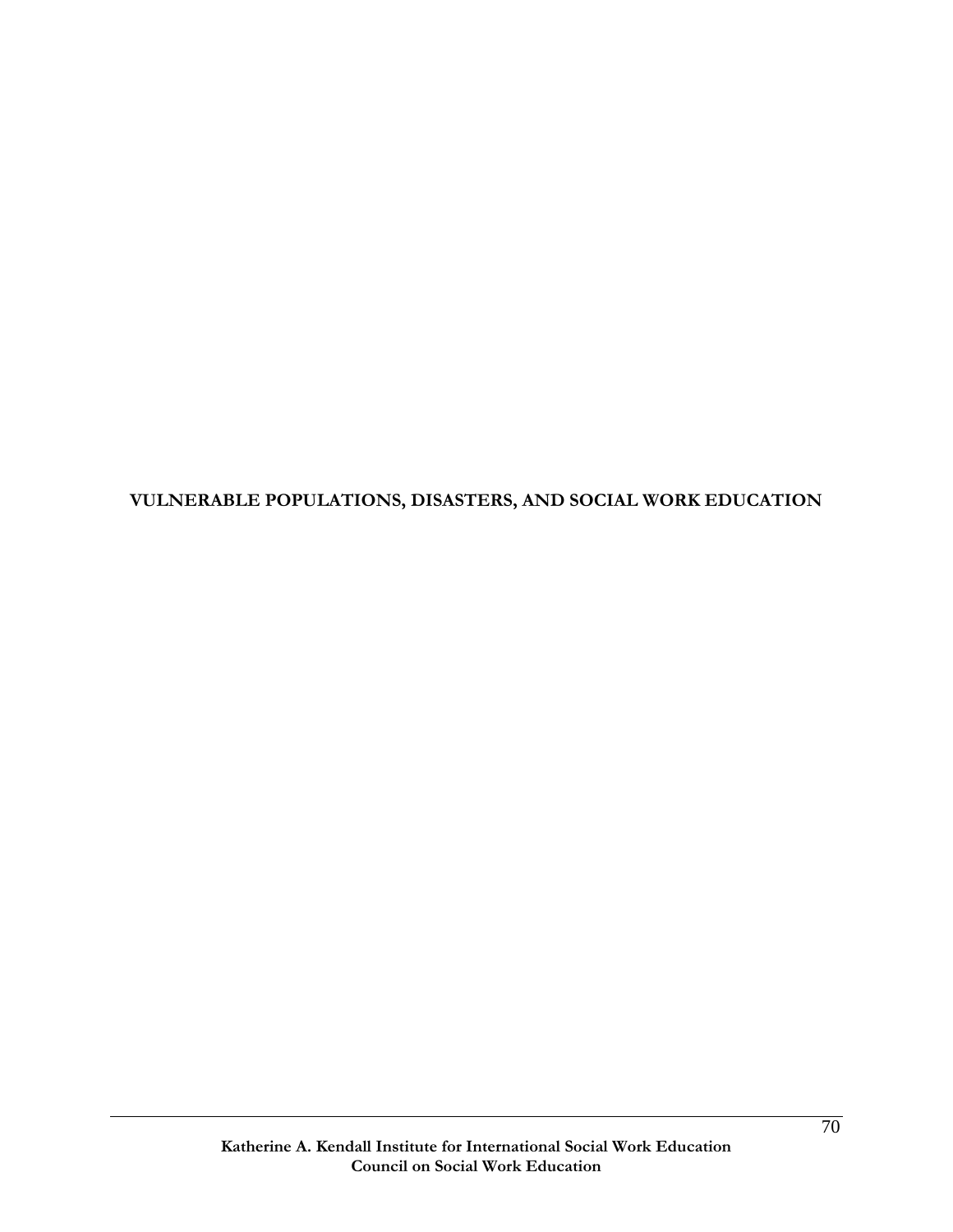# **"Vulnerability": A Central Concept Encompassing the Multidimensionality of Disaster┼**

Michael J. Zakour, Ph.D. School of Social Work Tulane University, USA

## **Abstract**

Vulnerability theory is presented to better understand how to increase disaster resilience in vulnerable populations. Social work intervention strategies in organizations and communities include geographic and network research, larger geographic service ranges for organizations, improved training and education, and the inclusion of less formal organizations in disaster preparedness and planning.

*┼ Author note: Michael J. Zakour, Ph.D., M.S.W., G.S.W. is an associate professor at Tulane University School of Social Work, where he teaches courses on disaster social work, human behavior and the social environment, theory,*  and statistics. He is the founder and Chair of the Disaster & Traumatic Stress Symposium, held each year since *1995 at the Council on Social Work Education Annual Program Meeting.* 

# **Introduction**

Social work education must respond to the heightened disaster vulnerability of older adults, people of color, and low-income households, which are often female-headed households with young children. Globalism increases the complexity and interdependence of human systems, which generates more disasters at the regional, national, and international levels. Disasters are sentinels of destructive processes that are intensifying on a planetary scale (Oliver-Smith, 2004). The concept of vulnerability will be very useful in creating theory and new knowledge to deal with the rise in types and numbers of disasters.

Low-income households are more vulnerable because they lack fewer material resources for disaster prevention and recovery. Populations in impoverished regions with a low level of development lack a reserve of resources to respond to natural and human-caused hazards. Partly because of developmental reasons, older individuals, and especially children are at risk from natural and technological disasters (Rogge, 2003).

Vulnerability is a holistic concept, ranging from the level of community social development to individual capabilities, and including much of the biopsychosocial. Disasters affect every level and system within a community. Knowledge from each of the disciplines which social work draws on, as well as theories applying to many levels of intervention, are essential when dealing with disasters. Social workers, with their systems and generalist approach, are uniquely equipped for disaster work.

## **Defining vulnerability**

This presentation reviews concepts and theories of vulnerability to better understand disaster susceptibility and resilience in vulnerable populations. The research literature in disasters and social work is reviewed to conceptually define vulnerability, with an emphasis on the populations historically served by the social work profession (Minahan & Pincus, 1977). Vulnerability is the physical, social, economic, political, or other susceptibility of a community to damage from a destabilizing phenomenon of natural or human cause (Cardona, 2004, p. 37). One factor closely related to vulnerability, especially in the case of disruption of livelihood activities, is the level of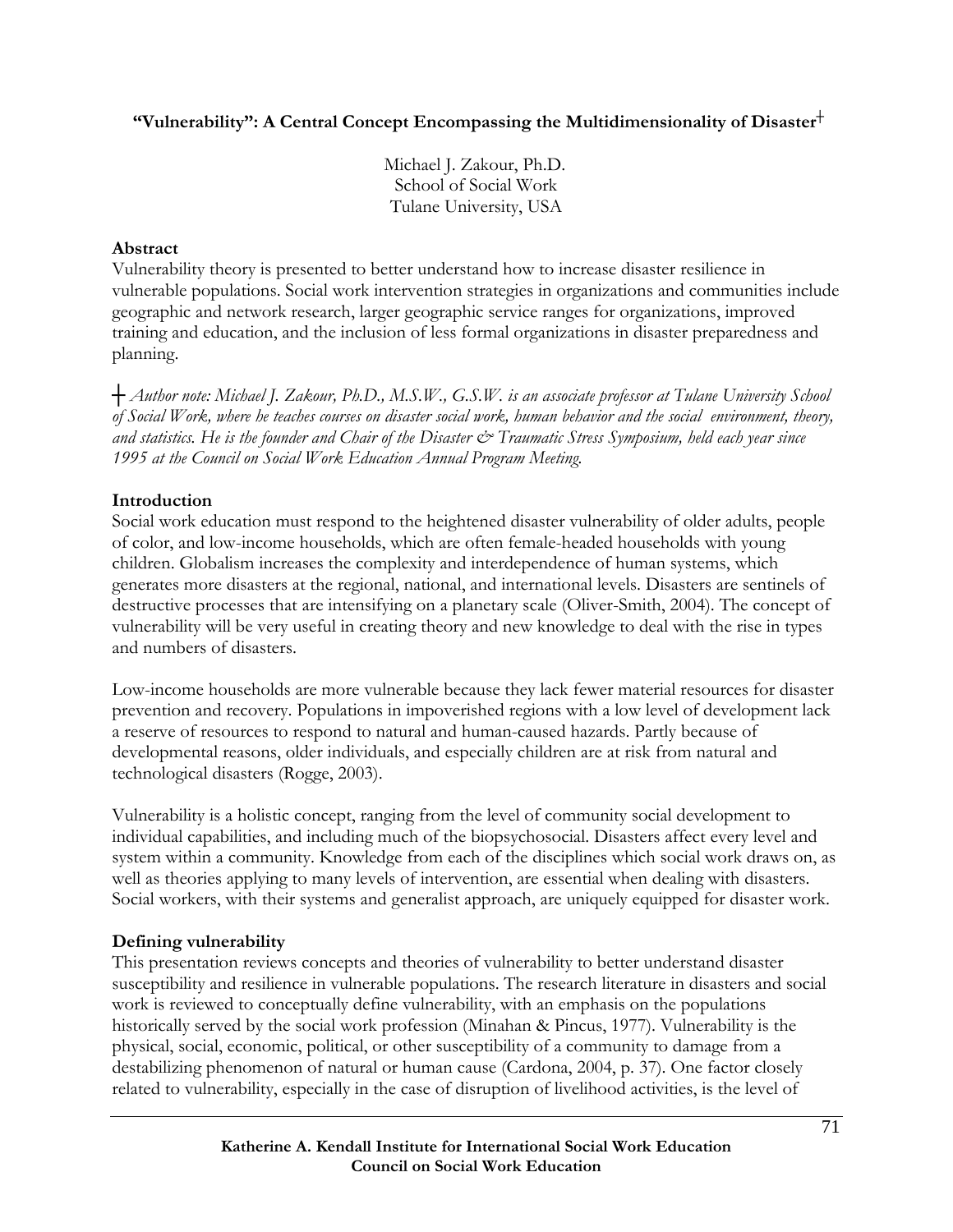development, and success of development planning. Development has begun to be understood as a process that increases harmony between people and their physical environment. If vulnerability as a concept is to contribute to theorizing in disasters, and to an increased ability to manage disasters and emergencies, the concept needs to be precisely defined.

To assess the vulnerability of communities, one must assess not only risk and susceptibility, but also the resistance of physical infrastructure to disaster, and the resilience of the community after a destabilizing natural or human-caused event. A multidisciplinary definition of vulnerability should include not only the risk and resistance for the physical environment, but also resilience to social and cultural disruption. Resistance and susceptibility, in this multidisciplinary context, refers to the ability of a system to control and manage future adverse events (McEntire, 2004).

## **Vulnerability as a key concept in disaster theory**

Vulnerability is a political ecological concept, such that it refers to the relationship that people have to their environment, as well as the political economy of a society and culture that shapes and conditions this relationship. By combining elements of environment, society, and culture, vulnerability provides a theoretical framework encompassing the multidimensionality of disasters. Social, political, and economic forces and practices channel and distribute disaster risk and susceptibility within a society, and this is the essence of vulnerability. The concept of vulnerability focuses on the totality of social relationships and social structures, which, when combined with an environmental hazard, interact to form a disaster. When a segment of society, such as an ethnic group or age group, is unable to control adverse forces in their social and physical environments, such as a disaster, then these populations are vulnerable (Oliver-Smith, 2004).

Two major social components of vulnerability are susceptibility and resilience of populations, societies, and their socio-cultural environments. Controlling and managing adverse events is one definition of resilience. Some phenomena, which make a community more resilient and less vulnerable to disasters, are social development, adequate coordination, and communication within the emergency response system, disaster services programs, which are accessible to people, high capacities of civil society for disaster response and recovery, political stability, a robust economy, and adequate levels of social capital which can be mobilized for informal support. The presence of a unified, harmonious, coordinated organizational base is an additional variable which is associated with resilience.

An important force for the coordination of disaster organizations is the presence of voluntary organizations. Project development teams, local leaders, community-based organizations, and government organizations need to build consensus and trust for each other to accompany the development of social capital in a local area (Lavell, 2004). Often, organizations in the domains of disaster management and science, disaster governance, and local community-based knowledge will be involved in development projects, and these types of disaster organizations and organizational cultures must be coordinated to be maximally effective. Local knowledge refers to the ways local people cope with emergencies and maximize their own capacities, resources, and social networks (Hilhorst, 2004).

## **Explanatory theories of vulnerability**

According to Cardona (2004, p. 49), "In order to analyze vulnerability as part of wider societal patterns, we need to identify the deep-rooted and underlying causes of disaster vulnerability and the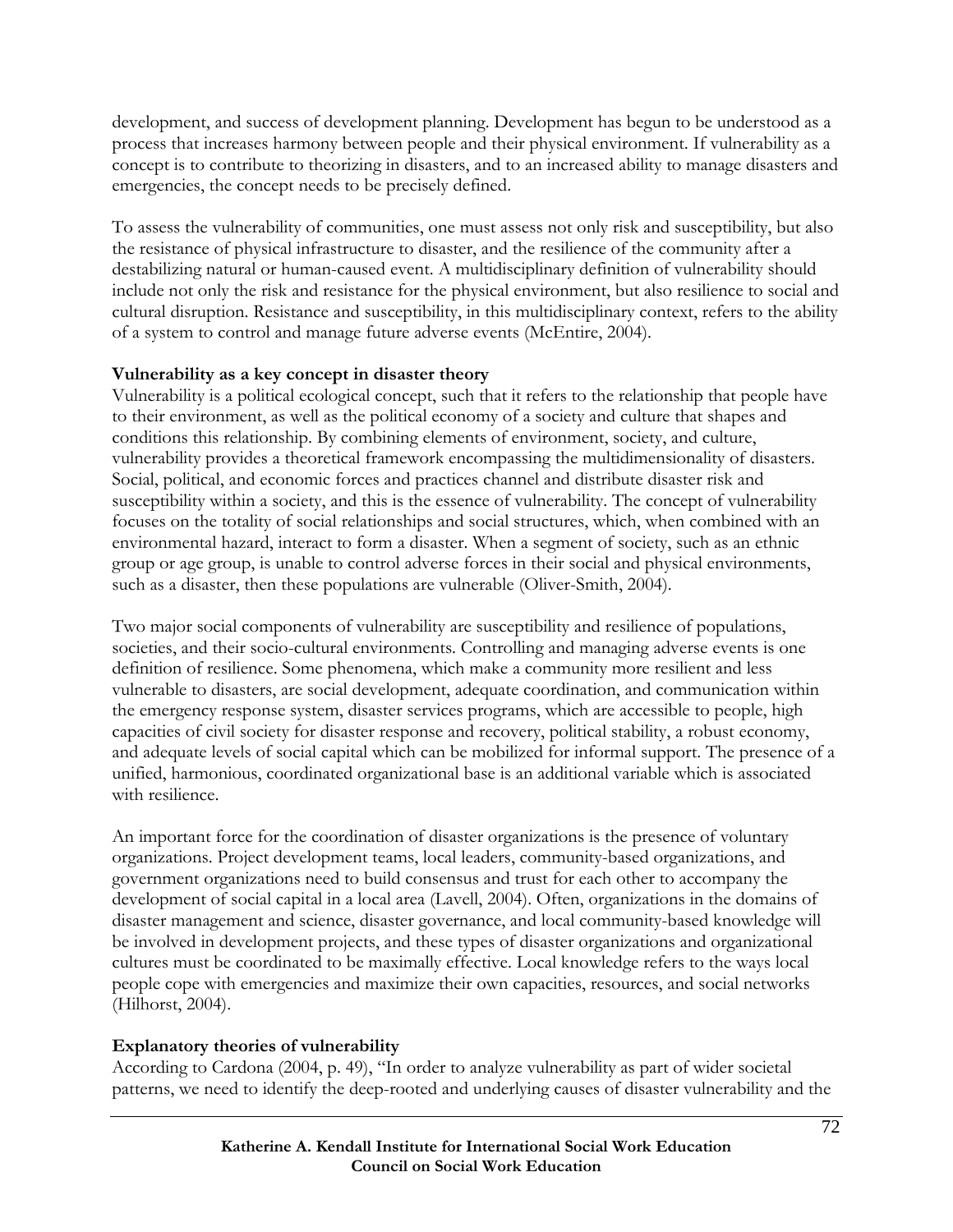mechanisms and dynamic processes that transform these into insecure conditions." There are a number of factors or variables which cause vulnerability and that are not the same thing as vulnerability. One of these is poverty, which is a contributing cause to vulnerability. Disasters should be considered to be unresolved development problems rather than purely natural events, because disasters are the result of the contradictory relationships between the natural or physical environment and the socio-cultural conditions of a community (Cardona, 2004). Another variable causing vulnerability factor is demographic, such as the concentration of a population in disaster prone areas. Social exclusion is a final important cause of vulnerability.

Vulnerability to exceptional events (hazards) and vulnerability in the everyday lives of the poor (everyday vulnerability) should be part of the same holistic analysis of total (global) vulnerability. Everyday or life-style vulnerability refers to risk and susceptibility in the day-to-day development context. This everyday vulnerability refers to the permanent threats to the safety and security of poor populations, and populations in regions with low levels of development (Lavell, 2004). Destitute populations are unlikely to have access to the resources that will promote disaster resistant communities through mitigation projects, and they lack the resources to be resilient to disaster.

### **Research on causes of vulnerability**

Several recent studies have examined causes of vulnerability for populations traditionally served by social work. Zakour & Harrell (2004) found that, for 13 measures of disaster services capacity, three populations in a metropolitan area (75+, low-income, and African-American) had low access to these services. Zakour (in press) found that the higher the percentage of individuals 75 years of age and older in an organization's geographic service area, the lower the organization's capacity for evacuation services ( $r = -0.4$ ,  $p < .01$ ). In Hurricane Katrina the perished and missing were disproportionately elderly and low-income (van Heerden & Bryan, 2006). As revealed by Katrina, increasing the evacuation capacities of social service and healthcare organizations is an important means of promoting distributive social justice.

### **Discussion and conclusions**

The underlying causes of vulnerability are the economic, demographic, and political processes affecting the availability and distribution of resources among different populations within a community or society. Social workers define vulnerability in reference to both individuals and communities. Vulnerability at the individual level refers to social structural factors which increase individuals' probability of suffering long-term and serious social, psychological, and health problems after a disaster (Thomas & Soliman, 2002). In social work, the primary theoretical foundation for vulnerability is distributive justice (Soliman & Rogge, 2002). In this formulation, the market value of individuals and populations is inversely related to the level of vulnerability from natural and technological hazards. Social vulnerability is therefore a continuum in which lower levels of socioeconomic status of individuals and systems are associated with greater social vulnerability (Rogge, 2003).

## **Theoretical implications**

Rather than examining vulnerability from an individual deficiency perspective, it is important to focus on social injustice embedded in the basic social structural factors causing vulnerability, poverty, and social isolation. Often, income level coincides with social isolation. Older individuals, people of color, recent immigrants, and children are vulnerable because they are disproportionately low-income and socially marginalized (Sanders, Bowie, & Bowie, 2003). Social isolation from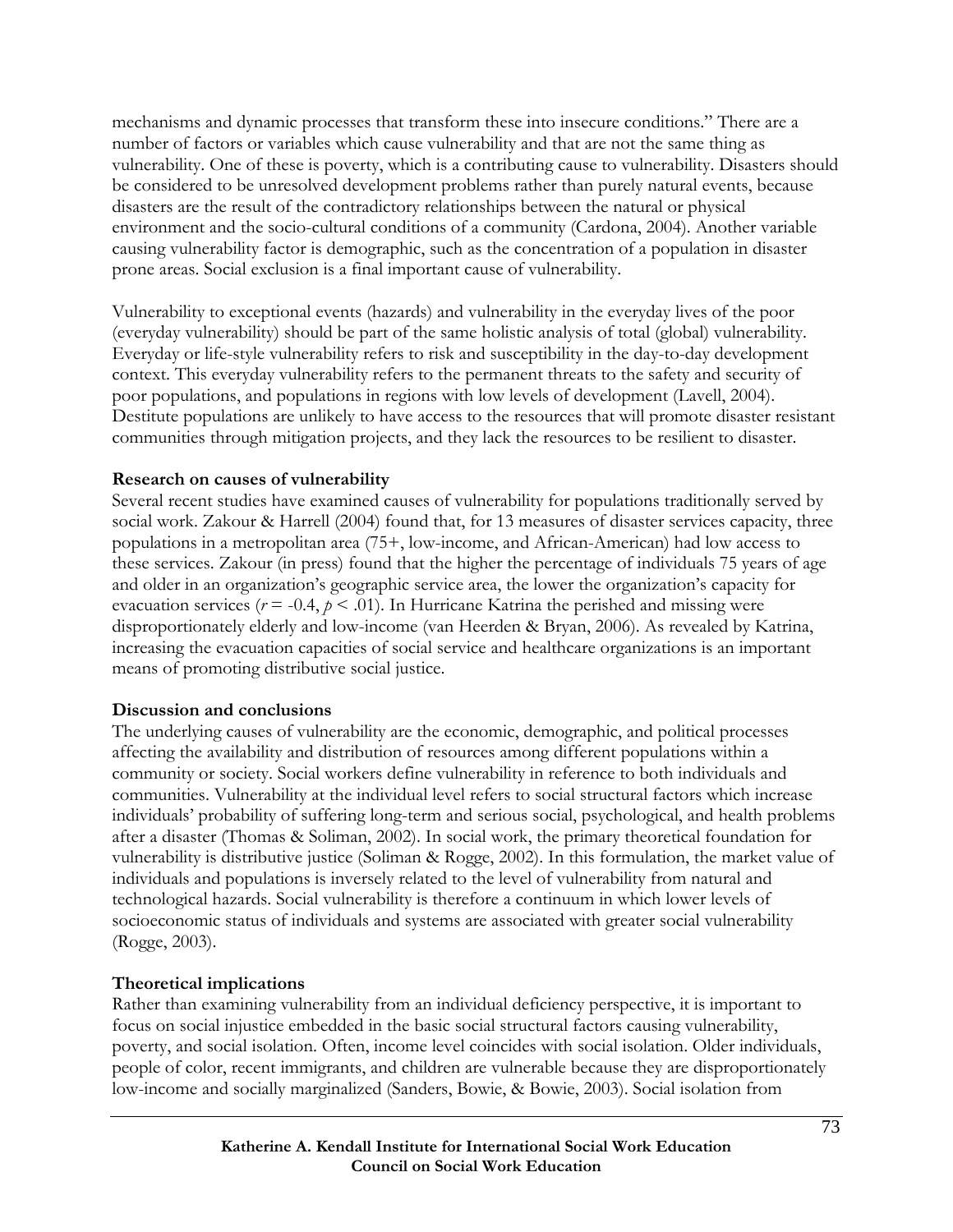neighbors, kin, and formal organizations means that individuals and households will be unable to mobilize social capital to recover after a disaster. Isolated individuals will have difficulty obtaining information to help them make evacuation decisions, and to obtain relief services from formal organizations. Older individuals, and households consisting only of older individuals, tend to be especially socially isolated (Sanders et al., 2003).

Consistent with a social justice and structural approach, vulnerability is defined at the community level by the community's demographic, historical, cultural, and ecological characteristics. Poverty rate is a demographic variable negatively associated with community survival and recovery during major, long-term disasters (Sundet & Mermelstein, 1996). The level of functioning of local governments also predicts survival during community disasters. Communities are vulnerable when they contain few disaster social services organizations, and when these organizations and their programs are poorly coordinated. Vulnerable individuals and households tend to reside in communities whose other residents have similar social and demographic characteristics. Partly because low-income communities tend to have a poor tax and organizational base, the degree of vulnerability of communities coincides with the vulnerability of populations (Zakour & Gillespie, 1998; Zakour & Harrell, 2004).

Based on vulnerability theory, concepts, and research, social work intervention strategies for reducing the disaster vulnerability of populations are offered. Consistent with a strengths approach in social work, improving the disaster resistance and resilience of populations can lessen or buffer disaster risk and susceptibility. Strategies for disaster services organizations include enlarging their geographic service ranges (Murty, 2000), and using computerized geographic and network information systems. These two strategies can result in higher levels of access of vulnerable populations to services. Related to these strategies, organizations should seek to provide services in a client-centered fashion. In disasters, client-centered service delivery involves case management, case finding, case advocacy, outreach, brokering, and helping clients apply for services (Zakour, in press). Finally, for disaster prevention, response, and relief to be coordinated and thus effective, there must be an adequate number or organizations which are working together toward a common purpose in disaster. However, most distressed areas are not served by an adequate number of organizations with high service capacities (Zakour & Harrell, 2004).

One network strategy for increasing resilience is for central organizations, such as the American Red Cross and Offices of Emergency Preparedness to include smaller and less-formal community-based organizations in the disaster preparedness and planning activities of the entire community. This strategy helps to increase the number of links of less-formal organizations to the entire disaster network. A second network strategy is to promote links among different types of organizations, such as formal and less-formal disaster services organizations. There are numerous types of organizations active in disaster, such as police, fire, emergency management, healthcare, mental health, schools, and social service organizations. Increasing the number of different types of organizations which a particular organization is linked to is a major strategy for increasing the evacuation capacity of an organization, and the entire network (Harrell & Zakour, 2000).

Finally, strategies and content focusing on improved education and training are suggested, both for the social work curriculum, and for training programs and continuing education in communities atrisk for natural disasters. Education and training are important vehicles for creating a common purpose for disaster services organizations, and a common purpose is a major component of inter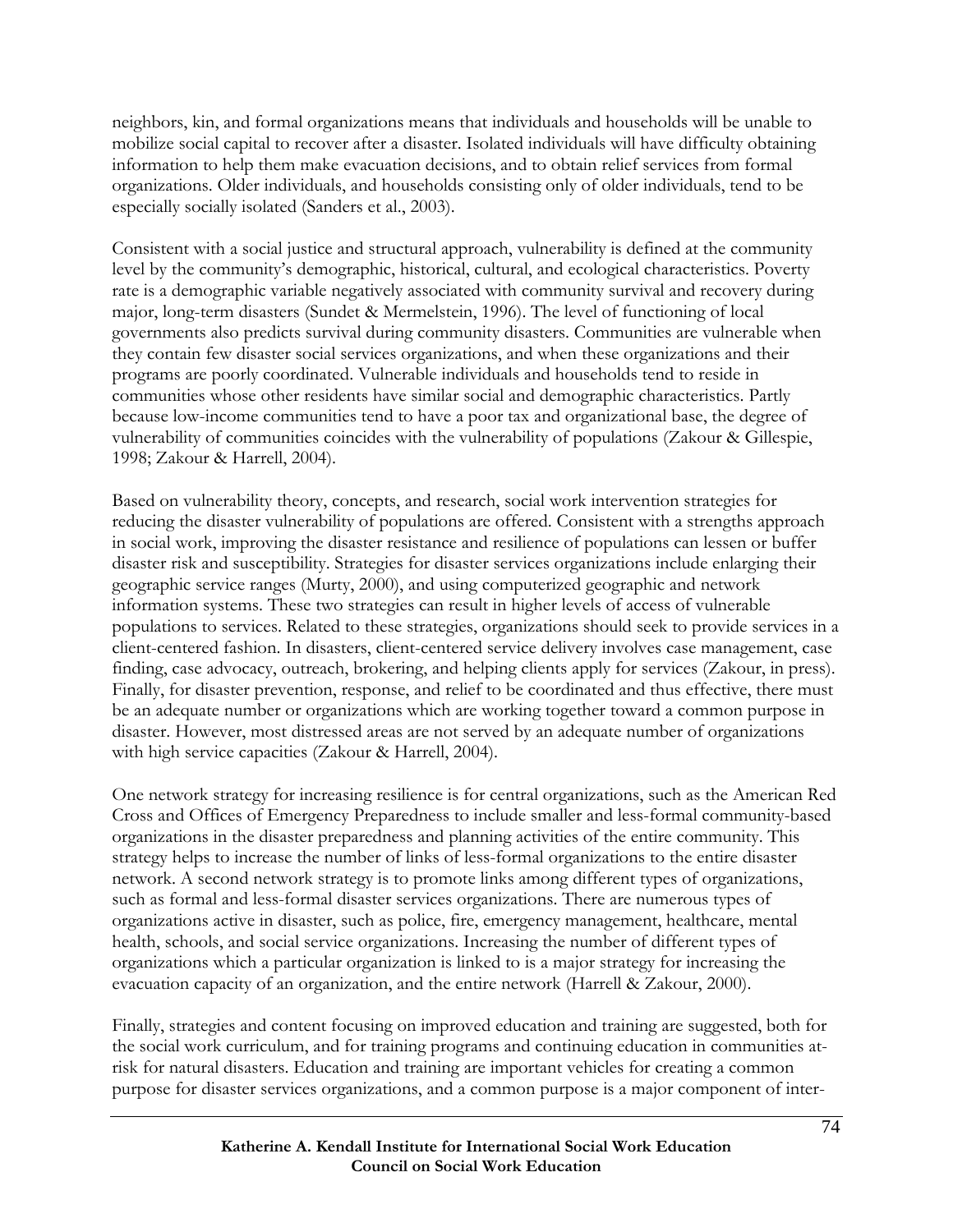organizational coordination. Joint training and exercises further increase cooperative links among organizations. If a variety of types of organizations are involved in joint training, education, and drills, then the number of different types of organizations each organization is linked to increases, increasing evacuation capacity. Both of these strategies are especially relevant to vulnerable populations, because informal organizations often serve these populations (Harrell & Zakour, 2000).

Increased disaster education and training for social workers will facilitate the use of generalist skills in responding to disaster. Social workers, with their relationship expertise, are obvious group leaders for multidisciplinary teams of emergency personnel, medical workers, mental health professionals, and volunteers from community-based organizations. With improved education in disaster services, the profession can insure that our historical clients will receive timely services from organizations with an adequate disaster capacity. An improved understanding of the causes of vulnerability will help in the building of new approaches in disaster theory and practice. These new approaches will aid in facilitating resilience in otherwise at-risk groups and communities.

#### References

- Cardona, O. D. (2004). The need for rethinking the concepts of vulnerability and risk from a holistic perspective: A necessary review and criticism for effective risk management. In G. Bankoff, G. Frerks, & D. Hilhorst (Eds.), *Mapping vulnerability: Disasters, development & People* (pp. 37-51). London: Earthscan.
- Harrell, E. B., & Zakour, M. J. (2000). Including informal organizations in disaster planning: Development of a range-of-type measure.
- Hilhorst, D. (2004). Complexity and diversity: Unlocking social domains of disaster response. In G. Bankoff, G. Frerks, & D. Hilhorst (Eds.), *Mapping vulnerability: Disasters, development & People* (pp. 52-66). London: Earthscan.
- Lavell, A. (2004). The Lower Lempa River Valley, El Salvador: Risk reduction and development project. In G. Bankoff, G. Frerks, & D. Hilhorst (Eds.), *Mapping vulnerability: Disasters, development & People* (pp. 67-82). London: Earthscan.
- McEntire, D. (2004, June). *The status of emergency management theory: Issues, barriers, and recommendations for improved scholarship*. Paper presented at the FEMA Higher Education Conference, Emmitsburg, MD.
- Minahan, A., & Pincus, A. (1977). Conceptual framework for social work practice. *Social Work 22(5*), 347-352.
- Murty, S. A. (2000). When prophesy fails: Hysteria and apathy in a disaster preparedness network. In M. J. Zakour (Ed.), *Disaster and traumatic stress research and intervention* (Tulane Studies in Social Welfare, Vols. XXI-XXII, pp. 11-24). New Orleans, LA: Tulane University, School of Social Work.
- Oliver-Smith, A. (2004). Theorizing vulnerability in a globalized world: A political ecological perspective. In G. Bankoff, G. Frerks, & D. Hilhorst (Eds.), *Mapping vulnerability: Disasters, development & People* (pp. 10-24). London: Earthscan.
- Rogge, M. E. (2003). "The future is now: Social work, disaster management, and traumatic stress in the 21st Century. *Journal of Social Service Research 30*(2), 1-6.
- Sanders, S., Bowie, S., & Bowie, Y. D. (2003). Lessons learned on forced relocation of older adults: The impact of Hurricane Andrew on health, mental health, and social support of public housing residents*. Journal of Gerontological Social Work 40*(4), 23-35.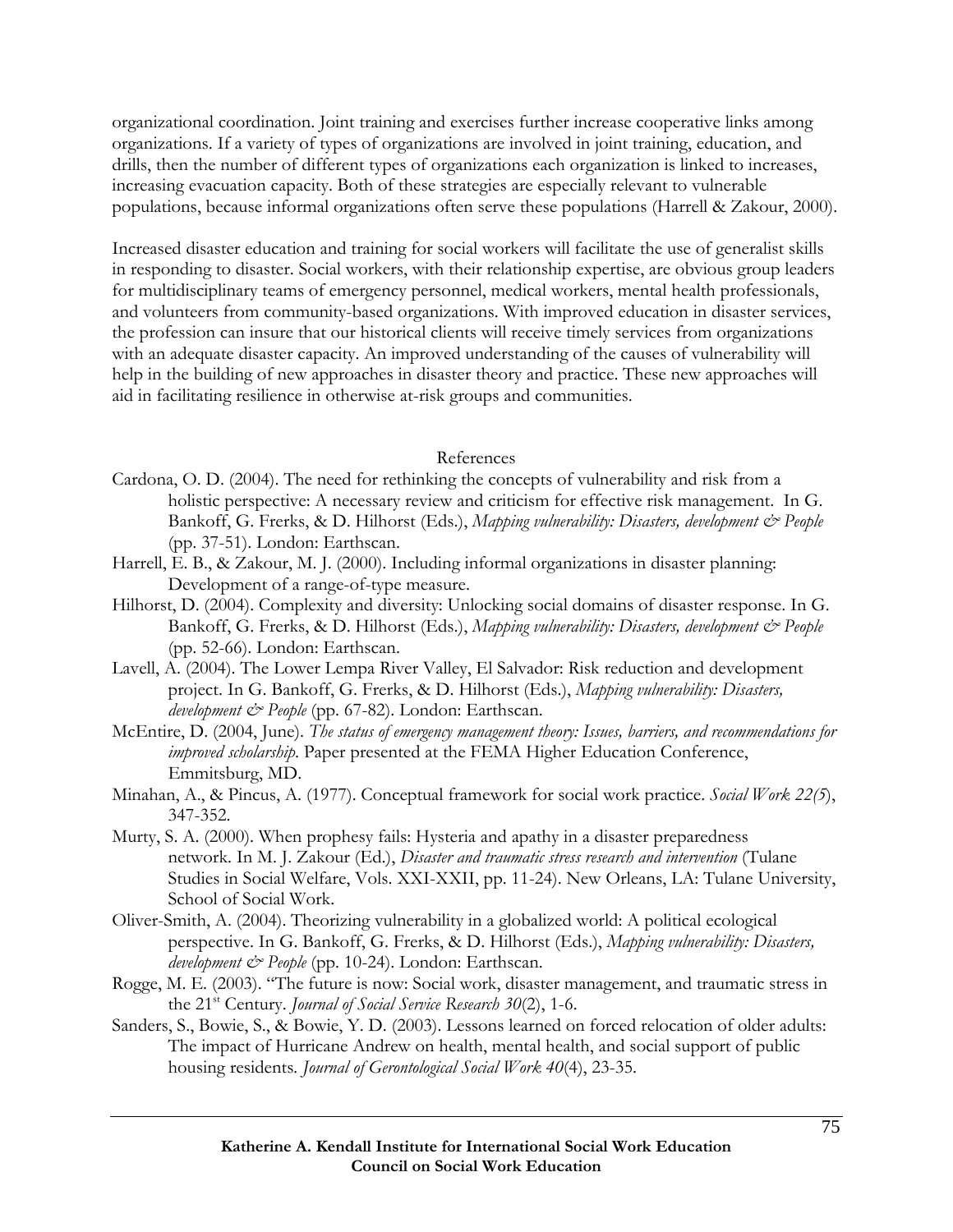- Soliman, H. H., & Rogge, M. E. (2002). Ethical considerations in disaster services: A social work Perspective. *Electronic Journal of Social Work 1*(1), 1-23.
- Sundet, P., & Mermelstein J. (1996). Predictors of rural community survival after natural disaster: Implications for social work practice. *Journal of Social Service Research 22*(1/2), 57-70.
- Thomas, N. D., & Soliman, H. H. (2002). Preventable tragedies: Heat disaster and the elderly. *Journal of Gerontological Social Work 38*(4), 53-66.
- van Heerden, I., & Bryan, M. (2006). *The storm: What went wrong and why during Hurricane Katrina.* New York: Viking Penguin.
- Zakour, M. J. (in press). Social capital and increased organizational capacity for evacuation in natural disasters. *Social Development Issues.*
- Zakour, M. J., & Gillespie, D. F. (1998). Effects of organizational type and localism on volunteerism and resource sharing during disasters*. Nonprofit and Voluntary Sector Quarterly, 27*(1), 49-65.
- Zakour, M. J., & Harrell, E. B. (2004). Access to disaster services: Social work interventions for vulnerable populations. *Journal of Social Service Research, 30*(2), 27-54.

#### **Socio-Economic Impact of Hazards in the Caribbean: Framing Action for the Social Worker**

Jeremy Collymore *Coordinator*  Caribbean Disaster Emergency Response Agency, Barbados

Recent disaster events in the Caribbean have highlighted the increasing vulnerability of our social sectors, especially housing, education, and health. Our vulnerable populations are often the most impacted. The attendant social and economic dislocation calls for a deeper and more structured engagement of social workers in disaster management, as we pursue our goal of building resilient communities. The Comprehensive Disaster Management (CDM) framework is offered as a point of entry for framing this deeper engagement.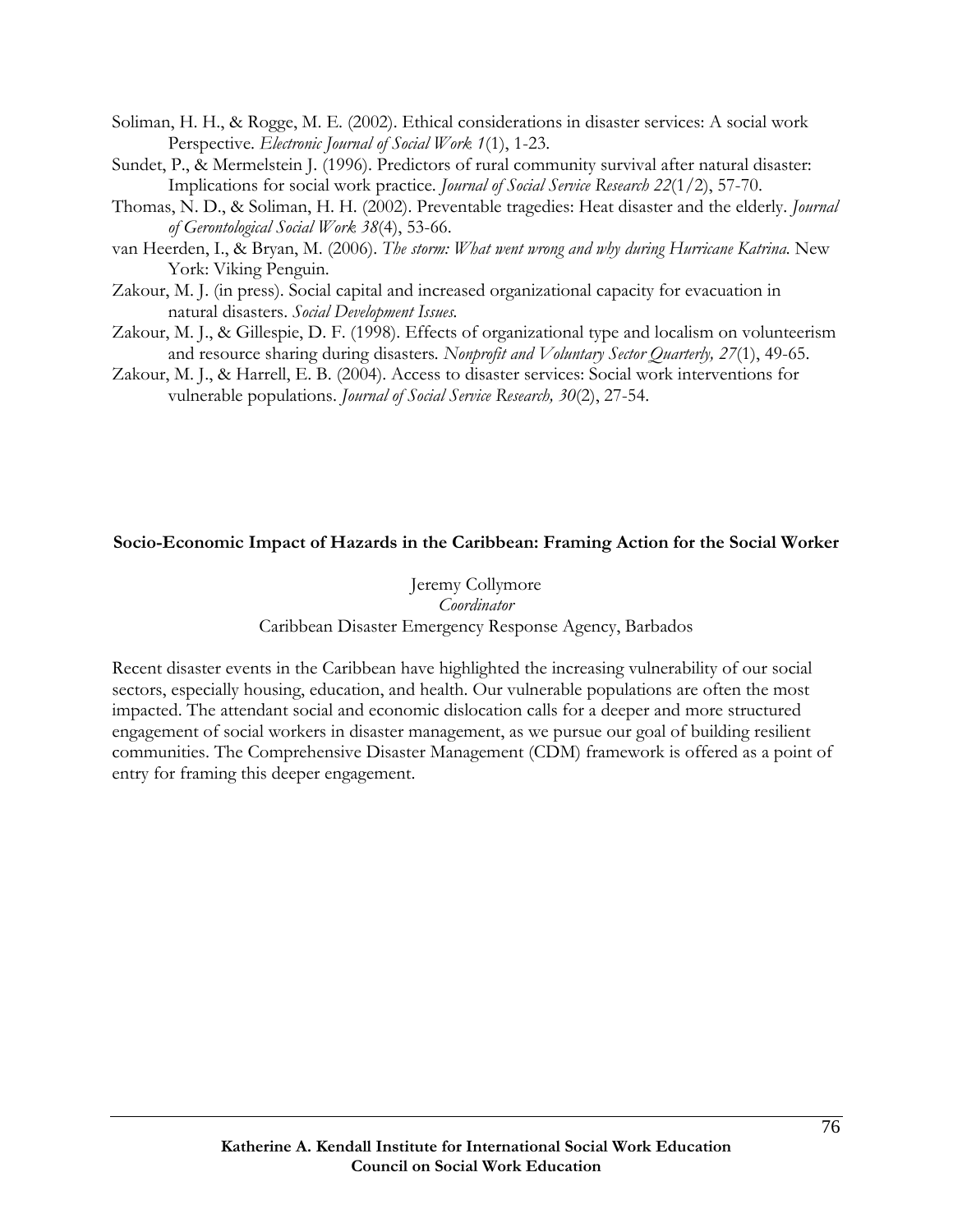### **Rushing In: A Social Work Educational Opportunity to Enhance Disaster Management and Response**

Randy Basham Ph.D. School of Social Work University of Texas at Arlington Arlington, Texas, U.S.A.

#### **Abstract**

Social workers have been engaged in disaster planning and response for much of the profession's existence. Recently, social work students were deployed as responders. Several major disasters have subsequently drawn the profession's attention to the need for a comprehensive professional educational strategy and improved linking technologies for evacuees and survivors.

#### **Introduction**

During the recent disasters along the southern coast of the United States resultant from Hurricanes Katrina and Rita in 2005, a mass evacuation and relocation of millions of residents within a developed country was necessary. According to the National Oceanic and Atmospheric Administration (NOAA) of the United States Department of Commerce, Hurricane Katrina, a level five tropical hurricane that struck the Gulf Coast of the United States on August 29, 2005, resulted in more than 1,500 immediate deaths, more than \$100 billion (U.S. Dollars) in economic damages, in disrupted lives over tens of thousands of square miles, and destruction of more than 275,000 homes (NOAA, 2007). However, the American Red Cross estimates that it provided services for approximately 1.2 million displaced families, or 3.7 million hurricane survivors, deployed more than 219,500 disaster relief workers, and opened more then 1,100 shelters to respond to evacuees' needs (American Red Cross, 2007). Yet, numerous additional resources were required from host communities and local Emergency Operations Centers (EOC's) to respond to those officially evacuated through government and service organizations, and the nearly equal number of evacuees who were able to escape devastation through their own resources.

The aftermath of the devastation along the southern Gulf Coastal States which eliminated structures and residences in Alabama, Florida, Louisiana, Mississippi and Texas, was unprecedented. The most publicized portion of the disaster involved the flooding of the city of New Orleans, Louisiana following the failing of a levee system that had served to protect the city during lesser storms. The unanticipated delay of federal disaster response and recovery services was at the epicenter of the globally broadcast controversy over the need to develop more comprehensive systems of response for larger scale disasters. Surprisingly, and receiving lesser media attention, was the human and material resources deployed to assist the displaced or forced migrants from the hurricane area in the receiving communities that provided evacuation respite. As human and material capital rushed to the epicenter of the disaster to search and rescue, the sheer volume of needs of the displaced overtaxed local disaster response services, and novel approaches were developed to assist the survivors. In at least one instance, social work students were rapidly trained and deployed, primarily in case management roles, by a Council on Social Work Education (CSWE) accredited School of Social Work at the University of Texas at Arlington. An opportunity for social work students in training to augment disaster and recovery services and for training opportunities in undergraduate and graduate education in disaster response for social work professionals were illuminated through the efforts of trainees and their supervising faculty.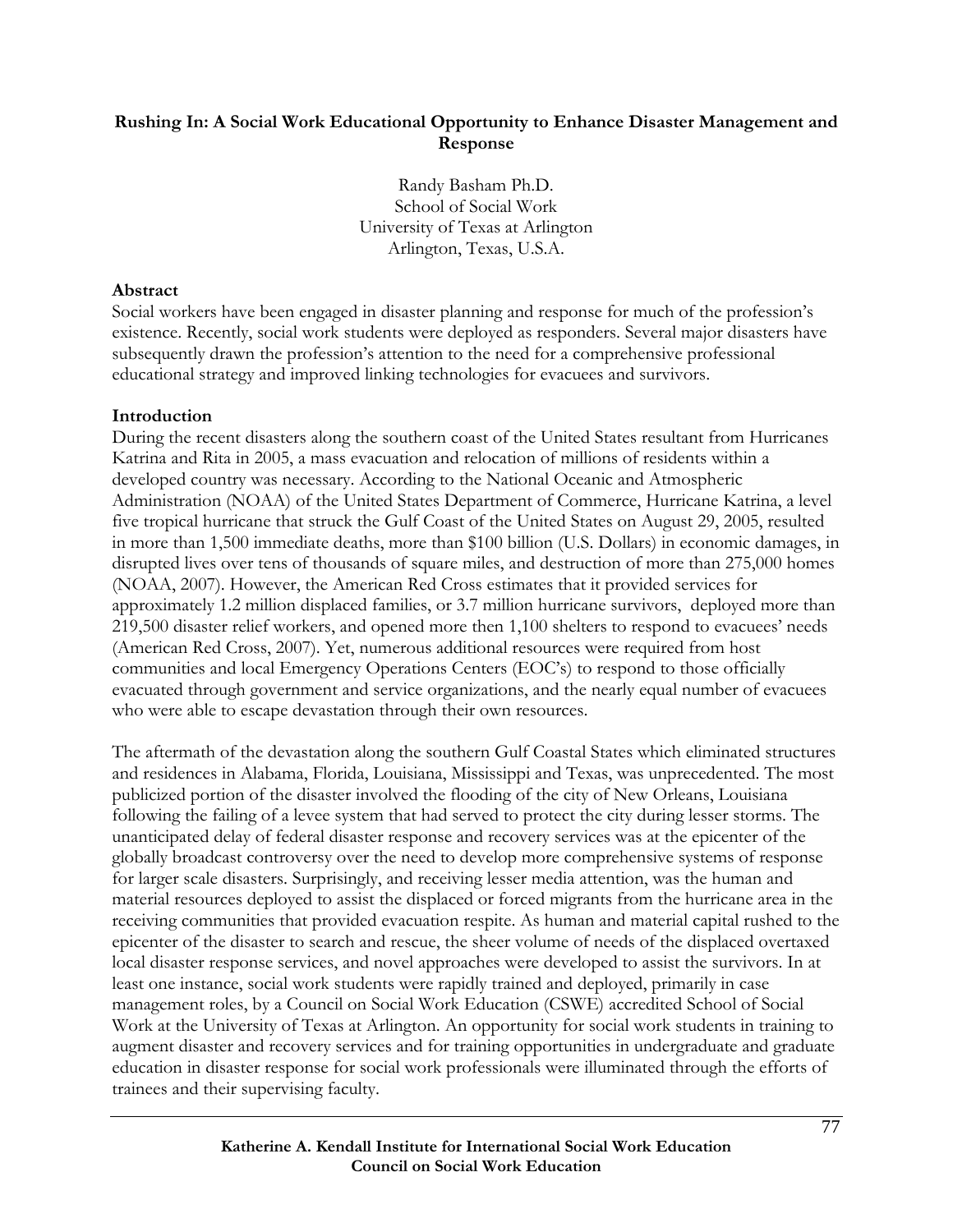Student volunteers were trained to recognize the characteristics of disasters as part of a brief training program facilitated by a social work faculty member with experience as a Critical Incident Stress Debriefing Trainer and a designated Disaster Mental Health Responder for the local chapter of the American Red Cross. A generally recognized listing of the characteristics, or phases, occurring during a disaster are listed in Table 1 (below), whereas Table 2 (below) includes the generally recognized phases of recovery following a disaster utilized to facilitate an educational understanding for volunteers. Evacuees were surveyed regarding personal needs and personal recovery resources and were then followed by students for case management services for up to 1 year.

Traditional and historical relief responses by agencies and governments have included the preplanning and the positioning of emergency supplies and rations to assist survivors over the short term. Emphases by disaster recovery planners however, have focused on the search and rescue of survivors and the logistics of transportation involved in evacuation. Seeing to the more immediate needs of hydration, nutrition, shelter, and short term medical care, and more recently, considerations of disaster mental health response have been the focus of volunteer and governmental services. These planning and response efforts are often managed by government agencies, rescue organizations, and military, or uniformed, first responders. Lesser ongoing emphasis has been placed on the needs of the displaced in their short-term, or long-term, host communities after the initial crisis period has abated. The need to develop linking and communication infrastructure to facilitate the reuniting of families and loved ones, especially children, as well as to reestablish identity, consumer credit, and other privileges of citizenship is often overlooked for evacuees. Social work case management skills are consistent with these needs as they often occur in the later disaster recovery phases.

Table 1: Characteristics of disasters: During the disaster

Warning of Impending Disaster - warning messages must be clear because denial, confusion, and delayed response are common.

Period of Threat - perception of immediate, severe danger, with sense of panic, and period of poor communication.

Impact - people try to stay alive and protect immediate associates; behavior situationally determined and may become violent.

Inventory - begin to form a preliminary picture of individual conditions, vulnerability, and risk of mortality assessed.

Rescue - activity focused upon immediate help for survivors; rapid recovery from emotional shock is the norm, an exception has been described as the "disaster syndrome;" the individuals appear dazed, stunned, apathetic, or "dead while alive," disorganized; extreme suggestibility may be seen.

Remedy - more deliberate and formal rescue and recovery activities are undertaken; anticipation of the long-term consequences of the disaster; feelings of grief, anger, and inadequacy usually appear or stress is felt within the families and shows itself particularly in the behavior of children.

Recovery - community and individuals attempt to recover former stability or achieve new forms of stability.

**\_\_\_\_\_\_\_\_\_\_\_\_\_\_\_\_\_\_\_\_\_\_\_\_\_\_\_\_\_\_\_\_\_\_\_\_\_\_\_\_\_\_\_\_\_\_\_\_\_\_\_\_\_\_\_\_\_\_\_\_\_\_\_\_\_\_\_\_\_\_\_\_**

Source: Halpern & Tramontin, 2007.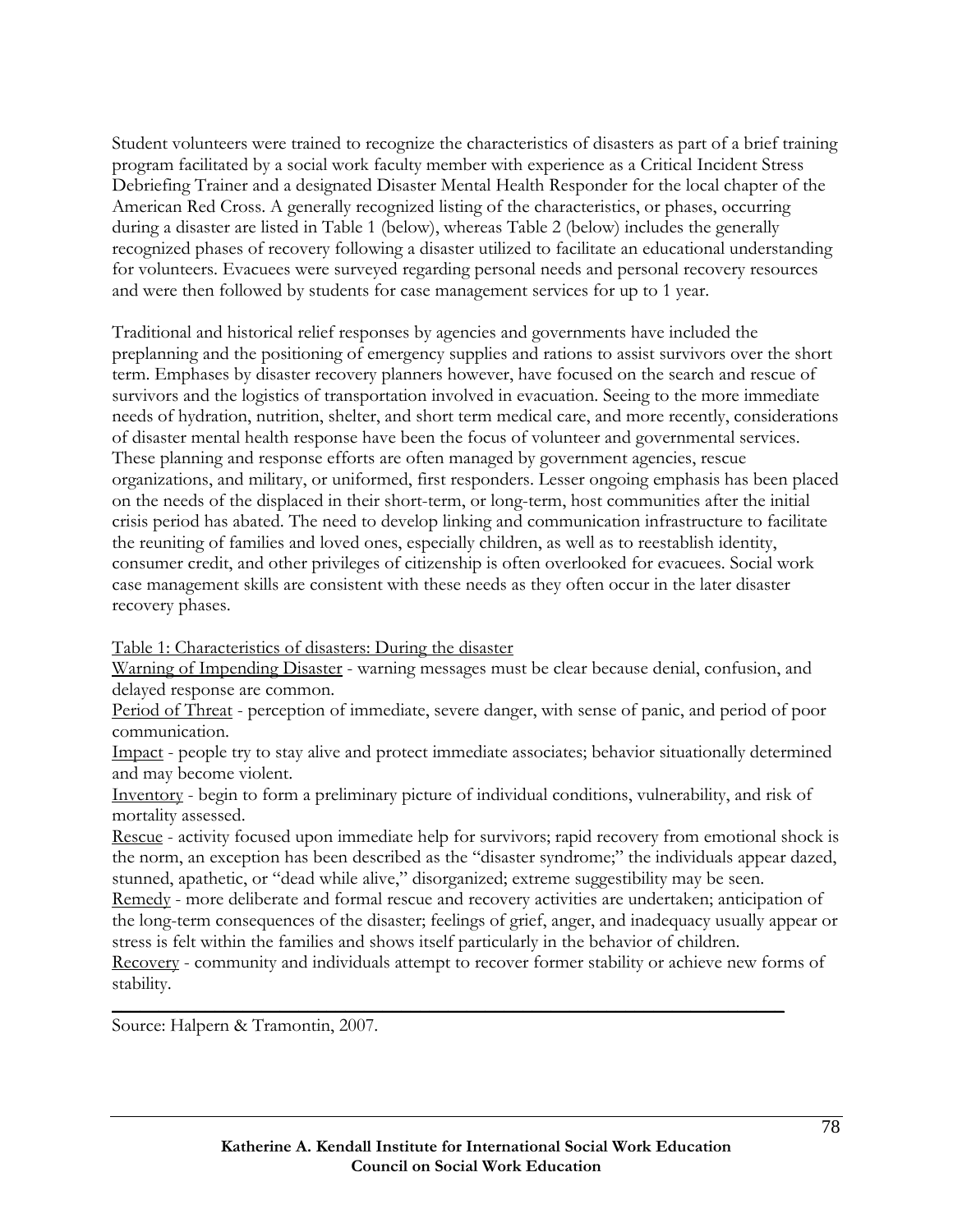Social work students in training and under supervision with relevant orientation to disaster related concepts were requested to volunteer to serve in longer term case management roles for displaced families and individuals. A portion of the training was focused on the emotional, social, and mental health needs of disaster victims.

Table 2 (below) includes the psychological phases of disaster and post disaster with which social workers needed to be familiar to facilitate recovery efforts on behalf of the evacuees.

#### Table 2: Characteristics of disasters: Following the disaster

Heroic Phase – at the time of impact and short period after (altruism and mutual aide is prevalent) Honeymoon Phase – 1 week to 3 to 6 months after disaster (expectation of hope and support) Disillusionment Phase - last 2 months to 1 or 2 years (realization of limits of help and support) Reconstruction Phase - realization of need to solve the problems of rebuilding their own homes, businesses, and lives largely by themselves and gradually assume the responsibility for doing so (several years)

**\_\_\_\_\_\_\_\_\_\_\_\_\_\_\_\_\_\_\_\_\_\_\_\_\_\_\_\_\_\_\_\_\_\_\_\_\_\_\_\_\_\_\_\_\_\_\_\_\_\_\_\_\_\_\_\_\_\_\_\_\_\_\_\_\_\_\_\_\_\_\_\_**

Source: Feberow, N. (Ed.), 1999.

### **Social work students: As post-disaster responders**

In the instance of Arlington, Texas, in the fall months of 2005 following Hurricane Katrina and later as well for Hurricane Rita, the influx of distressed evacuees was initially greater than the community's preparedness level. In part this was due to the previous shelter contracting arrangements of the local American Red Cross in certifying high quality shelters in inadequate numbers, due to limited prior projections of foreseeable need. A compounding variable was the exodus of key personnel and materials from the area to service the more critical need near the epicenter of the disaster area in Louisiana and Mississippi. Though actual figures are not known, more than half of a million evacuees from New Orleans, southern Louisiana and Mississippi are thought to have sought refuge in Texas. Some estimates suggest that nearly half of these arrived via their own resources, but ran out of resources quickly. Approximately 13,000 are estimated to have entered Tarrant County though traditional evacuation efforts, though likely twice as many displaced persons could be the actual figure (FEMA, 2006; Texas Health and Human Services Commission, 2006). Ten to twenty percent of these are estimated to have been seen in the smaller community of Arlington, Texas.

However, the local Emergency Operations Center (EOC) for the city had not opened until a short time prior to the evacuation, but functioned well given time and resource limitations. The newly designated Director was also an alumnus of the local graduate Social Work School. Additionally, the community, though located amidst a large urban metropolitan community, did not have a system of public transportation. The municipal governments of Tarrant County, despite these limitations, opted to extend as many resources as feasible to meet the needs of the evacuees. The City of Arlington, through the EOC Director, also requested assistance, and The University of Texas at Arlington, School of Social Work trained staff and faculty (about 90 responders in total) in Disaster Response, Emergency Management, Shelter Operations, and Mass Care and deployed them in Arlington and Fort Worth, Texas primarily as supervised case managers. Survey and interview responses of evacuee's indicated that emergency services personnel, though well prepared, were not oriented toward assisting individuals and families after evacuation and initial triage. Social work responders facilitated longer term recovery through usage of traditional social work skills.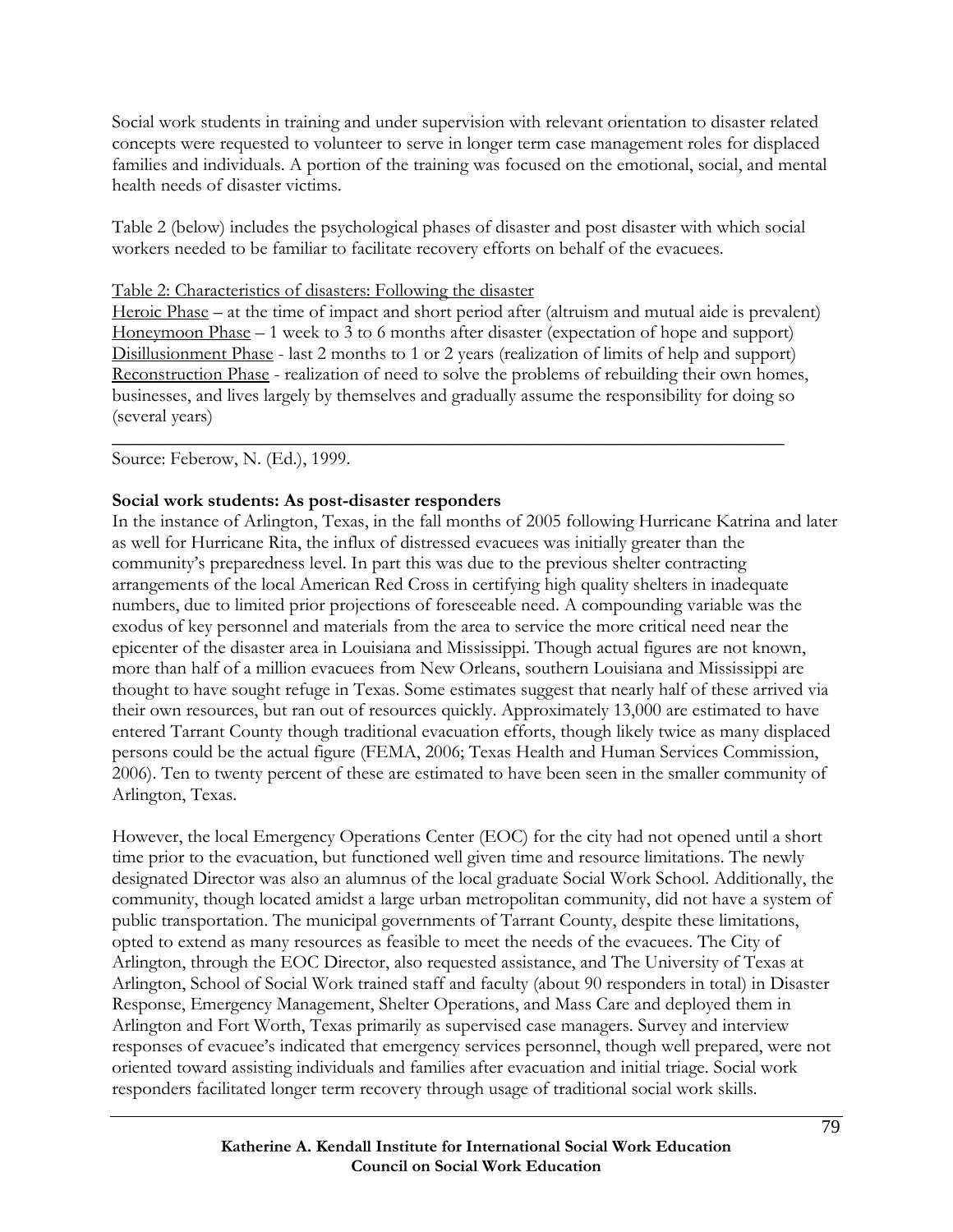Social work students and faculty engaged in disaster response services continued to be supervised, and were themselves, participants in routine Critical Incident Stress Debriefings while engaged and afterward. The host community, through the professional school, was able to identify, then train, and rapidly deploy casework responders. These student responders facilitated integration of evacuees into host communities and family reunification.

Furthermore, students provided services essential to safety and opportunity, training, connectedness, and permanence for displaced persons entering the local community with limited hope of returning to their homes over the near term. In another local effort of volunteer recruitment of experienced post-graduate and agency-based social workers, employers provided paid leave to volunteers willing to respond to the disaster need. Essential to volunteer responder's success were the tasks of linking referral and communications with the service delivery system and familiarization with technologies that facilitated these.

### **Social work education and disaster response**

Following the first year of post-disaster recovery with evacuee families and survivors of Hurricanes Katrina and Rita, the recurring themes of practice development and of education of social workers, as disaster responders, began to emerge among key responding agencies and social workers in critical decision making roles through the state of Texas. Some of the course sequence training recommendations emergent from these agencies and decision makers are listed in Table 3 below.

### Table 3: Suggestions for disaster response integration into the social work curriculum

HBSE: Disaster mental health, and phases of disasters, populations at risk Policy: Understanding the mechanisms of world, national, local, and private relief agencies and services, and the historical policy and emergent policy themes relative to response Research: Development of funding mechanisms to partner with large database and information organizations to build an information architecture, to respond to rapid and large scale displacement of children, families, pets, loved ones, etc., and to identify best practices and resource allocation methods

Practice: Training in models of care for disaster victims and the related linking technologies needed to secure resources across phases of disasters of differing type and scope

**\_\_\_\_\_\_\_\_\_\_\_\_\_\_\_\_\_\_\_\_\_\_\_\_\_\_\_\_\_\_\_\_\_\_\_\_\_\_\_\_\_\_\_\_\_\_\_\_\_\_\_\_\_\_\_\_\_\_\_\_\_\_\_\_\_\_\_\_\_**

Source: Hough, Turner, Adame, Basham, & Clark, 2006.

### **Discussion: An educational opportunity**

The Council on Social Work Education (CSWE) is well-positioned to develop the curriculum materials for training these highly needed professional social work disaster and post-disaster responders. This area of practice specialization may not have received sufficient curricular attention in the past. Social work professionals as a portion of traditional social casework education develop specialized skills in both resource allocation and the maintenance of the functioning of individuals, families, organizations, and communities.

These skill sets are highly adaptable to the facilitation of disaster phase service needs and the postdisaster aftermath and recovery for forced migration populations. In much the same way as first responders, or even secondary responders "rush in" to aid victims in emergency situations, while those affected rush away from the disaster area, social work may have an educational opportunity to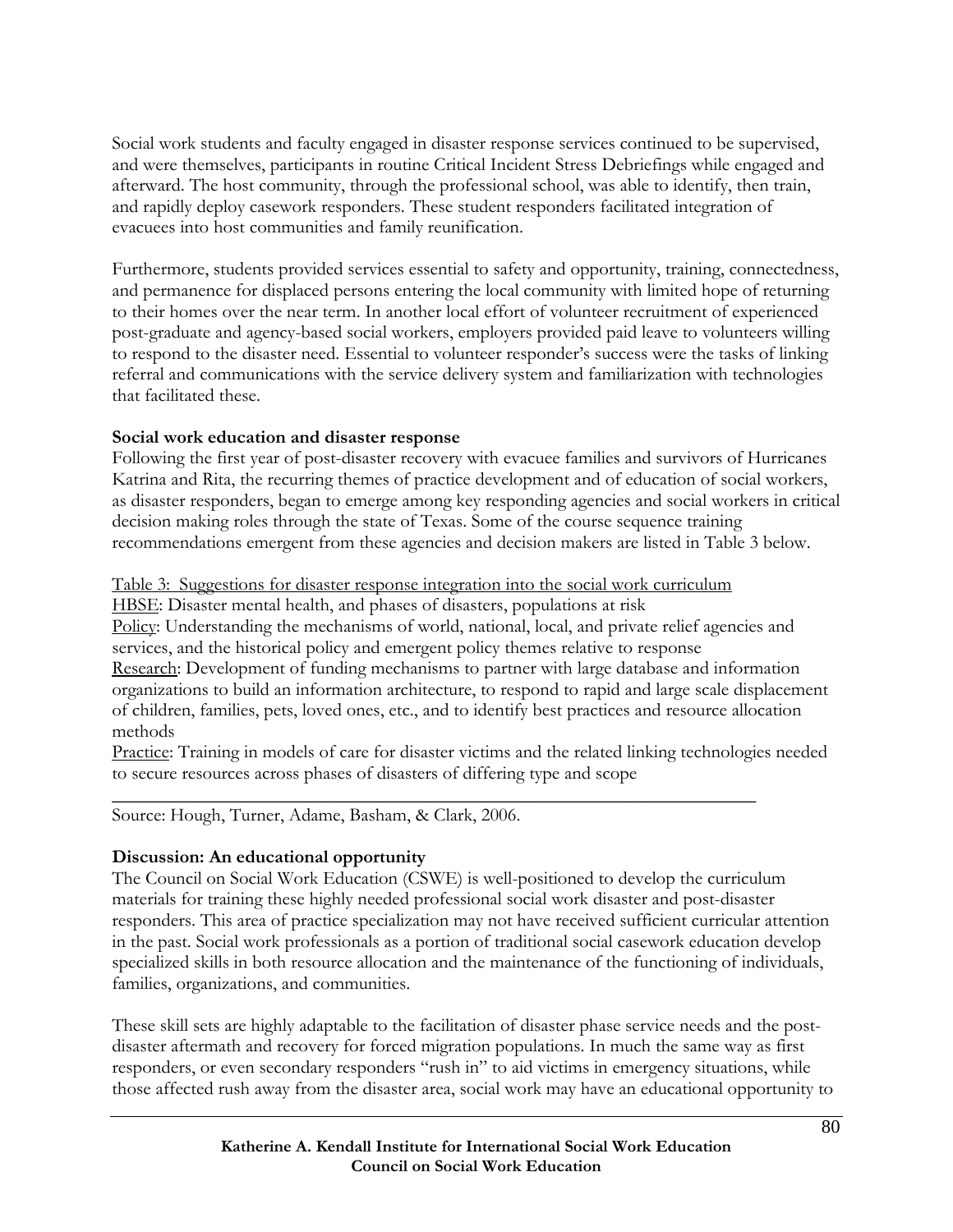advance professional recognition and support for disaster response roles. Some process model considerations, or methods, that could be explored to advance this opportunity would include developing program-level funding mechanisms and determining educational interest or need. Key schools or programs and with proximity to likely areas of identifiable need could be identified as disaster response social work training institutions. Furthermore, identification of educators, best suited to develop curricula and programs, would rapidly give impetus to the growth of a new specialty area that is greatly needed. Additionally, there is a need for curricular development of placement experiences and opportunities for students at all levels of training in both large-scale and small-scale disaster response organizations. However, developing economic incentives to facilitate training and experiential opportunities is an essential prerequisite for curriculum innovation and advancement.

#### References

- American Red Cross. (2007, January). Hurricane Katrina response—Facts at a glance. Retrieved January 2, 2007, from [http://www.redcross.org/news/ds/hurricanes/katrina\\_facts.html](http://www.redcross.org/news/ds/hurricanes/katrina_facts.html)
- Faberow, N. (Ed.). (1999). Training manual for human service workers in major disasters. Darby, PA: Diane Publishing Company.
- Federal Emergency Management Administration. (2006). By the numbers–One year later–Hurricane Katrina: Press release number 3216-242, Release date: August 29, 2006. Retrieved January 6, 2007, from http://fema.gov/news/newsrelease.fema?id=29359
- Halpern, J., & Tramontin, M. (2007). *Disaster mental health: Theory and practice.* Belmont, CA: Thomson/Brooks Cole.
- Hough, C., Turner, R., Adame P., Basham, R., & Clark M. (2006, October). Social work roles in disaster response: Paper presented at the annual meeting of Texas National Association of Social Workers' Thirtieth Annual State Conference, Arlington, Texas.
- National Oceanic and Atmospheric Administration. (2007, January). Retrieved January 5, 2007, from <http://celebrating200years.noaa.gov/events/katrina/welcome.html>
- Texas Health and Human Services Commission. (2006, August). Hurricane evacuees in Texas. Prepared by: Epidemiology Team, Strategic Decision Support, Financial Services Division, Texas Health and Human Services Commission, Austin, TX.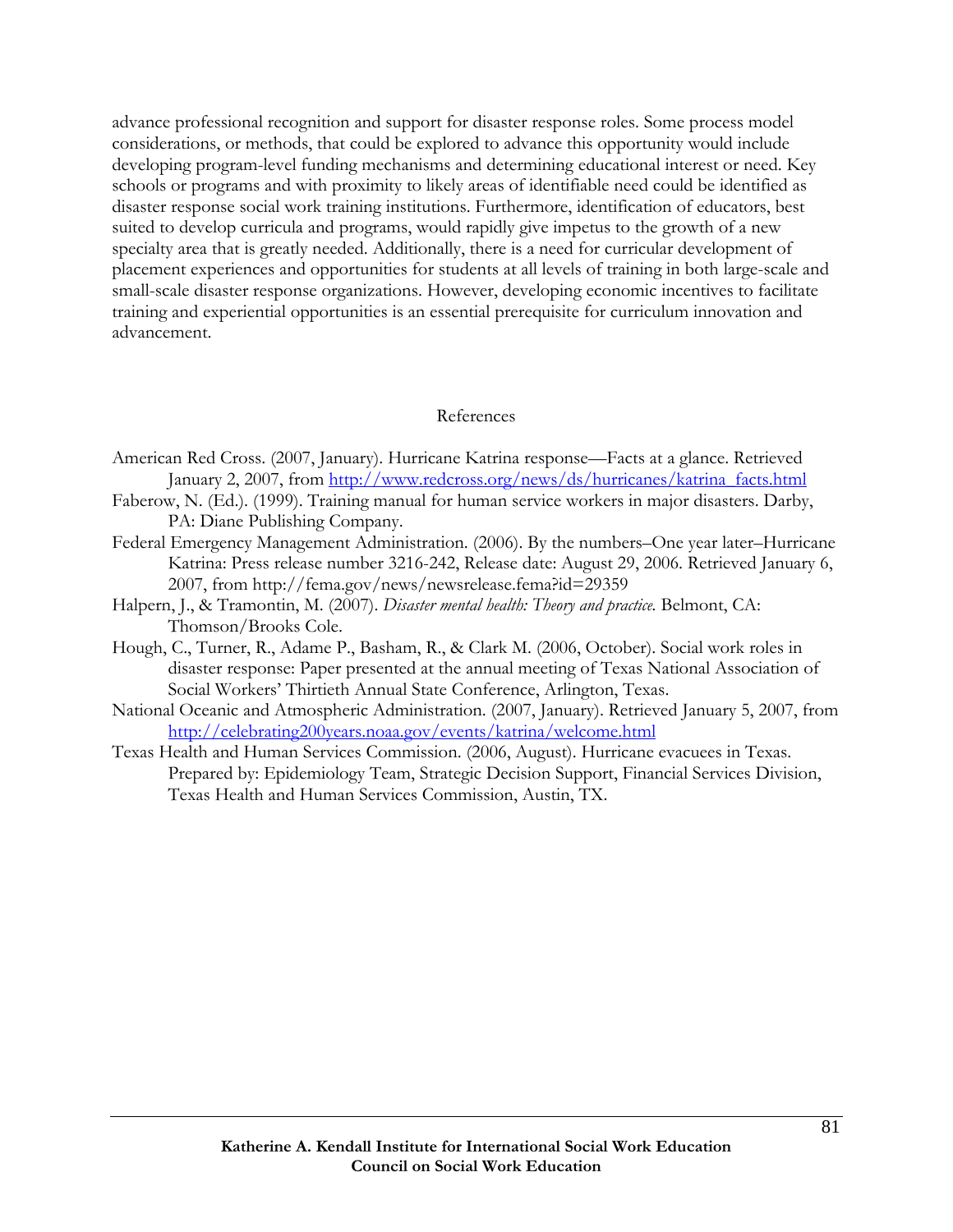### **A Disaster Response Curriculum Module for Foundation Social Work Courses**

So`Nia L. Gilkey *Doctoral Candidate*  School of Social Work University of Pittsburgh, United States

### **Abstract**

The aim of this workshop is to provide a framework for the integration of disaster response knowledge and skills in core undergraduate and graduate level social work courses. A generalist approach is used to frame disaster response education and training that speaks to the needs of diverse and vulnerable populations.

### **Introduction**

The need for disaster response knowledge, preparation, and effective intervention strategies in social work education in the United States has experienced an increase in interest since events like 9/11, the tsunami, disastrous floods, fires, and major hurricanes such as Andrew, Ivan, Katrina, and Rita. The aim of the proposed curriculum is to provide a framework for the integration of disaster response knowledge and skills in core foundation undergraduate and graduate-level social work courses through a nine module disaster-related response for classroom and practice settings. It is presented in the context of four foundation undergraduate and graduate courses. Consensus-type crisis and contrasting models of disaster response in service delivery, namely Social Order and Humanistic Approaches, provide the theoretical frameworks for the modules.

It is anticipated that this proposed curriculum will stimulate student learning; advance student practice and service skills with individuals, families, communities, and vulnerable populations during and after a disaster; increase student's ability to respond in disaster crisis situations competently in the short- and long-term; and provide opportunities for additional curriculum development in disaster response in general foundation practice and research courses. The nine modules that make up the proposed curriculum emphasize micro, mezzo, and macro prevention/intervention and service delivery strategies.

## **Theoretical framework**

Quarantelli and Dynes wrote in 1977 that "three decades ago, there was very little research to social crisis and disaster." The most recent decade has seen a surge of interest due to the exceptional number of natural and man-made disasters impacting communities all over the world. This interest, however, has been slow to connect practice in the context of disaster or social crisis. This slow pace is also reflected in the minimal representation of disaster-related content in social work education. In response to this slow pace, the author has developed a model for disaster response that speaks to the many areas of knowledge and skills needed to prepare students in social work education to respond in a disaster-related context effectively.

As a basis for conceptually framing disaster in the context of social work education, consensus-type crisis (Quarantelli & Dyers, 1977) serves as a foundation for the knowledge base used in the modules to be understood and applied in the field. Consensus-type crisis refers to "crises where there is some agreement on the meaning of the situation, the norms and values relevant to the situation and priorities that should be addressed in the context of the situation" (Quarantelli &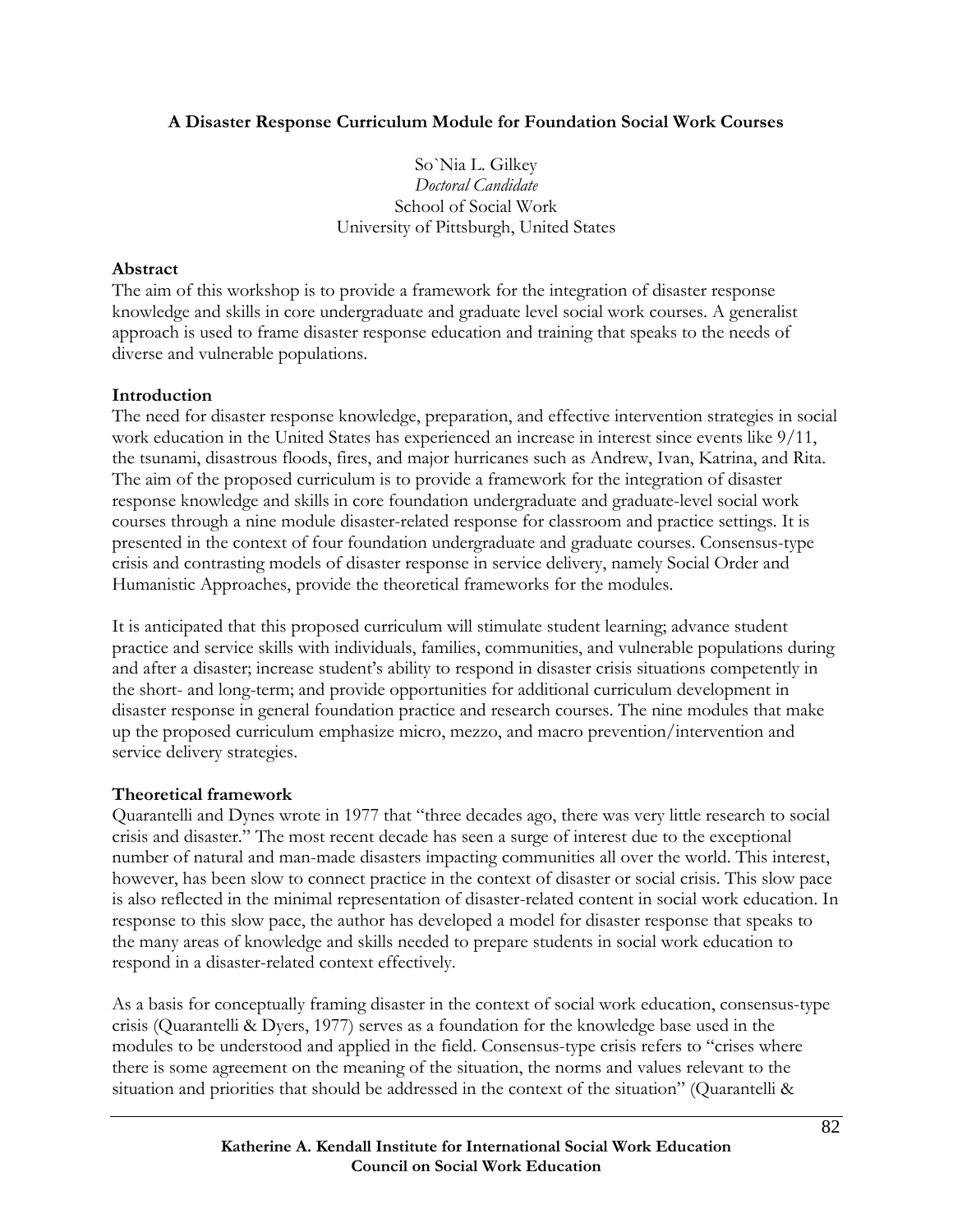Dyers, 1977). Natural disasters are good examples of consensus-type crises, particularly in consideration of where practice and service delivery effectively address the needs and/or concerns of affected populations.

While practice can be understood in the context of crisis, strengths and the impact of the biopsychosocial environment represent key elements to be considered in disaster planning, response and recovery. These key elements are viewed in the context of service delivery in two key models of intervening: maintaining social order and humanistic approach (Green, Gill, & Kleiner, 2006). The model of maintaining social order places emphasis on efficiency; attention to the deserving as it relates to meeting needs; expectation of disorder; and considerable time and efforts on warding off crime and public safety. The humanistic model considers aspects of the social order model but with particular emphasis on people's dignity; efforts to help anyone asking for help; and people responding in a morally and socially responsible manner. The focus of the humanistic approach is more in line with social work values and ethics and considers that response is best done in the context of strengths of the individual and community, and further with a goal of recovering that is dignified and empowering. The modules developed in this curriculum utilize a humanistic approach and further stresses the development and application of skills that speak true to social work values in times of disaster.

# **Modules**

The modules consist of nine key areas of disaster that emphasize knowledge, skills, values, and practice at pre-disaster, disaster, response, and recovery phases. The key areas include:

- 1. Introduction introduction to the many definitions of disaster, key elements of disaster planning, response and recovery, key mental health issues, and long-term consequences at the individual, family, community, and national level.
- 2. Communications and risk management pre/post disaster understanding the needs and impact of communication and risk management about disaster before, during, and after the disaster occurs (local communities emphasized).
- 3. Health/Mental Health presents issues are mental health, post-traumatic response, psychological first-aid, stress and stress management in the context of disaster, and short/long-term impact on physical and mental health of affected populations.
- 4. Housing addresses issues around housing deficits, rebuilding, and affordability postdisaster.
- 5. Loss and Economic Stability deals with issues impacting job loss, individual and family income resources, applying for government subsidized funding, and regaining and/or maintaining economic stability.
- 6. Social Support and other resources considers how individuals, communities, and social workers renegotiate social supports in the absence of supports that were used and/or available pre-disaster.
- 7. Cultural Responsiveness addresses cultural factors impacting social workers' response, particularly with families and communities.
- 8. Vulnerable Populations: Special Needs Consideration presents populations at considerable risk, such as the aged, the disabled, people with various medical conditions, people with severe mental illness, and children and families living in particularly stressed environments, where access to resources to ensure safety, food, clothing, shelter, transportation, etc., is significantly restricted.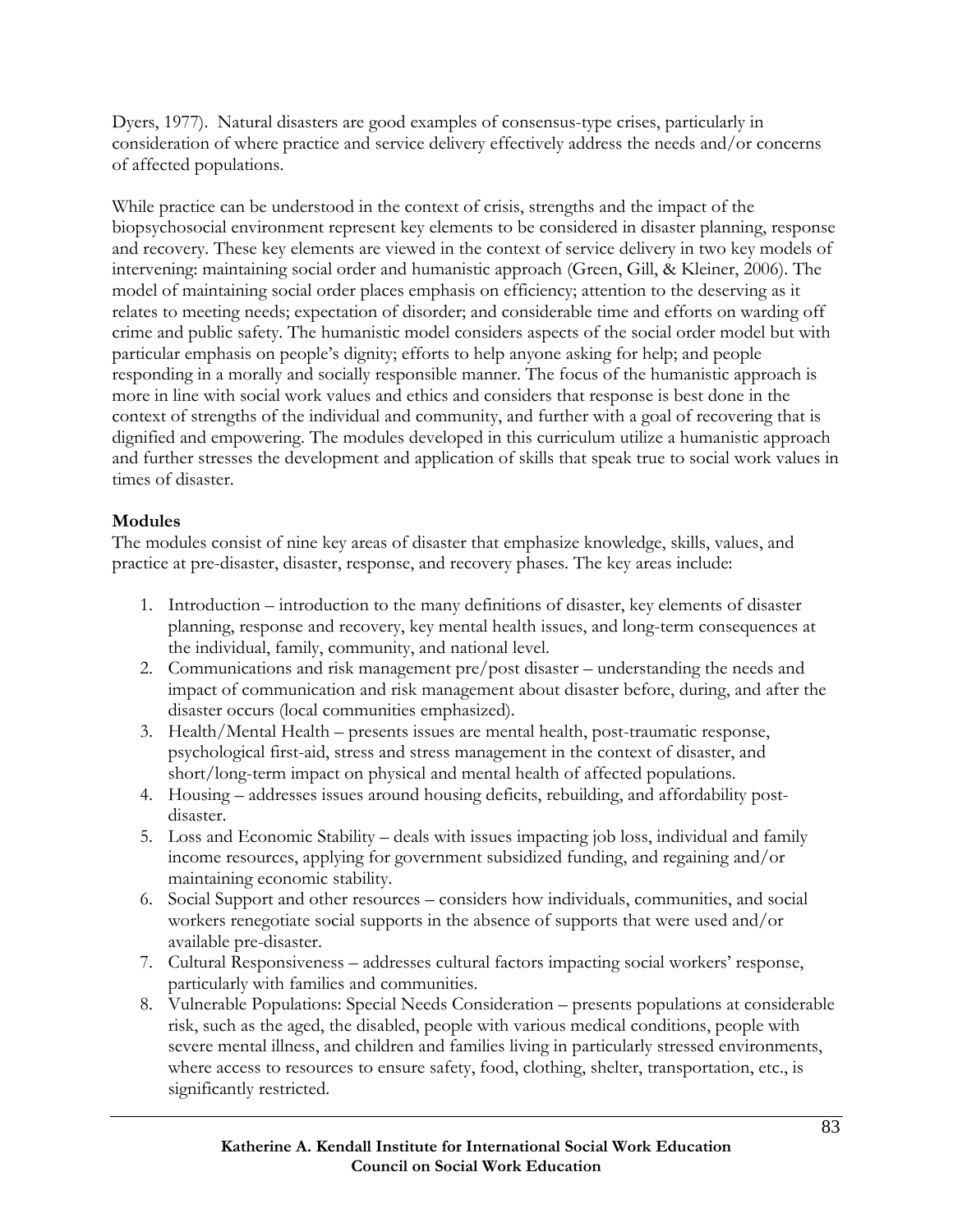9. Needs Assessment- addresses the use of psychosocial assessment tools appropriate during a disaster and the implementation of Rapid Assessment Tools (RAT) as a part of disaster planning or mitigation.

The modules were developed in response to students' expressed desire to gain knowledge and skills post Hurricanes Katrina and Rita in the U.S. As a social work educator and mental health responder in Louisiana and Mississippi for one year post Katrina and Rita, it became apparent that students could benefit from knowledge and skills specific to disaster-related issues. The modules presented provide disaster specific knowledge that has been integrated into foundation courses (taught by the author) that deal with human behavior, at risk populations, and practice with diverse populations. Experiential exercises are used to help students acquire and practice pertinent skills in crisis assessment, crisis management, psychosocial coping, stress management, post-traumatic stress indicators and response, communication, cultural issues impacting response, identifying, accessing, and using available resources, and developing and implementing disaster planning in their own agencies/organizations.

The experiential exercises used include case vignettes (actual situations drawn from individual, family, and community stories post Katrina and Rita) with assessment specific and skill-based questions and key points for discussion. Various mitigation and post-disaster assessment tools evaluating the pre-disaster needs/issues (i.e., RAT), and short- and long-term psychosocial needs of targeted groups such as children, teens, families, the aged, persons who are homeless, and members of the community from diverse ethnic/religious backgrounds particularly vulnerable before and after a disaster are used. Finally, coping and recovery role play exercises highlighting group facilitation and coping and recovery groups (with children and teens), one-on-one counseling (with children, teens, and families), and community organizing (particularly with grassroots and faith-based organizations) are used.

While the modules identified do not represent all areas of disaster response, they do provide a more formal and structured framework for introducing disaster content that engages students in a meaningful way around issues to be considered and skills needed in the context of disaster. As we continue to explore knowledge and skills needed to improve social work's response in times of disaster, having a disaster-related curriculum that can be integrated or infused into coursework at the foundation and advanced skills level becomes key.

Responding at all levels (micro, mezzo, and macro) requires that students are armed with the necessary tools needed to assess and intervene effectively. The proposed curriculum, which has been developed through the use of the nine modules, is one proposed strategy designed to help students be prepared to do this. Social workers are expected to respond in times of crisis. Through improved disaster-related education and skill development, social workers can state without trepidation that they are prepared and ready to meet the challenge of disaster.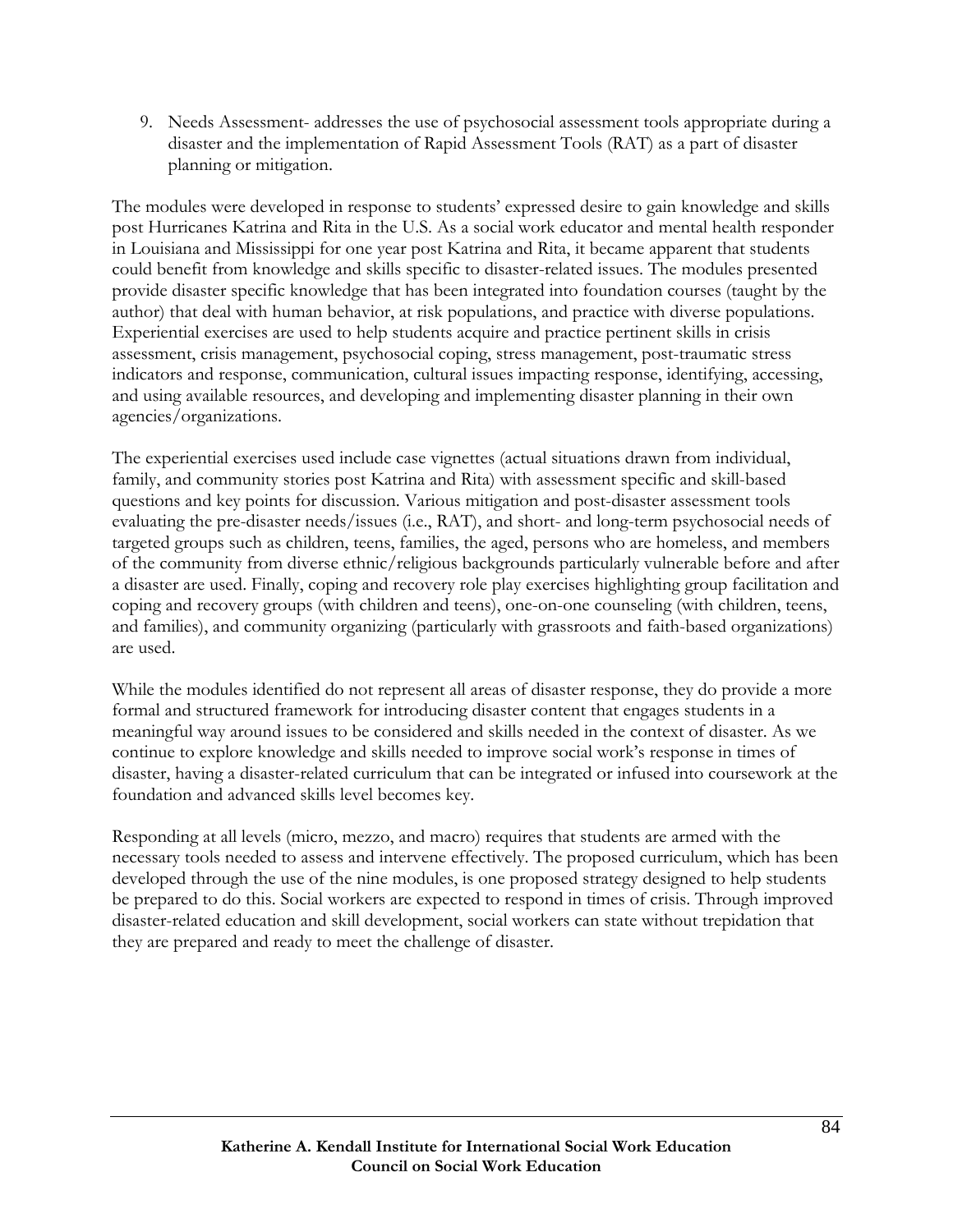#### References

- Green, J.J., Kleiner, A.M., Montgomery, J.P., & Bayer, I.S. (2006). *Voices from the frontlines: Service providers share their experiences from working in the wake of Hurricane Katrina.* This report is a project of ICBR of Delta State University, Southeastern Louisiana University and the Michigan Center for Public Health Preparedness.
- Green, J.J., Gill, D., & Kleiner, A.M. (2006). *From vulnerability to resiliency: Using community-based research to assess impacts and responses to disaster.* Unpublished manuscript.
- Quarantelli, E.L., & Dynes, R.R. (1977). Response to social crisis and disaster. *Annual Review of Sociology*, *3* (23), 23-49.
- Substance Abuse and Mental Health Services Administration. (2002). *Communications in a crisis: Communications before, during and after a crisis situation.* Rockville, MD: U.S. Department of Health and Human Services.
- Substance Abuse and Mental Health Services Administration. (2003). *Developing cultural competence in disaster mental health programs: Guiding principles and recommendations.* Rockville, MD: U.S. Department of Health and Human Services.
- Substance Abuse and Mental Health Services Administration. (2006). *For mental health and human services workers in major disasters.* [http://mentalhealth.samhsa.gov/\\_scripts](http://mentalhealth.samhsa.gov/_scripts)
- World Health Organization. (2001). *Rapid assessment of mental health needs of refugees, displaced and other populations affected by conflict and post-conflict situations, and available resources.* Geneva: Author.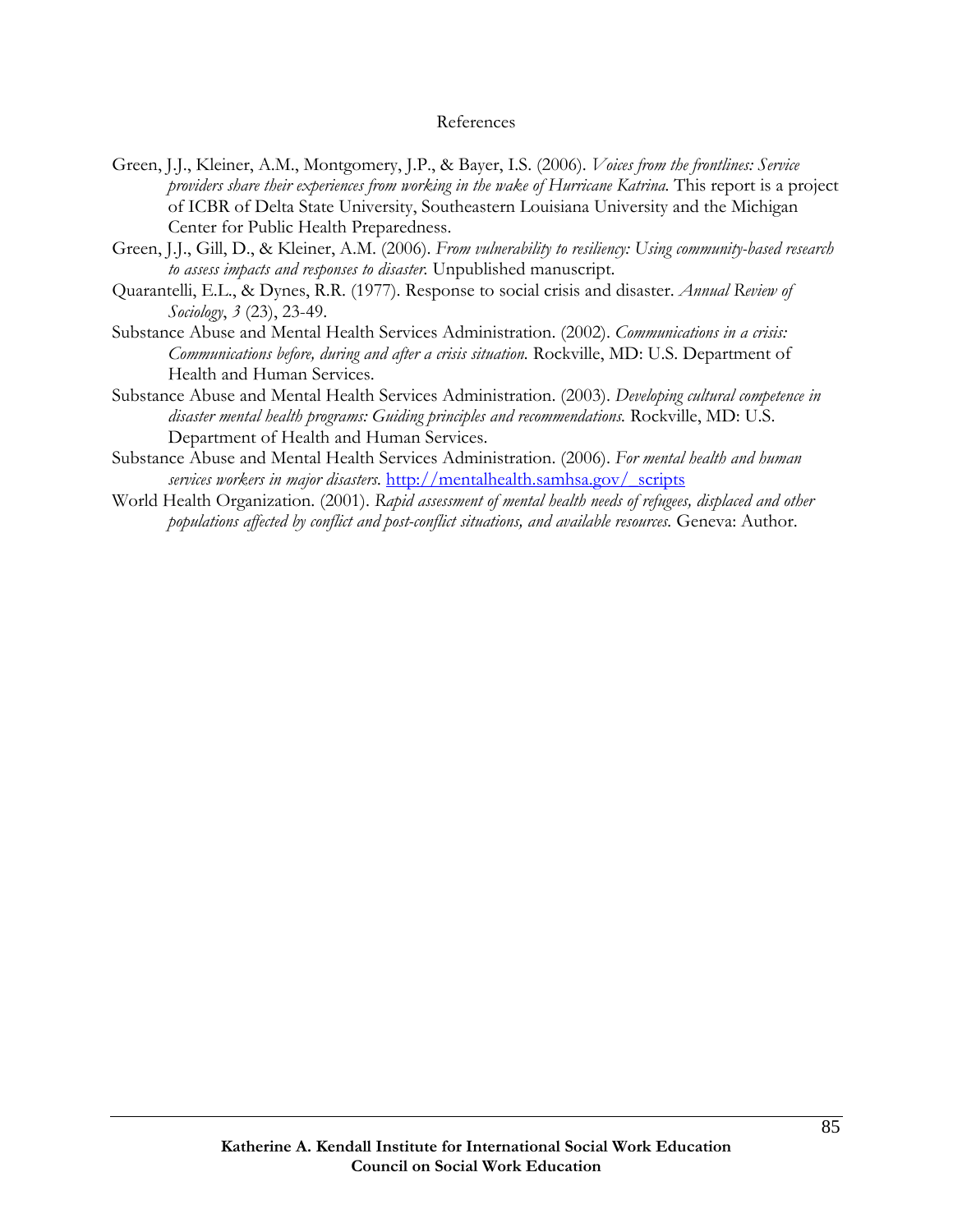**CURRICULAR INFUSION–DISASTER CONTENT IN SOCIAL WORK EDUCATION**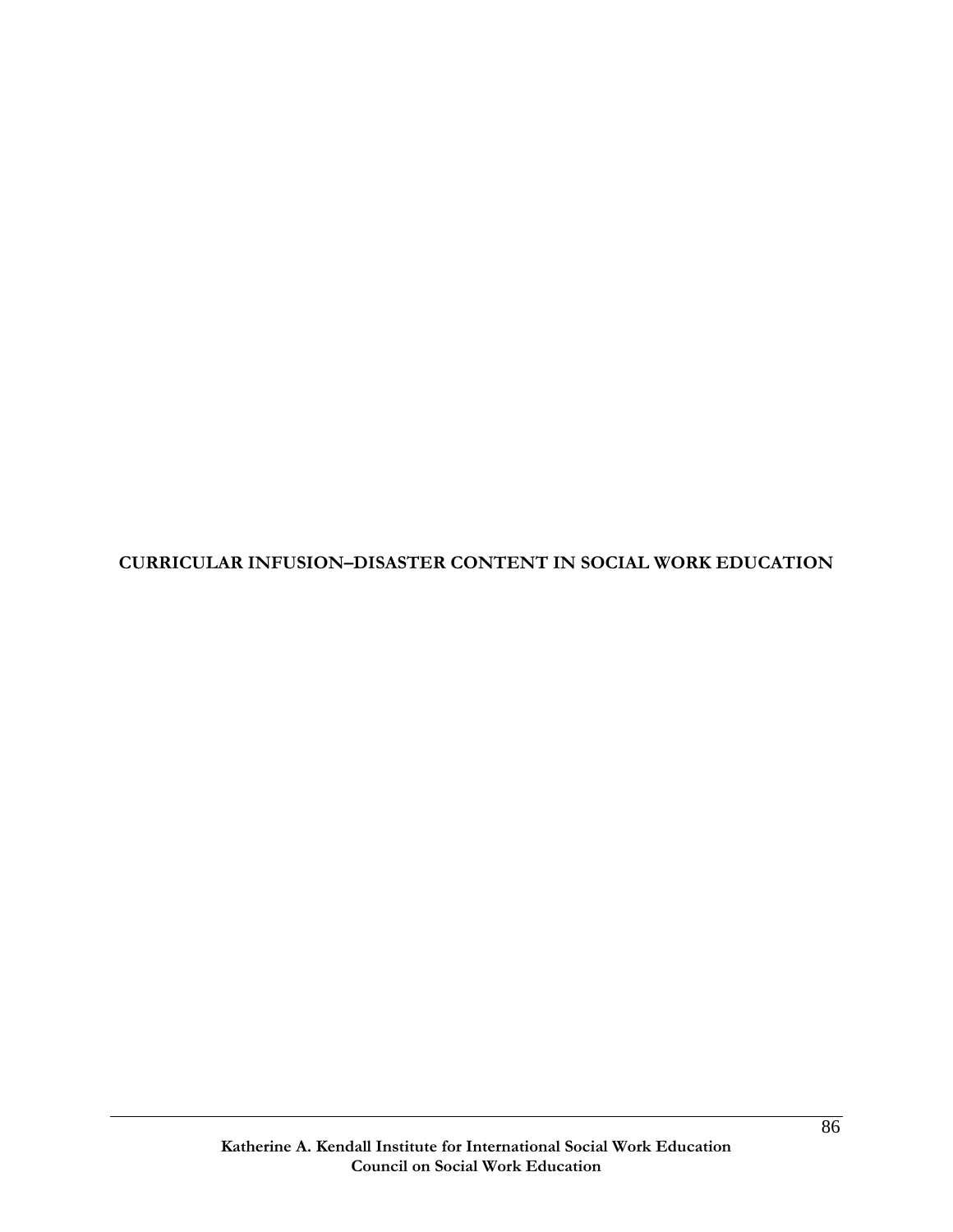### **Curriculum Transformation: Lessons Learned From the CSWE Gero-Ed Center**

Ashley Brooks-Danso, MSW *Co-Director*  National Center for Gerontological Social Work Education Council on Social Work Education, United States

### **Abstract**

In response to worldwide demographic imperative to prepare gerontologically competent social work graduates, the CSWE Gero-Ed Center (National Center for Gerontological Social Work Education) is leading the effort to transform social work curriculum across the United States through the training of faculty using an infusion and planned change model to infuse gerontological competencies into curriculum. This presentation will discuss this effort and present lessons learned.

*More information is also available in the Achieving Curricular and Organizational Change monograph. This monograph was distributed at the seminar and is available online at no cost to interested persons. To download the monograph, register for the eLearning course or to access additional infusion resources related to gerontology and social work, please visit the CSWE Gero-Ed Center Web site: [www.Gero-EdCenter.org](http://www.gero-edcenter.org/).* 

*The information included in this presentation was compiled largely from the work of Dr. Nancy Hooyman and Suzanne St Peter through their work on both the GeroRich Project and the Gero-Ed Center.* 

Since 1998, the Council on Social Work Education (CSWE) has undertaken several major initiatives to change social work curriculum so that it is inclusive of gerontology content. This effort has been led by projects funded through the Geriatric Social Work Initiative of the John A. Hartford Foundation of New York City, USA.

Projects have included the CSWE Strengthening Aging and Gerontological Education for Social Work Project (SAGE-SW), funded from 1998-2004, the CSWE Geriatric Enrichment in Social Work Education Program (GeroRich), funded from 2001-2006, and the current CSWE Gero-Ed Center (National Center for Gerontological Social Work Education), funded since 2004. Highlights of the accomplishments of these programs include a survey of 946 social work educators and practitioners to develop the *CSWE SAGE-SW Competencies* (65 competencies), the selection and funding of 67 BSW & MSW programs to infuse gerontology content into their program through the GeroRich program, and the development of the Planned Change Model. The current project, the Gero-Ed Center, has refined and reduced the list of *SAGE-SW Competencies* from 65 to 39 competencies and has selected another 72 programs to participate in its Curriculum Development Institutes. These institutes use the *Planned Change Model* to infuse gerontology into social work programs. Over the course of the 9 years, CSWE has trained well over 1,000 social work faculty from the U.S. and abroad.

All of the Gero-Ed Center's work is competency-based. The Center defines competencies as what graduates are able to do based upon knowledge and values learned in BSW and MSW foundation classes and field curriculum. One example of a Gero-Ed Center competency is: *Use empathy and*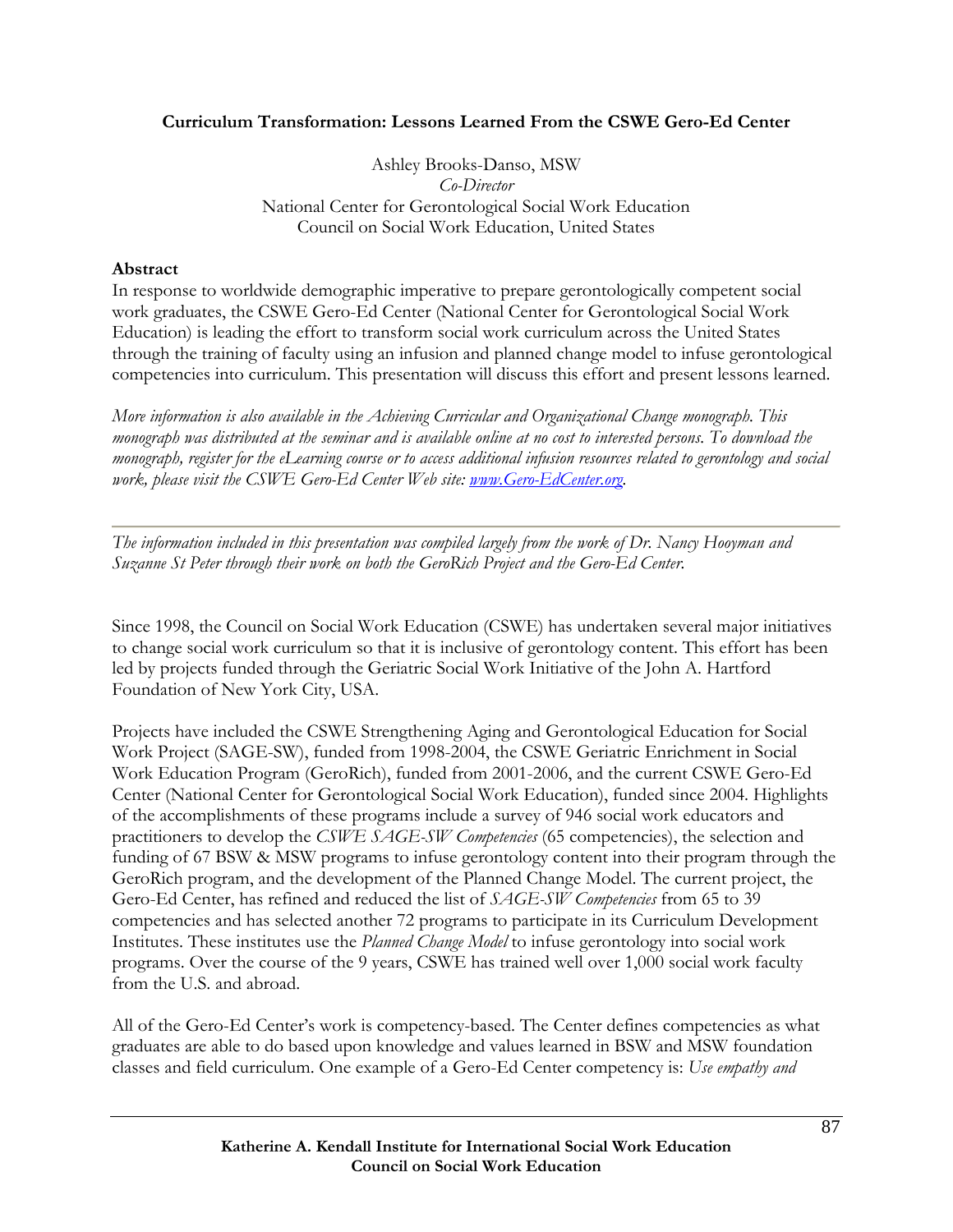*sensitive interviewing skills to assess social functioning (e.g., social skills, social activity level) and social support of your client.* 

Through its work in training faculty, the Gero-Ed Center identifies three models of curriculum change: (1) specialization, (2) integration, and (3) infusion. For its purposes, specialization is defined as graduate learning that builds on foundation content, integration is defined as specific content placed separately in strategic locations in the curriculum but not within all foundation courses, and infusion is defined as content poured into the foundation curriculum to permeate and alter it.

The work of the Gero-Ed Center focuses on the infusion model, or the embedding of gerontology in the course description, course goals and objectives, foundation competencies/learning outcomes, and each class session's description/objectives. The goal of its efforts is curriculum transformation, where the infusion of gerontology is a long-term change focusing on institutionalization. The aim of the transformation is to realign the learning experience with the desired outcomes so that learning is fundamentally altered. A focus of the Gero-Ed Center involves building intersections between one content area and another and recognizing that curricular transformation must be congruent with each program's learning environment and culture.

Although it is recognized that the infusion model takes longer than the integration or specialization models to implement, infusion is the most effective in institutionalizing content. Due to the nature of the infusion model, content becomes difficult to remove once embedded content versus the addon approach of integration. Through its programming, the Gero-Ed Center has found this to be especially important considering faculty turn-over and other academic issues.

Through the experience of the GeroRich program, the Gero-Ed Center has adopted a Planned Change Model that involves four stages: (1) Planning Phase, (2) Implementation Phase, (3) Evaluation & Dissemination Phase, and (4) Sustainability Phase.

During the Planning Phase, an assessment is completed, including input from faculty, students, and the community; appropriate competencies are selected and faculty develop an action plan. In the Implementation Phase, the action plan is implemented. Examples of infusion that might occur during the Implementation Phase include turning the Human Behavior class "upside down" so that it begins with old age. During the Evaluation and Dissemination Phase, faculty or the program measure to what extent they have achieved their goals and begin incorporating their work into their research agenda for dissemination. Finally, during the Sustainability Phase, faculty or programs build toward the institutionalization of long-lasting curricular changes.

Over the years, and specifically from the GeroRich project, the key features that have been identified as resulting in successful curriculum transformation include the ability to articulate clearly the need, or the "selling point," for the infusion of gerontology content. Other features include properly addressing organizational barriers such as time, resources, curriculum structure, the reaffirmation self-studies for accreditation, diverse faculty teaching styles, other demands and the congruence of the transformation effort with a program's organizational culture, including its mission, curricular goals, and objectives.

The factors that have been found to impede success include: inadequate time or attention, fixed preconceived notions, programs unwilling to move beyond specialization approach, the inability to build on topical or curricular intersections, gero-faculty who did not collaborate with other non-gero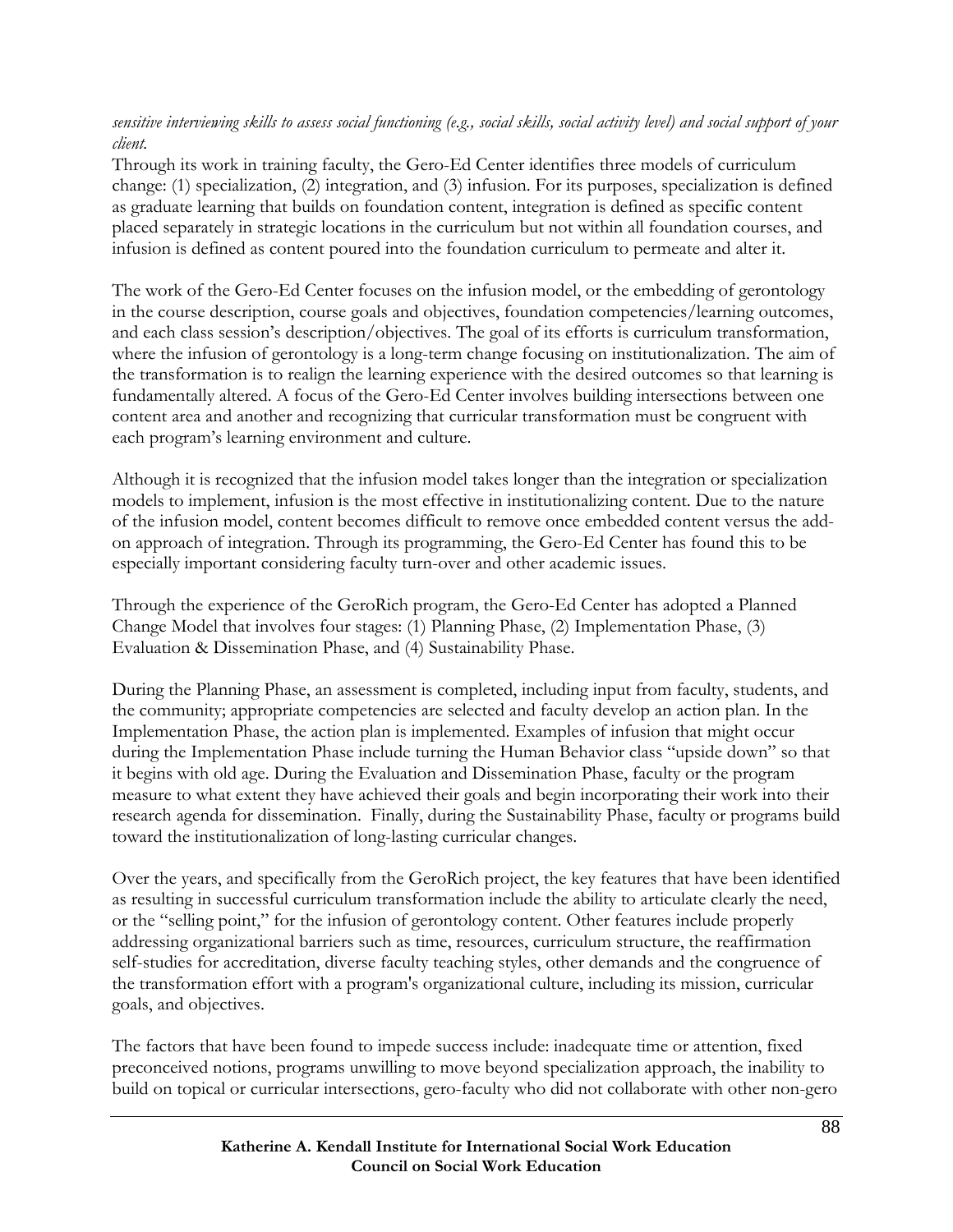faculty, an entrepreneurial organizational culture and/or programs undergoing the CSWE reaffirmation self-study who did not have the time to dedicate to the curricular transformation efforts.

In Dr. Nancy Hooyman's recent monograph, *Achieving Curricular and Organizational Change: Impact of the CSWE Geriatric Enrichment in Social Work Education Project*, she outlines the lessons learned from the GeroRich project, for which she was Principle Investigator. Highlights of what was learned during GeroRich is that the process of curricular transformation was similar regardless of program size or type, that the inclusion of field in addition to classroom learning was critical and that faculty needed support in learning the best ways to teach the material, in addition to the resources they received. Other lessons learned were that evaluation was most effective when incorporated into existing mechanisms, mentoring became essential for dissemination and the scholarly potential of faculty or programs was not related to size or nature of program.

Additionally, it was learned that sustainability must be defined more broadly than simply funding. For instance, several programs were able to acquire in-kind support for their efforts such as meals, speakers and space, and it was found that building on the intersections with other populations (children, addictions) led to sustainability. Interestingly, GeroRich also highlighted a need for support in marketing the efforts of faculty or the program as it was found that acknowledgment led to increased commitment and sustainability on the part of participating faculty and programs.

It is hoped that the participants of the International Seminar on Disaster will take away the lessons learned from the 9 years of curricular transformation efforts at the Council on Social Work Education and use them in their efforts to transform social work education to be inclusive of issues of disaster. The Gero-Ed Center recently launched an eLearning course, *A Planned Change Model: Preparing Gerontologically-Competent Graduates*; participants are encouraged to take this course so as not to "reinvent the wheel" as they move forward with their curricular transformation efforts.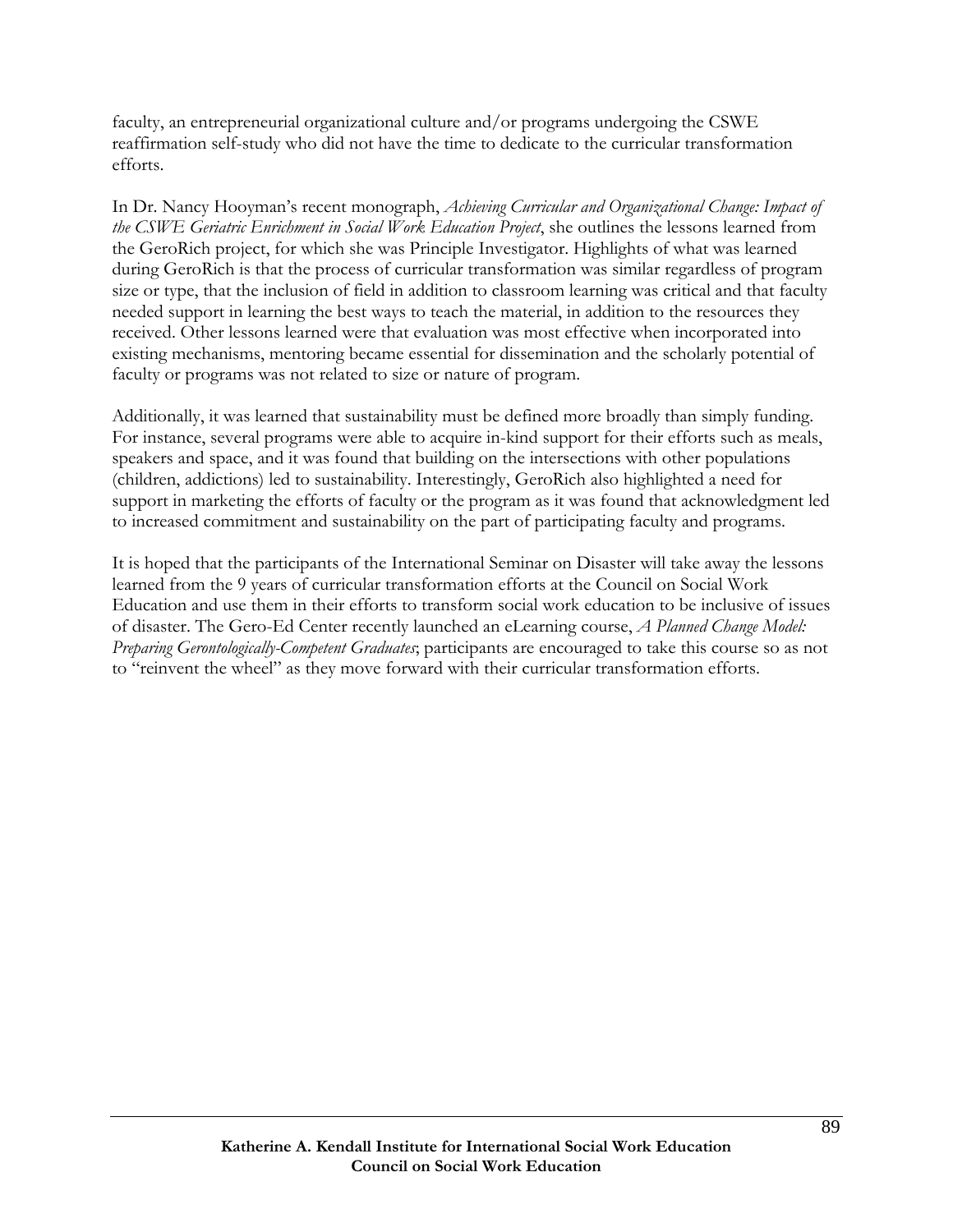#### **Incorporating Disaster Content as a Component of International Curriculum**

Lynne M. Healy, Ph.D. School of Social Work University of Connecticut, United States International Association of Schools of Social Work

Disaster response is relevant to domestic and international practice and policy development in social work. Curriculum content on disaster response provides an avenue for extending and enhancing the infusion of international content into the social work curriculum and demonstrating the link between local and global practice. This presentation will identify principles for developing and infusing disaster content based on the protracted efforts to internationalize social work curricula.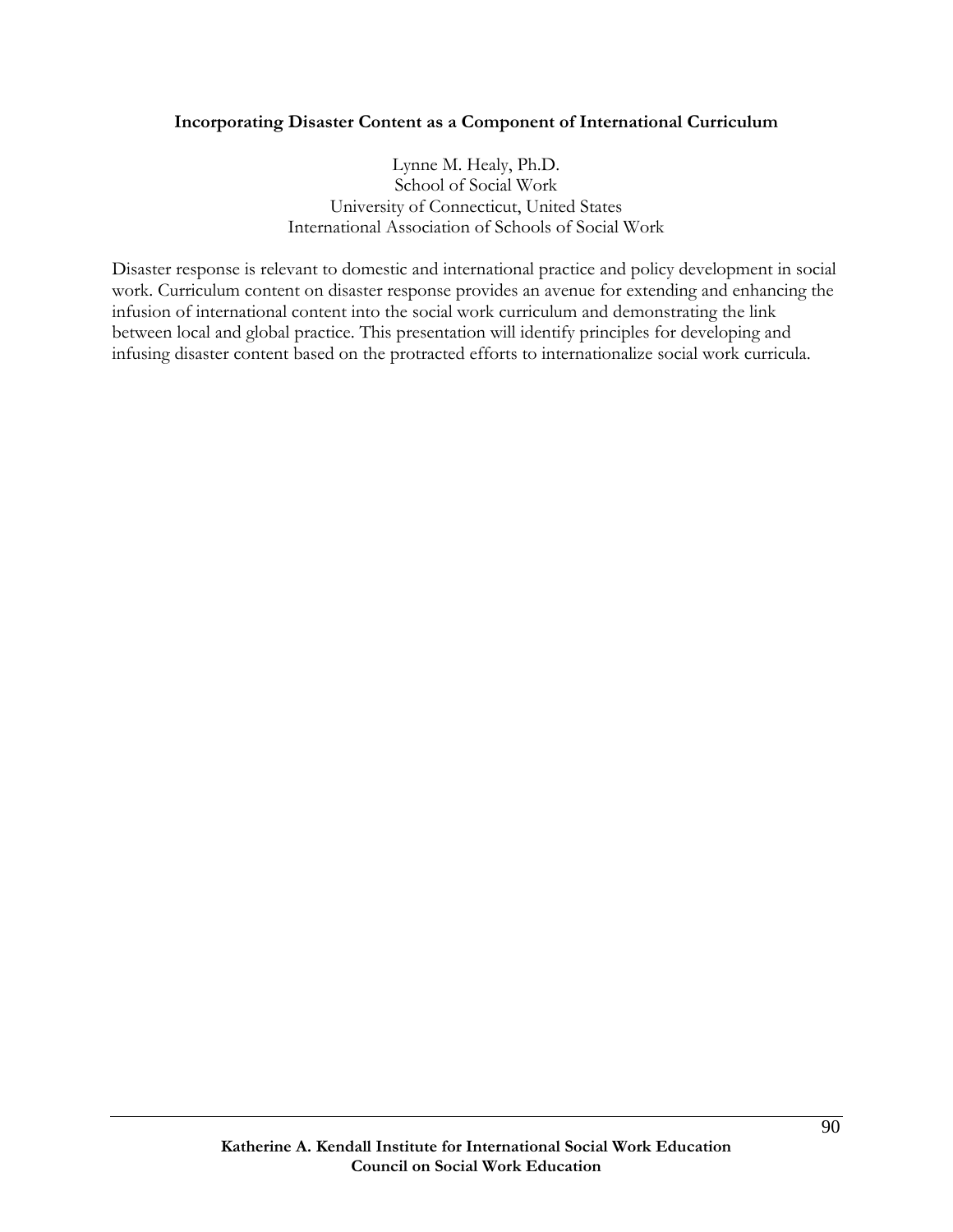**SOCIAL WORK CURRICULUM: ISSUES, COMPONENTS, AND THEORETICAL CONSIDERATIONS IN THE INTEGRATION OF DISASTER RESPONSE**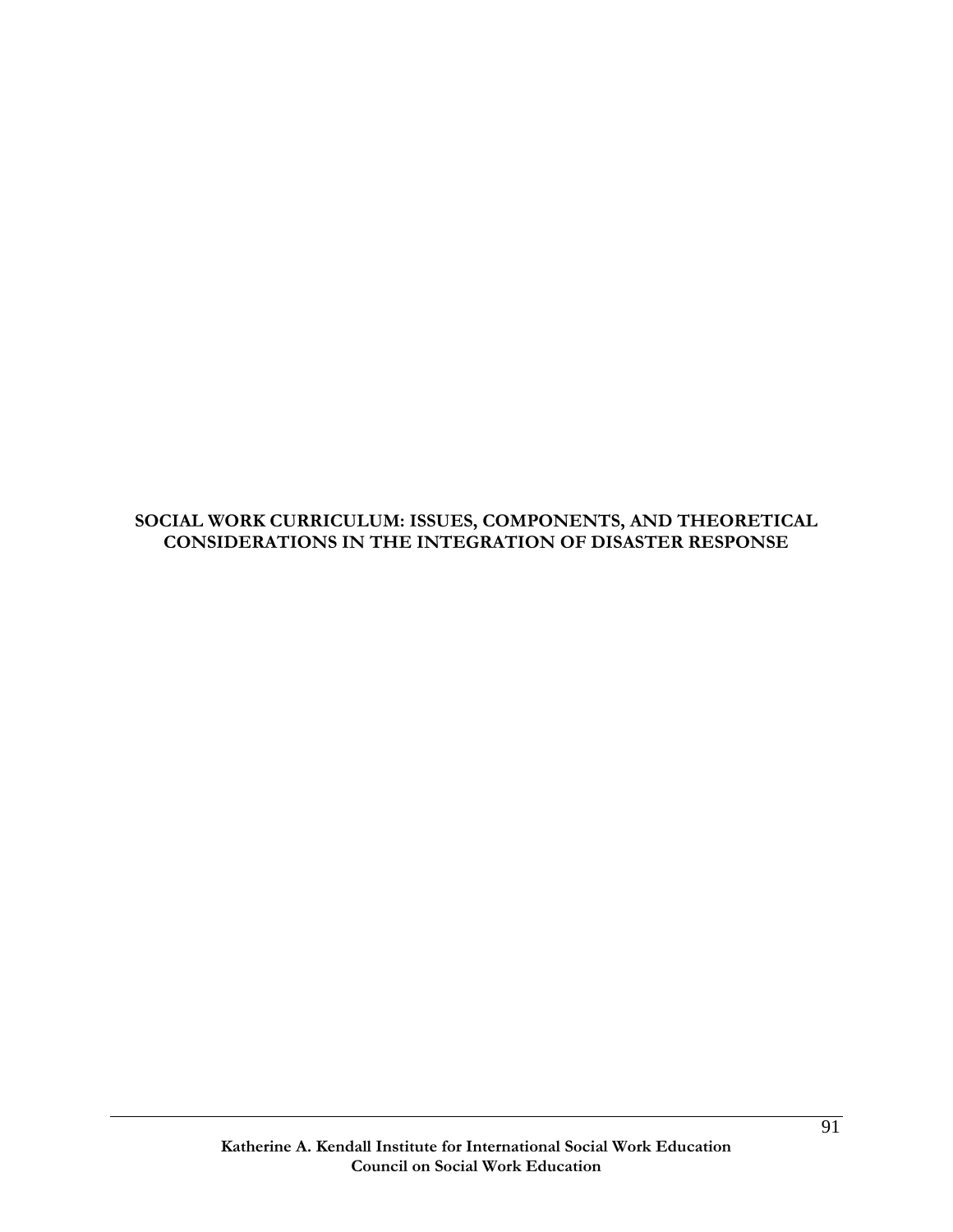### **A Social Development Model for Infusing Disaster in the Curriculum**

Doreen Elliott, Ph.D. School of Social Work University of Texas at Arlington, United States

Disasters raise complex psycho-social, economic, and service delivery issues. This presentation explores some aspects of the contribution that the study of disaster issues and social work can make to curriculum design in social work education through the presentation of a social development model for the study of disaster in social work education and as a way of incorporating a global approach to practice in the social work curriculum.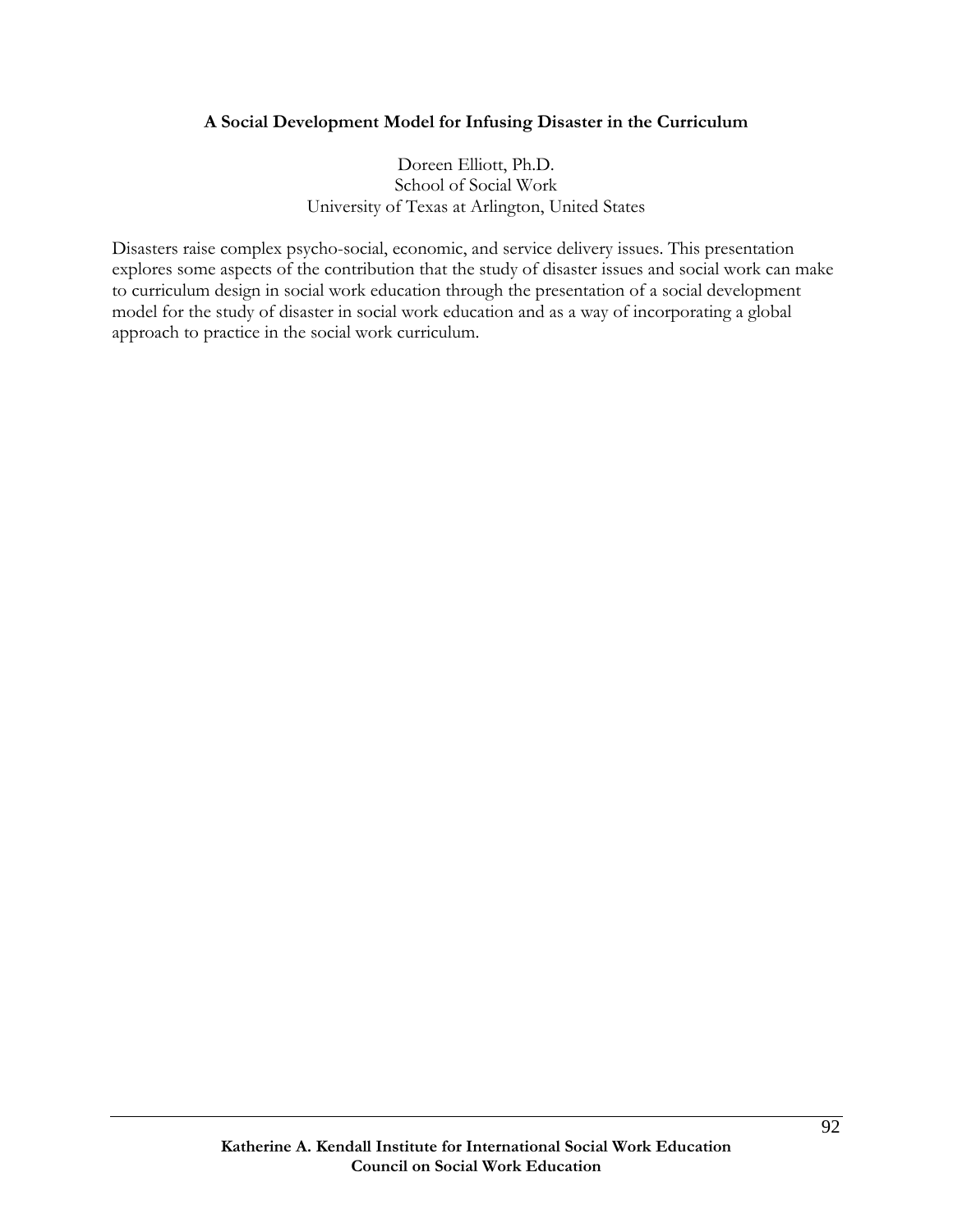### **Disaster Recovery Case Management: Social Work and Multicultural Education**

Martell Teasley, Ph.D. Florida State University, United States

Emily Stapleford Florida State University, United States

### **Abstract**

The purpose of this presentation is to demonstrate how social work education programs can collaborate in the development of culturally sensitive practitioners for disaster recovery case management with multiethnic communities. An emphasis is placed on the need to understand how intercultural diversity affects disaster recovery case management with diverse indigenous populations.

### **Introduction**

In recent years, Florida has been hit hard during hurricane seasons. In 2004 Charley and Ivan marked the first time that two major hurricanes, Category 3 or higher, hit Florida in one year since 1950. Over 100 people lost their lives and approximately 25,000 homes were destroyed. With another 40,000 homes suffering major damage, the cost has been estimated at \$42 billion in total property losses. Charley devastated the state's central east coast and is considered the worst natural disaster to hit Florida since Hurricane Andrew in 1992. Florida's tourist and agricultural industries suffered billions of dollars in damage and loss wages. The citrus industry alone, the mainstay of Florida agriculture, suffered almost \$500 million in initial damages and an estimated over 2 billion dollar in overall loss.

One of the major challenges to disaster relief and crisis intervention professionals is the development of methods for initial access and long-term services to vulnerable populations such as rural minority residents, migratory families, persons with disabilities, low-income families, the homeless, and the elderly. Beyond the general risk that all geographic localities face during hurricane season, many of these communities and individuals face greater risk due to their sometimes less than adequate access to public resources (Zakour & Harrell, 2003).

Coupled with this problem is a general lack of education and training in cultural competence among emergency management and other disaster relief professionals, who are usually members of the majority and do not reside within those minority communities in which they may provide services. These professionals often struggle in the long-term case management process with the most vulnerable populations due to language barriers and other cultural factors that, if not understood, can hinder the helping process. As such, the research literature in this area is replete with examples of stress, burnout, and posttraumatic disorders related to long-term case management with the most vulnerable populations (Puig & Glynn, 2003).

The social work profession with it emphasis on advocacy and empowerment of vulnerable populations has much to offer disaster relief education and training. The presentation outlined a three part demonstration project developed by Florida State University College of Social Work in collaboration with Catholic Charities U.S.A. and Network Florida. It consists of a self-paced, on-line computer-based education and training program as well as face-to-face instruction. Program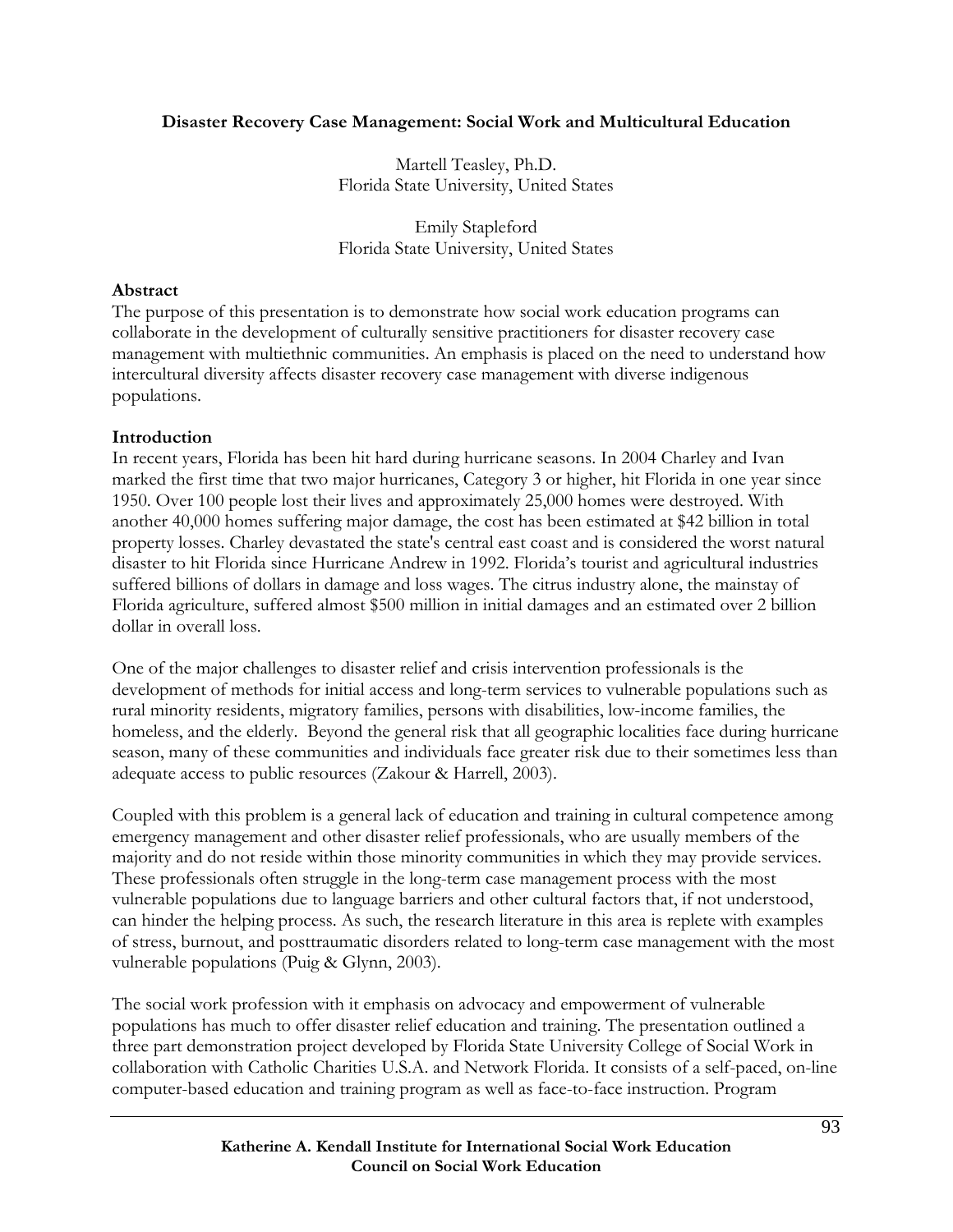certification is within one of three modalities (1) a *degree seeking certification program* with a dedicated internship for MSW students; (2) a *non-degree certification program* which does not require field placement for MSW as well as non-degree continuing education students; (3) and an *on-line special topics course* entitled *Culturally Competent Emergency Management,* which is open to degree seeking and non-degree seeking individuals. The training Web site can be found at [www.disasterrecoverytraining.org.](http://www.disasterrecoverytraining.org/) Individuals interested in the on-line training program can contact the program chair, Martell Teasley: [mteasley@mailer.fsu.edu](mailto:mteasley@mailer.fsu.edu).

### **Program objectives**

After successful completion of this training program, participants will be able to: Understand the meaning of cultural diversity and how it affects the helping process during and after a natural or human induced disaster.

Understand the signs and symptoms of stress, burnout, and posttraumatic stress syndrome as they relate to disaster recovery.

Understand how to become culturally competent and how to determine individual, group, and organizational levels of self-awareness towards cross-cultural sensitivity in the helping process. Demonstrate awareness, skills, and strategies for dealing with stress, burnout, and other mental health challenges that result from short-term and long-term recovery case management. Understand how vulnerable populations may be disproportionately affected by the impact of disasters and methods for advocacy and facilitating healthy outcomes for these populations. Assess and facilitate community risk and preparation for a disaster occurrence, crisis intervention, and long-term recovery.

Understand and assess organizational culture including administration, management and staff in terms of cultural competence and preparation for crisis intervention and long-term recovery with vulnerable populations.

### **II. Structure of the training program**

This is a self-paced training program that should be completed within 120 days from the start. Depending on the individual reader, this training will take approximately 60 hours to complete. The curriculum consists of five modules with each demonstrating micro, mezzo, and macro-level implications.

Module 1: Understanding Cultural Diversity and Cultural Competence

Module 2: Racial & Ethnic Diversity and Disaster Relief

Module 3: Vulnerable Populations & Disaster Relief

Module 4: Case Management & Long-Term Disaster Recovery

Module 5: Cultural Competence & Disaster Relief Organizations: Strategies, Skills & Community Practices

The bulk of the program consists of chapters of text for review, followed by a test in each chapter. Tests contain multiple-choice questions and true/false questions and are based on the materials from the corresponding chapter. This program uses video and audio streams and PDF files as part of the training. It is necessary for the user to review all video and audio components of the training in order to successfully complete the certification program. Listed throughout this program are links to websites that provide additional in-depth information about specific topics. After completion of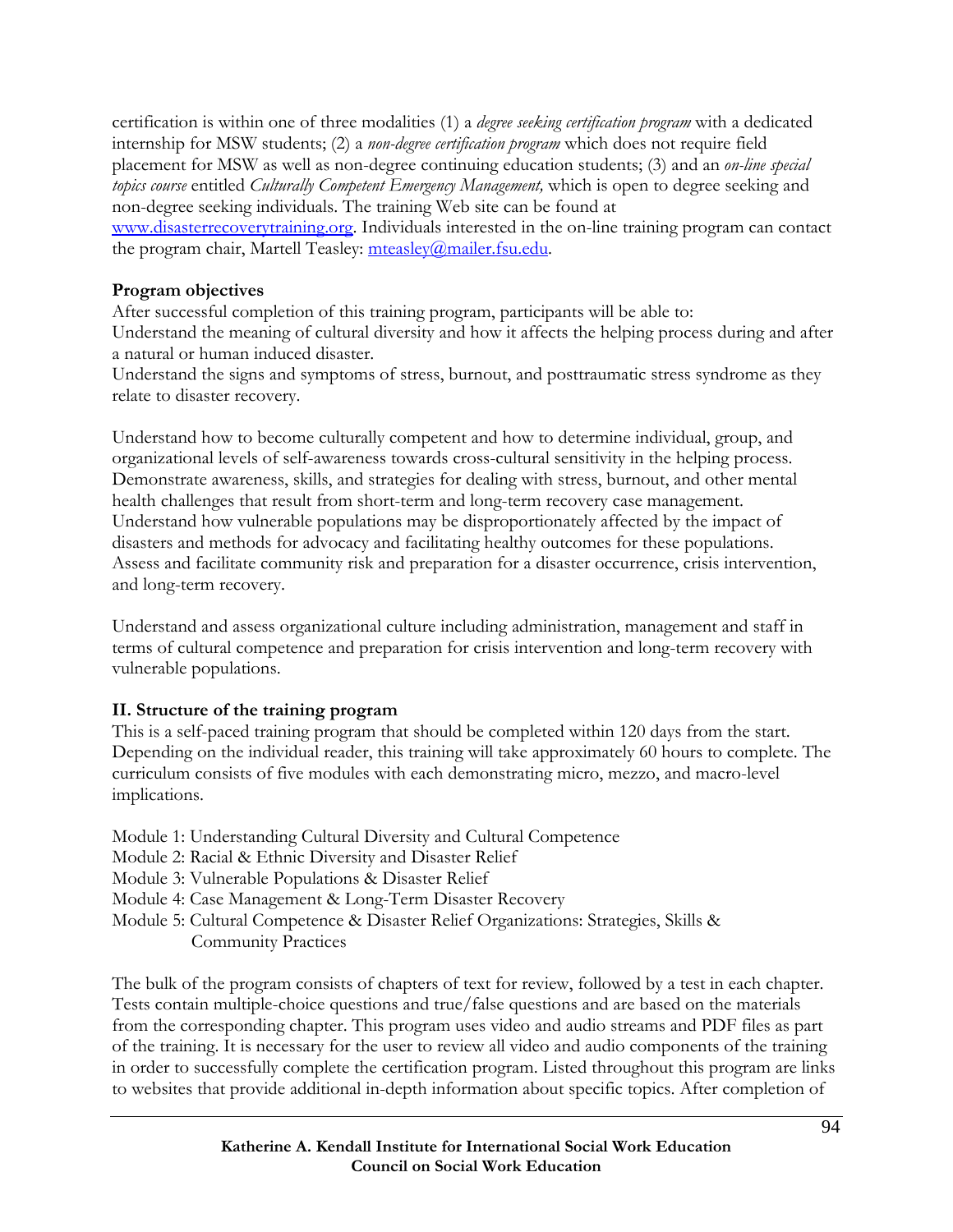the entire program, users will have to take a posttest. The posttest is designed to see how much of the information provided in the curriculum has been retained. In order to receive certification, users must achieve a passing score on the posttest.

### **III. Research components**

The evaluation plan for this project consists of three phases: (1) It gathers data from all components of the project including on-line and face-to-face classroom education; (2) structured interviews with emergency management professionals and volunteers are conducted; (3) finally, recipients of services will be part of structured interviews to discuss their experiences. Both quantitative and qualitative methods will be used through survey research and structured person-to-person interviews. This evaluation plan includes conducting a needs assessment. The purpose of the needs assessment will be to develop an understanding of particular competencies needed for crisis intervention and long-term case management with venerable populations.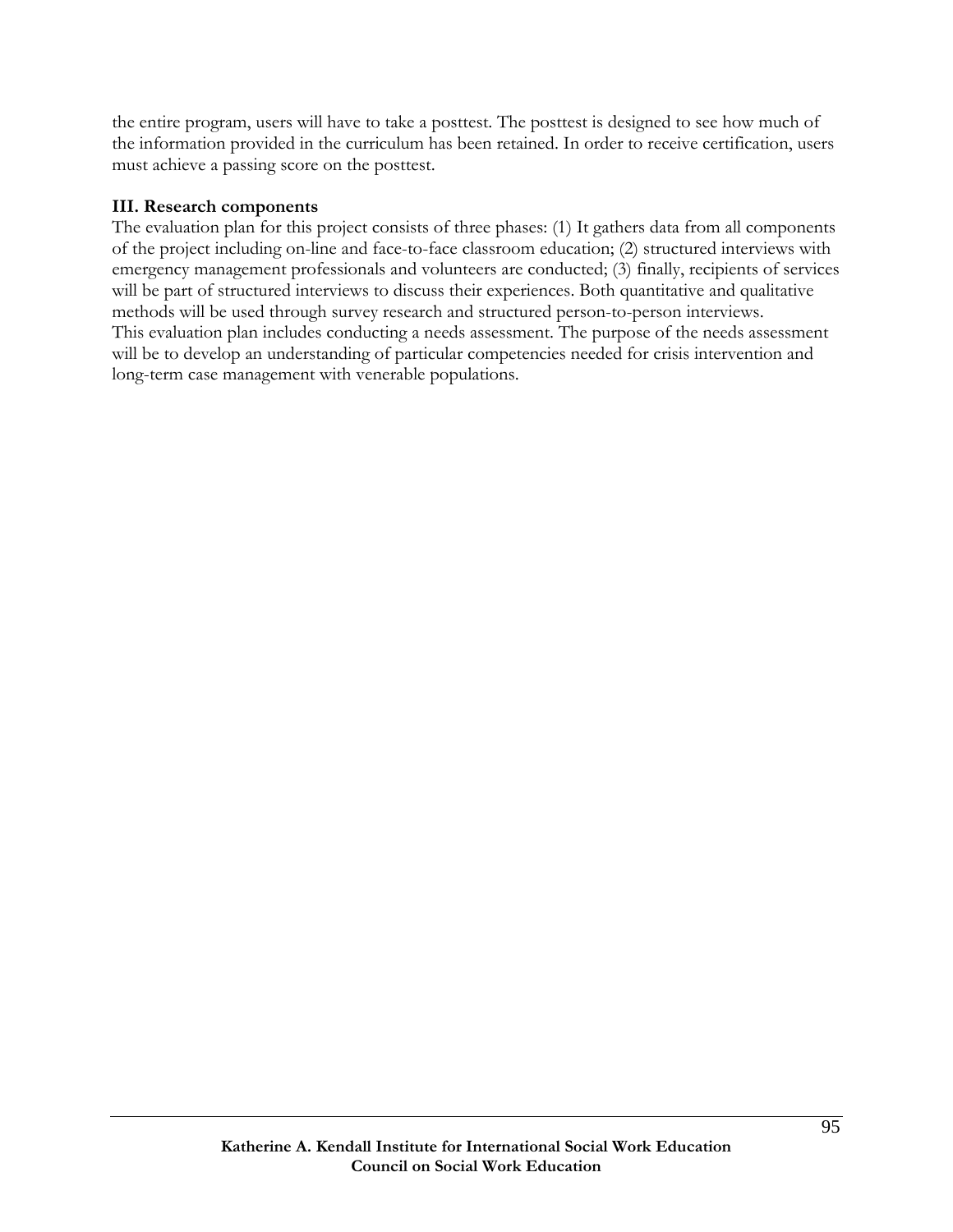# **Engaging Social Workers in Disaster Risk Reduction Across the Curriculum: A Few Missing Pieces**

Marla Petal, Ph.D. Risk Reduction Education for Disasters, United States

## **Abstract**

The urgent tasks of disaster risk reduction are about engaging in the prophylactic imperative to develop a culture of safety; to assess, and plan; to physically protect ourselves; and to develop resources, relationships, and skills for resilience. If we do not engage in it, it is clear that all of our prior efforts can easily be undone in the brief time it takes for the forces of nature or the folly of people to wreak widespread havoc.

## **Infusing disaster risk reduction throughout the curriculum**

Just as the core tasks of disaster risk reduction are required at all levels of social organization, and in all settings, so too the core education for disaster risk reduction should be infused throughout the social work curriculum, and implemented throughout all practice settings. Social work education provides a model that addresses the Achilles heel of disaster risk reduction, the need to link knowledge and action, theory and practice.

Applying an "infusion" model allows us to build consciousness by rooting and embedding disaster risk reduction in social work education's core values and ethics, in our concern for vulnerable populations, our appreciation of diversity, our understanding of the reciprocal relationships between human behavior and social environments, in the role of social policy in bringing about social and economic justice, and in social work practice and research in all settings. The infusion model relies upon demonstrating the intersections of disaster risk reduction with the substantive areas of social work practice, and using these to enrich and strengthen existing foundation content, rather than eliminating something to make way for it (National Center for Gerontological Social Work Education, 2007).

Using models successfully implemented for professional preparation in gerontology and in alcoholism and drug abuse, our efforts should be focused on developing lecture-ready modules with slide presentations, handout materials, classroom and field activities, case examples, and readings to engage students with the subject matter personally and professionally. Schools of social work can themselves be role models, setting an example by walking the walk.

The overarching curricular theme or principle is that the fundamentals of disaster risk reduction link micro, meso, and macro practice, and none can be bypassed if we are to build a culture of safety into the fabric of social life. This can be established during BSW and MSW foundation curriculum, and reinforced by encouraging students to discover and develop this content throughout their coursework and field practice. The focus of social work practice on strengths, capacities, and resources of client systems in relation to their broader environments must be articulated routinely to include disaster resilience.

For those interested in disaster risk reduction as a field of practice, a single course and/or a monthly seminar can aid the process of infusion through the selection of appropriate classroom and field assignments so that the topic can be explored with greater depth, breadth, and specificity.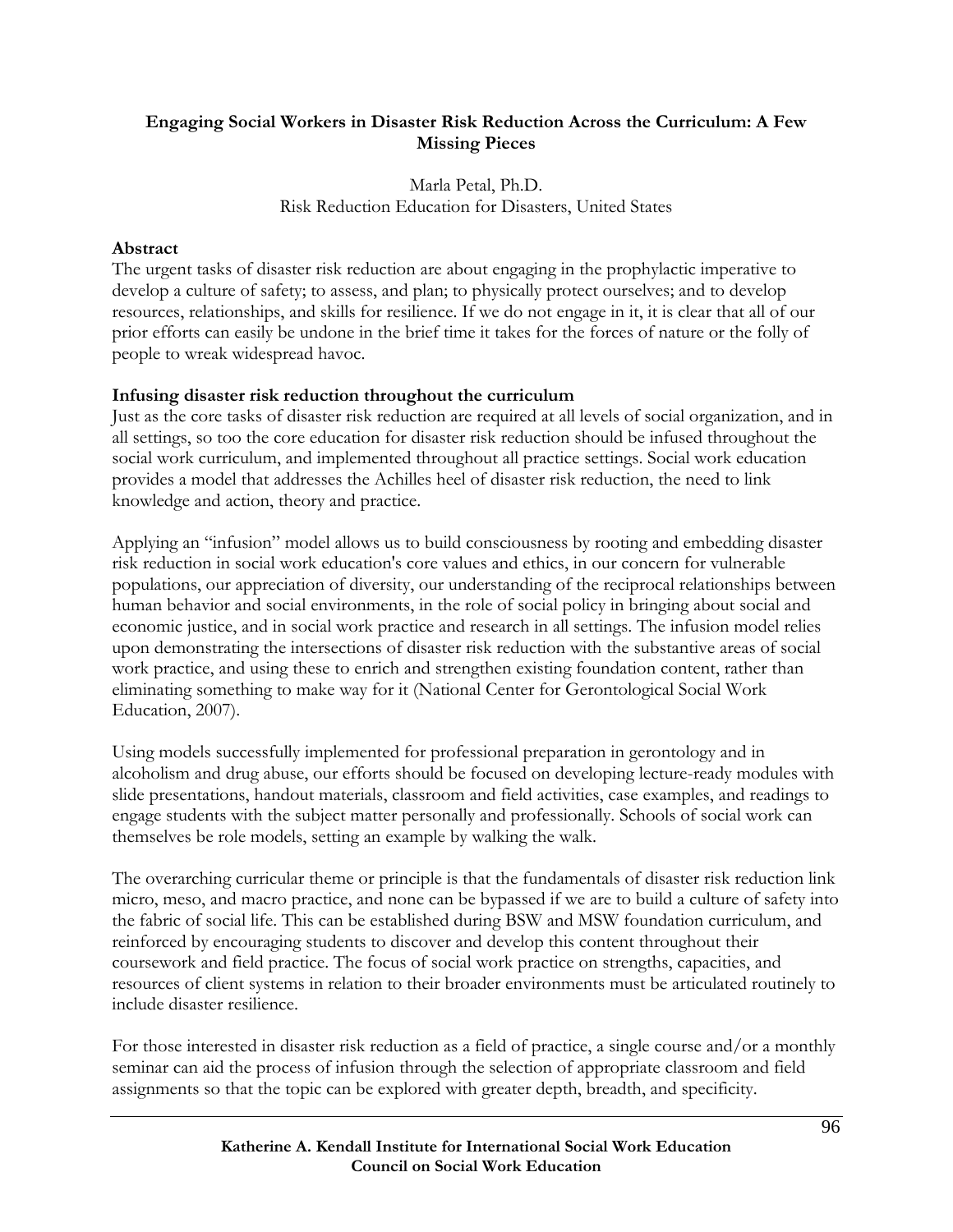#### **Disaster risk reduction in the field**

Field supervisors can and should be guided to involve students in the disaster risk reduction tasks in each agency, thus strengthening arenas of practice as well. Every field setting is a place where social workers can promote disaster risk reduction. Disaster risk reduction experiences are ideal macro assignments for student in the field. Examples are: learning and/or helping to develop or communicate the agency's disaster preparedness plan, working on building evacuation drills, emergency supplies, safety and security measures, evacuation location, relocation site, mutual aid plans, and participating in a response-skills course.

#### **Fundamentals of disaster risk reduction**

The "disaster cycle," as it is commonly taught, is not consistent with the core teachings of social work. The traditional temporal model is motivated by a disaster event, then response, recover and mitigation and preparedness prior to the next event, in an ever repeating cycle in which disasters are assumed to be inevitable and continuous. Instead the disaster cycle taught within the first two weeks of first year practice courses should be the "disaster risk reduction cycle" with the goal of developing disaster resilience. In the disaster risk reduction model mitigation and preparedness have primary and simultaneous importance for the purposes of reducing the impact of the next event, minimizing the need for response, and accelerating recovery (Selvaduray, 2004). As mitigation and preparedness improves, the cycle itself diminishes in magnitude until disasters are anticipated and avoided entirely.

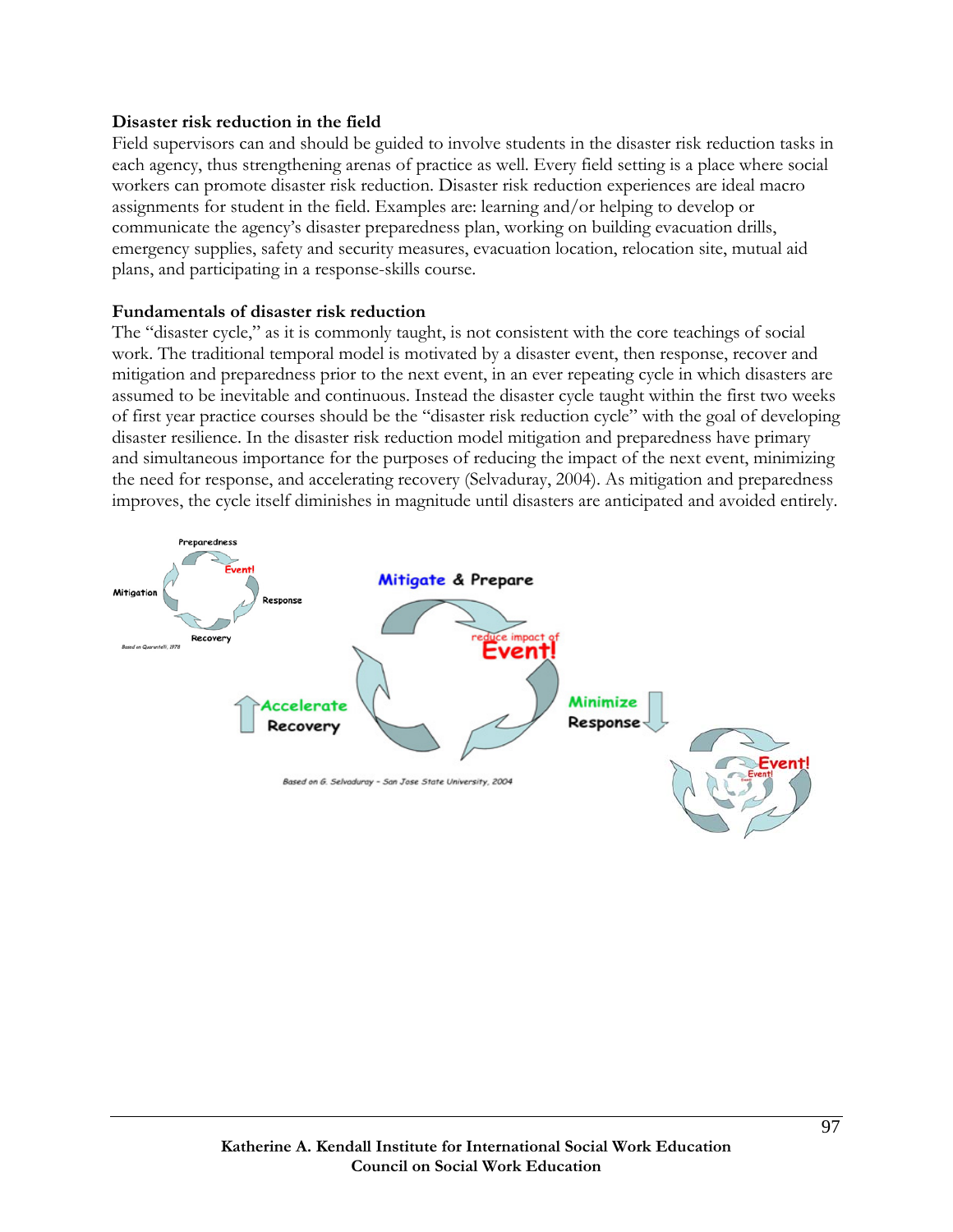### **A social justice perspective**

A social justice perspective on disaster risk reduction should seek neither to eliminate all risk, nor to make us all equally vulnerable to risks, but rather to reduce helplessness and to eliminate unnecessary and avoidable losses.

We would do well to draw upon the work of Young (1990) and Laws (1994). To Young's elaboration of the forms of oppression: exploitation, marginalization, powerlessness, cultural imperialism, and violence, Laws adds knowledge denial. Thus, as we examine a disaster, we should test the hypothesis that it is not the hazard itself that kills people, but one of the ubiquitous forms that oppression takes that kills people.

An understanding of the forms that oppression takes will help us to counteract these forms wherever they are found, and to use education for disaster risk reduction as a means of empowerment. Often it is by overcoming knowledge denial that the most sustainable changes can be achieved. It is no accident, for example, that women's literacy is the single most highly correlated factor associated with all manifestations of well-being. We should be clear with students that fatalism is not a cultural value, but rather the consequence of knowledge denial.

Knowledge about disaster risk reduction must be absorbed by all of us at a personal level and shared widely with individual clients and in social systems and practice settings. Disasters teach what can *happen* but *not* what we must *do* about it. We need to infuse the necessity to *"Be Prepared"* with content around which there is broad consensus and must become common knowledge, as wellunderstood and adopted as hand-washing, tooth-brushing, seatbelts, and life-jackets.

### **Basic disaster awareness**

Resiliency inoculation begins with "Basic Disaster Awareness." This is no more than a 3-hour overview of shared individual, organizational, and societal responsibilities. This includes understanding of hazard mechanisms, awareness of vulnerability and risk factors, overview of structural and infrastructure vulnerabilities and importance of policy, what to expect and what to do, before, during, and after common natural and man-made disasters. Community emergency response training should be an option available to students during the course of their studies, just as first aid training is.

Students should know that the positive factors for disaster resiliency, as for so many other challenges in life, are:

- Caring and support
- High expectations for success
- Opportunities for meaningful participation
- Positive bonds
- Clear and consistent boundaries
- Life skills

(Henderson, 2005).

And that knowledge, imagination, rehearsal, risk reduction, contingency planning and preparedness complete the course of disaster immunity.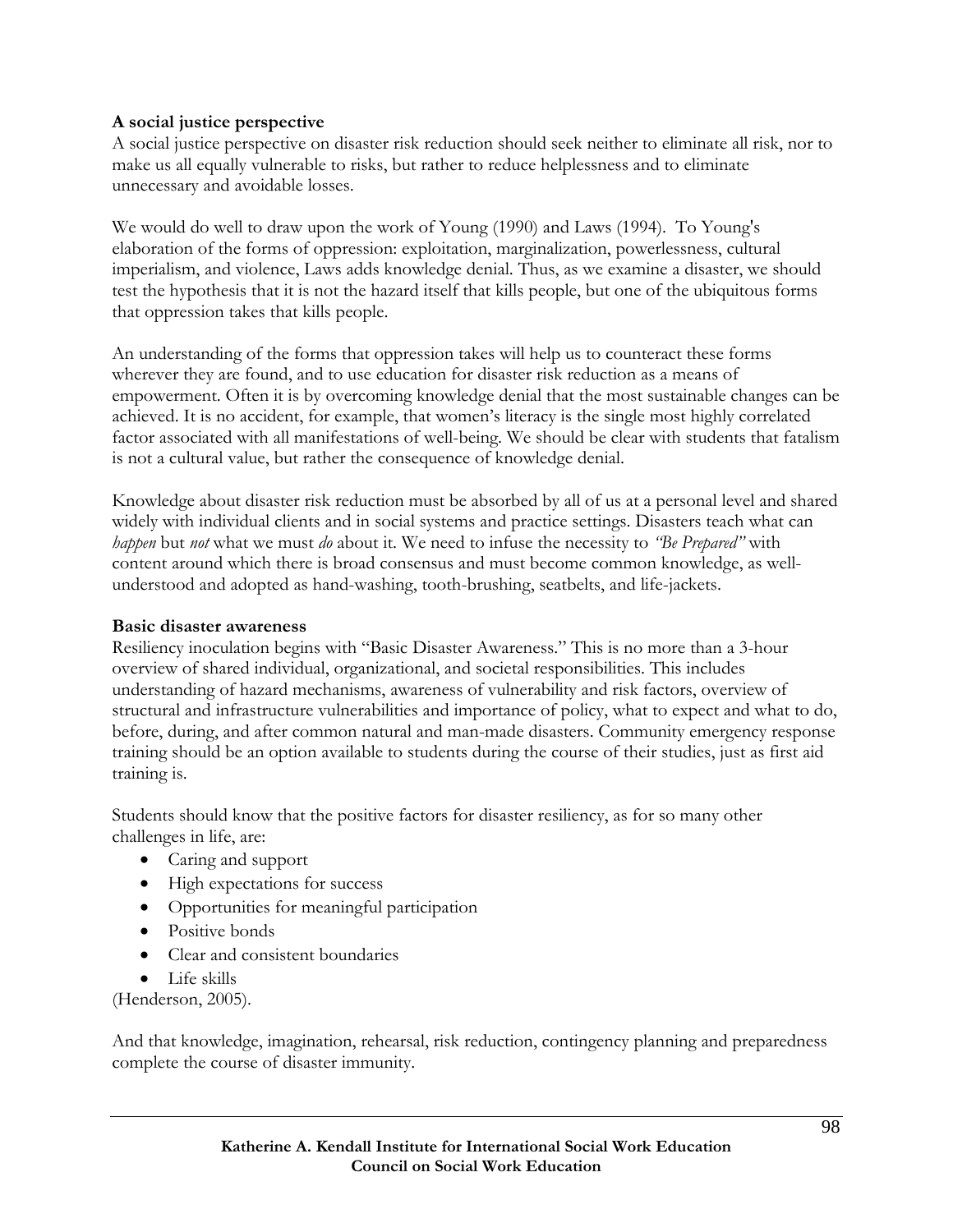### **A simple but comprehensive rubric**

A simple but comprehensive rubric divides the tasks of disaster mitigation into three categories, to be applied at micro, meso, and macro levels. These are: Assessment and Planning, Physical Protection, Response Capacity Development.

"Assessment and Planning" are said in one breath - for too often one is done without the other, rendering it a meaningless waste of time. Physical protection focuses especially on the built environment (infrastructural, structural, and non-structural) from the perspective of the individuals who stand to be injured, killed, rendered homeless, jobless, or whose geographic and social communities face destruction. For example, building codes are enacted by policy-makers (macro), but they must be enforced by local government departments and professionals (meso), and they must be observed and respected by individual construction workers and owners (micro).

Response capacity includes both skills and provisions. Skills should include principals and functional areas of incident command systems, as well as skills such as first aid, non-medical triage, wireless communications, organizations of shelter, nutrition and safety. Provisions encompass planning for and rotation of personal, agency and communal supplies (including food, water, shelter and medical supplies, search and rescue tools, and so forth). Since we know that in the critical first 2-3 days after a disaster event, people must rely mostly on those around them - micro tasks becomes important. More specialized and technical skills, professional response, and the organization of relief and recovery take place at the meso level.

To bring these to a practical level, everyone – faculty, staff, students and field instructors–should be familiar with and implement their own basic Family Disaster Plan (www.ahep.org). We should be willing to be ethical role models, to walk the walk, humbly, acknowledging that we too are vulnerable (Burghardt, 1982). We need to begin with our personal and institutional resiliency: as individual faculty, staff, and students, and as a university and field agencies. The family disaster plan checklist below, prepared for earthquake safety, provides an example of the three categories of tasks. Education, of course, is critical for all of these (Petal, 2004).

## **Family Disaster Plan**

Check when completed.

Bold items, and a minimum of 5 additional items are required for instructor candidates.

| <b>ASSESSMENT &amp; PLANNING</b> |                                                                                                  |
|----------------------------------|--------------------------------------------------------------------------------------------------|
|                                  | We held a family disaster planning meeting, identified our risks and used this checklist for our |
|                                  | planning. (household, extended family, or family of one)                                         |
|                                  | We identified the safest places in the house and in each room in case of earthquake, fire, or    |
|                                  | hazardous materials release. (Away from windows, large and heavy objects that can fall, and      |
|                                  | objects like heaters that can cause fire.)                                                       |
|                                  | We identified exits and alternative exits from our house and building.                           |
|                                  | We searched for and identified non-structural hazards in our environment.                        |
|                                  | We know our out-of-area contact person(s) and phone number(s): (ideally cell phone for text      |
|                                  | messaging) It's:                                                                                 |
|                                  | We know that we will only use the telephone in case of physical emergency after an               |
|                                  | earthquake. We will use radio and television for information.                                    |
|                                  | We know where we would reunite                                                                   |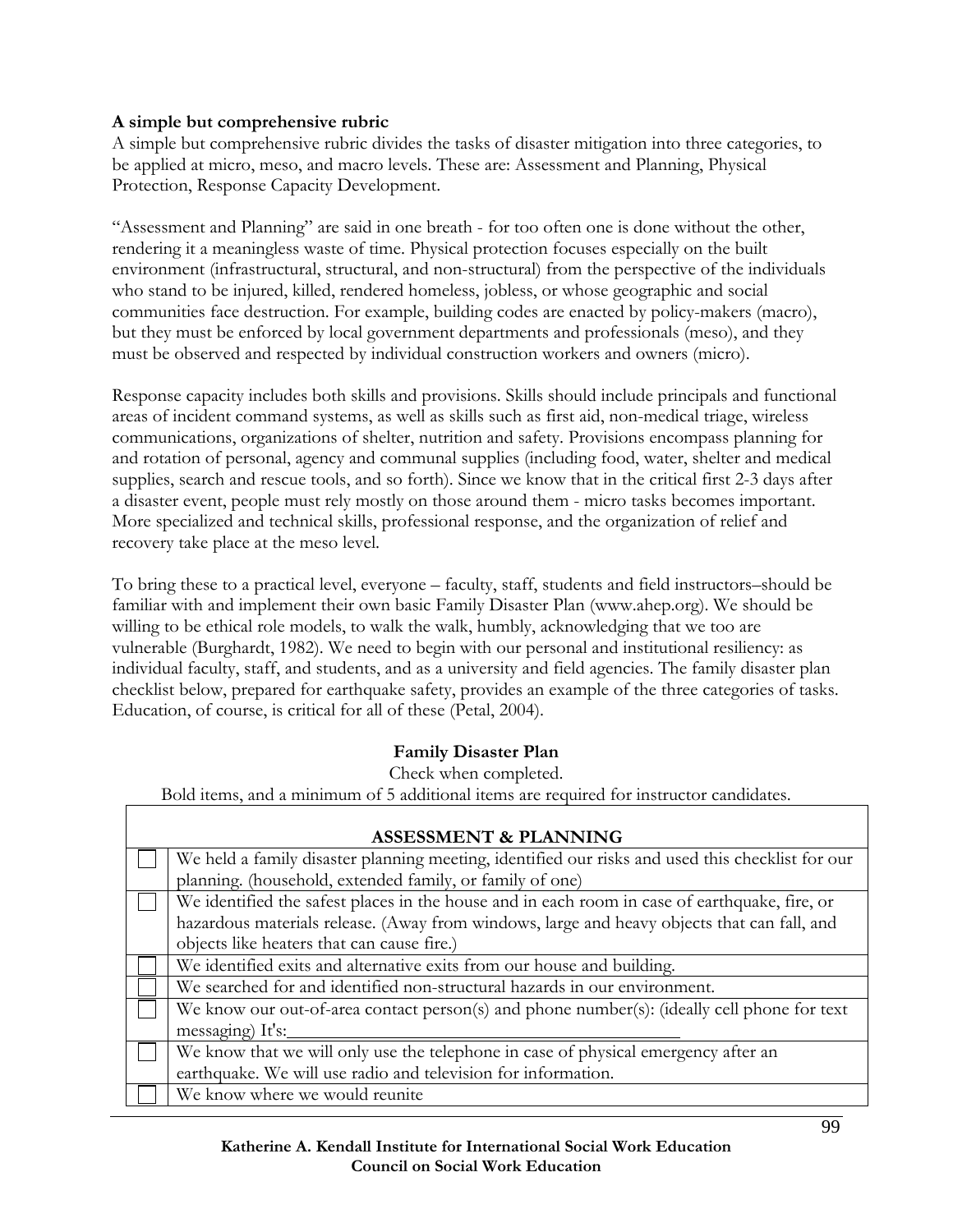|                                                 | Inside the house:                                                                                   |  |
|-------------------------------------------------|-----------------------------------------------------------------------------------------------------|--|
|                                                 | Outside the house:                                                                                  |  |
|                                                 | Outside the neighborhood:                                                                           |  |
|                                                 | and we have a secret message drop location outside our house.                                       |  |
|                                                 | We made our copies of important documents, and key addresses and phone numbers. We                  |  |
|                                                 | have one set with our out-of-area contact and/or we keep one in our earthquake bag.                 |  |
|                                                 | We plan to review our plan again every 6 months.                                                    |  |
|                                                 | We are spreading the word to everyone we know.                                                      |  |
| PHYSICAL PROTECTION                             |                                                                                                     |  |
|                                                 | We have fastened tall and heavy furniture, appliances, large electronics, lighting fixtures and     |  |
|                                                 | other items that could kill us or our children, to wall stud or stable surface.                     |  |
|                                                 | We know never to light a match, lighter, or any other flame after an earthquake until we are        |  |
|                                                 | sure there is no danger of escaping gas anywhere around.                                            |  |
|                                                 | Our building has been designed and built according to seismic codes, or it has been inspected       |  |
|                                                 | by a qualified engineer, and required repair or retrofit has been completed.                        |  |
|                                                 | We maintain our building, protecting it from damp, and repairing damage when it occurs.             |  |
|                                                 | We have put latches on kitchen cabinets, secured televisions, computers and other electronic        |  |
|                                                 | items, and hung pictures securely on closed hooks to protect ourselves from things that could       |  |
|                                                 | injure us, or would be expensive to replace.                                                        |  |
|                                                 | We have a fire extinguisher and maintain it once a year.                                            |  |
|                                                 | We have secured family heirlooms and items of cultural value that could be lost to future           |  |
|                                                 | generations.                                                                                        |  |
|                                                 | We have limited, isolated, and secured any hazardous materials to prevent spill or release.         |  |
|                                                 | We keep shoes and flashlights with fresh batteries, by our beds.                                    |  |
|                                                 | We have protected ourselves from glass breaking with heavy curtains or window film                  |  |
|                                                 |                                                                                                     |  |
| <b>RESPONSE CAPACITY: SUPPLIES &amp; SKILLS</b> |                                                                                                     |  |
|                                                 | We know how to use a fire extinguisher.                                                             |  |
|                                                 | We know how to turn off our electricity, water and gas.                                             |  |
|                                                 | We have gathered survival supplies in our home and made up evacuation bags for our home             |  |
|                                                 | and car. (including 1 gallon of water per person per day and food for 3 days, prescription          |  |
|                                                 | medications, water, high energy food, flashlight, battery, first aid kit, cash, change of clothing, |  |
|                                                 | toiletries and special provisions we need for ourselves, including elderly, disabled, small         |  |
|                                                 | children, and animals.)                                                                             |  |
|                                                 |                                                                                                     |  |
|                                                 | We know principles of incident command systems or standard emergency management systems             |  |
|                                                 | for organizing post-disaster self-help in our community.                                            |  |
|                                                 | We have learned first aid, light search and rescue, fire suppression, wireless communication or     |  |
|                                                 | community disaster volunteer skills.                                                                |  |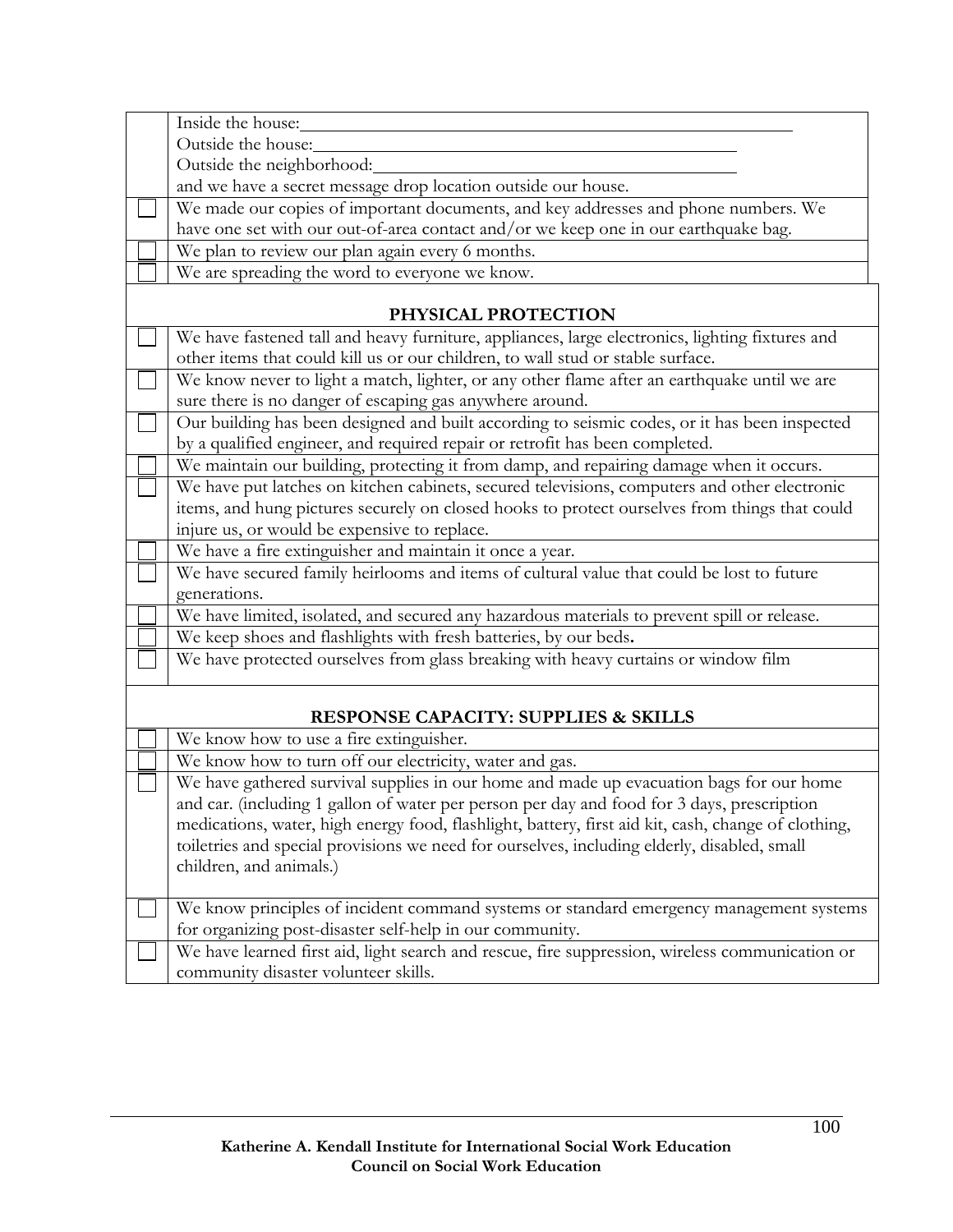#### References

- Burghardt, S. (1982). *The other side of organizing: Personal dilemmas and political demands*. Cambridge, MA: Schenkman Books Inc.
- Henderson, N. (2005). Resiliency in Action. Retrieved January 2007, from http://www.resiliency.com
- Laws, G. (1994). Oppression, knowledge and the built environment. *Political Geography, 13*(1), 7-32.
- National Center for Gerontological Social Work Education. (2007). Retrieved January 2007, from http://depts.washington.edu/geroctr/
- Petal, M. A. (2004). Urban disaster mitigation and preparedness: The 1999 Kocaeli earthquake. *Urban Planning*. LA: University of California.
- Selvaduray, G. (2004). *Disaster cycle.* Sacramento, CA: Disaster Resistant California Conference.
- Young, I. M. (1990). *Justice and the politics of difference*. Pittsburgh, PA: University of Pittsburgh Press.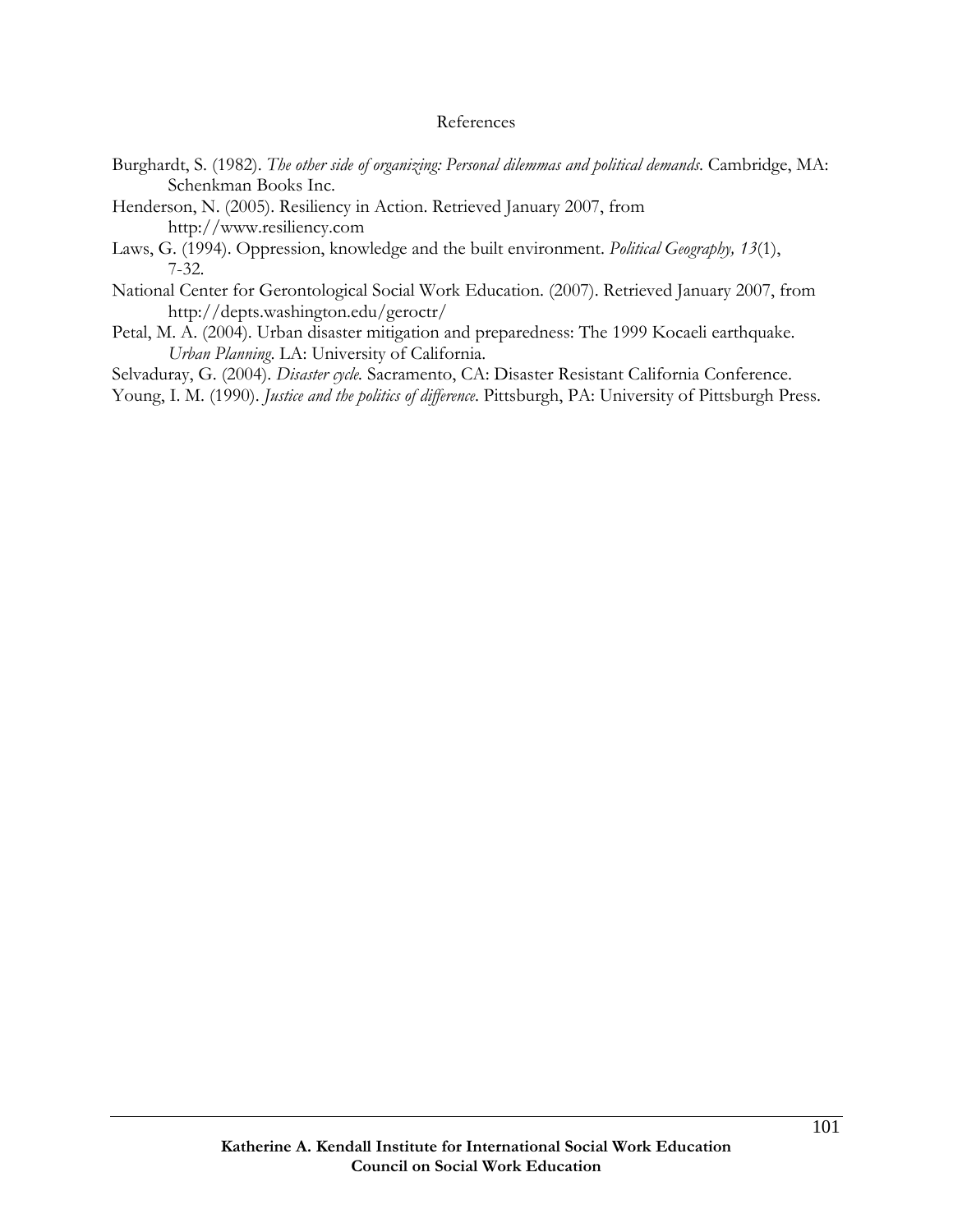### **Creating a Module on Disaster Management and Social Work**

Ralph Firth University of Northumbria, United Kingdom

Eileen Brady Disaster and Development Centre University of Northumbria, United Kingdom

### **Abstract**

This paper explores the process of creating a shared module with two other Universities in the Philippines and Nairobi. The module will be available for workers in each country and will allow a comparative perspective by use of examples of practice from each country. The aims of the module are to enable students to: develop sustainable responses to disasters and prepare communities to better cope with future disasters and develop ways of supporting social workers engaged in disaster response.

## **Ralph Firth:**

My experience is not in disaster work but in social work education. I got involved in this project as a result of attending a talk given by social workers who had been involved in a disaster. It was evident that they were working in an atheoretical way, just taking what was offered in terms of resources from the outside world and calling it therapy. It was also evident that they, as people in the affected community, were also traumatised by the events and also exhausted by their efforts to help their community. I knew from the experience of mentoring a person working in a very isolated location overseas that support/reflection by e-mail could be very helpful to the worker, even when there was no direct contact.

We decided we needed to make available to isolated and potentially poorly-financed communities a module on Disaster Management and Social Work. This would allow electronic access and be workbased so that the participants could use and reflect on their work as they did the module. Our goal was:

- To create a module with worked examples of this activity from across the world.
- To offer a model of practice, which can be shared and developed by practitioners in the work place.
- To make the module available to those with limited access.
- To support and care for the social workers in these communities.

The module would follow the Disaster Cycle and cover both natural and man-made disasters. To ensure wide coverage, we needed to create an international network, and to do this we used contacts available to us as members of International Schools of Social Work (IASSW). To enable this, we also applied for support from the IASSW Project Fund which has two calls per year to offer small grants to member schools from at least two different countries to develop educational provision (to find out more visit the IASSW Web site). We were successful in this application and this has acted as a catalyst to the work, and we would like to express our thanks and appreciation to IASSW for that support.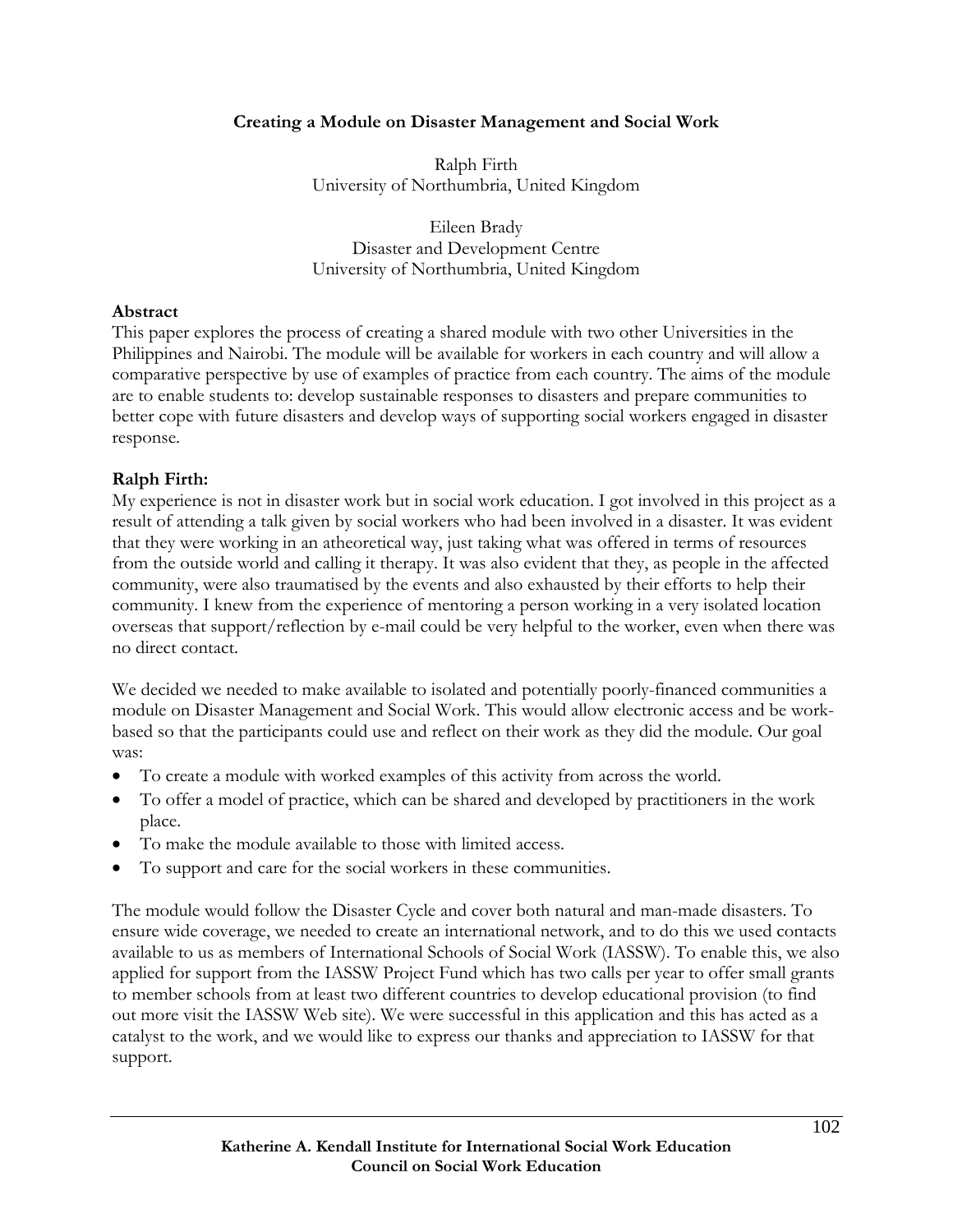The partners in developing the module are:

Dr. Gidraph Wairire, University of Nairobi, Kenya. Professor Romeo Quita, University of the Philippines Eileen Brady, Disaster and Development Centre, and Professor Ralph Firth, both at University of Northumbria, UK**.** 

Our Action Plan was:

- To devise a Distance Delivery Module using a workbook structure to enable social workers to develop their capacity to respond to/prepare for disaster. Based upon Adult Learning Theory.
- To create a jointly developed free standing module; this would be owned by each university for them to use in different courses.
- To work in a way which allowed others to use and add to the module their own worked examples, so that the module offered examples of "best practice" from around the world. So if you have such examples we would be delighted to hear from you.

# **Eileen Brady**

One of the issues related to someone taking charge of the module and its development. In the interest of parity, I attempted to ensure that each person would have an equal say. This was not easy as my colleagues would often ask me to take on the coordinating role and make decisions in relation to the whole module.

Working only via e-mail is also a challenge as you do not have face-to-face contact with your colleagues; in fact I have never met them.

We agreed that the module should meet real needs and should encompass the development of support packages for workers and would also consider the longer term issues facing communities and individuals. I will give an example of this shortly.

As you can appreciate, the hazards we face in the UK are significantly different in nature and impact from the hazards experienced by the others in the Philippines and Kenya. It was clear from the content of the module that the shape of it would have to encompass these different perspectives.

Timing has been another issue as we are working remotely a lot of the time; we all spend half time in the field and half time in our universities, therefore having time to commit to this has been problematic as we never seem to be all at our desks at the same time.

We also had to identify a common language when developing the module and we agreed that when we used the term social worker we would also be referring to community mobilisers, community development workers, and other workers within a similar role who may become involved in disaster response.

The syllabus is divided into eight different areas, each covering an aspect of the preparation for and response to disasters.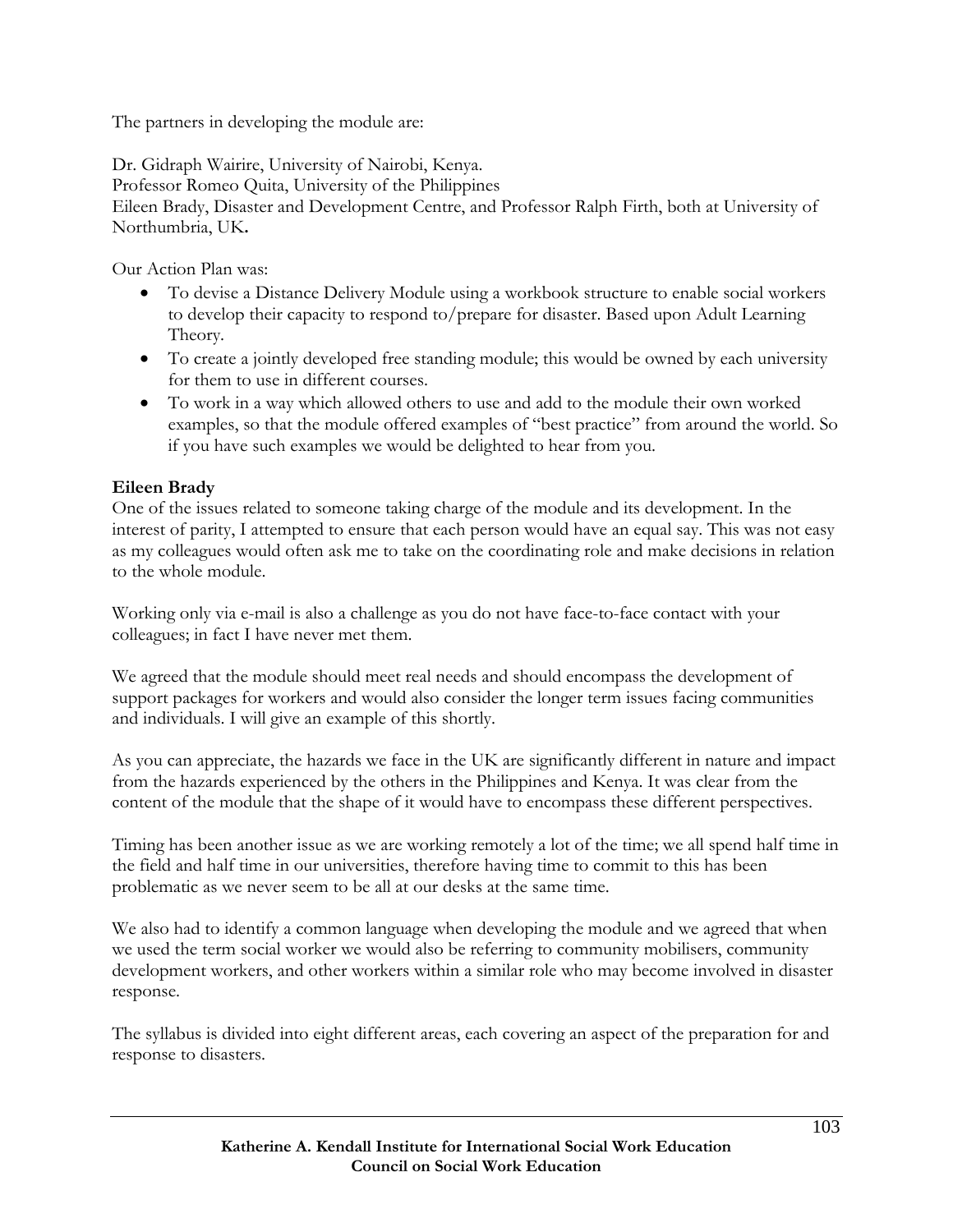One important point to consider is that, for any worker undertaking this module or similar modules relating to working in a disaster, there needs to be a support and monitoring mechanism developed that will ensure that even if a person had gained the appropriate theoretical knowledge, they will need assistance in applying this in practice. This may be beyond the scope of your institution, but opportunities for the student to develop this should be considered.

Issues relating to working in disasters. Recently, I returned from working in the earthquake-affected area of Pakistan. The area I worked in was considered a red zone, which meant that nothing could be rebuilt there for a period of 5 years. How do we as educators and practitioners assist communities to return to their new normal when they are unable to rebuild their livelihoods, yet choose to stay where their home once was? A further thought relates to longer term development and the period after the disaster has occurred. In Armenia there are still families living in metal containers following the earthquake which occurred there in 1988. This is almost 20 years later and yet families continue to live in temporary shelters.

As social workers, we may find ourselves working in the aftermath of disasters many, many years later, yet the impact of the event is still very evident. These are all considerations which need to be built into disaster education for social workers.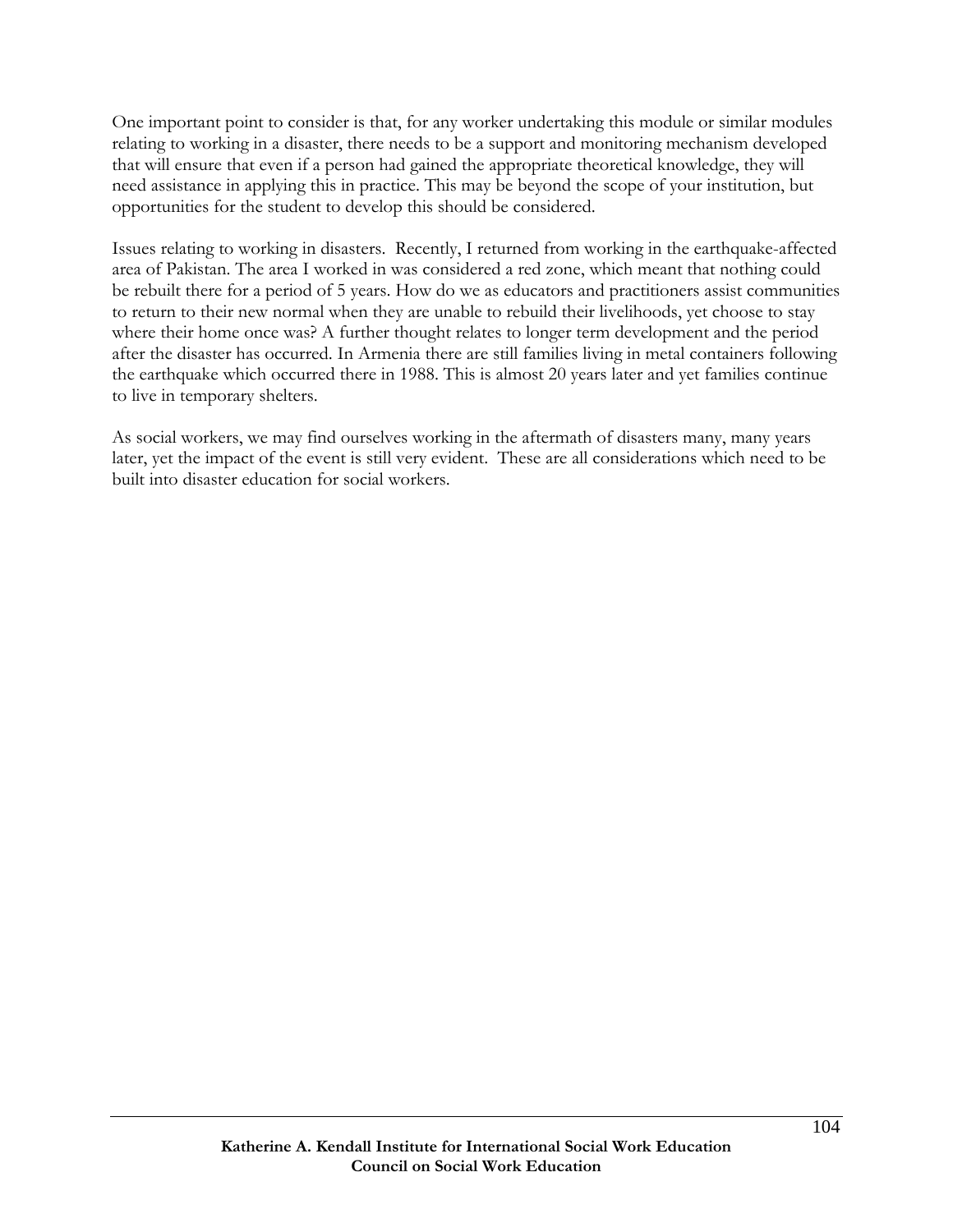**DISASTER PLANNING, MANAGEMENT, AND RELIEF WITH VULNERABLE POPULATIONS: TRAINING TOWARD A PEDAGOGICALLY SOUND CURRICULUM**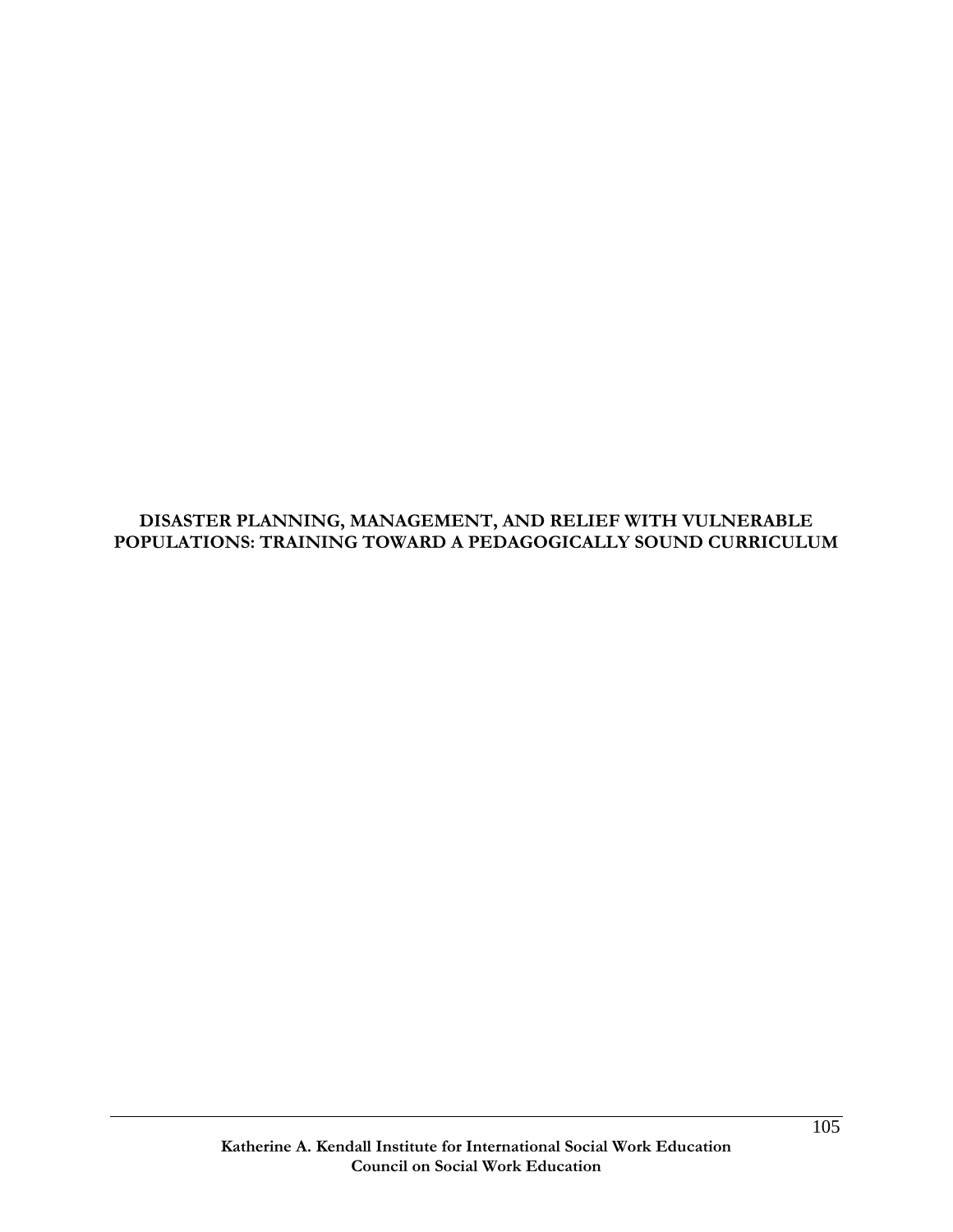### **Vulnerability: Central Concept of Disaster Curriculum**

David F. Gillespie, Ph.D. Brown School of Social Work Washington University St. Louis, Missouri, USA

#### **Abstract**

A brief historical sketch of disaster planning is given as a backdrop to recommending that the concept of "vulnerability" be moved from its peripheral position to the center of disaster study. The traditional focus on hazards has limited our understanding of disasters and ability to manage disaster relief and recovery.

#### **Introduction**

It is fantastic to see social work planning expanded involvement in the disaster area. Social work has a lot to offer the disaster field. For the past 30-plus years, I have been working to expand the role of social work in disaster, particularly in the preparedness and mitigation stages (Gillespie, Perry, & Mileti, 1974). Social work has always been ready to help during the response stage of disaster. However, to increase the amount of help that social work is capable of delivering we need involvement during all stages of disaster. Happily, just last year for the first time I was asked to develop a course on disaster. The course is international in focus and covers all stages of disaster with a special emphasis on vulnerable populations. I will send a copy of this syllabus to anyone interested.

The main point of my talk is that the concept of vulnerability offers a useful way to organize knowledge, plan for effective response to disasters, and guide ongoing efforts to reduce the negative consequences of disasters. The idea of vulnerability is relatively straightforward. For example, Oliver-Smith and Button (2005) define vulnerability as a ratio of risk to susceptibility. The vulnerability concept was first introduced in the 1970's, but it did not catch on at that time. It has recently resurfaced as an encompassing idea that is flexible and capable of integrating the wide spectrum of issues and challenges involved in reducing the casualties and damage from disasters.

To provide some context and show the merit of working and teaching through the vulnerability perspective, I will briefly sketch in broad-brush 20-year intervals the last 60 years of disaster planning, practice, and research in the United States. The 20-year intervals relate to significant developments in the disaster field. In addition, it helps to know that the disaster field is organized overall around four stages: Mitigation, Preparedness, Response, and Recovery. Mitigation and preparedness take place before disaster strikes and response and recovery take place after the disaster has happened. Each stage is important and each stage can be usefully understood through the vulnerability perspective.

### **Emergence of the disaster field**

Initially, the disaster field emerged around different hazards. There were flood experts, earthquake experts, hurricane experts, and so forth. There was little awareness or interaction across these areas. There was a clear distinction between natural hazards and technological hazards. In addition, disasters were portrayed as extreme events. The combination of these characteristics yielded a geophysical technocratic paradigm. The focus was on the hazards as the basis of disasters. This work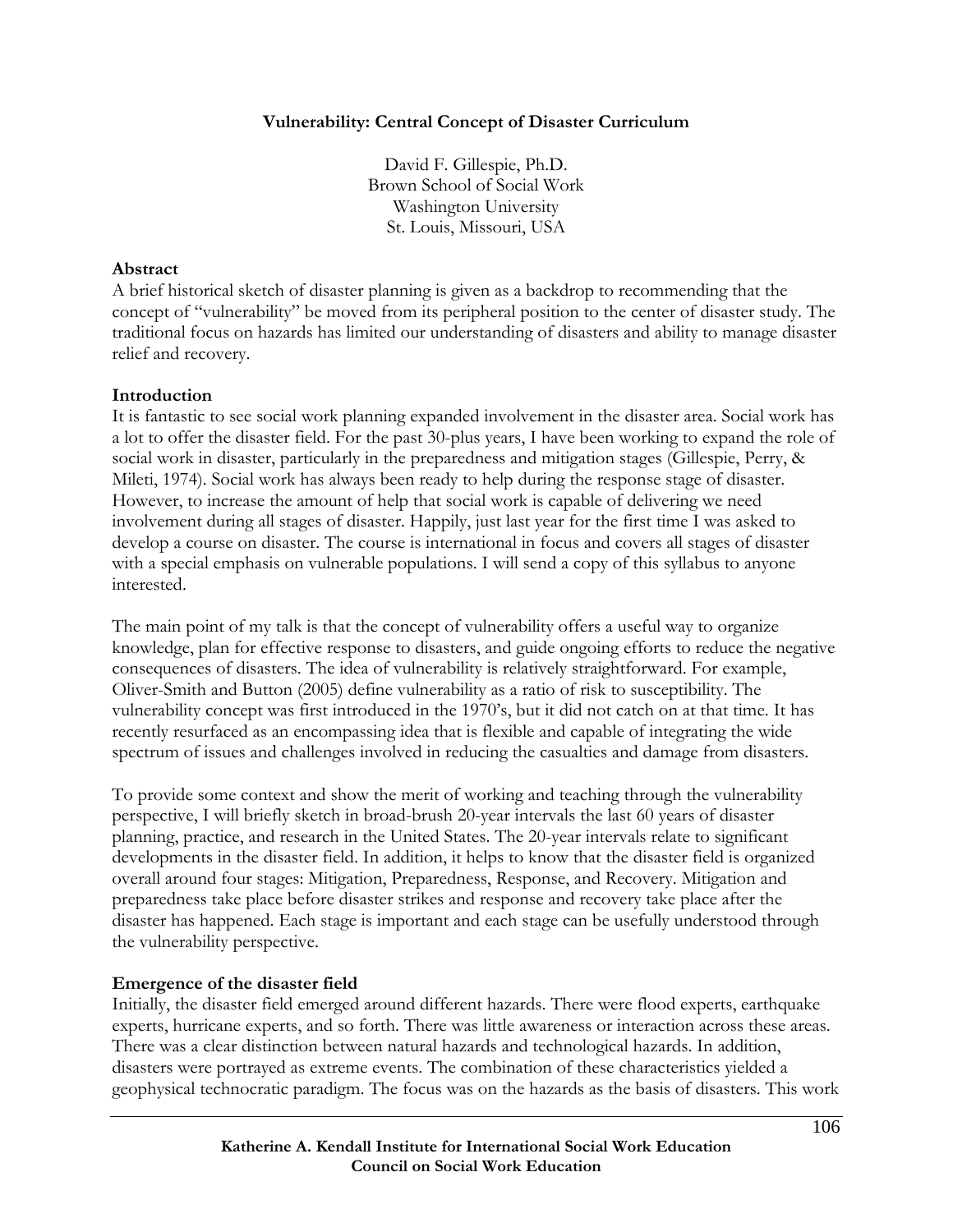was useful in giving us frequencies, magnitudes, speed of onset, location, and other descriptive information. But it also implied that hazards *per se* were the problem. This is true only in a limited sense. For example, an earthquake in the desert where nobody is living is not a problem. In addition, some hazards bring benefits, such as the soil being enriched by flooding.

Beginning in the early 1950's, in response to the threat of nuclear attack, the federal government began to build on the civil defense system created during World War II. Planners were hired to map out shelter options and evacuation routes. This work was military inspired and largely ignored natural hazards. Also it was a government operation and did not draw on non-governmental organizations or other potentially helpful actors.

Along with the expansion of civil defense, a social science center was launched at Ohio State University. The Disaster Research Center (DRC) was created by Henry Quarantelli and Russell Dynes, both sociologists. DRC emphasized case studies. Research teams of doctoral students were sent out shortly after a disaster struck to observe behavior and interview victims and responders. The vast majority of these studies focused on the response stage, the period immediately following disaster impact. Perhaps the most widely cited findings to come from this work were the myths about disaster behavior. For example, the wide spread belief that people panic during the immediate aftermath of a disaster was found to be a myth. Instead, DRC established that victims and others who are able begin almost immediately to help anyone who had been injured, to check on neighbors, to remove rubble, and in general to deal directly with the problems brought on by the disaster. This work continued for many years and the DRC archives offer a rich resource for understanding people's responses to disaster. The DRC is now located at the University of Delaware, [http://www.udel.edu/DRC/.](http://www.udel.edu/DRC/)

### **Origin of the vulnerability concept**

In the early 1970's, it was noticed that the human and material losses in disasters were rising, while the number of natural disasters remained about the same. It was also noticed that disasters of the same magnitude can produce dramatically different results. This was the context within which O'Keefe, Westgate, and Wisner (1976) proposed to take the "natural" out of natural hazards. These scholars reasoned that if the number of disasters is the same but cost and losses are going up, it must be the social system that is causing it. O'Keefe et al. also noticed that the most vulnerable people suffer the most from disasters.

The idea of vulnerability was proposed as a way to reduce the losses from disasters. Kenneth Hewitt (1983) put together the first collection on vulnerability. Cuny (1983), Wijkman and Timberlake (1984), and others focused on vulnerability. Some criticized the vulnerability perspective as playing down personal responsibility and over-simplifying vulnerability. For example, vulnerability was simply measured by proximity to a hazard zone, such as living on a flood plain. In addition, this early version of the vulnerability perspective was couched in Marxism, so the end of the Cold War probably helped to reduce enthusiasm for it.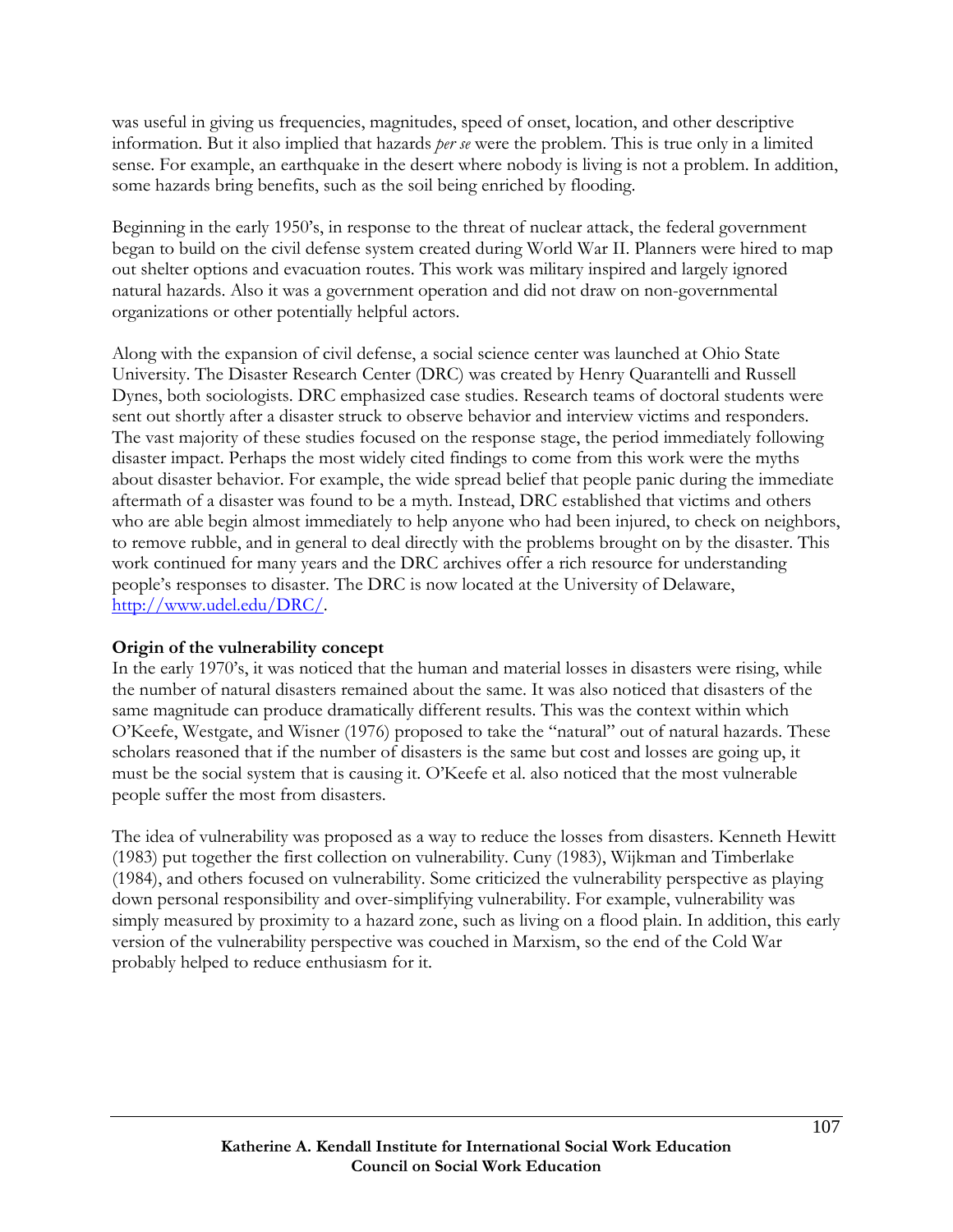**Expansion of the disaster field and foundation of the emergency management profession** Also during the early 1970's, the Natural Hazards Center (NHC) was formed at the University of Colorado by J. Eugene Haas (sociologist) and Gilbert White (social geographer). One thing they did was to hold an annual meeting of researchers from different fields, practitioners, and government support agencies–The Hazards Research and Applications Workshop. This workshop helped to promote interdisciplinary work and it continues right up to the present time. The NHC Web site [\(http://www.colorado.edu/hazards/\)](http://www.colorado.edu/hazards/) offers a wealth of information for teachers, researchers, and practitioners.

Later in the 1970's, the Comprehensive Emergency Management (CEM) framework was created. This framework was designed to guide 1) the assessment of risk, 2) the assessment of capabilities, and 3) the reduction of the gap between risk and capabilities. The implementation of CEM was known as "Integrated Emergency Management." This framework and practice guidelines were the basis for a new profession. The emphasis on was preparedness and response. The CEM framework and IEM guidelines were largely supported by the federal government. In 1978 the Federal Emergency Management Agency (FEMA) was formed out of a collection of different agencies, departments, and programs – each of which had some function in disaster.

Beginning in the early 1990's, with the appointment of James Lee Witt, the first emergency management specialist to head FEMA, there was a shift in emphasis from preparedness to mitigation. This shift was made in response to the continuing trend of larger and larger losses from disasters. FEMA created "Project Impact" to encourage "disaster resistant" communities. However, the idea of "resistance" failed to adequately capture the social, political, and economic situation. Later in the 1990's the term "resilience" was advanced as a potentially more useful concept than the idea of resistance. Also sustainable development or "sustainable disaster mitigation" surfaced to offer a long-term perspective. The longer-term perspective is critical, but there is some tension between environmentalists and disaster professionals. For example, disaster professionals argue the merits of levees while environmentalists argue for flood plain management.

## **Refined vulnerability perspective**

In the early 2000's, we are seeing a renewed emphasis on the vulnerability perspective. McEntire (2004; 2005) in public administration, Villagran De Leon (2006) in physics, Oliver-Smith (2005) in anthropology, and others are building on the original work of the social geographers and political scientists such as O'Keefe, Westgate, and Wisner (1976), ecologists such as Hewitt (1983), and others. Zakour (2007) did an excellent job of summarizing this work. This more recent work on vulnerability is disconnected from a Marxist perspective, but still very much focused on changing the system as well as being highly consistent with social work values and practice.

In addition to the relevance of social work, there are good reasons to make use of the vulnerability perspective. First, there is not much we can do to affect natural hazards but we can reduce vulnerabilities. Second, vulnerability relates to every kind of hazard and disaster. Third, vulnerability takes into account both positive and negative features (capabilities/liabilities). Fourth, vulnerability is a function of many variables representing different disciplines. Fifth, vulnerability is continuously changing and must be periodically reappraised. Sixth, there are things that can be done during each phase of disaster to reduce vulnerability. The vulnerability perspective offers social work a way to build on its roots, contribute significantly to the disaster field, and reduce the human and material losses from disaster.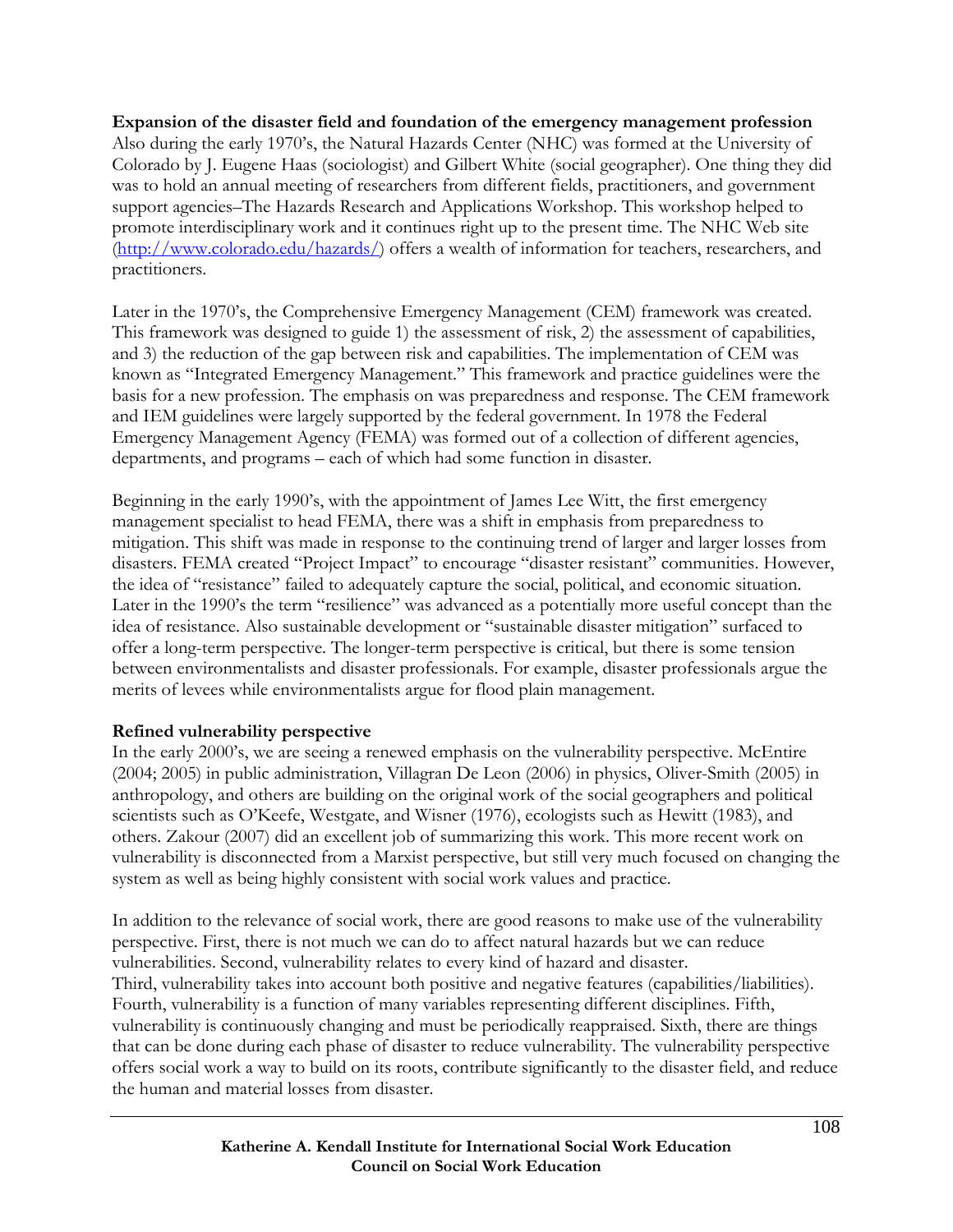#### **Conclusion**

Implementing the vulnerability perspective requires the integration of contributions from many disciplines. Social work's knowledge of vulnerable populations and interdisciplinary orientation give it a natural place in disaster research, education, and practice. This perspective also requires more attention to coordination of public, private and non-profit actors. Social workers trained in development and community work are particularly important to these efforts. Success will come from figuring out the right mix of policies and incentives to leverage lower levels of vulnerability.

#### References

- Cuny, F. C. (1983). *Disasters and development*. New York: Oxford University Press.
- Gillespie, D. F., Perry, R.W., & Mileti, D. S. (1974). Collective stress and community transformation. *Human Relations*, *27*(8), 767-778.
- Hewitt, K. (Ed.). (1983). *Interpretations of calamity from the viewpoint of human ecology*. Boston: Allen & Unwin.
- McEntire, D. (2004). Tenets of vulnerability: An assessment of a fundamental disaster concept. *Journal of Emergency Management*, *2*(2), 23-29.
- McEntire, D. (2005). Why vulnerability matters: Exploring the merit of an inclusive disaster reduction concept. *Disaster Prevention and Management*, *14*(2), 206-222.
- O'Keefe, P., Westgate, K., & Wisner, B. (1976). Taking the naturalness out of natural disasters. *Nature, 260*, 566-567.
- Oliver-Smith, A., & Button, G. (2005). Forced migration as an index of vulnerability in Hurricane Katrina. Presentation for the UNU-EHS Expert Working Group II, Measuring the Un-Measurable.
- Villagran De Leon, J. C. (2006). *A conceptual and methodological review*. Studies of the University: Research, Counsel, Education. United Nations University, Institute for Environment and Human Security.
- Wijkman, A., & Timberlake, L. (1984). *Natural disasters: Acts of God or acts of man?* London: Earthscan.
- Zakour, M. (2007). *Vulnerability theory and research for disaster social work education and practice.* Presented at the seminar on Disaster Planning, Management and Relief: New Responsibilities for Social Work Education, January 10-12, 2007, St. Michael, Barbados.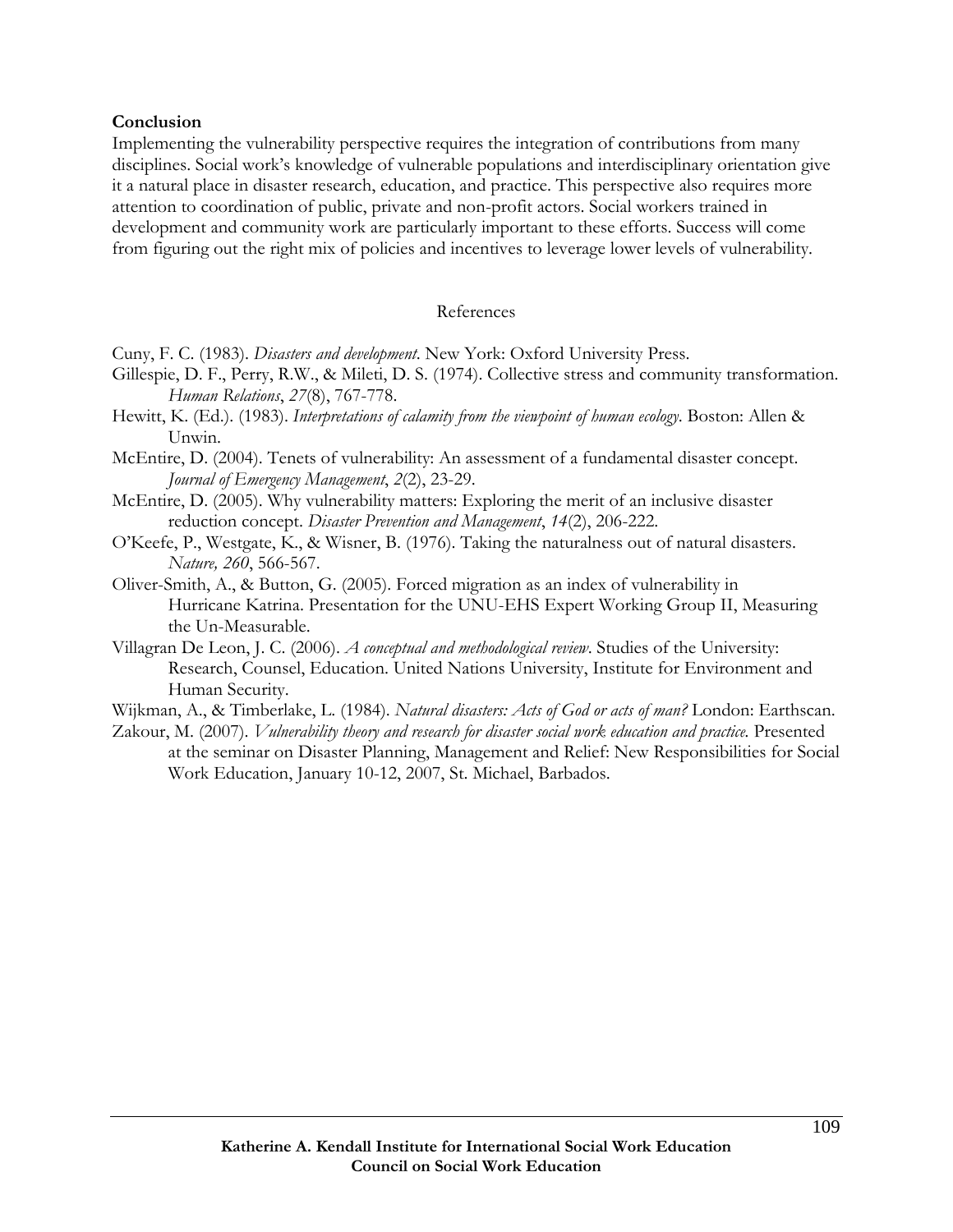### **A Social Justice Framework for Teaching Disaster-Related Knowledge and Skills**

Mark Smith School of Social Work Barry University, United States

Mary Kay Houston-Vega University of Texas, San Antonio

Joyln Mikow University of Texas, San Antonio

### **Abstract**

Social work education can no longer skirt infusion of disaster-related content. Proposed is a threedimensional generalist framework for teaching disaster-related practice that moves from case to cause, crisis intervention to prevention and long term recovery, and from individual psychological to a collective resiliency perspective.

Following the 2004 tsunami in the Indian Ocean, the Hurricanes Katrina, Ivan, Emily, and others in North America, the 2006 earthquake and flood in Indonesia, and other recent natural and man-made disasters, it is evident that more effective and humane disaster services are needed. Regardless of the type of disaster or the location, vulnerable populations routinely experience vast inequities in terms of emergency response, community redevelopment, and basic mitigation efforts (Jackson, 2005; Soliman & Rogge, 2002). The clear link between poverty and heightened vulnerability to natural disasters illustrates the importance of a social justice orientation (Meliti, 1999; Rogge, 2003). The poor are hardest hit because by definition they only have access to the lowest cost assets (e.g., land and housing) making them more vulnerable to the effects of disasters (Quarantelli, 2004). These factors impacting vulnerability are determined by the social/political/economic systems that reflect the power relationships in a given society (Peacock & Ragsdale, 1997). Efforts to reduce poverty are directly related to efforts to reduce disaster vulnerability.

The social work profession has acknowledged the role of the social worker, and the call to action during public emergencies is mandated by NASW's *Code of Ethics* (1999). NASW's disaster policy statement highlights an empowerment, normalization, and a strengths perspective (NASW, 2003). However, the predominant professional role social workers have played in disaster related practice remains focused on individual psychological sequelae (i.e., critical incident debriefing), despite the fact that the efficacy of such mental health service has been questioned (Kenardy, 2003). The profession's core values, particularly its anchor in social justice as a basis for practice, would suggest equal attention should be at the larger systems level (Webster, 2003). Such practice efforts might include: insuring response efforts are sensitive to vulnerable populations, ameliorating the impact of collective trauma on existing service organizations, and socially responsible mitigation planning and redevelopment strategies that favor less vulnerable, more sustainable communities. While the policy notes that social workers might effectively participate in these broader protective and reconstructive functions, it neglects to identify requisite educational standards (knowledge, values, and skills) or organizational responsibilities for insuring this education occurs. The importance of preparing social workers to be able to practice with requisite skills of disaster management and response is evident.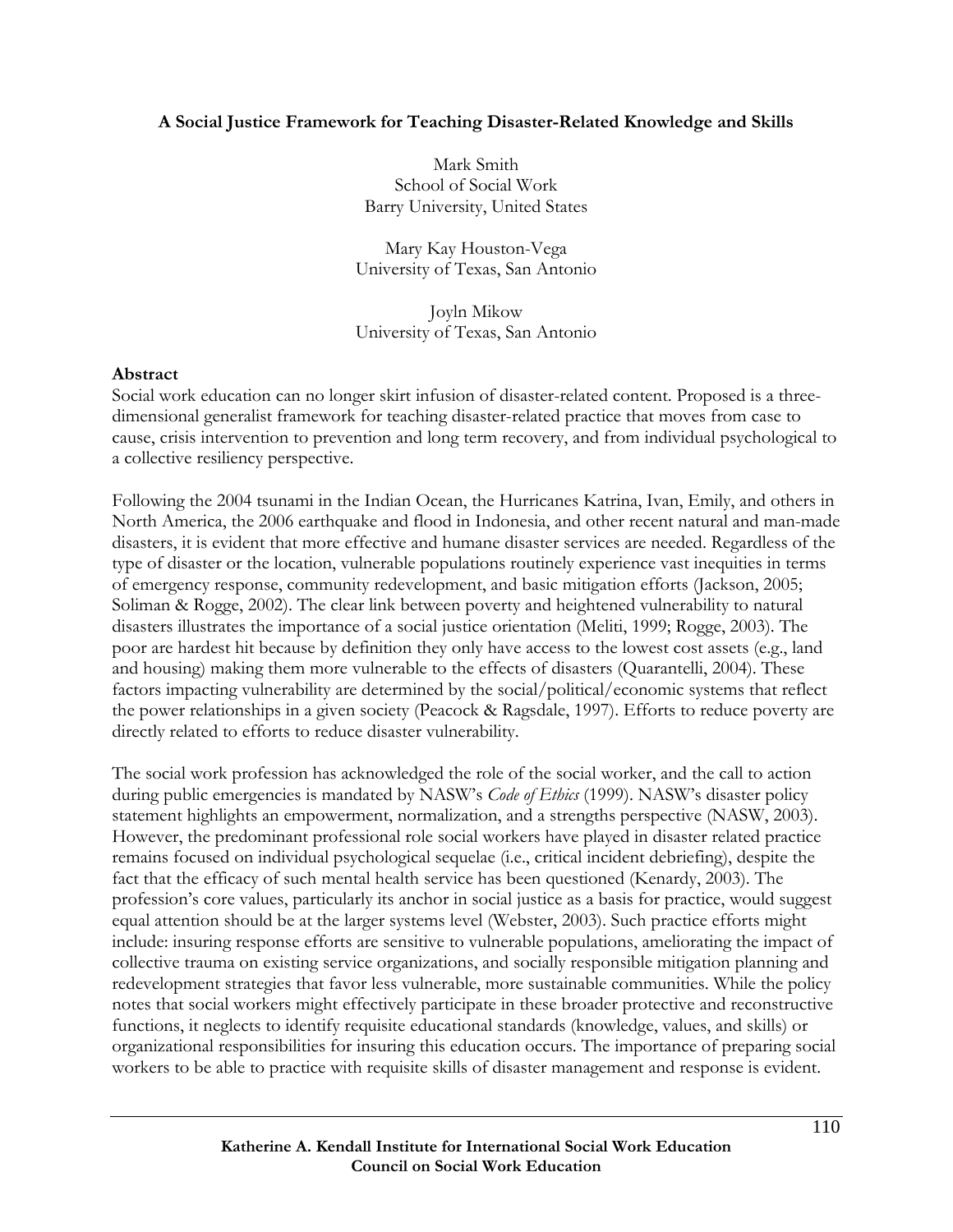In as attempt to address this important professional training need, a three-dimensional education framework to guide the teaching of disaster-related practice is proposed. These three dimensions are: a) *social justice and praxis*, b) *expanded definitions of disasters and disaster response skills*, and c) *resilience promotion and risk prevention skills*.

# **Social justice and praxis**

The first dimension builds upon principles of social justice, strengths based perspectives, and resilience in both individual survivors and their communities. Praxis is central to helping students develop the ability to shift from case to cause (Freire, 1970). A critical understanding of disasters and disaster types, vulnerable populations, common survivor characteristics, and customary disaster services informs students' abilities to perceive inherent social, political, and economic contradictions and to take action against the oppressive elements. This would include developing critical consciousness about the political, socio-economic, and ideological forces that may have shaped the present local conditions and its vulnerability to the disaster's impact (Fothergill, Maestas, & Darlington, 1999; Peacock & Ragsdale, 1997).

Using Freire's ideas about education in teaching students about disaster-related practice, students would begin with the awareness that knowledge is not about mastering a set of "facts" as given, but joining people's personal experiences and stories with others in order to create a collective local knowledge base. The development of this collective knowledge (critical consciousness) provides the foundation for subsequent collective action, or mutual aid (Barton, 2004). An example of social justice informed disaster practice, or praxis, would be insuring survivors are informed of their rights to have their voices primary in determining what happens to them and their communities (Allen, 1993). Perhaps the worker would help guard against the deficit & pathology descriptions of survivors over local narratives of strengths & capacities (Kaniasty & Norris, 1995). Workers might help survivor groups negotiate with power sources through coaching survivor group members about specialized or official vocabulary (Puig & Glenn, 2003). Workers might devise strategies for helping survivors communicate most effectively so that those in power are more likely to respond to their concerns and appeals.

Most fundamental in social justice anchored disaster practice, or praxis, is the requirement to work to: a) eliminate all policies that diminish people's sense of control over their lives; b) expand programs (and policies) that enable people to exercise the greatest levels of personal freedom; and c) correct those (policies) that drain finite resources from those sources addressing basic needs of the most vulnerable.

# **Expanded definitions of disasters and emergency response skills**

The second dimension helps students develop requisite knowledge and skills from an expanded conceptualization of disasters. While there are many ways of defining disasters, definitions that emphasize collective stress seem more in keeping with traditional social work values than do those narrowly focused on individual impact. Disasters can be "natural," technological, or human-caused. Dodds and Nuehring (1996) delineate disasters according to the degree of impact: origin, duration, intensity, potential for recurrence, extent of property damage, numbers of persons impacted, injuries/deaths, cultural and symbolic meanings, and on demands placed on the system.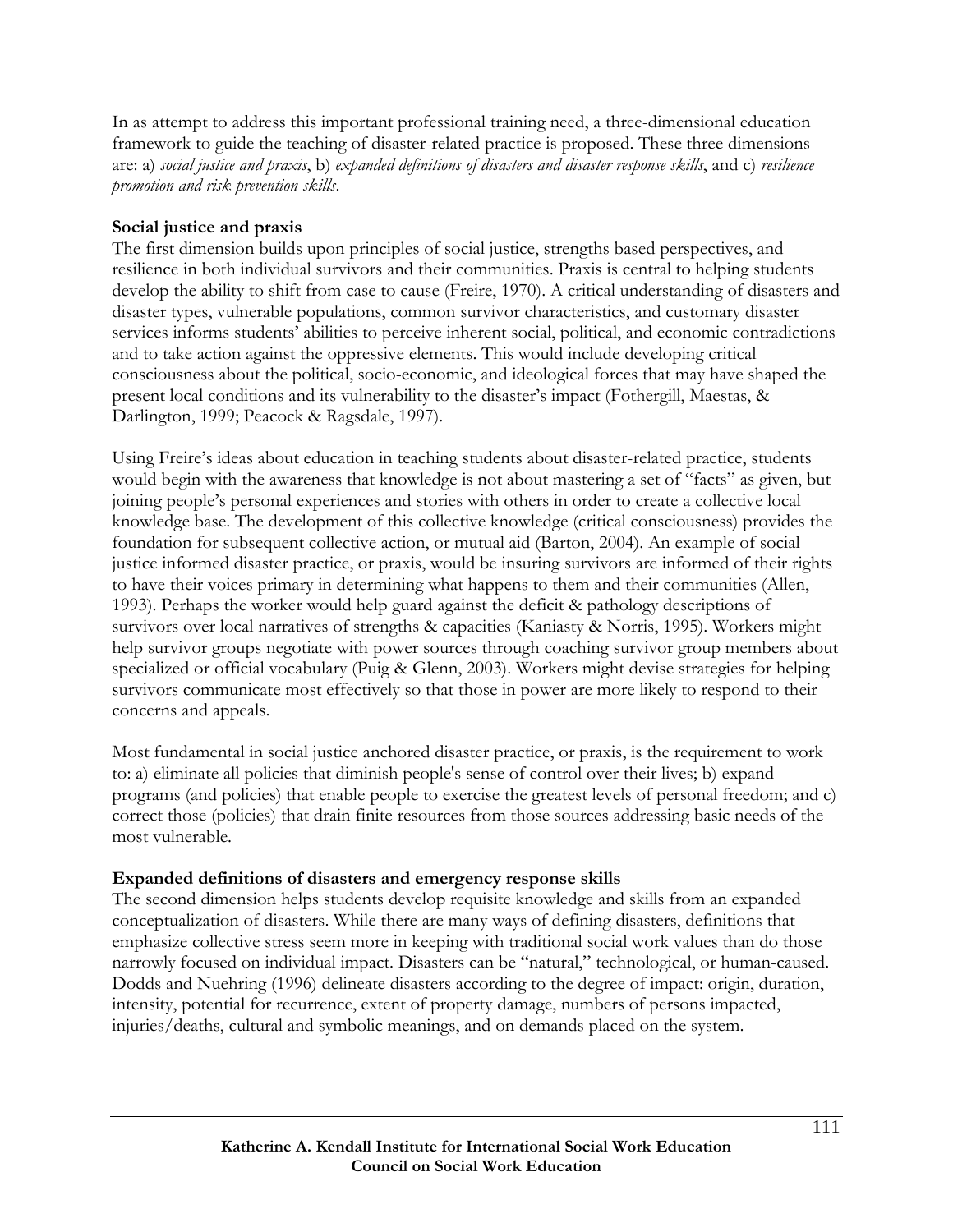In addition, attention is given to specific knowledge relevant to three additional types or definitions of disasters:

- a) *compound disasters* occur when one hazard triggers a disaster that triggers another disaster, such as the breach of the levees in New Orleans (Webster, 2005);
- b) *migration disasters* occur when disasters displace victims or force them to evacuate necessitating extreme humanitarian aid (Oliver-Smith, 2005); and
- c) *"second disasters"* occur when disorganized, inefficient, and insufficient relief efforts more adversely affect marginalized and lower socioeconomic groups than the disaster itself (Quarantelli, 2004/2005).

## **Resilience promotion and risk prevention skills**

The third dimension expands the view of the social worker's traditional role in disaster-related practice along a prevention continuum that moves from primary prevention (i.e., planning, preparation, mitigation), to crisis/disaster management and intervention, and finally to reconstruction, recovery, and maintenance. Practice skills presented to students are organized by three categories of intervention strategies: a) *universal* - strategies addressing entire populations and regions, b) *selective* -- strategies targeting specific subsets of the population, such as those deemed atrisk or especially vulnerable, and c) *indicated* - specific practice skills that are in response to those individuals and families directly impacted by disaster, especially those skills that promote personal and interpersonal resilience (National Institute on Drug Abuse, 1997). Mitigation, "the process whereby hazards affecting the community are identified, vulnerability to the hazards are assessed, and consensus reached on how to minimize or eliminate the effects of these hazards" (FEMA, 2000) is the cornerstone of risk assessment and disaster prevention planning. During this module, skills of assessing social vulnerabilities and capacities of communities are highlighted, especially focusing on ways to bolster sustainable livelihoods (Cannon, Twigg, & Rowell, 2003; Sundet & Mermelstein, 2000). Assessments of capacity in preventing or coping with threats of disaster include the recognition that communities with the greatest likelihood of surviving and recovering are those where members are "close-knit," supportive, likely to share the physical resources they have in times of need, and have "populist" or grassroots-based leadership (Foster-Fishman, Berkowitz, Loundsbury, Jacobson, & Allen, 2001; Harrell & Zakour, 2000). When people feel victimized by events outside their control and become overly dependent on external sources for support, they have fewer recovery attitudinal capacities (Bolin, 1986). For more than 50 years, disaster literature and research has documented the resilience of survivors (Padgett, 2002). More recent research includes a community resilience and strengths orientation by examining the survival of service networks (Gillespie & Murty, 1994; Zakour & Harrill, 2004); the unforseen benefits of adverse events (McMillen, 1999); the dynamics of assessing and buffering inherent community capacities (Foster-Fishman, Berkowitz, Loundsbury, Jacobson, & Allen, 2001), and the nature of collective resiliency (Regehr & Hill, 2000).

During this learning module, students learn about conducting vulnerabilities and capacities assessments (VCAs). Factors that may go into such assessments include: For students engaged in learning about disaster-related practice, activities and assignments might involve developing professional competency or fluency in:

- Identifying present hazards and disaster risks at the university or local community level.
- Locating, assessing, and interpreting existing disaster policies and procedures at the university level or in the context of their field placement agencies.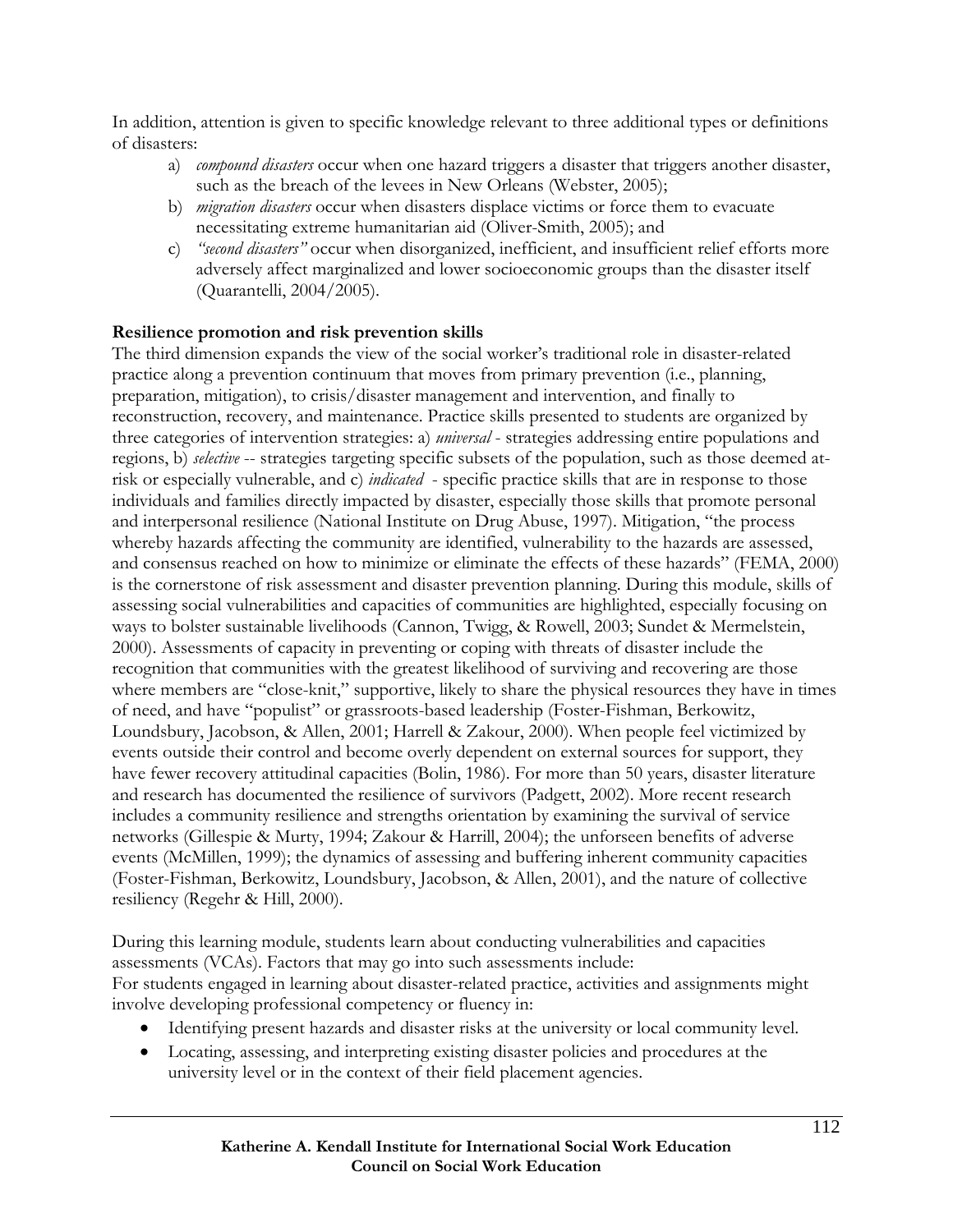- Assessing the degree to which national, state, community, and neighborhood emergency disaster planning systems are effectively linked or coordinated (Gillespie et al., 1993).
- Assessing whether existing warning systems are specific/sensitive to local cultures.
- Assessing which necessary resources could be considered vulnerable or "emergent." Providing comprehensive disaster education and/or training.

### References

- Allen, R. (1993). Organizing mental health services following a disaster: A community systems perspective. In R. Allen (Ed.), Handbook of post-disaster interventions. [Special issue]. *Journal of Social Behavior and Personality*, *8*(5), 179-188.
- Barton, A. H. (2004). Disaster and collective stress. *Contemporary Disaster Review, 2*(1), 19-42.
- Bolin, R. (1986). Impact and recovery: A comparison of black and white disaster victims. *Mass Emergencies and Disasters*, *4*, 35-50.
- Cannon, T., Twigg, J., & Rowell, J. (2003). Social vulnerability, sustainable livelihoods, and disasters. *Report to DFID (Conflict and Humanitarian Assistance Department (CHAD), and Sustainable Livelihoods Support Office (SLSO).* Retrieved December 22, 2006, from <http://www.dfid.gov.uk/pubs/default.asp>
- Dodds, S., & Nuehring, E. (1996). A primer for social work research on disaster. *Journal of Social Service Research,* 22, 27-56.
- Federal Emergency and Management Agency. (2005, October 25). Hurricanes Katrina and Rita Statistical Update for Louisiana. (Release Number: 1603-114) [Data file]. Retrieved October 26, 2005, from [http://www.fema.gov](http://www.fema.gov/)
- Federal Emergency and Management Agency. (2000). *Disaster Mitigation Act of 2000*. PL 106-306. Retrieved December 10, 2006, from<http://www.fema.gov/library/viewRecord.do?id:1935>
- Foster-Fishman, P. G., Berkowitz, S. L., Loundsbury, D. W., Jacobson, S, & Allen, N. A. (2001). building collaborative capacity in community coalitions: A review and integrative framework *American Journal of Community Psychology 29*(2), 241-261.
- Fothergill, A., Maestas, E., & Darlington, J. (1999). Race, ethnicity and disaster in the United States: A review of the literature. *Disasters*, *23*(2), 156-164.
- Freire, P. (1998/1970). *Pedagogy of the Oppressed*, translated by Myra Bergman Ramos. New York: Continuum.
- Gillespie, D. F., Colignon, R. A., Banerjee, M. A., Murty, S. A., & Rogge, M. (1993). *Partnerships for community preparedness*. Boulder, CO: University of Colorado, Institute of Behavioral Science.
- Gillespie, D. F., & Murty, S. A. (1994). Cracks in a postdisaster service delivery network. *American Journal of Community Psychology, 22*(5), 639-660.
- Harrell, E. B., & Zakour, M. J. (2000). Including informal organizations in disaster planning: Development of a range-of-type measure. *Tulane Studies in Social Welfare 21*/*22*, 61-83.
- Jackson, S. (2005).Un/natural disasters, here and there. *Social Science Research Counsel.* Retrieved December 29, from <http://understandingkatrina.ssrc.org/Jackson/pf/>
- Kaniasty, K., & Norris, F. (1995). In search of altruistic community: Patterns of social support mobilization following Hurricane Hugo. *American Journal of Community Psychology, 23*, 447-477.
- Kenardy, J. A. (2003). The current status of psychological debriefing. *British Medical Journal, 321*, 1032-1033.
- McMillen, J. (1999). Better for it: How people benefit from adversity. *Social Work, 44*, 455-468.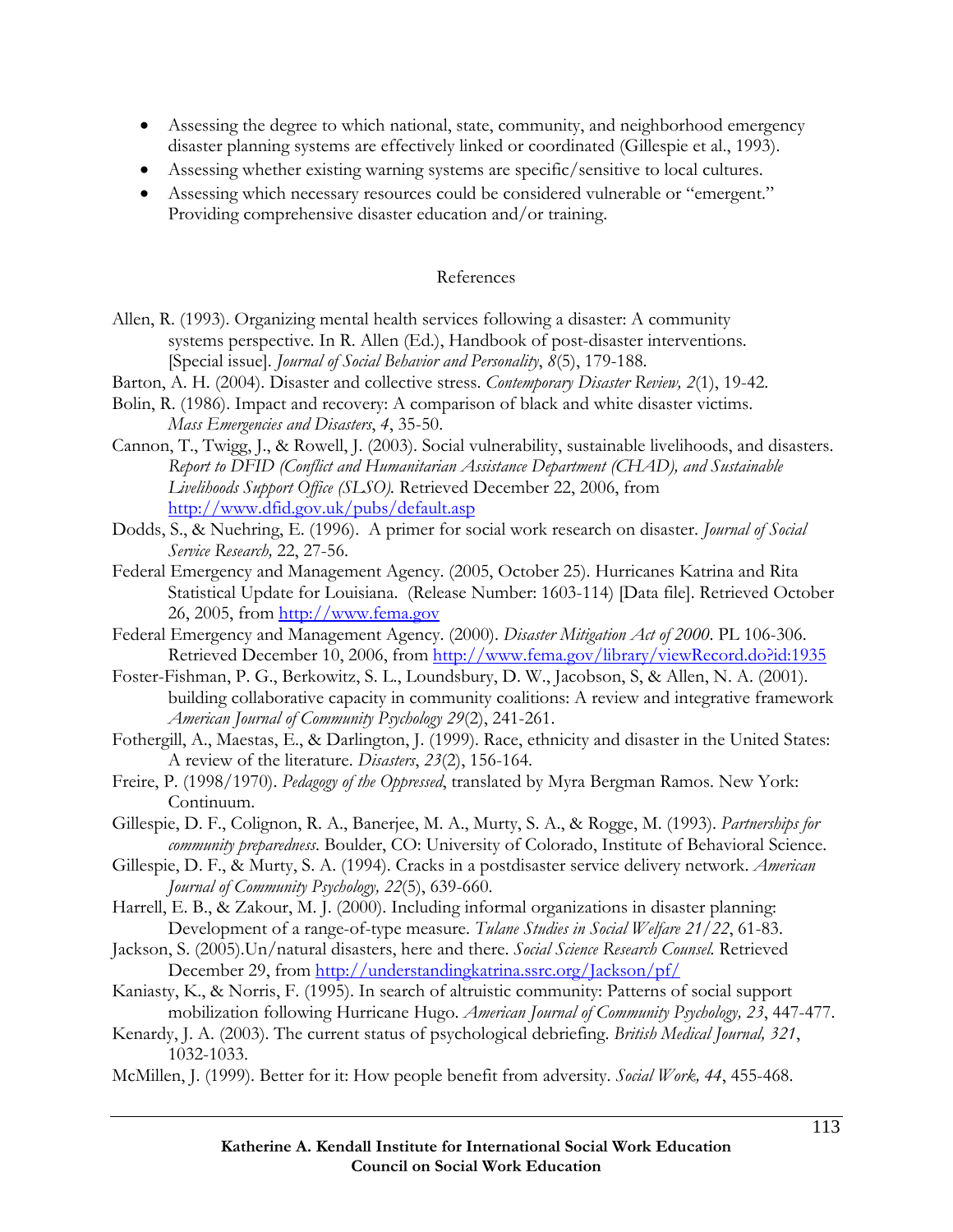- Mileti, D. S. (1999). *Disasters by design: a reassessment of natural hazards in the United States.* Washington, DC: John Henry.
- National Association of Social Workers. (2003). *Social work speaks: Sixth edition*. Washington, DC: NASW Press.
- National Association of Social Workers. (1999). *Code of Ethics.* Washington, DC: NASW Press.
- National Institute on Drug Abuse. (1997*). Drug abuse prevention for at-risk groups* (NIH Publication No. 97-4114). Washington, DC: U. S. Department of Health and Human Services.
- Oliver-Smith, A. (2005). Disasters and forced migration in the 21st century. *Social Science Research Counsel.* Retrieved December 29, from<http://understandingkatrina.ssrc.org/Oliver-> Smith/pf/
- Padgett, D. (2002). Social work research on disasters in the aftermath of the September 11 tragedy: Reflections from New York City. *Social Work Research, 23*, 42-53.
- Peacock, W. G., & Ragsdale, A. K. (1997). Social systems, ecological networks and disasters: Toward a socio-political ecology of disasters. In W. G. Peacock, B. H. Morrow, & H. Gladwin. (Eds.), *Hurricane Andrew: Ethnicity, gender, and the sociology of disasters* (pp. 20-35). New York: Routledge.
- Puig, M. E., & Glynn, J. B. (2003). Disaster responders: A cross-cultural approach to recovery and relief work. *Journal of Social Service Research, 30*(2), 55-66.
- Quarantelli, E. L. (2004).Urban vulnerability to disasters in developing societies: The need for new strategies and for better applications of valid planning and managing principles. *Contemporary Disaster Review, 1*(2), 43-197.
- Quarantelli, E. L. (2005). Catastrophes are different from disasters: Some implication for crisis planning and managing drawn from Katrina. *Social Science Research Counsel.* Retrieved December 29, from <http://understandingkatrina.ssrc.org/Quarantelli/pf/>
- Regehr, C. & Hill, J. (2000). Evaluating the efficacy of crisis debriefing groups. *Social Work with Groups, 23*, 69-79.
- Rogge, M. E. (2003). The future is now: Social work, disaster management, and traumatic stress in the 21<sup>st</sup> century. *Journal of Social Service Research*, 30(2), 1-6.
- Soliman, H. H., & Rogge, M. E. (2002). Ethical considerations in disaster services: A social work perspective. *Electronic Journal of Social Work, 1(*1), 1-23.
- Sundet, P. A., & Mermelstein, J. (2000). Sustainability of rural communities: Lessons from natural disaster. *Tulane Studies in Social Welfare, 21/22*, 25-40.
- Webster, S. (2003). Disasters. In R. Lewis and J. Hopps (Eds.), *Encyclopedia of social work:* 19<sup>th</sup> edition (pp. 761-771.) Washington, DC: NASW Press.
- Zakour, M. (1996). Disaster research in social work. *Journal of Social Service Research, 20,* 19-20.
- Zakour, M., & Harrell, E. (2003). Access to disaster services: Social work interventions for vulnerable populations. *Journal of Social Service Research, 30*(2), 27-54.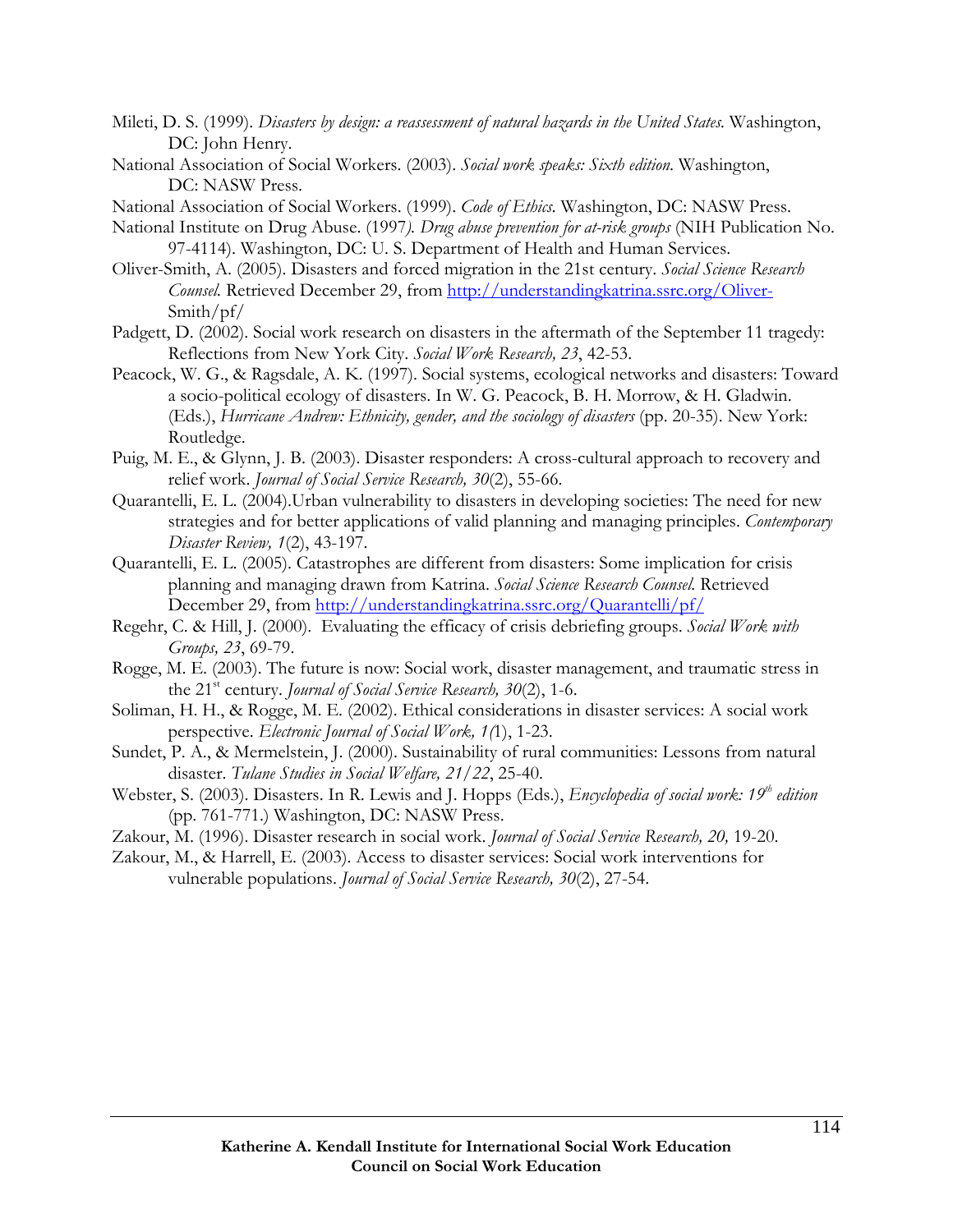### **Disaster Response and Community Building Education**

M. C. "Terry" Hokenstad, Ph.D. Mandel School of Social Sciences Case Western Reserve University, United States

### **Abstract**

This presentation will focus on the knowledge and skills necessary for social workers to be effective in community building roles during the recovery phase of disaster management. Some of the knowledge and skill areas to be examined are advocacy and negotiation, human capital development, and interdisciplinary teamwork. Curriculum options will be discussed in the context of needed knowledge and skills. Classroom, laboratory, and field learning models will be recommended and explicated. Particular attention will be given to experiential learning opportunities.

## **"Hold Down de Roof:" Responding to Psycho-Social and Post-Trauma Needs in the Aftermath of Hurricane Ivan in Grenada**

Jennifer Holder Dolly, Ph.D. University of the West Indies, Trinidad

### **Abstract**

This paper discusses a methodology used to address the responses to trauma in a post-Hurricane Ivan Grenada. Called the ARD Community Caravan, this three-pronged methodology targeted persons in communities throughout Grenada focusing on addressing the psychological impact of the trauma, the informational needs of the population, and addressing skill development to enhance the coping abilities of the population in this post-trauma period. The presentation will focus on the conceptual issues of the methodology within this specific context and will provide the audience with video-taped snippets of one element of the methodology in action.